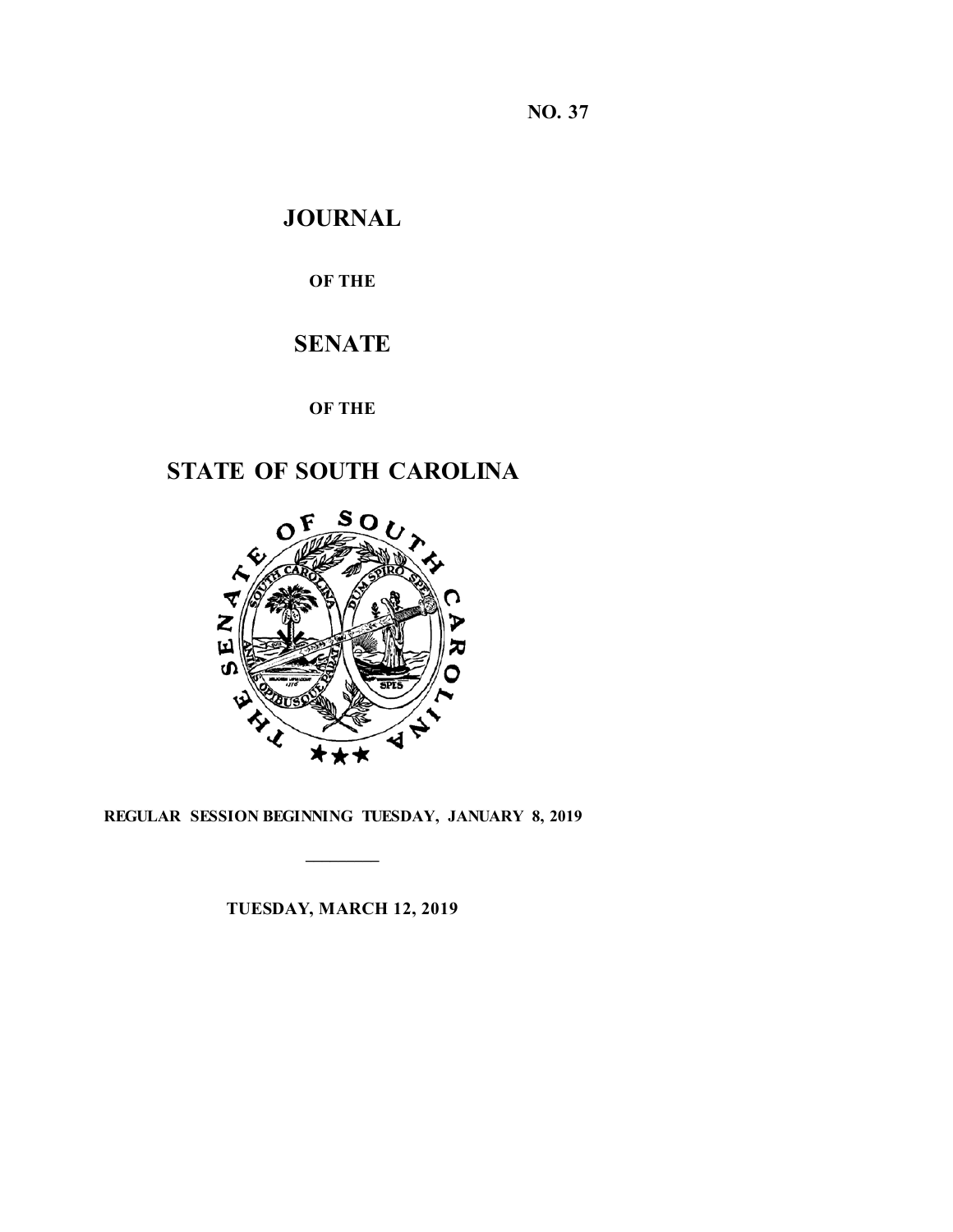### **Tuesday, March 12, 2019 (Statewide Session)**

Indicates Matter Stricken Indicates New Matter

The Senate assembled at 2:00 P.M., the hour to which it stood adjourned, and was called to order by the PRESIDENT.

A quorum being present, the proceedings were opened with a devotion by the Chaplain as follows:

#### Ephesians 4:3

"Make every effort to keep yourselves unified in spirit, binding yourselves together in peace."

Let us pray. Gracious and loving God, the preparation of a state budget looms heavy on the horizon. Our Senators find themselves readying their legislative boat to maneuver the winds of public opinion as they work together for a successful voyage. Though they launch their vessel into familiar waters, their trip will not be routine. For this year, the presence of a budget surplus will create a tailwind. Though this is a blessing You have bestowed upon our State, it is indeed an unusual navigational challenge. Now more than ever, O God, we need the import of Your vision to set the priorities that will be a judicious use of this surplus for many years to come. As they trim their sails and struggle to set a new and exciting course for our State, we humbly pray for unity, fairness and vision as the Senate navigates this promising voyage. In Your holy name we pray, Amen.

The PRESIDENT called for Petitions, Memorials, Presentments of Grand Juries and such like papers.

#### **Point of Quorum**

At 2:04 P.M., Senator LEATHERMAN made the point that a quorum was not present. It was ascertained that a quorum was not present.

#### **Call of the Senate**

Senator LEATHERMAN moved that a Call of the Senate be made. The following Senators answered the Call:

| Alexander | <b>Bennett</b> | Campbell   |
|-----------|----------------|------------|
| Campsen   | Climer         | Corbin     |
| Cromer    | Davis          | Goldfinch  |
| Gregory   | Hembree        | Leatherman |
|           |                |            |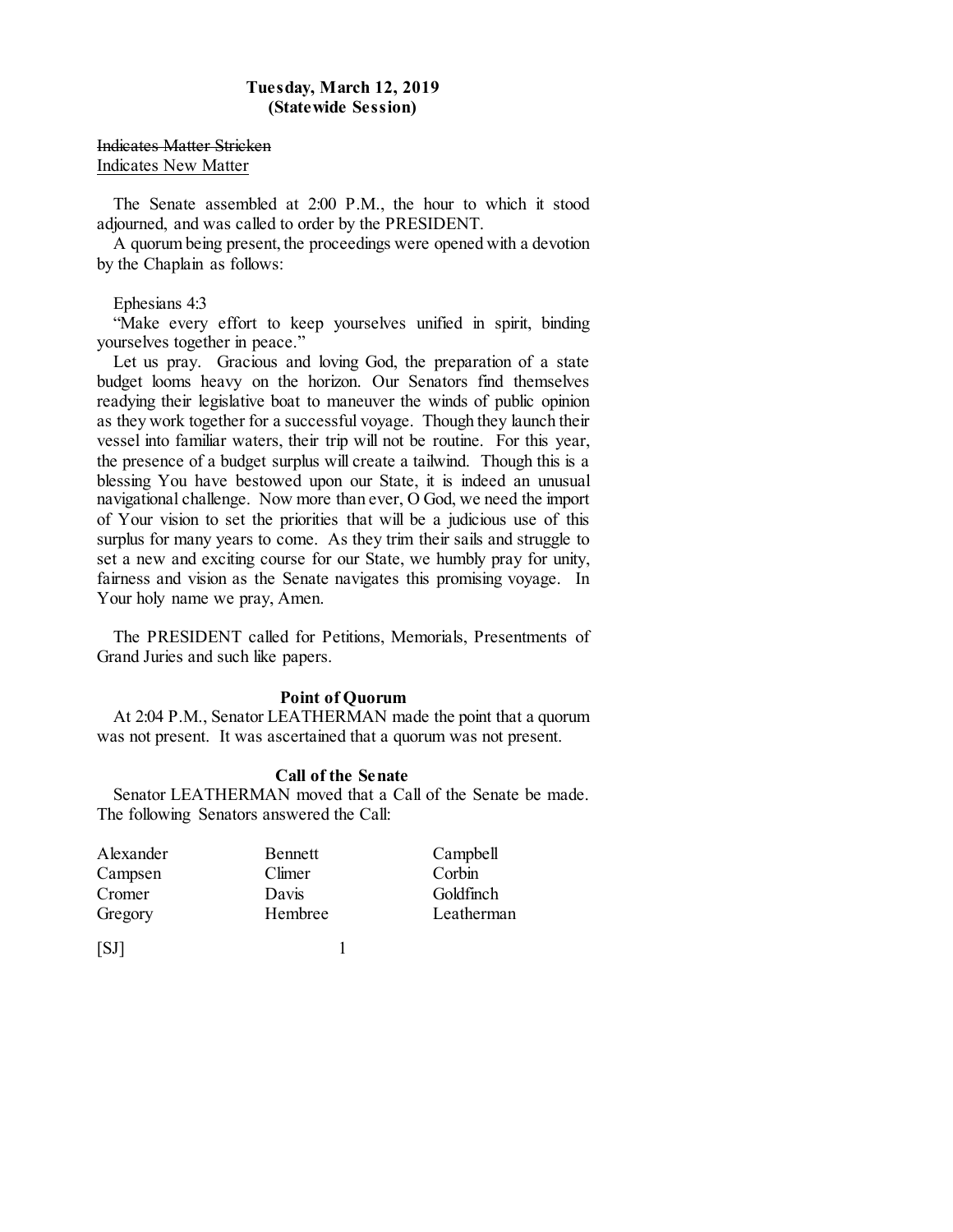| Malloy         | Martin  | Massey |
|----------------|---------|--------|
| Peeler         | Rice    | Scott  |
| Senn           | Setzler | Shealy |
| <b>Sheheen</b> | Talley  | Turner |
| Williams       | Young   |        |

A quorum being present, the Senate resumed.

# **MESSAGE FROM THE GOVERNOR**

The following appointments were transmitted by the Honorable Henry Dargan McMaster:

#### **Statewide Appointments**

Reappointment, John de la Howe School Board of Trustees, with the term to commence April 1, 2019, and to expire April 1, 2024

At-Large :

Alton O. Smith, Jr., 164 Cardinal Court, Chesnee, SC 29323-9686

Referred to the Committee on Education.

Initial Appointment, South Carolina Commission on Disabilities and Special Needs, with the term to commence June 30, 2017, and to expire June 30, 2021

4th Congressional District:

Robin B. Blackwood, 222 East Park Ave., Greenville, SC 29601-1634 *VICE* Christopher Glenn Neeley

Referred to the Committee on Medical Affairs.

Initial Appointment, South Carolina State Commission for Minority Affairs, with the term to commence June  $30, 2019$ , and to expire June 30, 2023

6th Congressional District:

Juwan X. Ayers, 22 Routhland Court, Columbia, SC 29209-3084 *VICE* Eddie Clay Guess

Referred to the Committee on Judiciary.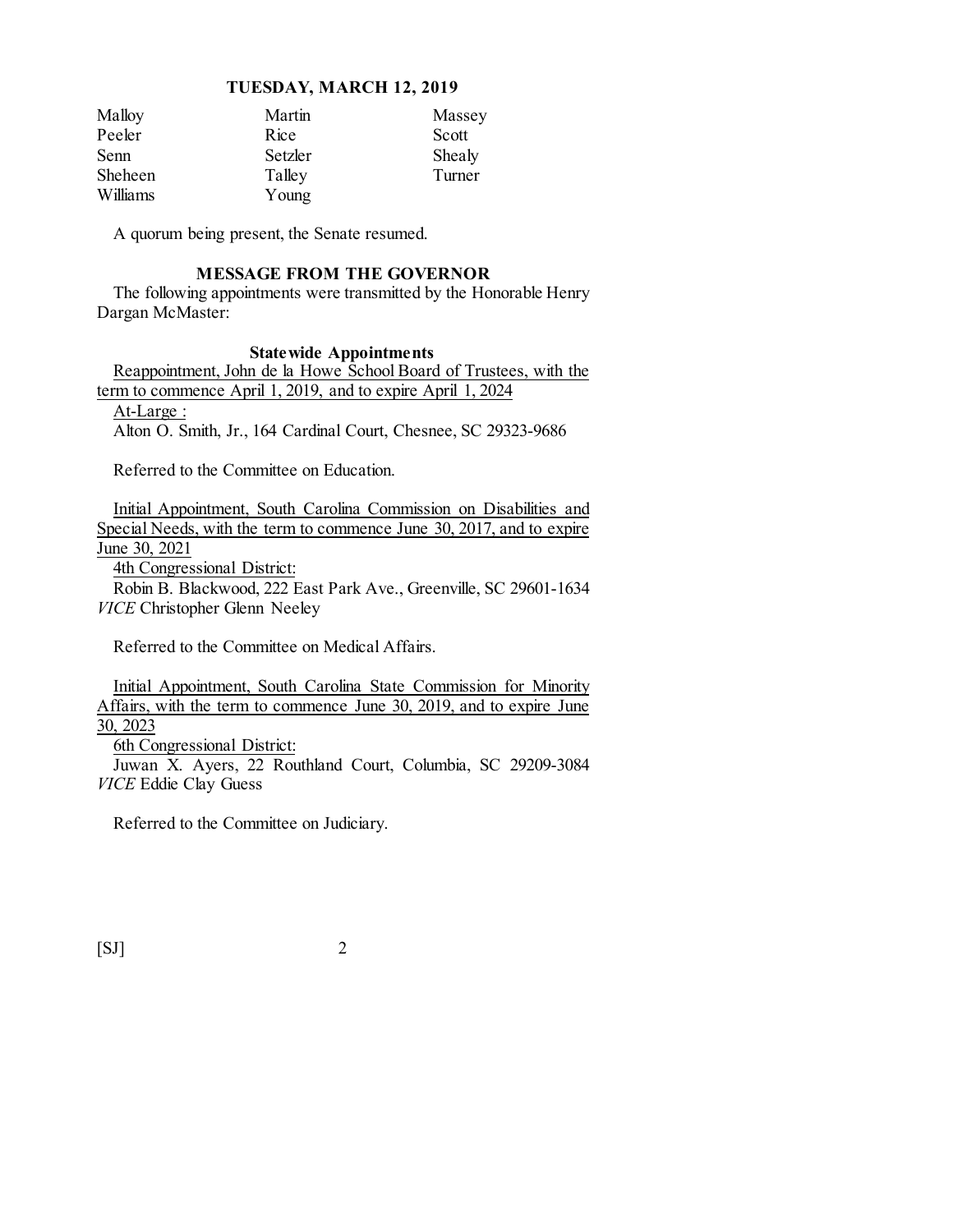Initial Appointment, South Carolina State Commission for Minority Affairs, with the term to commence June 30, 2017, and to expire June 30, 2021 At-Large :

Andrea C. Sancho-Baker, 2612 Sheryl Lane, Columbia, SC 29204- 2253 *VICE* Louis C. Chavis

Referred to the Committee on Judiciary.

**Local Appointments**

Initial Appointment, Allendale County Magistrate, with the term to commence April 30, 2015, and to expire April 30, 2019 Willard Branch, Post Office box 57, Fairfax, SC 29827-0057

Reappointment, Allendale County Magistrate, with the term to commence April 30, 2019, and to expire April 30, 2023 Willard Branch, Post Office box 57, Fairfax, SC 29827-0057

Reappointment, Spartanburg County Magistrate, with the term to commence April 30, 2019, and to expire April 30, 2023 David James Turner, 106 Miller Road, Spartanburg, SC 29376-3707

Reappointment, Spartanburg County Magistrate, with the term to commence April 30, 2019, and to expire April 30, 2023 Jason Wall, 448 Old Boiling Springs Road, Spartanburg, SC 29303- 1921

Reappointment, Spartanburg County Magistrate, with the term to commence April 30, 2019, and to expire April 30, 2023 James Willingham, 105 Edge Road, Moore, SC 29369-9521

Reappointment, Spartanburg County Magistrate, with the term to commence April 30, 2019, and to expire April 30, 2023 Quenton M. Wood, 354 Twin Oaks Dr., Spartanburg, SC 29306

**REGULATIONS WITHDRAWN AND RESUBMITTED** Document No. 4834 Agency: Department of Natural Resources Chapter: 123 Statutory Authority: 1976 Code Sections 50-1-60, 50-1-200, 50-1-220, 50-9-650, 50-11-10, 50-11-105, 50-11-310, 50-11-315, 50-11-320, 50-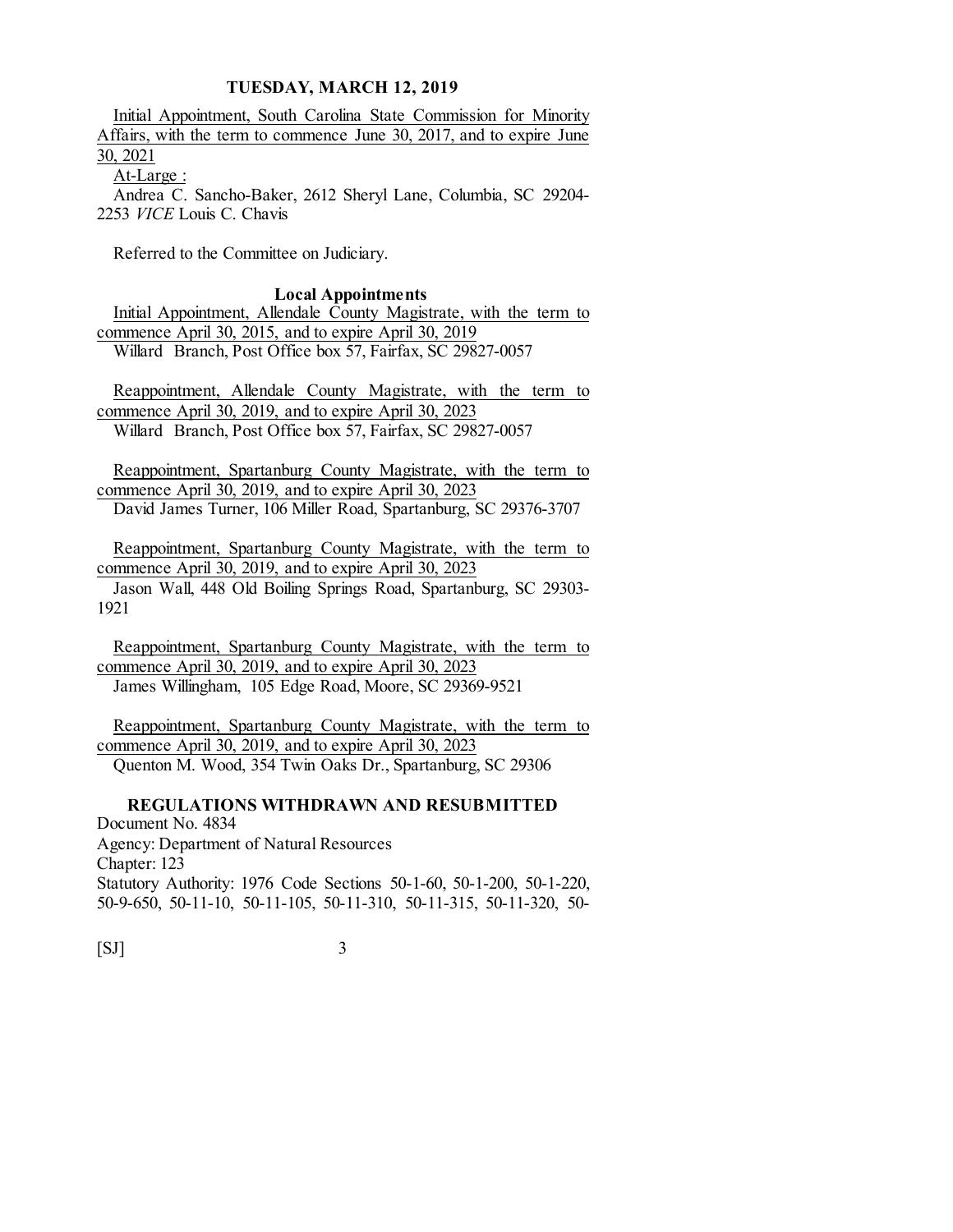11-365, 50-11-390, 50-11-410, 50-11-430, 50-11-500, 50-11-520, 50- 11-525, 50-11-530, 50-11-580, 50-11-2200, and 50-11-2210 SUBJECT: Seasons, Limits, Methods of Take and Special Use Restrictions on Wildlife Management Areas Received by Lieutenant Governor January 8, 2019 Referred to Committee on Fish, Game and Forestry Legislative Review Expiration May 8, 2019 Withdrawn and Resubmitted March 12, 2019 Document No. 4850 Agency: Department of Labor, Licensing and Regulation - Board of Examiners for Licensure of Professional Counselors, Marriage and Family Therapists, Addiction Counselors, and Psycho-Educational Specialists Chapter: 36 Statutory Authority: 1976 Code Sections 40-1-70 and 40-75-60 SUBJECT: Board of Examiners for Licensure of Professional Counselors, Marriage and Family Therapists, Addiction Counselors, and Psycho-Educational Specialists Received by Lieutenant Governor January 8, 2019 Referred to Committee on Labor, Commerce and Industry Legislative Review Expiration May 8, 2019 Withdrawn and Resubmitted March 12, 2019 Document No. 4868 Agency: Department of Labor, Licensing and Regulation - Building Codes Council Chapter: 8 Statutory Authority: 1976 Code Sections 6-9-40 and 40-1-70 SUBJECT: International Residential Code Received by Lieutenant Governor January 8, 2019 Referred to Committee on Labor, Commerce and Industry Legislative Review Expiration May 8, 2019 Withdrawn and Resubmitted March 12, 2019

Document No. 4869 Agency: Department of Labor, Licensing and Regulation - Building Codes Council Chapter: 8 Statutory Authority: 1976 Code Sections 6-9-40 and 40-1-70 SUBJECT: International Mechanical Code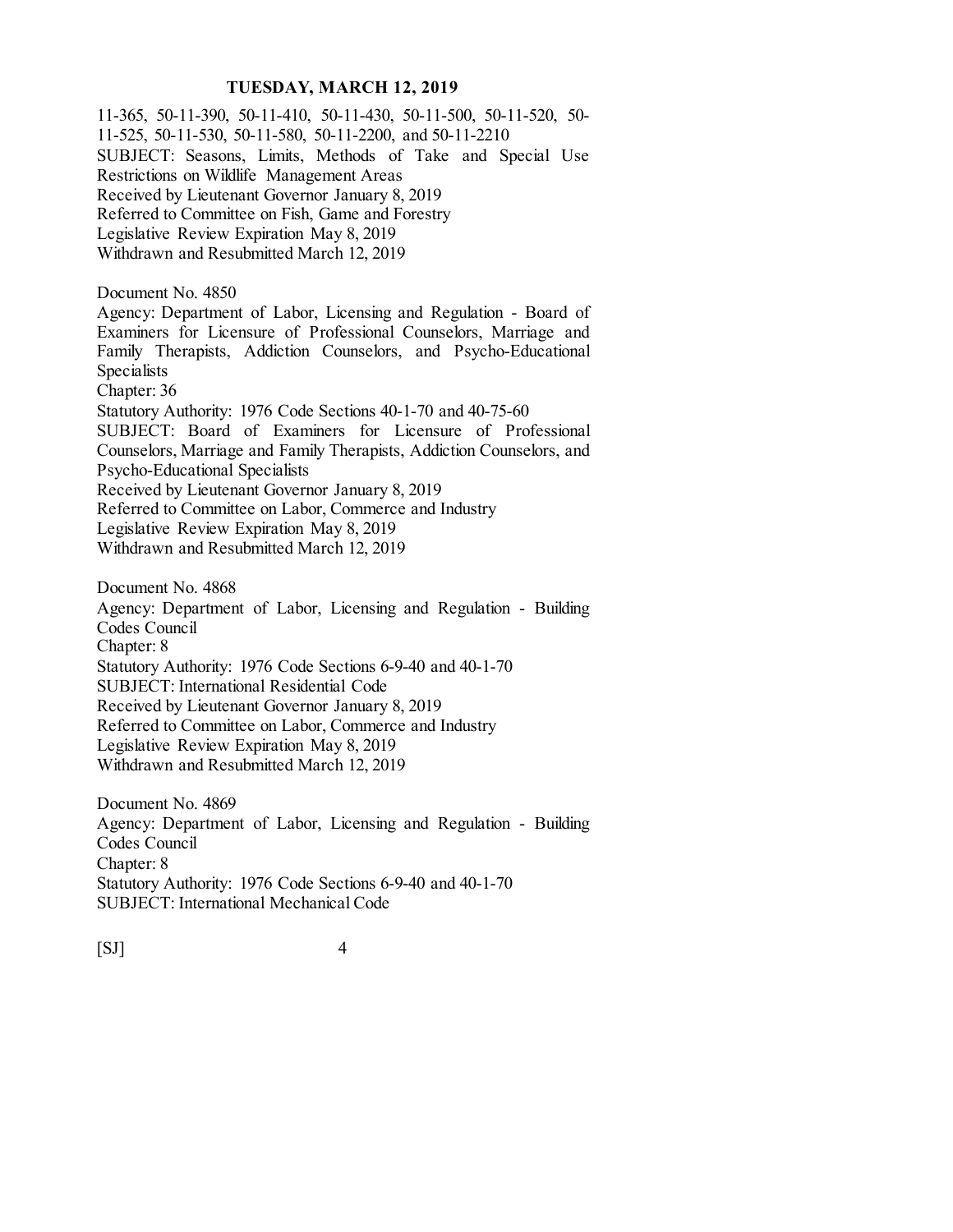Received by Lieutenant Governor January 8, 2019 Referred to Committee on Labor, Commerce and Industry Legislative Review Expiration May 8, 2019 Withdrawn and Resubmitted March 12, 2019

# **Doctor of the Day**

Senator RANKIN introduced Dr. Gary Vukov of Myrtle Beach, S.C., Doctor of the Day.

# **Leave of Absence**

At 2:06 P.M., Senator CROMER requested a leave of absence beginning at 2:30 P.M.

#### **Leave of Absence**

On motion of Senator SCOTT, at 2:07 P.M., Senator HARPOOTLIAN was granted a leave of absence for today.

#### **CO-SPONSORS ADDED**

The following co-sponsors were added to the respective Bills:

- S. 53 Sen. Bennett<br>S. 259 Sen. Senn
- S. 259 Sen. Senn<br>S. 332 Sen. Groor
- S. 332 Sen. Grooms<br>S. 492 Sen. Shealy
- Sen. Shealy
- S. 508 Sen. Turner
- S. 510 Sen. Turner
- S. 511 Sen. Turner
- S. 513 Sen. Gregory<br>S. 574 Sens. Williams
- Sens. Williams and Gambrell
- S. 585 Sen. Nicholson

#### **CO-SPONSOR REMOVED**

The following co-sponsor was removed from the respective Bill:

S. 74 M.B. Matthews

#### **RECALLED AND ADOPTED**

S. 615 -- Senator Campbell: A SENATE RESOLUTION TO RECOGNIZE TUESDAY, MARCH 12, 2019, AS "4-H DAY" IN SOUTH CAROLINA.

Senator CAMPBELL asked unanimous consent to make a motion to recall the Resolution from the Committee on Agriculture and Natural Resources.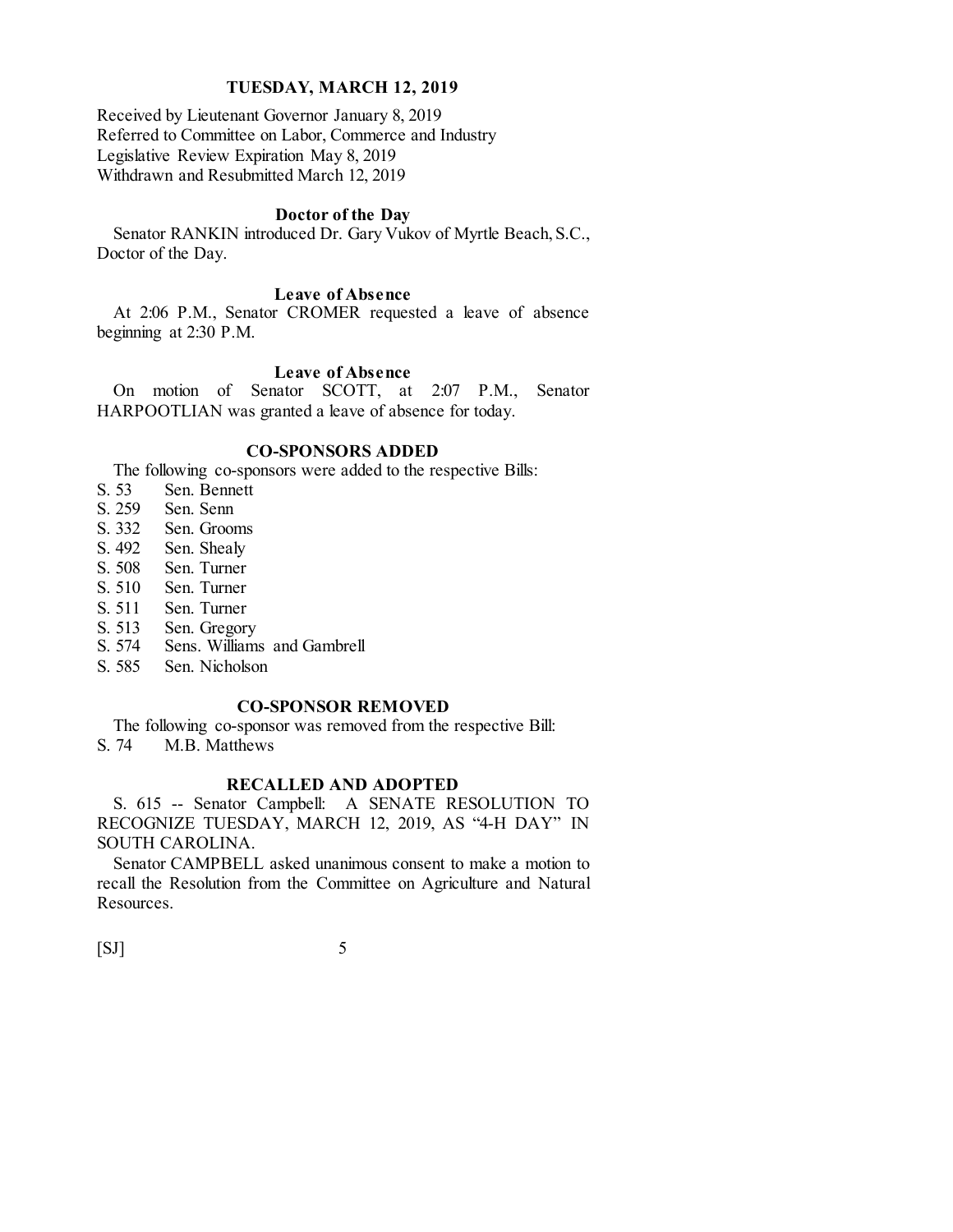The Resolution was recalled from the Committee on Agriculture and Natural Resources.

Senator CAMPBELL asked unanimous consent to make a motion to take the Resolution up for immediate consideration.

There was no objection.

The Senate proceeded to a consideration of the Resolution. The question then was the adoption of the Resolution.

On motion of Senator CAMPBELL, the Resolution was adopted.

#### **RECALLED AND ADOPTED**

S. 616 -- Senator Williams: A SENATE RESOLUTION TO RECOGNIZE WEDNESDAY, MARCH 20, 2019, AS "SOUTH CAROLINA PROFESSIONAL LAND SURVEYORS DAY" IN HONOR OF THE IMPORTANT SERVICES PROVIDED BY THIS GROUP OF PROFESSIONALS.

Senator ALEXANDER asked unanimous consent to make a motion to recall the Resolution from the Committee on Labor, Commerce and Industry.

The Resolution was recalled from the Committee on Labor, Commerce and Industry.

Senator ALEXANDER asked unanimous consent to make a motion to take the Resolution up for immediate consideration.

There was no objection.

The Senate proceeded to a consideration of the Resolution. The question then was the adoption of the Resolution.

On motion of Senator ALEXANDER, the Resolution was adopted.

# **INTRODUCTION OF BILLS AND RESOLUTIONS**

The following were introduced:

S. 630 -- Senator Peeler: A SENATE RESOLUTION TO CONGRATULATE STATE LINE BAPTIST CHURCH OF GAFFNEY ON THE OCCASION OF ITS HISTORIC TWO HUNDRED TWENTY-FIFTH ANNIVERSARY AND TO COMMEND THE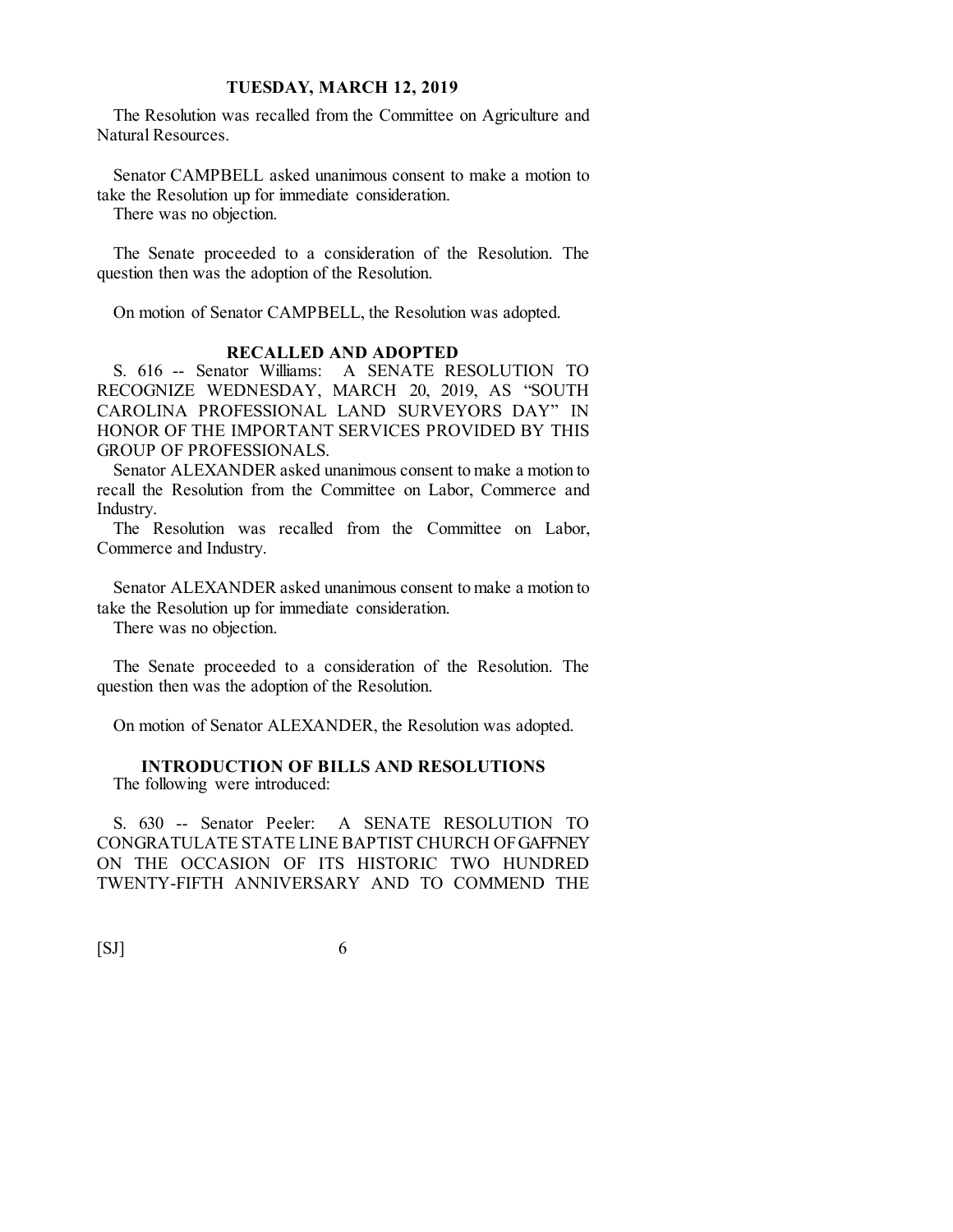CHURCH FOR TWO AND A QUARTER CENTURIES OF SERVICE TO GOD AND THE COMMUNITY. l:\council\bills\rm\1187zw19.docx The Senate Resolution was adopted.

S. 631 -- Senator Massey: A SENATE RESOLUTION TO EXPRESS PROFOUND GRATITUDE TO DR. ROBERT MADDOX FOR HIS WORK AS EDGEFIELD COUNTY SCHOOL DISTRICT SUPERINTENDENT, TO COMMEND HIM FOR HIS MANY YEARS OF DEDICATED SERVICE TO THE EDGEFIELD COMMUNITY AND THE STATE OF SOUTH CAROLINA, AND TO WISH HIM CONTINUED SUCCESS IN ALL HIS FUTURE ENDEAVORS. l:\s-res\asm\036robe.kmm.asm.docx

The Senate Resolution was adopted.

S. 632 -- Senator Massey: A SENATE RESOLUTION TO CONGRATULATE PLEASANT GROVE BAPTIST CHURCH UPON THE OCCASION OF ITS ONE HUNDRED FIFTIETH ANNIVERSARY, TO RECOGNIZE AND HONOR THE CHURCH FOR ITS DEEP HERITAGE IN EDGEFIELD, AND TO COMMEND ITS LEADERSHIP AND CONGREGATION FOR THEIR MANY YEARS OF SERVICE TO THE COMMUNITY.

l:\s-res\asm\034plea.kmm.asm.docx

The Senate Resolution was adopted.

S. 633 -- Senator Scott: A SENATE RESOLUTION TO HONOR AND RECOGNIZE REV. DR. AMBASSADOR SUZAN JOHNSON COOK FOR HER SIGNIFICANT CAREER AND COUNTLESS ACCOMPLISHMENTS AS A FAITH LEADER, ENTREPRENEUR, EDUCATOR, SUCCESS STRATEGIST, INTERNATIONAL INFLUENCER, COMMUNICATIONS EXPERT, AND DIPLOMAT. l:\s-res\js\007susa.kmm.js.docx

The Senate Resolution was adopted.

S. 634 -- Senator Gambrell: A SENATE RESOLUTION TO RECOGNIZE AND HONOR CLEMSON OFFENSIVE LINEMAN GAGE CERVENKA FOR AN OUTSTANDING SEASON IN CLEMSON FOOTBALL AND TO WISH HIM CONTINUED SUCCESS IN THE 2019 SEASON. l:\council\bills\gm\24137cm19.docx

The Senate Resolution was adopted.

 $[SI]$  7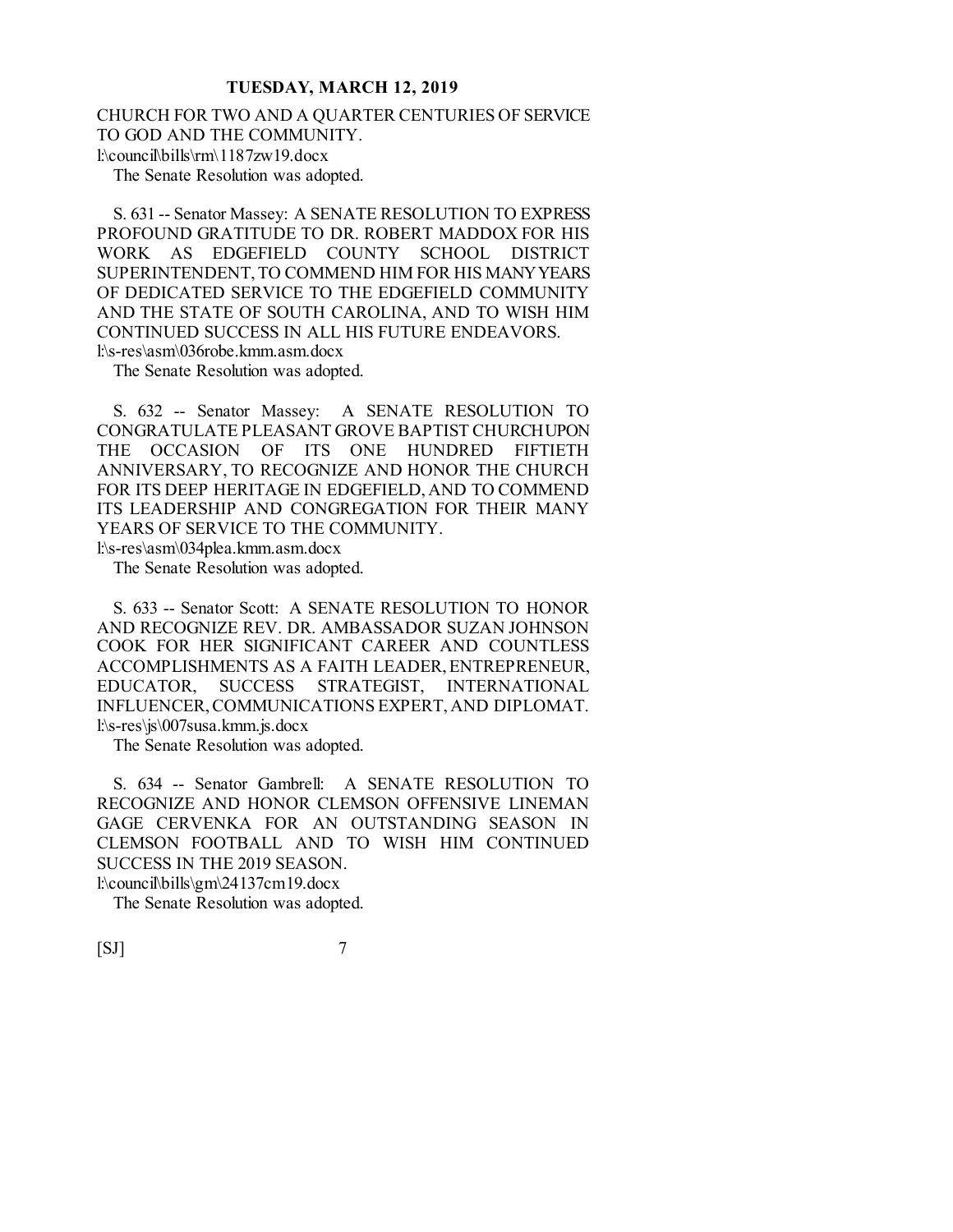S. 635 -- Senator Young: A BILL TO AMEND CHAPTER 3, TITLE 56 OF THE 1976 CODE, RELATING TO MOTOR VEHICLE REGISTRATION AND LICENSING, BY ADDING ARTICLE 147, TO PROVIDE THAT THE DEPARTMENT OF MOTOR VEHICLES MAY ISSUE "DRIVERS FOR A CURE" SPECIAL LICENSE PLATES.

l:\s-res\try\024driv.kmm.try.docx

Read the first time and referred to the Committee on Transportation.

S. 636 -- Senators Hutto, Rankin, Sabb, Young and Talley: A BILL TO AMEND SECTION 42-15-60, CODE OF LAWS OF SOUTH CAROLINA, 1976, RELATING TO THE TIME PERIOD MEDICAL TREATMENT AND SUPPLIES ARE FURNISHED, SO AS TO CLARIFY THAT MEDICAL TREATMENT AND SUPPLIES ARE FURNISHED FOR ANY ADDITIONAL TIME THAT THE JUDGMENT OF THE WORKERS' COMPENSATION COMMISSION ESTABLISHED, BY THE PREPONDERANCE OF EVIDENCE CONTAINED IN THE MEDICAL RECORDS OR BY THE OPINION OF A MEDICAL PROVIDER, WILL LESSEN THE PERIOD OF DISABILITY; AND TO AMEND SECTION 42-17-40, RELATING TO THE CONDUCT OF A WORKERS' COMPENSATION COMMISSION HEARING SO AS TO PROVIDE THAT MEDICAL RECORDS AND OPINIONS OF MEDICAL PROVIDERS ARE ADMISSIBLE WITHOUT REGARD TO THE RULES OF EVIDENCE.

l:\s-jud\bills\hutto\jud0033.mdb.docx

Read the first time and referred to the Committee on Judiciary.

S. 637 -- Senator Davis: A BILL TO AMEND SECTION 30-4-50, CODE OF LAWS OF SOUTH CAROLINA, 1976, RELATING TO THE FREEDOM OF INFORMATION ACT, SO AS TO REQUIRE THE RESULTS OF A TOXICOLOGY REPORT OR A DRUG OR ALCOHOL SCREENING PERFORMED ON AN EMPLOYEE OF A STATE OR LOCAL GOVERNMENTAL AGENCY AT THE REQUEST OF HIS EMPLOYER MUST BE RELEASED AS PUBLIC INFORMATION IF THE REPORT OR SCREENING WAS AS A RESULT OF OR RELATED TO AN ACCIDENT OR INCIDENT WHILE IN THE COURSE OF EMPLOYMENT. l:\s-jud\bills\davis\jud0041.rem.docx

Read the first time and referred to the Committee on Judiciary.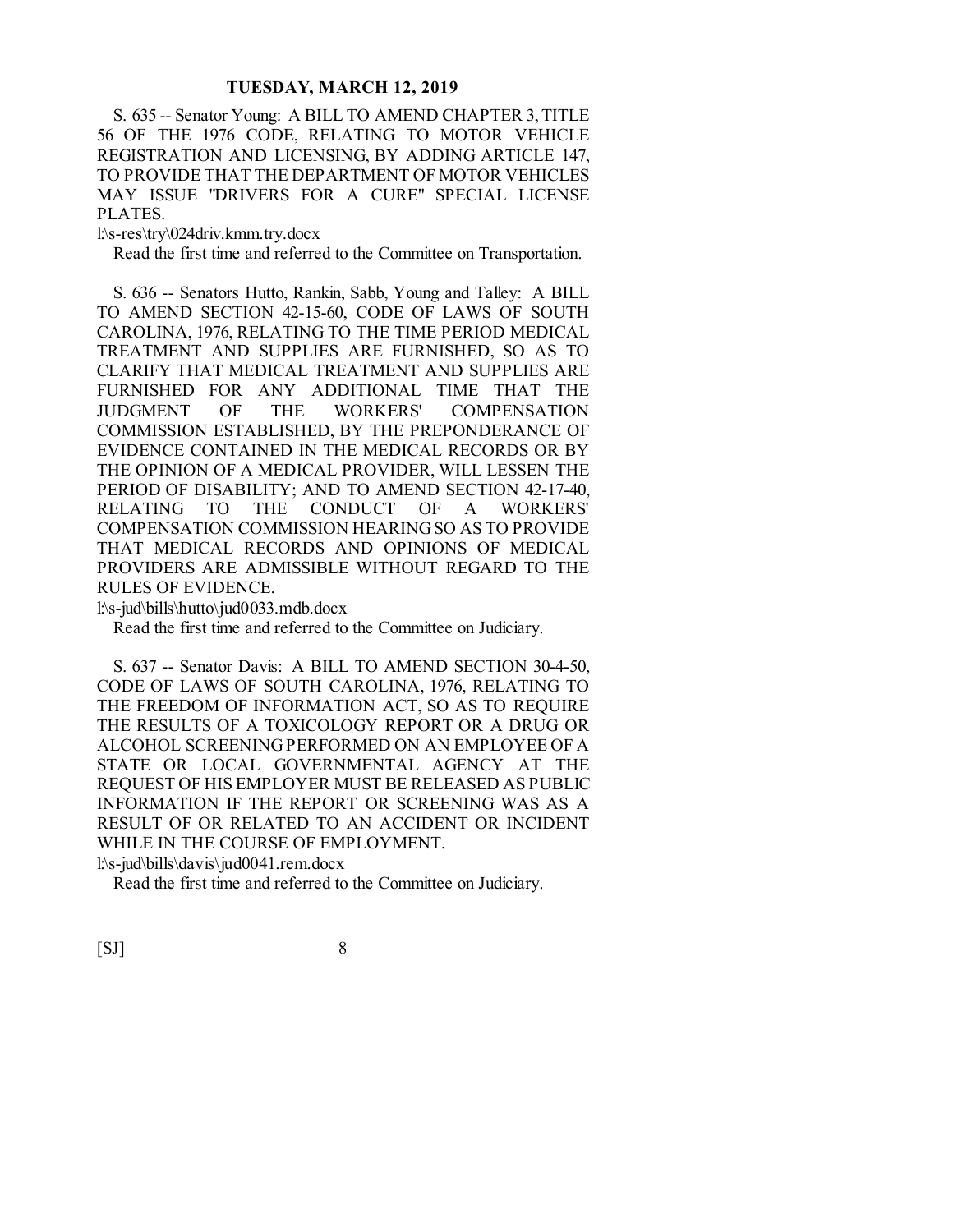S. 638 -- Senators Gambrell and Alexander: A BILL TO AMEND THE CODE OF LAWS OF SOUTH CAROLINA, 1976, BY ADDING ARTICLE 5 TO CHAPTER 11, TITLE 58 SO AS TO ENACT THE "SOUTH CAROLINA SMALL WIRELESS FACILITIES DEPLOYMENT ACT"; TO MAKE LEGISLATIVE FINDINGS; TO DEFINE RELEVANT TERMS; TO PROVIDE, AMONG OTHER THINGS, THAT UNITS OF STATE OR LOCAL GOVERNMENT "AUTHORITIES" WITH CONTROL OVER RIGHTS OF WAY MAY NOT PROHIBIT, REGULATE, OR CHARGE FOR THE COLLOCATION OF CERTAIN SMALL WIRELESS FACILITIES; TO PROVIDE THAT SMALL WIRELESS FACILITIES MUST BE CLASSIFIED AS PERMITTED USES AND NOT SUBJECT TO ZONING REVIEW AND APPROVAL UNDER SPECIFIED CIRCUMSTANCES; TO PROVIDE REQUIREMENTS FOR APPLICATIONS, FEES, APPLICATION REVIEW, AND ISSUANCE OF PERMITS FOR COLLOCATION OF SMALL WIRELESS FACILITIES; TO REQUIRE AUTHORITIES TO ALLOW THE COLLOCATION OF SMALL WIRELESS FACILITIES ON AUTHORITY UTILITY POLES UNDER SPECIFIED CIRCUMSTANCES; TO PROHIBIT AUTHORITIES FROM REGULATING THE DESIGN, ENGINEERING, CONSTRUCTION, INSTALLATION, OR OPERATION OF ANY SMALL WIRELESS FACILITY IN SPECIFIED CIRCUMSTANCES; TO PROVIDE THAT THE ADMINISTRATIVE LAW COURT HAS JURISDICTION TO RESOLVE ALL DISPUTES ARISING UNDER THE ACT; AND TO PROHIBIT AN AUTHORITY FROM REQUIRING A WIRELESS PROVIDER TO INDEMNIFY THE AUTHORITY OR ITS OFFICERS OR EMPLOYEES AND FROM NAMING THE AUTHORITY AS AN ADDITIONAL INSURED ON A WIRELESS PROVIDER'S INSURANCE POLICY.

l:\council\bills\cc\15550zw19.docx

Read the first time and referred to the Committee on Judiciary.

S. 639 -- Senator Malloy: A BILL TO AMEND THE CODE OF LAWS OF SOUTH CAROLINA, 1976, TO AMEND SECTION 17-25- 322, RELATING TO A RESTITUTION HEARING, SO AS TO REQUIRE THAT THE COURT MUST TAKE INTO CONSIDERATION THE FINANCIAL RESOURCES OF THE DEFENDANT AND ABILITY OF DEFENDANT TO PAY, TO REQUIRE IF A COURT FINDS A DEFENDANT FACES FINANCIAL HARDSHIP THAT THAT DEFENDANT MUST PAY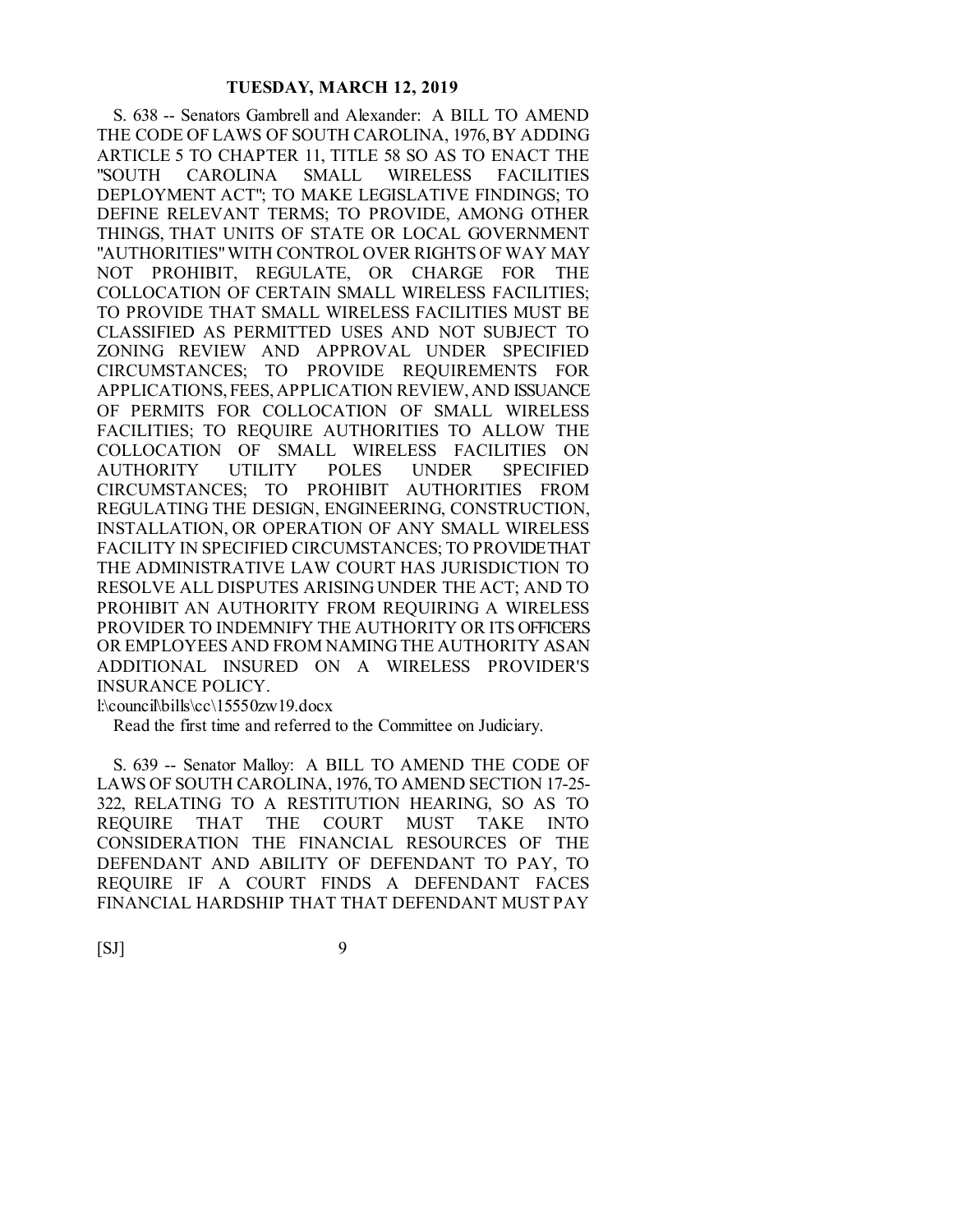NO LESS THAN A SPECIFIED AMOUNT, AND TO REQUIRE A HEARING IF THE DEFENDANT IS SIX MONTHS IN ARREARS; TO AMEND SECTION 24-21-280, RELATING TO DUTIES AND POWERS OF PROBATION AGENTS, SO AS TO REQUIRE PROBATION AGENTS TO TAKE INTO CONSIDERATION AN OFFENDER'S EFFECTIVE USE OF DISCRETIONARY FUNDS, TO PROVIDE FOR SUPERVISION FOR SENTENCES OF THREE HUNDRED SIXTY-FIVE DAYS OR MORE, TO SPECIFY HOW COMPLIANCE CREDITS MAY BE AWARDED AND HOW PROGRAMS MAY BE RECOGNIZED BY REGULATION AS PROPER FOR INCENTIVES, TO INFORM THE SENTENCING REFORM OVERSIGHT COMMITTEE OF THE PROGRAMS DESIGNATED FOR COMPLIANCE CREDITS, AND TO PROVIDE THAT OFFENDER ELIGIBILITY FOR COMPLIANCE CREDITS AS PROVIDED IN THIS SECTION BE EXTENDED TO OFFENDERS WHOSE OFFENSES OCCURRED PRIOR TO JANUARY 1, 2011; TO AMEND SECTION 24-21-440, RELATING TO PERIOD OF PROBATION, SO AS TO PROVIDE THAT THE PERIOD BE DEPENDENT UPON THE OFFENSE FOR WHICH THE DEFENDANT HAS BEEN SENTENCED, THAT RESTITUTION PAYMENTS MUST NOT BE REQUIRED FOR THE FIRST THREE MONTHS OF SUPERVISION AND THAT THE PERIOD FOR SUPERVISION OF RESTITUTION PAYMENTS MUST BE DETERMINED BY A JUDGE, THAT THE SUPERVISION OF RESTITUTION PAYMENT MUST NOT EXCEED FIVE YEARS AND IS ONLY REVOCABLE AFTER THE COMPLETION OF PROBATION FOR FAILURE TO MAKE RESTITUTION PAYMENTS; TO AMEND SECTION 24-21-560, RELATING TO THE COMMUNITY SUPERVISION PROGRAM, SO AS TO CLARIFY THAT ONCE COMMUNITY SUPERVISION IS COMPLETED AN OFFENDER IS STILL SUBJECT TO THE OTHER REQUIREMENTS OF SUPERVISION; TO AMEND THE CODE OF LAWS OF SOUTH CAROLINA, 1976, BY ADDING SECTION 43-5- 1191, SO AS TO EXEMPT INDIVIDUALS FROM THE ELIGIBILITY RESTRICTION ON SUPPLEMENTAL NUTRITION ASSISTANCE PROGRAM AND TEMPORARY ASSISTANCE FOR NEEDY FAMILIES BENEFITS FOR INDIVIDUALS WITH DRUG CONVICTIONS THAT WOULD OTHERWISE BE ELIGIBLE AND TO PROVIDE FOR INELIGIBILITY IN THE EVENT AN INDIVIDUAL VIOLATES PROBATION, COMMUNITY SUPERVISION, OR PAROLE; AND TO PROVIDE THAT THE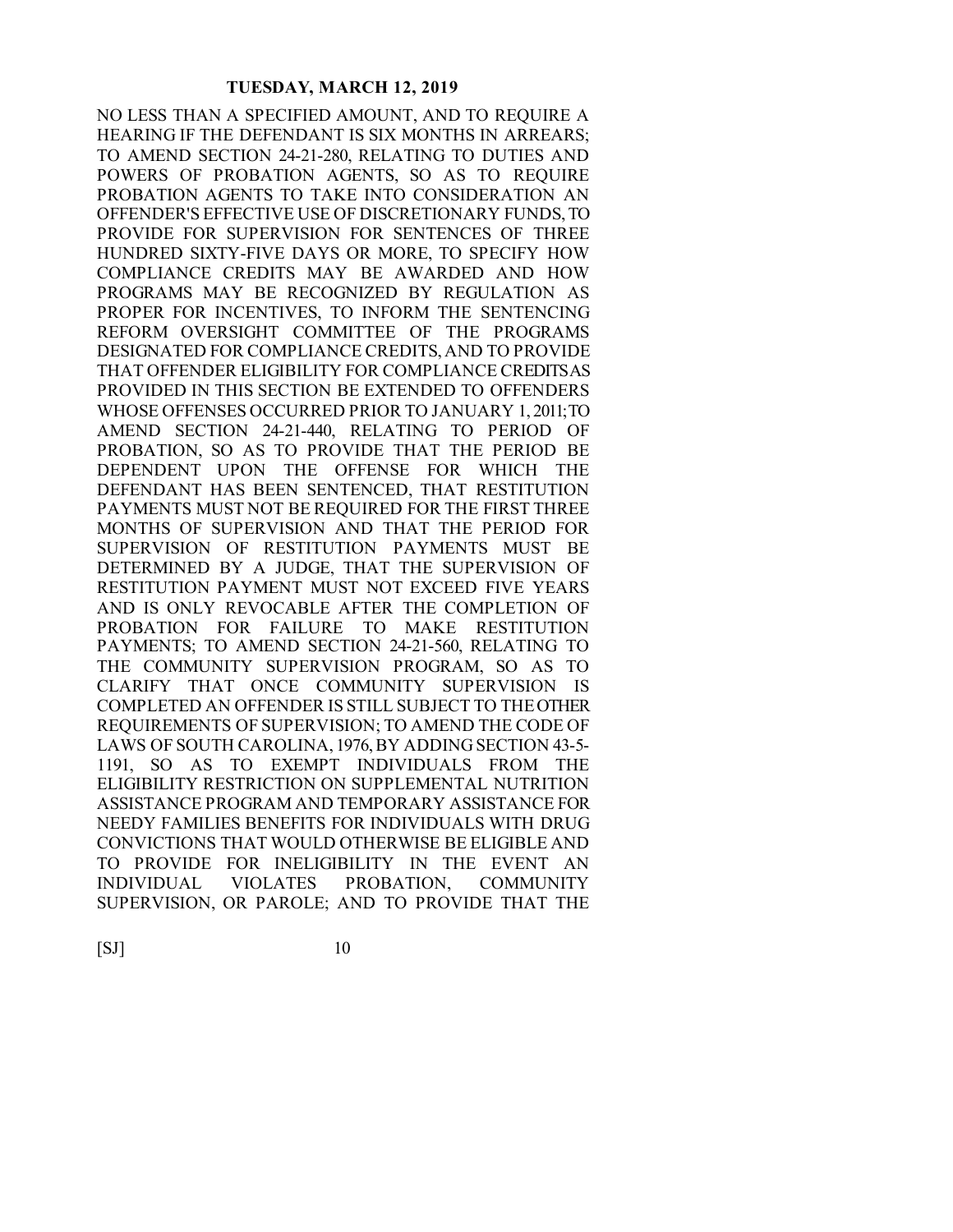SENTENCING REFORM OVERSIGHT COMMITTEE STUDY AND MAKE A REPORT TO THE GENERAL ASSEMBLY CONCERNING THE COLLECTION OF RESTITUTION AND THE RISK AND NEEDS TOOL USED TO EVALUATE THE ENTIRE SUPERVISION POPULATION; TO ADD ARTICLE 7, TO CHAPTER 27, TITLE 24 TO PROVIDE THE CIRCUMSTANCES IN WHICH AN INMATE WHO HAS BEEN INCARCERATED AT LEAST FIFTEEN YEARS MAY PETITION THE COURT TO HAVE HIS SENTENCE MODIFIED; TO AMEND SECTION 24-13-150 RELATING TO THE EARLY RELEASE OF AN INMATE TO REDUCE THE NUMBER OF YEARS AN INMATE WHO HAS COMMITTED A "NO PAROLE OFFENSE" MUST SERVE BEFORE HE MAY BECOME ELIGIBLE FOR EARLY RELEASE, DISCHARGE, OR COMMUNITY SUPERVISION, AND TO PROVIDE A PROCEDURE THAT ALLOWS CERTAIN INMATES TO PETITION THE COURT TO MODIFY THEIR SENTENCE; TO AMEND SECTION 24-13-210 RELATING TO CREDIT GIVEN TO AN INMATE FOR GOOD BEHAVIOR TO INCREASE THE NUMBER OF GOOD BEHAVIOR DAYS AN INMATE WHO HAS COMMITTED A "NO PAROLE OFFENSE" MAY RECEIVE; TO AMEND SECTION 24-13-230 RELATING TO CREDIT GIVEN TO AN INMATE FOR WORK AND EDUCATION CREDITS TO INCREASE THE NUMBER OF WORK AND EDUCATION CREDIT DAYS AN INMATE WHO HAS COMMITTED A "NO PAROLE OFFENSE" MAY RECEIVE; TO AMEND SECTION 24-21-110 RELATING TO ADMINISTRATIVE SANCTIONS TO ALLOW FOR CONFINEMENT PERIODS OF UP TO THIRTEEN DAYS AS A JAIL SANCTION; TO AMEND SECTION 24-21-430 RELATING TO CONDITIONS OF PROBATION TO ALLOW FOR CONFINEMENT PERIODS NOT TO EXCEED THIRTEEN DAYS AS A CONDITION OF PROBATION AND AS AN ADMINISTRATIVE SANCTION; TO AMEND SECTION 24-21-460 RELATING TO ACTIONS OF THE COURT IN CASES OF PROBATION VIOLATIONS TO LIMIT REVOCATIONS FOR TECHNICAL VIOLATIONS; TO AMEND SECTION 24-21-610 RELATING TO ELIGIBILITY FOR PAROLE TO ALLOW FOR PAROLE ELIGIBILITY TO BE COMPUTED USING AN INMATE'S ACTIVE INCARCERATIVE SENTENCE AND AMENDING REQUIREMENTS RELATED TO MEDICAL PAROLE; TO AMEND SECTION 24-21-620 RELATING TO A PAROLE BOARD'S REVIEW TO ALLOW FOR AUTOMATIC RELEASE ON PAROLE OF NON-VIOLENT INMATES WHO HAVE MET CERTAIN CONDITIONS;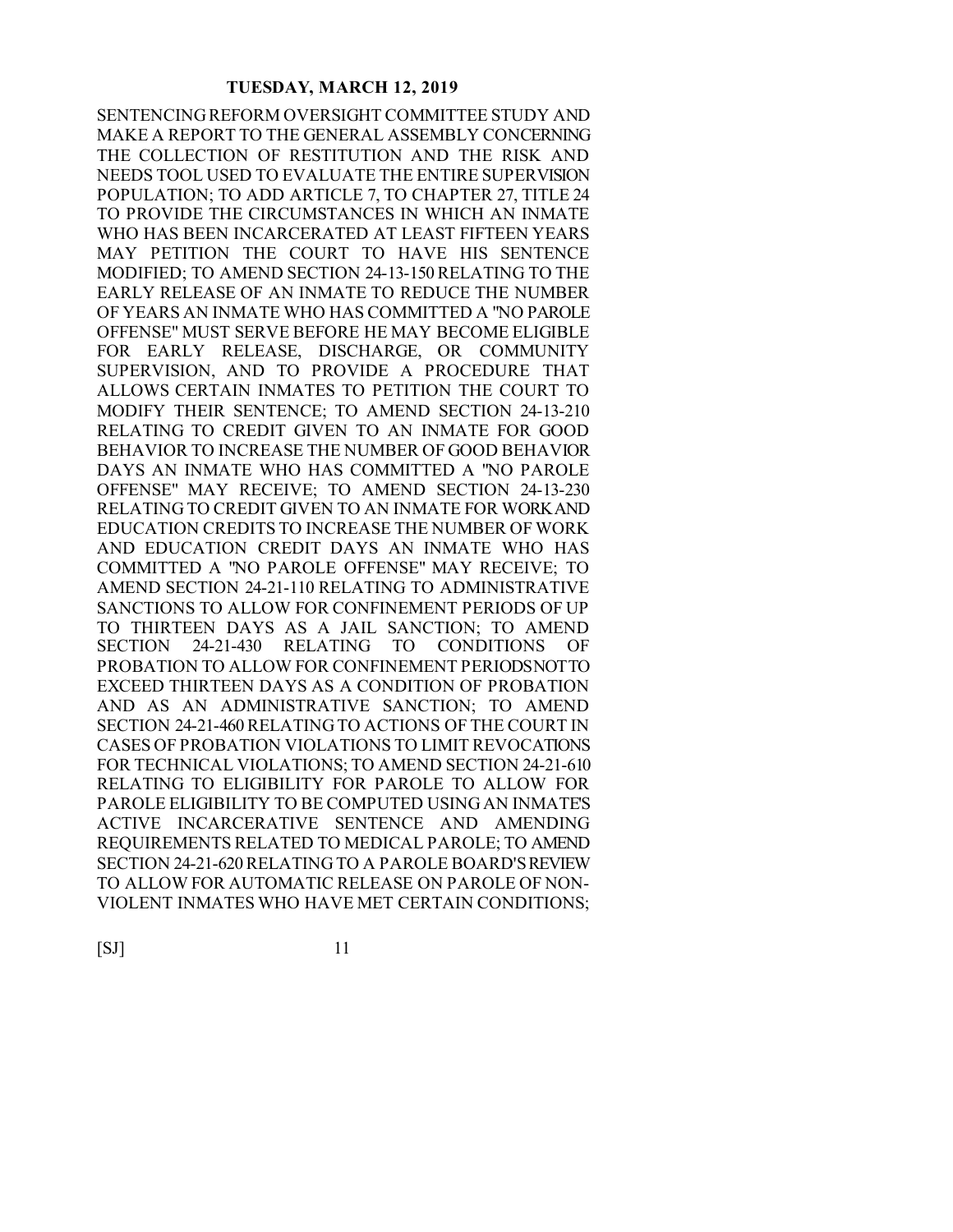TO AMEND SECTION 24-21-645 RELATING TO PAROLE AND PROVISIONAL PAROLE ORDERS TO LIMIT REVOCATIONS FOR TECHNICAL VIOLATIONS; TO AMEND SECTION 24-21-660 RELATING TO THE EFFECT OF PAROLE TO LIMIT PAROLE REVOCATIONS FOR TECHNICAL VIOLATIONS; TO AMEND SECTION 24-21-680 RELATING TO VIOLATION OF PAROLE TO LIMIT PAROLE REVOCATIONS FOR TECHNICAL VIOLATIONS; TO AMEND SECTION 24-21-715 RELATING TO PAROLE FOR TERMINALLY ILL, GERIATRIC, OR PERMANENTLY DISABLED INMATES TO AMEND THE ELIGIBILITY REQUIREMENTS AND EXTEND ELIGIBILITY TO OTHER CATEGORIES OF INMATES AND LIMIT THE REASONS THE PAROLE BOARD CAN DENY THIS TYPE OF PAROLE; AND TO AMEND ARTICLE 7 OF CHAPTER 21 OF TITLE 24 RELATING TO PAROLE AND RELEASE FOR GOOD CONDUCT, SO AS TO ADD SECTION 24- 21-720 TO REQUIRE THE DEPARTMENT OF CORRECTIONS TO CREATE AN INTAKE CASE PLAN FOR ALL PAROLE ELIGIBLE INMATES; TO AMEND SECTION 1-7-400 RELATING TO CIRCUIT SOLICITORS DISABLED BY INTOXICATION, TO DELETE THE MINIMUM PENALTY; TO AMEND SECTION 1-11-26 RELATING TO THE RURAL INFRASTRUCTURE AUTHORITY, TO AMEND THE PENALTY FOR A VIOLATION FROM SIX MONTHS TO NOT MORE THAN SIX MONTHS IN PRISON; TO AMEND SECTION 2- 17-50 RELATING TO FAILURE TO FILE BY A LOBBYIST, TO AMEND THE PENALTIES FOR A SECOND OFFENSE; TO AMEND SECTION 4-11-60 RELATING TO COUNTY OFFICERS KEEPING RECORDS OF MONEY, TO DELETE THE MINIMUM PENALTY FOR A VIOLATION; TO AMEND SECTION 5-21-130 RELATING TO THE UNLAWFUL USE OF A SPECIALLY LEVIED TAX, BY AMENDING THE PENALTY FOR A VIOLATION TO NOT MORE THAN SIX MONTHS IN PRISON; TO AMEND SECTION 5-21-500 RELATING TO A COUNTY OR MUNICIPAL COUNCIL MEMBER VOTING TO DIVERT FUNDS, TO DELETE THE MINIMUM PENALTY FOR A VIOLATION; TO AMEND SECTION 5-25-40 RELATING TO FAILURE TO INSTALL FIRE ALARM BOXES IN HOSPITALS AND SCHOOLS, TO DELETE THE MINIMUM PENALTY OF TEN DAYS IN PRISON FOR A VIOLATION; TO AMEND SECTION 5-31-20 RELATING TO INTERFERENCE WITH SEWERS AND WATERWORKS, TO AMEND THE PENALTY FOR A VIOLATION FROM THIRTY DAYS TO NOT MORE THAN THIRTY DAYS; TO AMEND SECTION 7-13-1910 RELATING TO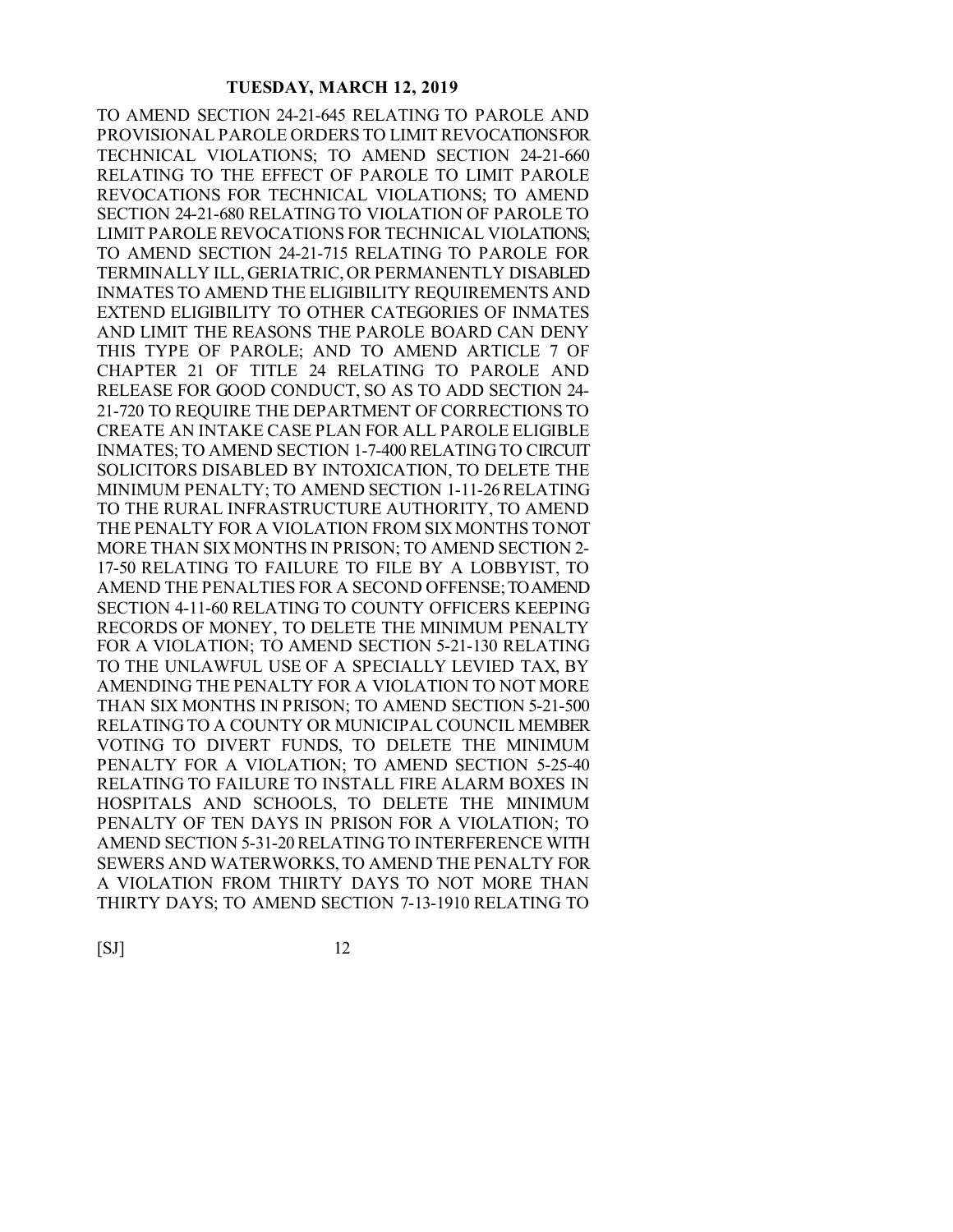THE UNLAWFUL POSSESSION OF VOTING MACHINES, TO DELETE THE MINIMUM PENALTY FOR A VIOLATION OF TEN DAYS IN JAIL; TO AMEND SECTION 7-13-1920 RELATING TO THE UNLAWFUL TAMPERING OF VOTING MACHINES, TO DELETE THE MINIMUM PENALTY FOR A VIOLATION OF NOT LESS THAN THREE MONTHS IN PRISON; TO AMEND SECTION 8-1-40 RELATING TO FAILURE OF CLERK, SHERIFF OR MAGISTRATE TO PAY OVER FINES OR PENALTIES, TO DELETE THE MINIMUM SENTENCE REQUIRED FOR A VIOLATION; TO AMEND SECTION 8-3-60 RELATING TO PUBLIC OFFICIALS ASSUMPTION OF OFFICE BEFORE GIVING BOND, TO DELETE THE MINIMUM SENTENCE REQUIRED FOR A VIOLATION; TO AMEND SECTION 8-13-1510 RELATING TO ETHICS AND GOVERNMENT ACCOUNTABILITY, LATE FILING OR FAILURE TO FILE, TO DELETE THE MINIMUM SENTENCE REQUIRED FOR A VIOLATION; TO AMEND SECTION 10-7-230 RELATING TO PUBLIC OFFICIALS FAILURE TO OBTAIN INSURANCE ON PUBLIC BUILDINGS, TO DELETE THE MINIMUM SENTENCE REQUIRED FOR A VIOLATION; TO AMEND SECTION 10-9-260 RELATING TO INTERFERING WITH STATE, DEPARTMENT, OR LICENSEES; PHOSPHATE MINING WITHOUT LICENSE, TO DELETE THE MINIMUM SENTENCE REQUIRED FOR A VIOLATION; TO AMEND SECTION 10-11-325 RELATING TO POSSESSING, TRANSPORTING, DETONATING EXPLOSIVE OR INCENDIARY DEVICE, TO DELETE THE MINIMUM SENTENCE REQUIRED FOR A VIOLATION; TO AMEND SECTION 11-15-90 RELATING TO FAILURE OF POLITICAL SUBDIVISION DISBURSEMENT OFFICER TO MAKE PAYMENT OR REMIT FUNDS FOR PAYMENT OF OBLIGATIONS, TO DELETE THE MINIMUM SENTENCE REQUIRED FOR A VIOLATION; TO AMEND SECTION 11-15-290 RELATING TO FAILURE TO MAKE INVESTMENTS FROM SINKING FUNDS, TO DELETE THE MINIMUM SENTENCE REQUIRED FOR A VIOLATION; TO AMEND SECTION 12-21-2470 RELATING TO OPERATING A PLACE OF AMUSEMENT WITHOUT A LICENSE, TO DELETE THE MINIMUM SENTENCE REQUIRED FOR A VIOLATION; TO AMEND SECTION 12-21-2830 RELATING TO RECORD REQUIRED OF GROSS RECEIPTS, TO DELETE THE MINIMUM SENTENCE REQUIRED FOR A VIOLATION; TO AMEND SECTION 12-21-3080 RELATING TO INTERFERENCE WITH AMUSEMENT TAX ENFORCEMENT OR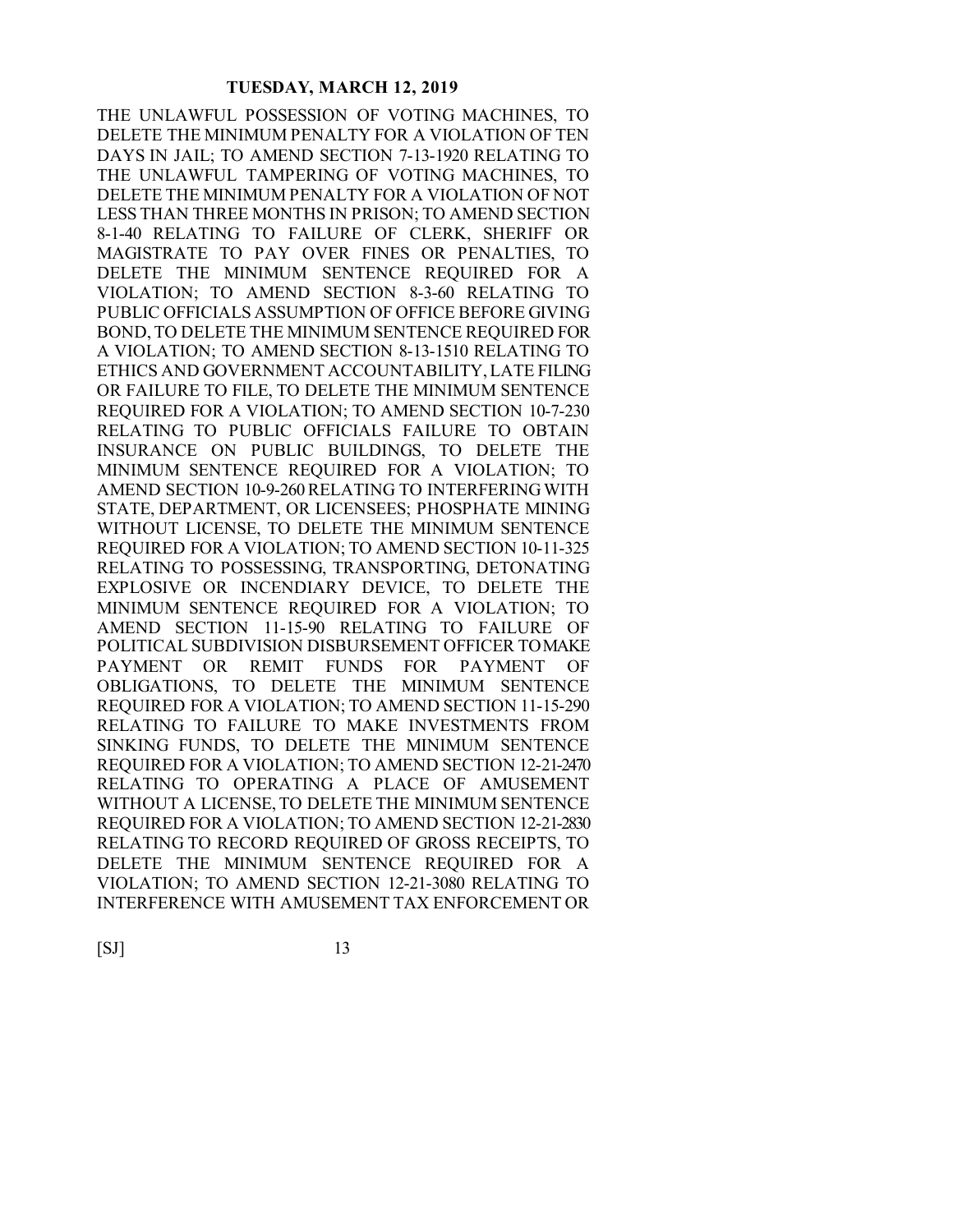REFUSAL TO ALLOW INSPECTION, TO DELETE THE MINIMUM SENTENCE REQUIRED FOR A VIOLATION; TO AMEND SECTION 12-37-1130 RELATING TO PENALTIES FOR FALSE STATEMENTS TO THE DEPARTMENT OF REVENUE, TO DELETE THE MINIMUM SENTENCE REQUIRED FOR A VIOLATION; TO AMEND SECTION 12-54-44 RELATING TO TAX OR REVENUE LAW PENALTIES, TO DELETE THE MINIMUM SENTENCE REQUIRED FOR A VIOLATION; TO AMEND SECTION 14-9-240 RELATING TO JUDGES AND SOLICITORS PROHIBITED FROM PRACTICING LAW IN CERTAIN CAUSES, TO DELETE THE MINIMUM SENTENCE REQUIRED FOR A VIOLATION; TO AMEND SECTION 14-25-65 RELATING TO MAXIMUM PENALTIES THAT MUNICIPAL COURT MAY IMPOSE, TO DELETE THE MINIMUM SENTENCE REQUIRED FOR A VIOLATION; TO AMEND SECTION 15-43-70 RELATING TO VIOLATION OF INJUNCTION AND PUNISHMENT FOR CONTEMPT, TO DELETE THE MINIMUM SENTENCE REQUIRED FOR A VIOLATION; TO AMEND SECTION 16-3-610 RELATING TO CERTAIN OFFENSES COMMITTED WITH A CARRIED OR CONCEALED DEADLY WEAPON, TO DELETE THE MINIMUM SENTENCE REQUIRED FOR A VIOLATION; TO AMEND SECTION 16-3-625 RELATING TO RESISTING ARREST WITH DEADLY WEAPON, TO DELETE THE MINIMUM SENTENCE REQUIRED FOR A VIOLATION; TO AMEND SECTION 16-3-755 RELATING TO SEXUAL BATTERY WITH A STUDENT, TO DELETE THE MINIMUM SENTENCE REQUIRED FOR A VIOLATION; TO AMEND SECTION 16-3-1045 RELATING TO USE OR EMPLOYMENT OF PERSON UNDER EIGHTEEN TO COMMIT CERTAIN CRIMES, TO DELETE THE MINIMUM SENTENCE REQUIRED FOR A VIOLATION; TO AMEND SECTION 16-3-1280 RELATING TO THE OFFENSE OF FALSE CLAIMS, TO DELETE THE MINIMUM SENTENCE REQUIRED FOR A VIOLATION; TO AMEND SECTIONS 16-3-1710 AND 16-3-1720 RELATING TO THE OFFENSES OF HARASSMENT, TO DELETE THE MINIMUM SENTENCE REQUIRED FOR A VIOLATION; TO AMEND SECTION 16-3-1730 RELATING TO THE OFFENSE OF STALKING, TO DELETE THE MINIMUM SENTENCE REQUIRED FOR A VIOLATION; TO AMEND SECTION 16-3-1770 RELATING TO RESTRAINING ORDERS, TO AMEND THE SENTENCE; TO AMEND SECTION 16-3-2090 RELATING TO FORFEITURE OF PROPERTY USED IN TRAFFICKING IN PERSONS, TO DELETE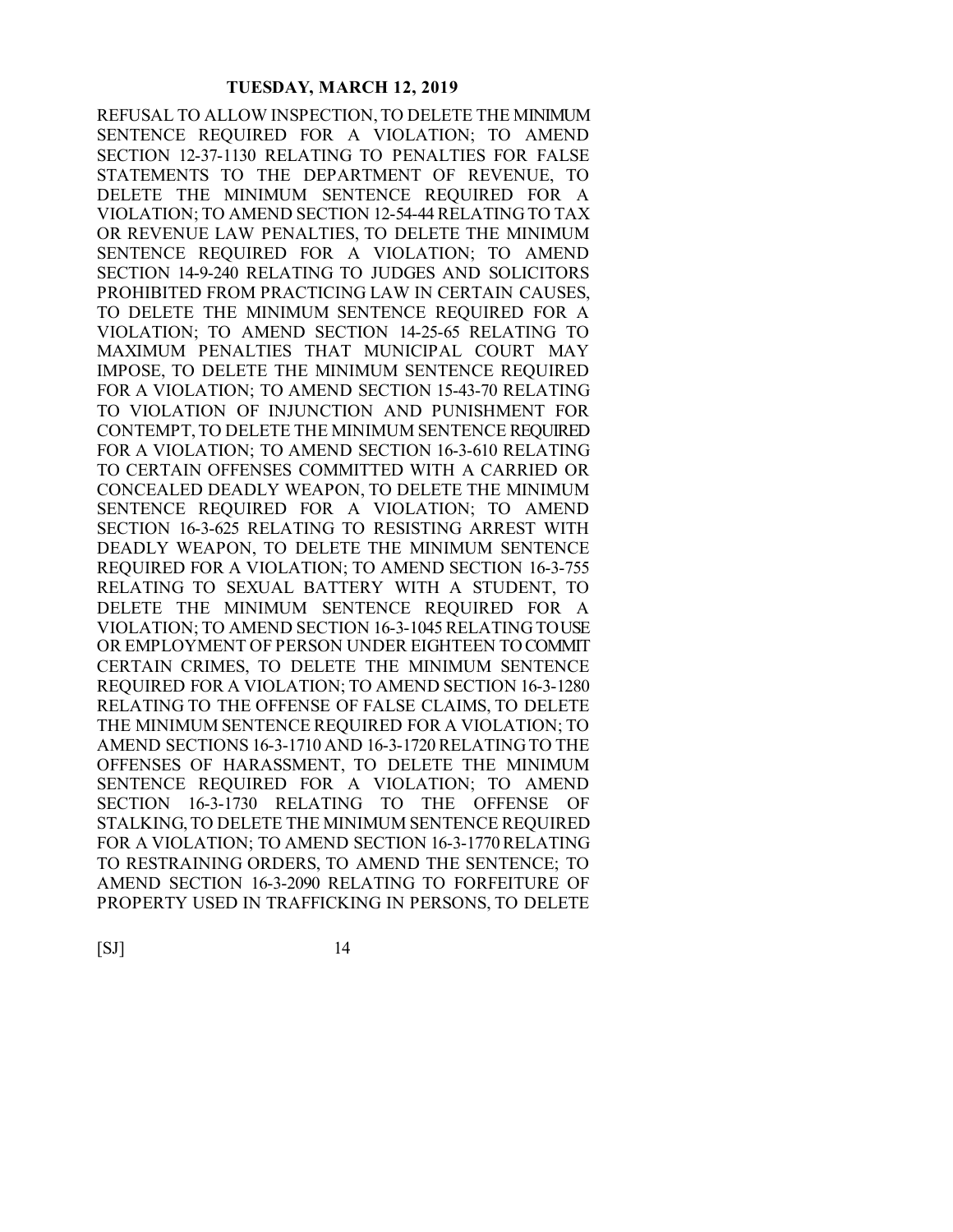THE MINIMUM SENTENCE REQUIRED FOR A VIOLATION; TO AMEND SECTION 16-9-230 RELATING TO PERSONS HOLDING OFFICE ACCEPTING EXTRA COMPENSATION, TO DELETE THE MINIMUM SENTENCE REQUIRED FOR A VIOLATION; TO AMEND SECTION 16-9-250 RELATING TO UNLAWFUL ACCEPTANCE OF REMUNERATION BY PEACE OFFICERS FOR PERFORMING OFFICIAL DUTIES, TO DELETE THE MINIMUM SENTENCE REQUIRED FOR A VIOLATION; TO AMEND SECTION 16-11-130 RELATING TO BURNING PERSONAL PROPERTY TO DEFRAUD INSURER, TO DELETE THE MINIMUM SENTENCE REQUIRED FOR A VIOLATION; TO AMEND SECTION 16-11-180 RELATING TO NEGLIGENTLY ALLOWING FIRE TO SPREAD TO PROPERTY OF ANOTHER, TO DELETE THE MINIMUM SENTENCE REQUIRED FOR A VIOLATION; TO AMEND SECTION 16-11-350 RELATING TO TRAIN ROBBERY BY STOPPING TRAIN, TO DELETE THE MINIMUM SENTENCE REQUIRED FOR A VIOLATION; TO AMEND SECTION 16-11-360 RELATING TO ROBBERY AFTER ENTRY UPON TRAIN, TO DELETE THE MINIMUM SENTENCE REQUIRED FOR A VIOLATION; TO AMEND SECTION 16-11-510 RELATING TO MALICIOUS INJURY TO ANIMALS AND OTHER PERSONAL PROPERTY, TO DELETE THE MINIMUM SENTENCE REQUIRED FOR A VIOLATION; TO AMEND SECTION 16-11-520 RELATING TO MALICIOUS INJURY TO TREE, HOUSE, OUTSIDE FENCE, OR FIXTURE; TRESPASS UPON REAL PROPERTY, TO DELETE THE MINIMUM SENTENCE REQUIRED FOR A VIOLATION; TO AMEND SECTION 16-11-535 RELATING TO MALICIOUS INJURY TO PLACE OF WORSHIP, TO DELETE THE MINIMUM SENTENCE REQUIRED FOR A VIOLATION; TO AMEND SECTION 16-11-590 RELATING TO DESTRUCTION OF SEA OAT OR VENUS'S FLYTRAP PLANTS, TO DELETE THE MINIMUM SENTENCE REQUIRED FOR A VIOLATION; TO AMEND SECTION 16-11-650 RELATING TO REMOVING, DESTROYING, OR LEAVING DOWN FENCES, TO DELETE THE MINIMUM SENTENCE REQUIRED FOR A VIOLATION; TO AMEND SECTION 16-13-10 RELATING TO THE OFFENSE OF FORGERY, TO AMEND THE PENALTIES; TO AMEND SECTION 16-13-30 RELATING TO PETIT LARCENY AND GRAND LARCENY, TO AMEND THE PENALTIES; TO AMEND SECTION 16-13-40 RELATING TO STEALING OF BONDS, TO AMEND THE PENALTIES; TO AMEND SECTION 16-13-50 RELATING TO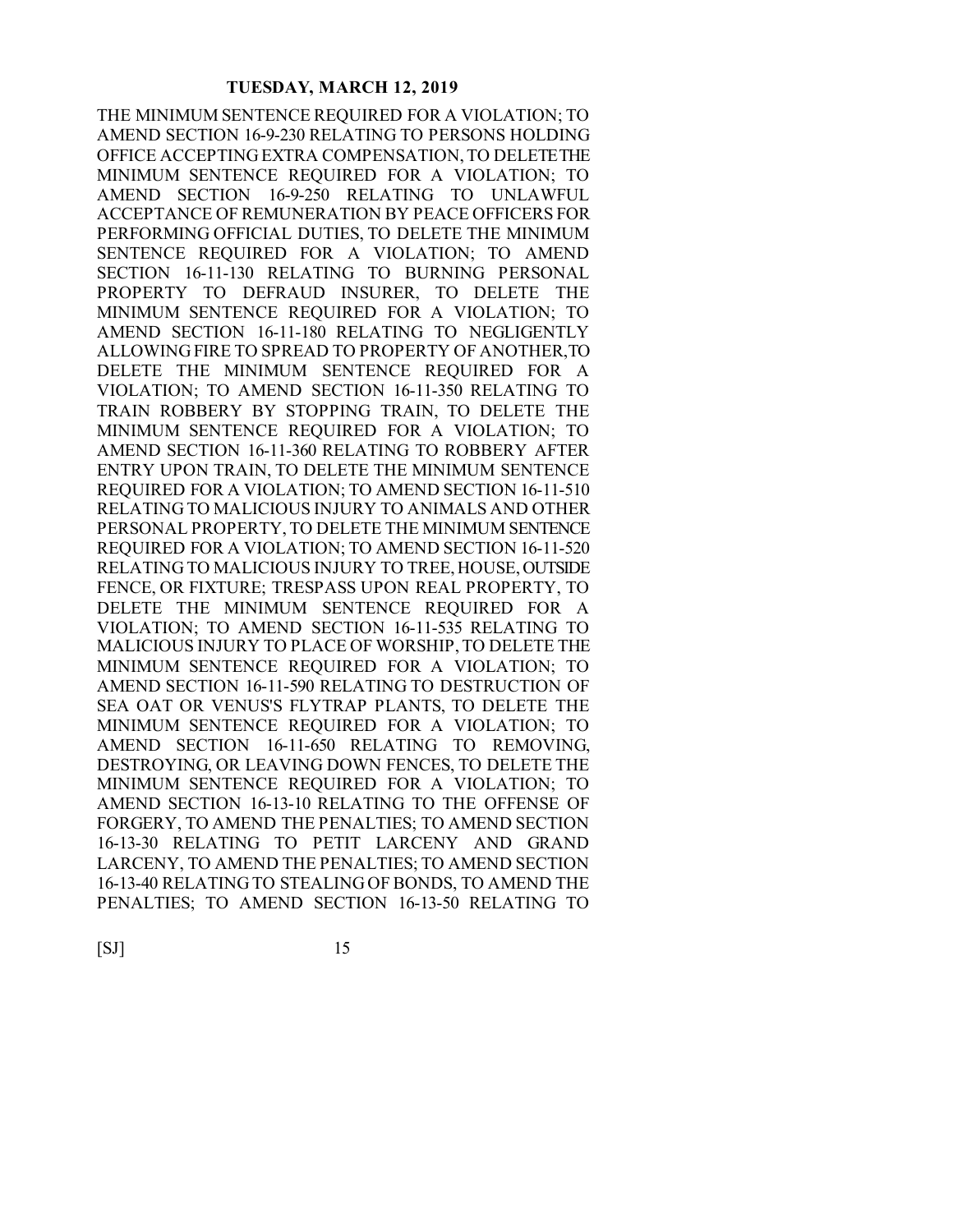STEALING OF LIVESTOCK, TO AMEND THE PENALTIES; TO AMEND SECTION 16-13-66 RELATING TO STEALING OR DAMAGING AQUACULTURE OPERATIONS, TO AMEND THE PENALTIES; TO AMEND SECTION 16-13-70 RELATING TO STEALING OF VESSELS, TO AMEND THE PENALTIES; TO AMEND SECTION 16-13-110 RELATING TO THE OFFENSE OF SHOPLIFTING, TO AMEND THE PENALTIES; TO AMEND SECTION 16-13-180 RELATING TO THE OFFENSE OF RECEIVING STOLEN GOODS, TO AMEND THE PENALTIES; TO AMEND SECTION 16-13-230 RELATING TO THE OFFENSE OF BREACH OF TRUST WITH FRAUDULENT INTENT, TO AMEND THE PENALTIES; TO AMEND SECTION 16-13-240 RELATING TO THE OFFENSE OF OBTAINING SIGNATURE OR PROPERTY BY FALSE PRETENSES, TO AMEND THE PENALTIES; TO AMEND SECTION 16-13-260 RELATING TO THE OFFENSE OF OBTAINING PROPERTY UNDER FALSE TOKENS OR LETTERS, TO AMEND THE PENALTIES; TO AMEND SECTION 16-13-300 RELATING TO FRAUDULENT REMOVAL OR SECRETING OF PERSONAL PROPERTY ATTACHED OR LEVIED UPON, TO AMEND THE PENALTIES; TO AMEND SECTION 16-13-420 RELATING TO THE OFFENSE OF FAILURE TO RETURN LEASED OR RENTED PROPERTY, TO AMEND THE PENALTIES; TO AMEND SECTION 16-13-430 RELATING TO FRAUDULENT ACQUISITION OR USE OF FOOD STAMPS, TO AMEND THE PENALTIES; TO AMEND SECTION 16-14-60 RELATING TO FINANCIAL TRANSACTION CARD FRAUD, TO AMEND THE JURISDICTION OF MAGISTRATE'S COURT AND TO AMEND THE PENALTIES; TO AMEND SECTION 16-14-80 RELATING TO RECEIVING STOLEN GOODS, TO AMEND THE JURISDICTION OF THE MAGISTRATE'S COURT AND AMEND THE PENALTIES; TO AMEND SECTION 16-15-10 RELATING TO THE OFFENSE OF BIGAMY, TO DELETE THE MINIMUM SENTENCE REQUIRED FOR A VIOLATION; TO AMEND SECTION 16-15-20 RELATING TO THE OFFENSE OF INCEST, TO DELETE THE MINIMUM SENTENCE REQUIRED FOR A VIOLATION; TO AMEND SECTION 16-15-60 RELATING TO THE OFFENSE OF ADULTERY OR FORNICATION, TO DELETE THE MINIMUM SENTENCE REQUIRED FOR A VIOLATION; TO AMEND SECTION 16-15-110 RELATING TO THE OFFENSE OF PROSTITUTION, TO DELETE THE MINIMUM SENTENCE REQUIRED FOR A VIOLATION; TO AMEND SECTION 16-15-120 RELATING TO THE ABOMINABLE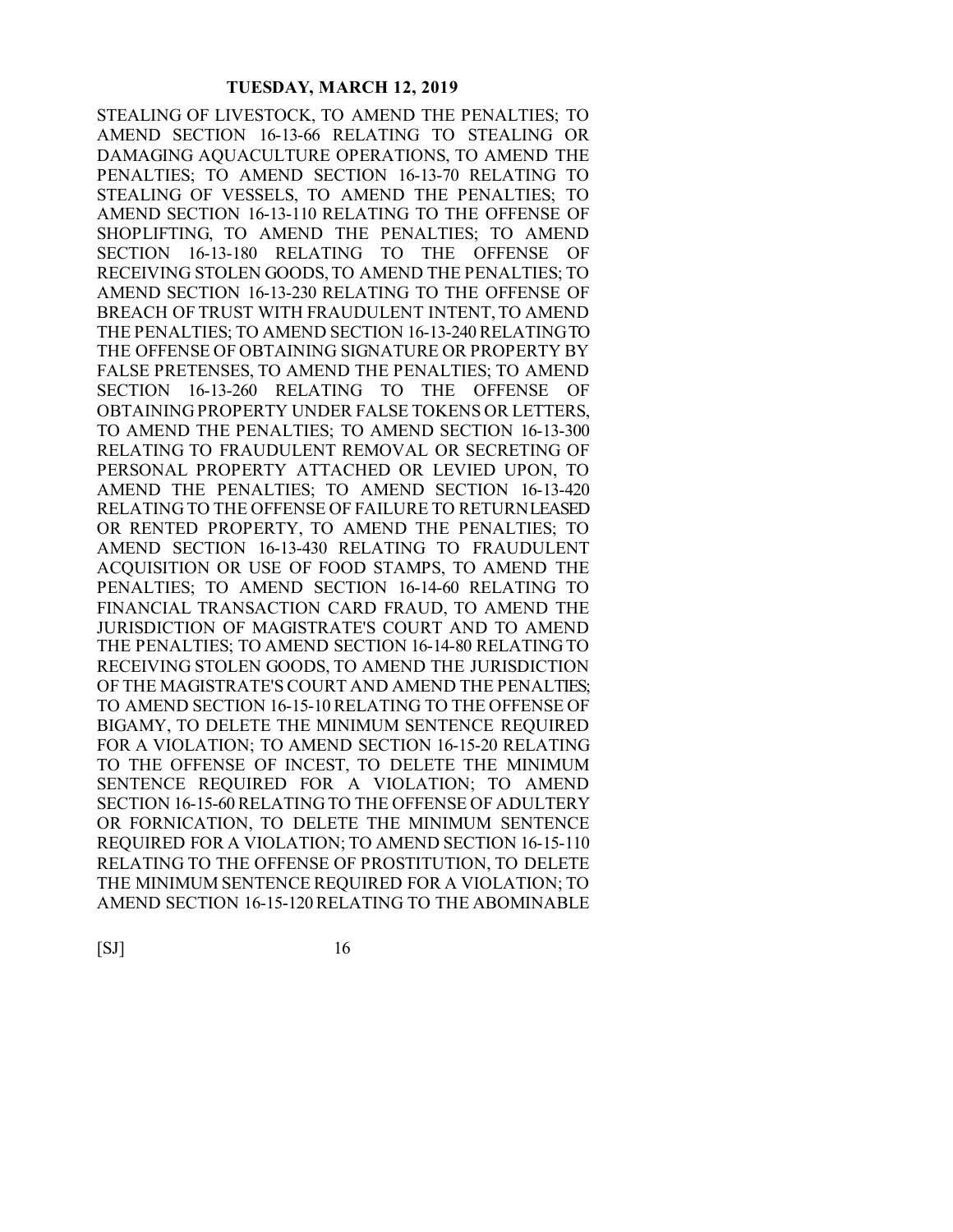CRIME OF BUGGERY, TO DELETE THE MINIMUM SENTENCE REQUIRED FOR A VIOLATION; TO AMEND SECTION 16-17-310 RELATING TO THE OFFENSE OF IMITATION OF ORGANIZATIONS' NAMES OR EMBLEMS, TO DELETE THE MINIMUM SENTENCE REQUIRED FOR A VIOLATION; TO AMEND SECTION 16-17-520 RELATING TO THE OFFENSE OF DISTURBANCE OF RELIGIOUS WORSHIP, TO DELETE THE MINIMUM SENTENCE REQUIRED FOR A VIOLATION; TO AMEND SECTION 16-17-570 RELATING TO INTERFERENCE WITH FIRE AND POLICE ALARM BOXES, TO DELETE THE MINIMUM SENTENCE REQUIRED FOR A VIOLATION; TO AMEND SECTION 16-17-580 RELATING TO REMOVING STATE LINE MARKS, TO DELETE THE MINIMUM SENTENCE REQUIRED FOR A VIOLATION; TO AMEND SECTION 16-17-600 RELATING TO DESTRUCTION OR DESECRATION OF HUMAN REMAINS, TO DELETE THE MINIMUM SENTENCE REQUIRED FOR A VIOLATION; TO AMEND SECTION 16-17-610 RELATING TO THE OFFENSE OF SOLICITING EMIGRANTS WITHOUT LICENSES, TO DELETE THE MINIMUM SENTENCE REQUIRED FOR A VIOLATION; TO AMEND SECTION 16-17-690 RELATING TO THE OFFENSE OF FORTUNETELLING, TO DELETE THE MINIMUM SENTENCE REQUIRED FOR A VIOLATION; TO AMEND SECTION 16-17-735 RELATING TO THE OFFENSE OF IMPERSONATING OFFICIALS OR LAW ENFORCEMENT OFFICERS, TO DELETE THE MINIMUM SENTENCE REQUIRED FOR A VIOLATION; TO AMEND SECTION 16-19-10 RELATING TO THE UNLAWFUL SETTING UP OF LOTTERIES, TO DELETE THE MINIMUM SENTENCE REQUIRED FOR A VIOLATION; TO AMEND SECTION 16-19-160 RELATING TO UNLAWFUL PUNCHBOARDS FOR GAMING, TO DELETE THE MINIMUM SENTENCE REQUIRED FOR A VIOLATION; TO AMEND SECTION 16-21-80 RELATING TO THE OFFENSE OF RECEIVING, POSSESSING, CONCEALING, SELLING, OR DISPOSING OF STOLEN VEHICLE, TO DELETE THE MINIMUM SENTENCE REQUIRED FOR A VIOLATION; TO AMEND SECTION 16-23-450 RELATING TO THE OFFENSE OF PLACING LOADED TRAP GUN, SPRING GUN OR LIKE DEVICE, TO DELETE THE MINIMUM SENTENCE REQUIRED FOR A VIOLATION; TO AMEND SECTION 16-23-460 RELATING TO THE OFFENSE OF CARRYING A CONCEALED WEAPON, TO DELETE THE MINIMUM SENTENCE REQUIRED FOR A VIOLATION; TO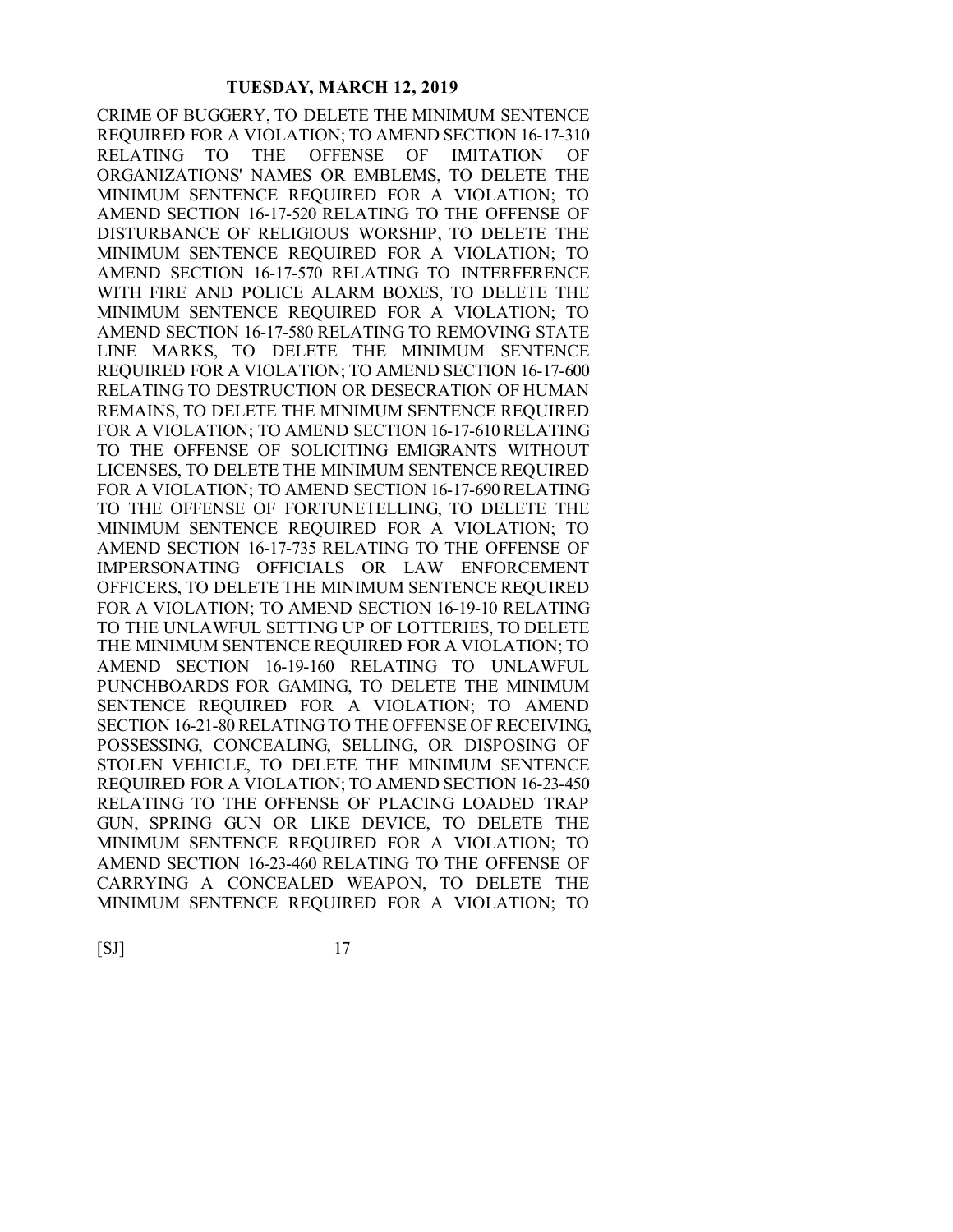AMEND SECTION 16-23-730 RELATING TO HOAX DEVICE OR REPLICA OF DESTRUCTIVE DEVICE OR DETONATOR, TO DELETE THE MINIMUM SENTENCE REQUIRED FOR A VIOLATION; TO AMEND SECTION 16-23-740 RELATING TO HINDERING AN EXPLOSIVE ORDINANCE TECHNICIAN, TO DELETE THE MINIMUM SENTENCE REQUIRED FOR A VIOLATION; TO AMEND SECTION 16-23-750 RELATING TO CONVEYING FALSE INFORMATION REGARDING ATTEMPTED USE OF A DESTRUCTIVE DEVICE, TO DELETE THE MINIMUM SENTENCE REQUIRED FOR A VIOLATION; TO AMEND SECTIONS 16-27-30 AND 16-27-40 RELATING TO THE OFFENSE OF ANIMAL FIGHTING OR BAITING, TO DELETE THE MINIMUM SENTENCE REQUIRED FOR A VIOLATION; TO AMEND SECTION 17-25-20 RELATING TO PUNISHMENT FOR FELONY WHEN A PENALTY IS NOT SPECIALLY PROVIDED, TO DELETE THE MINIMUM SENTENCE REQUIRED FOR A VIOLATION AND TO REMOVE REFERENCE TO WORKHOUSE, HARD LABOR, AND SOLITARY CONFINEMENT; TO AMEND SECTION 20-1-210 RELATING TO LICENSE REQUIRED FOR MARRIAGE, TO DELETE THE MINIMUM SENTENCE REQUIRED FOR A VIOLATION; TO AMEND SECTION 20-1-220 RELATING TO PROBATE JUDGE MARRIAGE LICENSE VIOLATION, TO DELETE THE MINIMUM SENTENCE REQUIRED FOR A VIOLATION; TO AMEND SECTION 20-3-220 RELATING TO UNLAWFUL ADVERTISING FOR PURPOSE OF PROCURING DIVORCE, TO DELETE THE MINIMUM SENTENCE REQUIRED FOR A VIOLATION; TO AMEND SECTION 22-1-70 RELATINGTO DISPOSITION OF FINES AND PENALTIES IMPOSED AND COLLECTED IN CRIMINAL CASES, TO DELETE THE MINIMUM SENTENCE REQUIRED FOR A VIOLATION; TO AMEND SECTION 22-1-140 RELATING TO RETURN OF BOOKS RECEIVED BY MAGISTRATE FROM COURT CLERK AT EXPIRATION OF MAGISTRATE'S TERM, TO DELETE THE MINIMUM SENTENCE REQUIRED FOR A VIOLATION; TO AMEND SECTION 22-5-170 RELATING TO DUTY OF SPECIAL OFFICER APPOINTED BY MAGISTRATE, TO DELETE THE MINIMUM SENTENCE REQUIRED FOR A VIOLATION; TO AMEND SECTION 22-7-40 RELATING TO RECEIPT OF CERTAIN COMPENSATION BY MAGISTRATE IN CRIMINAL CASES, TO DELETE THE MINIMUM SENTENCE REQUIRED FOR A VIOLATION; TO AMEND SECTION 23-1-140 RELATING TO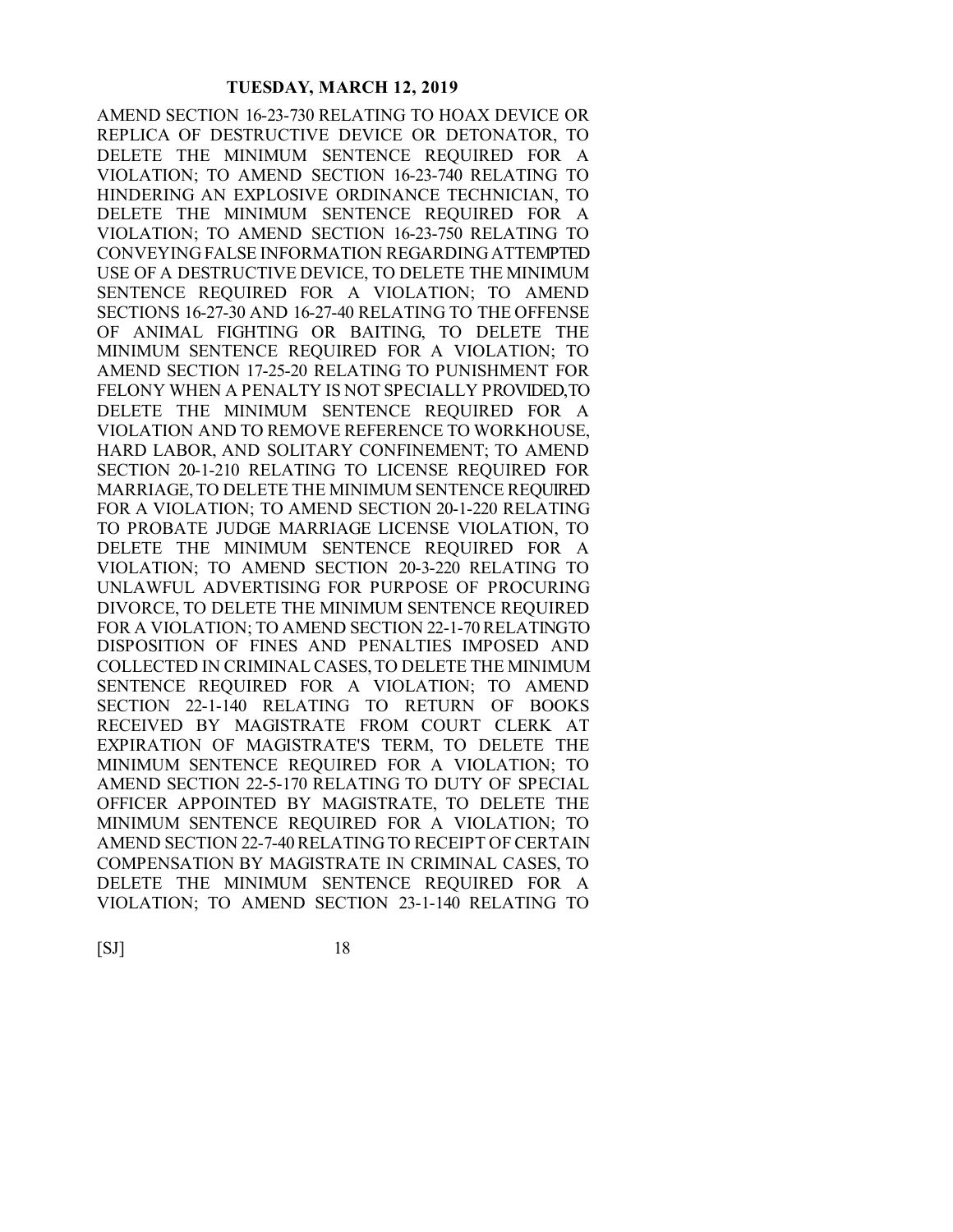RURAL POLICEMEN SHALL NOT COLLECT FEES IN CERTAIN CASES TO DELETE THE MINIMUM SENTENCE REQUIRED FOR A VIOLATION; TO AMEND SECTION 23-3-310 RELATING TO IMPROPER RELEASE OF INFORMATION, TO DELETE THE MINIMUM SENTENCE REQUIRED FOR A VIOLATION; TO AMEND SECTION 23-3-430 RELATING TO THE SEX OFFENDER REGISTRY, TO REQUIRE THE COURT TO MAKE A FINDING ON THE RECORD THAT THE OFFENSE INCLUDED A CRIMINAL SEXUAL OFFENSE FOR A PERSON CONVICTED OF KIDNAPPING IN ORDER FOR THE OFFENDER TO BE PLACED ON THE SEX OFFENDER REGISTRY; TO AMEND SECTION 23-3- 470 RELATING TO FAILURE TO REGISTER AS A SEX OFFENDER, TO DELETE THE MINIMUM SENTENCE REQUIRED FOR A VIOLATION; TO AMEND SECTION 23-3-475 RELATING TO REGISTERING WITH FALSE INFORMATION, TO DELETE THE MINIMUM SENTENCE REQUIRED FOR A VIOLATION; TO AMEND SECTION 23-15-70 RELATING TO VIOLATION OF THE CALL OUT FOR ASSISTANCE OR POSSE COMITATUS, TO DELETE THE MINIMUM SENTENCE REQUIRED FOR A VIOLATION; TO AMEND SECTION 23-35-150 RELATING TO FIREWORKS, TO DELETE THE MINIMUM SENTENCE REQUIRED FOR A VIOLATION; TO AMEND SECTION 23-36-170 RELATING TO EXPLOSIVES CONTROL ACT, TO DELETE THE MINIMUM SENTENCE REQUIRED FOR A VIOLATION; TO AMEND SECTION 24-3-410 RELATING TO SALE OF PRISON-MADE PRODUCTS ON OPEN MARKET GENERALLY PROHIBITED, TO DELETE THE MINIMUM SENTENCE REQUIRED FOR A VIOLATION; TO AMEND SECTION 24-3-420 RELATING TO PRISON INDUSTRIES VIOLATIONS, TO DELETE THE MINIMUM SENTENCE REQUIRED FOR A VIOLATION; TO AMEND SECTION 24-3-950 RELATING TO PRISON CONTRABAND, TO DELETE THE MINIMUM SENTENCE REQUIRED FOR A VIOLATION; TO AMEND SECTION 24-5-130 RELATING TO LEAVING JAILS UNATTENDED, TO DELETE THE MINIMUM SENTENCE REQUIRED FOR A VIOLATION; TO AMEND SECTION 24-7-155 RELATING TO FURNISHING OR POSSESSING CONTRABAND IN JAIL, TO DELETE THE MINIMUM SENTENCE REQUIRED FOR A VIOLATION; TO AMEND SECTION 24-13-260 RELATING TO FAILURE OF OFFICER HAVING CHARGE OF INMATE TO ALLOW DEDUCTION IN TIME OF SERVING SENTENCE, TO DELETE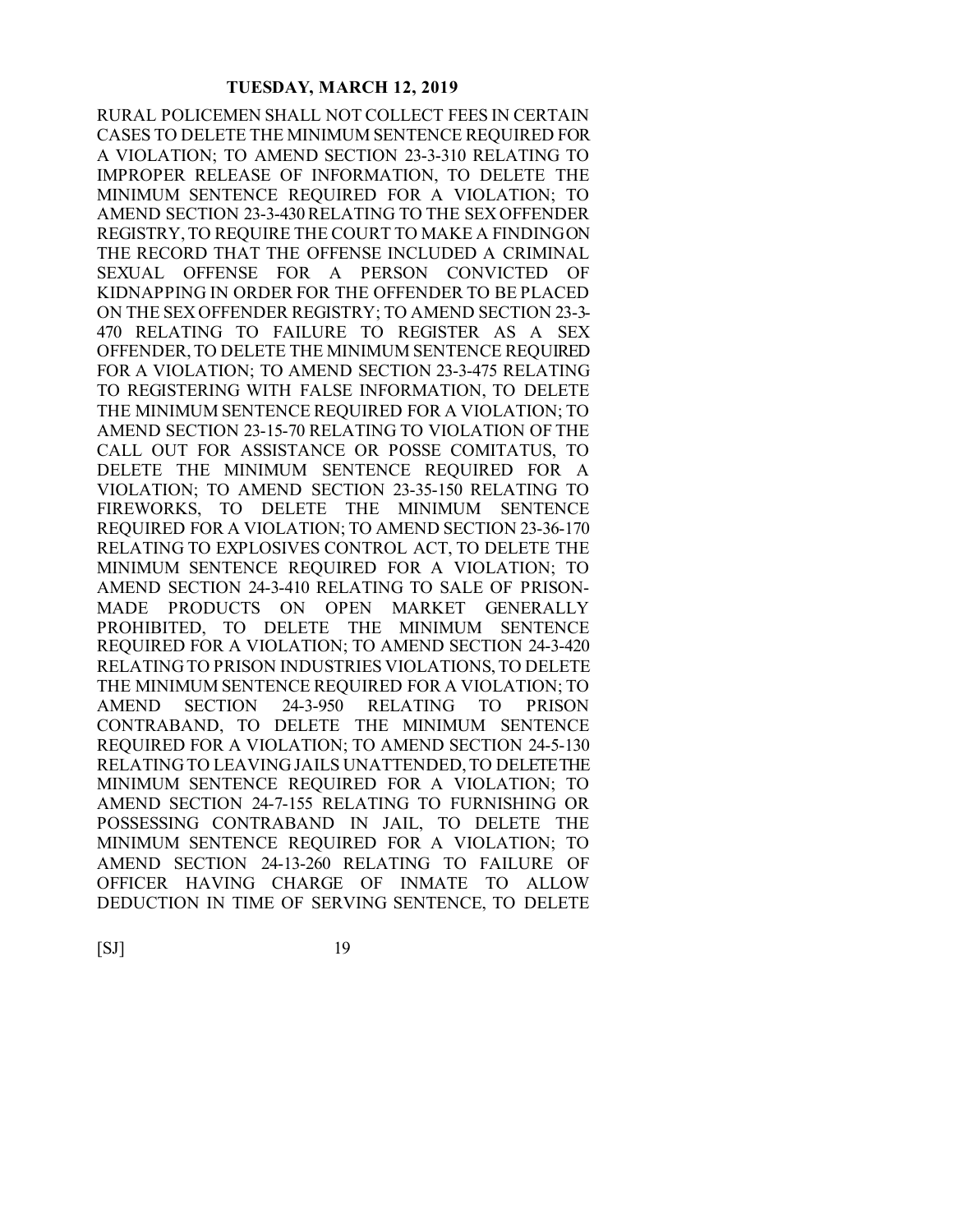THE MINIMUM SENTENCE REQUIRED FOR A VIOLATION; TO AMEND SECTION 24-13-410 RELATING TO UNLAWFUL ESCAPE OR POSSESSING TOOLS OR WEAPONS, TO DELETE THE MINIMUM SENTENCE REQUIRED FOR A VIOLATION; TO AMEND SECTION 24-13-430 RELATING TO RIOTING OR INCITING TO RIOT, TO DELETE THE MINIMUM SENTENCE REQUIRED FOR A VIOLATION; TO AMEND SECTION 24-13-460 RELATING TO FURNISHING PRISONERS ALCOHOLIC BEVERAGES OR NARCOTIC DRUGS, TO DELETE THE MINIMUM SENTENCE REQUIRED FOR A VIOLATION; TO AMEND SECTION 27-23-30 RELATING TO PUNISHMENT OF PARTIES TO FRAUDULENT CONVEYANCES, TO DELETE THE MINIMUM SENTENCE REQUIRED FOR A VIOLATION; TO AMEND SECTION 29-1-30 RELATING TO THE WILFUL SALE OF PROPERTY ON WHICH LIEN EXISTS, TO DELETE THE MINIMUM SENTENCE REQUIRED FOR A VIOLATION; TO AMEND SECTION 29-7-20 RELATING TO FAILURE TO PAY LABORERS, TO DELETE THE MINIMUM SENTENCE REQUIRED FOR A VIOLATION; TO AMEND SECTION 33-45-170 RELATING TO MEMBERSHIP IN COTTON COOPERATIVE, TO DELETE THE MINIMUM SENTENCE REQUIRED FOR A VIOLATION; TO AMEND SECTION 34-3-10 RELATING TO UNLAWFUL USE OF THE WORD "BANK" OR "BANKING", TO DELETE THE MINIMUM SENTENCE REQUIRED FOR A VIOLATION; TO AMEND SECTION 34-3-80 RELATING TO CRIMINAL LIABILITY OF BANK OFFICIAL FURNISHING FALSE CERTIFICATE TO COMPTROLLER GENERAL, TO DELETE THE MINIMUM SENTENCE REQUIRED FOR A VIOLATION; TO AMEND SECTION 34-11-30 RELATING TO RECEIPT OF DEPOSITS OR TRUSTS AFTER KNOWLEDGE OF INSOLVENCY, TO DELETE THE MINIMUM SENTENCE REQUIRED FOR A VIOLATION; TO AMEND SECTION 34-11-90 RELATING TO FRAUDULENT CHECKS, TO AMEND THE JURISDICTION OF MAGISTRATE'S COURT AND TO DELETE THE MINIMUM SENTENCE REQUIRED FOR A VIOLATION; TO AMEND SECTION 36-9-410 RELATING TO UNLAWFUL SALE OR DISPOSAL OF PERSONAL PROPERTY SUBJECT TO SECURITY INTEREST, TO AMEND THE PENALTIES; TO AMEND SECTION 38-2-30 RELATING TO INSURANCE AND ACTING WITHOUT A LICENSE, TO DELETE THE MINIMUM SENTENCE REQUIRED FOR A VIOLATION; TO AMEND SECTION 38-55-170 RELATING TO PRESENTING FALSE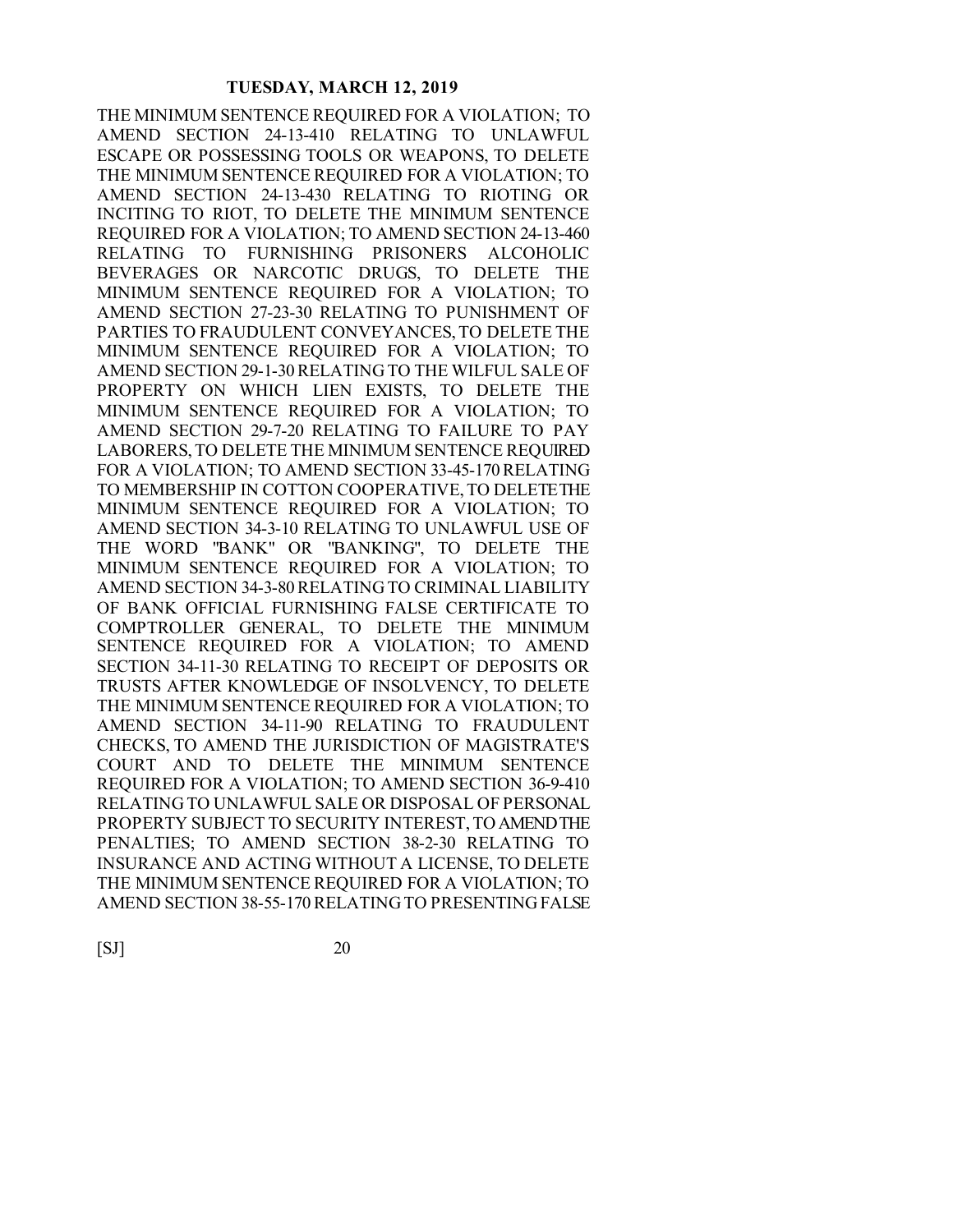CLAIMS FOR PAYMENT, TO AMEND THE PENALTIES; TO AMEND SECTION 39-1-20 RELATING TO MAKING INTENTIONALLY UNTRUE STATEMENT IN ADVERTISING, TO DELETE THE MINIMUM SENTENCE REQUIRED FOR A VIOLATION; TO AMEND SECTION 39-1-80 RELATING TO INDUSTRIAL HYGIENE AND SAFETY PROFESSIONALS, TO DELETE THE MINIMUM SENTENCE REQUIRED FOR A VIOLATION; TO AMEND SECTION 39-15-10 RELATING TO MANUFACTURER'S USE OF MARKED BEER, SODA WATER OR MINERAL WATER CONTAINERS OF OTHERS, TO DELETE THE MINIMUM SENTENCE REQUIRED FOR A VIOLATION; TO AMEND SECTION 39-15-15 RELATING TO REQUIREMENTS FOR LABELING PRODUCT AS "PEAT", TO DELETE THE MINIMUM SENTENCE REQUIRED FOR A VIOLATION; TO AMEND SECTION 39-15-480 RELATING TO UNAUTHORIZED POSSESSION OF MARKED OR BRANDED CONTAINERS, TO DELETE THE MINIMUM SENTENCE REQUIRED FOR A VIOLATION; TO AMEND SECTION 39-15-750 RELATING TO DESTRUCTION OF BRAND OR REMOVAL OR TRANSFER OF TIMBER, TO DELETE THE MINIMUM SENTENCE REQUIRED FOR A VIOLATION; TO AMEND SECTION 39-19-510 RELATING TO FRAUD IN SALE OF LEAF TOBACCO, TO DELETE THE MINIMUM SENTENCE REQUIRED FOR A VIOLATION; TO AMEND SECTION 39-33-1320 RELATING TO BUTTERFAT CONTENT AND WEIGHT OF MILK, TO DELETE THE MINIMUM SENTENCE REQUIRED FOR A VIOLATION; TO AMEND SECTION 39-33-1540 RELATING TO UNAUTHORIZED USE OF STAMPED BOTTLES OF OTHER DEALERS IN MILK IN SAME COUNTY, TO DELETE THE MINIMUM SENTENCE REQUIRED FOR A VIOLATION; TO AMEND SECTION 39-41-160 RELATING TO FRAUDULENT VIOLATION OF PETROLEUM REQUIREMENTS, TO DELETE THE MINIMUM SENTENCE REQUIRED FOR A VIOLATION; TO AMEND SECTION 39-41-360 RELATING TO SALE OF LUBRICATING OILS, TO DELETE THE MINIMUM SENTENCE REQUIRED FOR A VIOLATION; TO AMEND SECTION 39-51-120 RELATING TO ANTI-FREEZE, TO DELETE THE MINIMUM SENTENCE REQUIRED FOR A VIOLATION; TO AMEND SECTION 40-2-590 RELATING TO REGULATION OF ACCOUNTING PRACTITIONERS, TO DELETE THE MINIMUM SENTENCE REQUIRED FOR A VIOLATION; TO AMEND SECTION 40-8-190 RELATING TO PERPETUAL CARE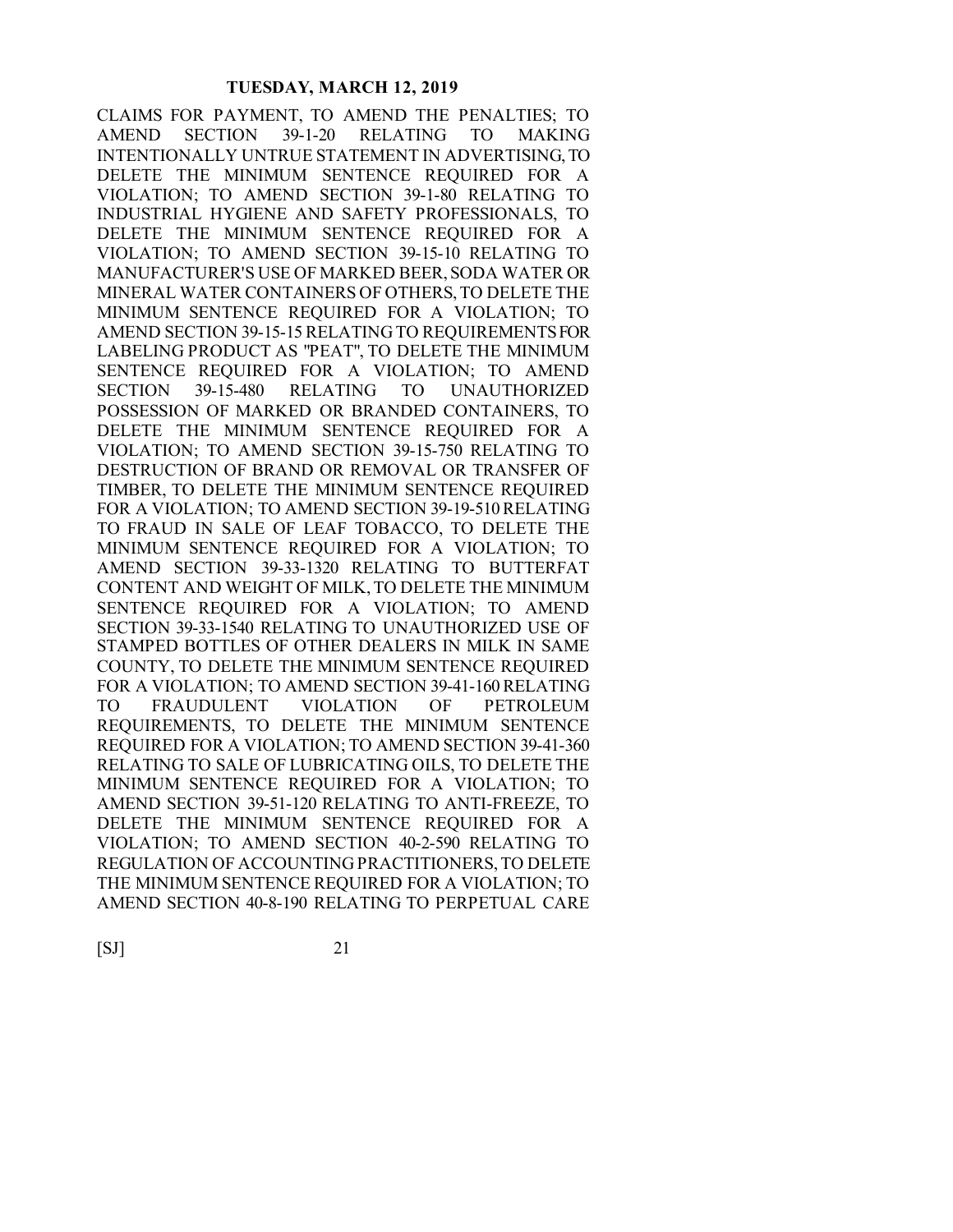CEMETERY ACT, TO DELETE THE MINIMUM SENTENCE REQUIRED FOR A VIOLATION; TO AMEND SECTION 40-36-30 RELATING TO OCCUPATIONAL THERAPISTS PRACTICING WHILE LICENSE SUSPENDED OR REVOKED, TO DELETE THE MINIMUM SENTENCE REQUIRED FOR A VIOLATION; TO AMEND SECTION 40-41-710 RELATING TO RETAILERS RECORD OF STOLEN PROPERTY, TO DELETE THE MINIMUM SENTENCE REQUIRED FOR A VIOLATION; TO AMEND SECTION 40-51-220 RELATING TO PODIATRY OR CHIROPODY, TO DELETE THE MINIMUM SENTENCE REQUIRED FOR A VIOLATION; TO AMEND SECTION 40-56-200 RELATING TO FIRE CODES AND REGULATIONS ADOPTED BY STATE FIRE MARSHAL, TO DELETE THE MINIMUM SENTENCE REQUIRED FOR A VIOLATION; TO AMEND SECTION 40-59-30 RELATING TO RESIDENTIAL SPECIALTY CONTRACTING LICENSE REQUIREMENT, TO DELETE THE MINIMUM SENTENCE REQUIRED FOR A VIOLATION; TO AMEND SECTION 40-69-200 RELATING TO UNLAWFUL PRACTICE OR FILING FALSE INFORMATION TO OBTAIN VETERINARY LICENSE, TO DELETE THE MINIMUM SENTENCE REQUIRED FOR A VIOLATION; TO AMEND SECTION 40-82-200 RELATING TO OBTAINING LICENSE TO DO BUSINESS IN LIQUID PETROLEUM GAS, TO DELETE THE MINIMUM SENTENCE REQUIRED FOR A VIOLATION; TO AMEND SECTION 41-1-20 RELATING TO UNLAWFUL DISCRIMINATION AGAINST UNION MEMBERS, TO DELETE THE MINIMUM SENTENCE REQUIRED FOR A VIOLATION; TO AMEND SECTION 41-1-60 RELATING TO TRANSACTIONS BETWEEN CARRIERS OR SHIPPERS AND LABOR ORGANIZATIONS PROHIBITED, TO DELETE THE MINIMUM SENTENCE REQUIRED FOR A VIOLATION; TO AMEND SECTION 41-3-140 RELATING TO IMPEDING DIRECTOR OF THE DEPARTMENT OF LABOR, LICENSING, AND REGULATION IN PERFORMANCE OF HIS DUTIES, TO DELETE THE MINIMUM SENTENCE REQUIRED FOR A VIOLATION; TO AMEND SECTION 41-7-80 RELATING TO RIGHT TO WORK, TO DELETE THE MINIMUM SENTENCE REQUIRED FOR A VIOLATION; TO AMEND SECTION 42-5-45 RELATING TO PENALTY FOR FAILURE OF EMPLOYER TO SECURE PAYMENT OF COMPENSATION, TO DELETE THE MINIMUM SENTENCE REQUIRED FOR A VIOLATION; TO AMEND SECTION 42-5-240 RELATING TO ACTING AS AN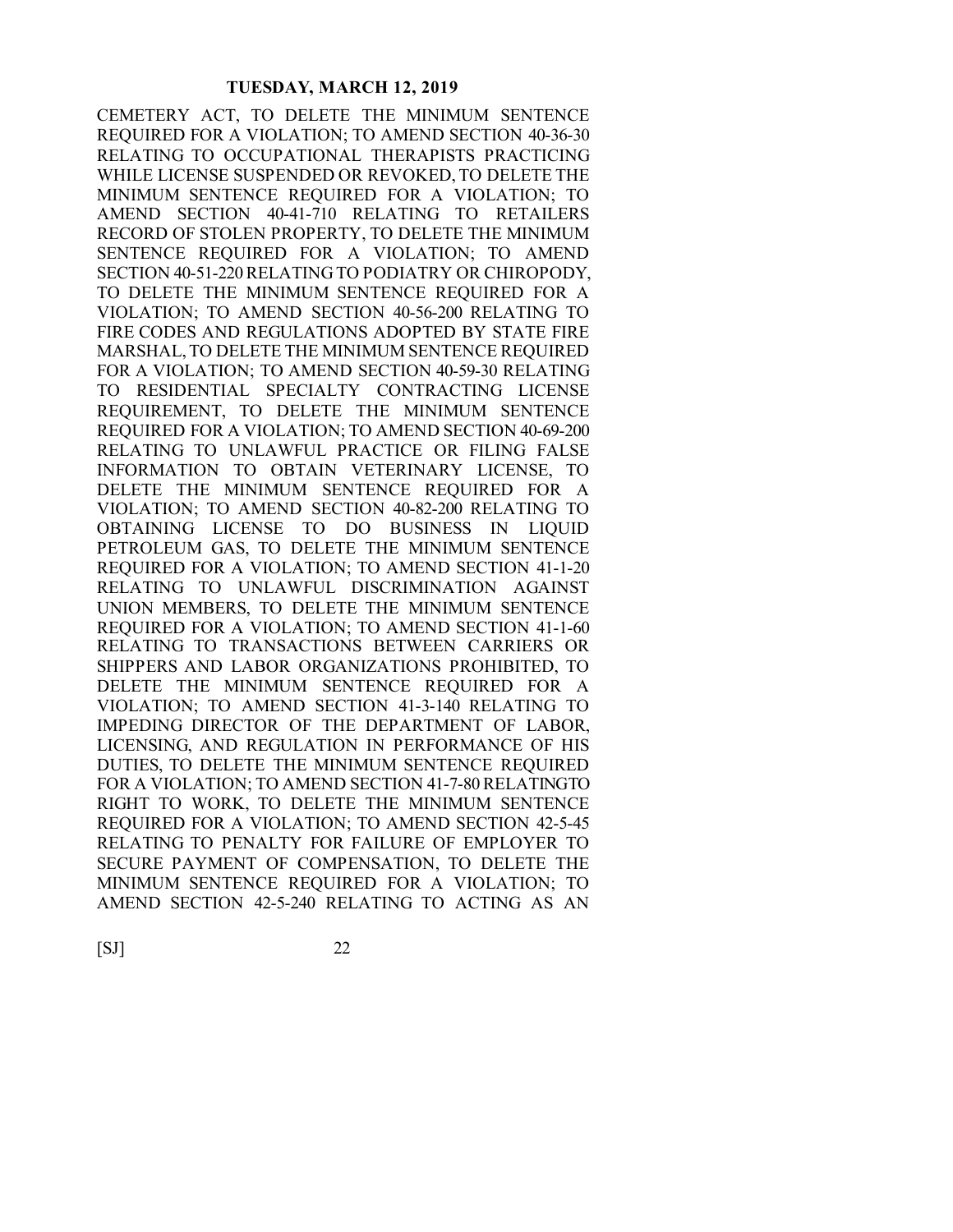INSURANCE AGENT WHILE SUSPENDED, TO DELETE THE MINIMUM SENTENCE REQUIRED FOR A VIOLATION; TO AMEND SECTION 44-1-150 RELATING TO VIOLATION OF RULES OF DEPARTMENT OF HEALTH AND ENVIRONMENTAL CONTROL, TO DELETE THE MINIMUM SENTENCE REQUIRED FOR A VIOLATION; TO AMEND SECTION 44-1-151 RELATING TO VIOLATIONS INVOLVING SHELLFISH, TO DELETE THE MINIMUM SENTENCE REQUIRED FOR A VIOLATION; TO AMEND SECTION 44-23-1080 RELATING TO PATIENTS AND PRISONERS DENIED ACCESS TO ALCOHOLIC BEVERAGES, FIREARMS, DANGEROUS WEAPONS, AND CONTROLLED SUBSTANCES, TO DELETE THE MINIMUM SENTENCE REQUIRED FOR A VIOLATION; TO AMEND SECTION 44-52-165 RELATING TO PATIENTS RECEIVING ADDICTION SERVICES PROHIBITED FROM POSSESSING ALCOHOL, FIREARMS, WEAPONS, OR DRUGS, TO DELETE THE MINIMUM SENTENCE REQUIRED FOR A VIOLATION; TO AMEND SECTION 44-53-370 RELATING TO THE UNLAWFUL POSSESSION, MANUFACTURE, AND TRAFFICKING OF CONTROLLED SUBSTANCES, TO AMEND THE PENALTIES, WEIGHT PRESUMPTIONS, AND ELIMINATE MANDATORY MINIMUM SENTENCES; TO AMEND SECTION 44-53-375 RELATING TO THE UNLAWFUL POSSESSION, MANUFACTURE, AND TRAFFICKING OF METHAMPHETAMINE, COCAINE BASE, OR OTHER CONTROLLED SUBSTANCES, TO AMEND THE PENALTIES, WEIGHT PRESUMPTIONS, AND ELIMINATE MANDATORY MINIMUM SENTENCES; TO AMEND SECTION 44-55-700 RELATING TO SEPTIC TANK INSTALLATION, TO DELETE THE MINIMUM SENTENCE REQUIRED FOR A VIOLATION; TO AMEND SECTION 44-61-70 RELATING TO EMERGENCY SERVICES AND HINDERING AN AGENT OF DEPARTMENT OF HEALTH AND ENVIRONMENTAL CONTROL, TO DELETE THE MINIMUM SENTENCE REQUIRED FOR A VIOLATION; TO AMEND SECTION 45-2-40 RELATING TO VIOLATIONS COMMITTED BY PERSON ON PREMISES OR PROPERTY OF LODGING ESTABLISHMENT, TO DELETE THE MINIMUM SENTENCE REQUIRED FOR A VIOLATION; TO AMEND SECTION 45-3-20 RELATING TO OBSTRUCTION OF HOTEL AND RESTAURANT INSPECTION, TO DELETE THE MINIMUM SENTENCE REQUIRED FOR A VIOLATION; TO AMEND SECTION 45-9-90 RELATING TO VIOLATION OF RIGHT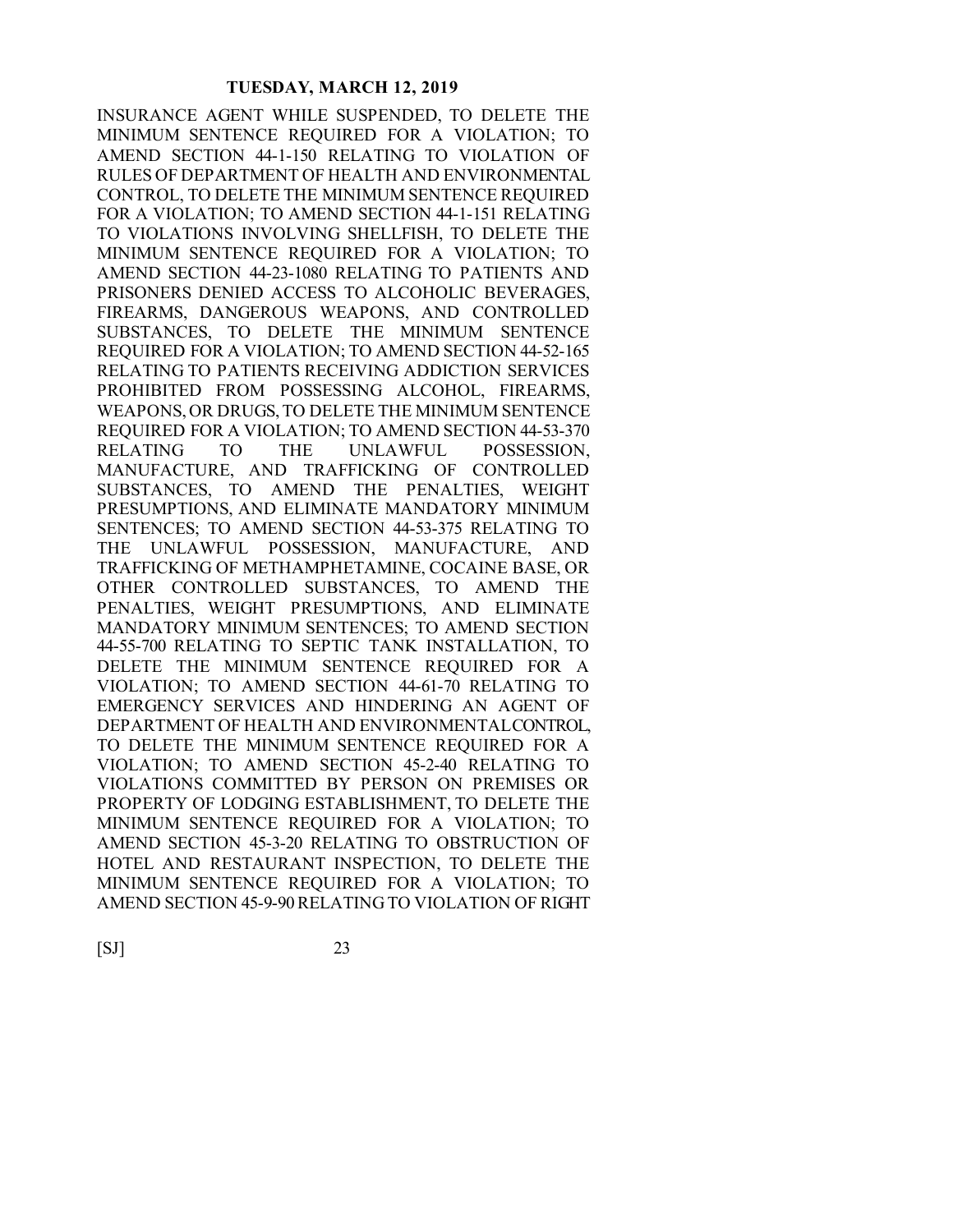TO EQUAL ENJOYMENT OF AND PRIVILEGES TO PUBLIC ACCOMMODATIONS, TO DELETE THE MINIMUM SENTENCE REQUIRED FOR A VIOLATION; TO AMEND SECTION 46-1-20 RELATING TO STEALING CROPS FROM THE FIELD, TO AMEND THE PENALTIES; TO AMEND SECTION 46-1-40 RELATING TO STEALING TOBACCO PLANTS FROM BEDS, TO AMEND THE PENALTIES; TO AMEND SECTION 46-1-60 RELATING TO MAKING AWAY WITH OR DISPOSING OF PRODUCE BEFORE PAYING, TO AMEND THE PENALTIES; TO AMEND SECTION 46- 1-70 RELATING TO FACTORS OR COMMISSION MERCHANTS FAILING TO ACCOUNT FOR PRODUCE, TO AMEND THE PENALTIES; TO AMEND SECTION 46-9-80 RELATING TO INTERFERING WITH AGRICULTURE COMMISSION, TO DELETE THE MINIMUM SENTENCE REQUIRED FOR A VIOLATION; TO AMEND SECTION 46-9-90 RELATING TO STATE CROP PEST COMMISSION, TO DELETE THE MINIMUM SENTENCE REQUIRED FOR A VIOLATION; TO AMEND SECTION 46-17-400 RELATING TO AGRICULTURAL COMMODITIES MARKETING, TO DELETE THE MINIMUM SENTENCE REQUIRED FOR A VIOLATION; TO AMEND SECTION 46-29-20 RELATING TO FRAUDULENT PACKING, TO DELETE THE MINIMUM SENTENCE REQUIRED FOR A VIOLATION; TO AMEND SECTION 47-1-40 RELATING TO ILL-TREATMENT OF ANIMALS, TO DELETE THE MINIMUM SENTENCE REQUIRED FOR A VIOLATION; TO AMEND SECTION 47-1-60 RELATING TO CUTTING MUSCLES OF TAILS OF HORSES, ASSES, AND MULES, TO DELETE THE MINIMUM SENTENCE REQUIRED FOR A VIOLATION; TO AMEND SECTION 47-3-530 RELATING TO STEALING OR KILLING IDENTIFIABLE DOG, TO DELETE THE MINIMUM SENTENCE REQUIRED FOR A VIOLATION; TO AMEND SECTION 47-3-630 RELATING TO TEASING, MALTREATING, AND INJURING POLICE DOGS, TO DELETE THE MINIMUM SENTENCE REQUIRED FOR A VIOLATION; TO AMEND SECTION 47-3-950 RELATING TO UNAUTHORIZED CONTROL OVER GUIDE DOG OR SERVICE ANIMAL, TO DELETE THE MINIMUM SENTENCE REQUIRED FOR A VIOLATION; TO AMEND SECTION 47-7-160 RELATING TO UNLAWFUL RESCUING ANIMAL FROM CUSTODY OF PERSON IMPOUNDING IT, TO DELETE THE MINIMUM SENTENCE REQUIRED FOR A VIOLATION; TO AMEND SECTION 47-9-410 RELATING TO LIVESTOCK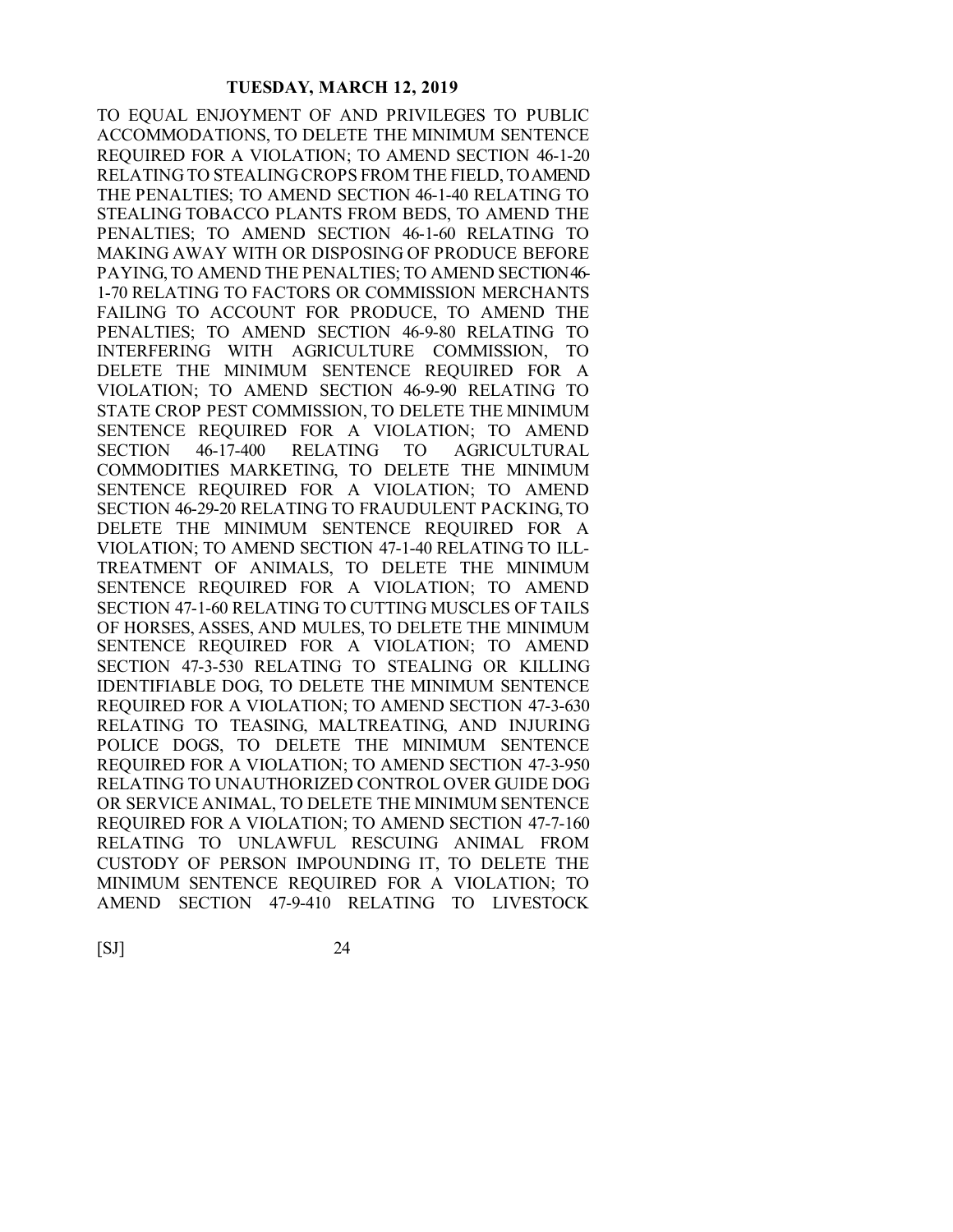BRANDING OR EARMARKING, TO DELETE THE MINIMUM SENTENCE REQUIRED FOR A VIOLATION; TO AMEND SECTION 47-13-70 RELATING TO SELLING FLESH OF DISEASED OR INJURED ANIMALS, TO DELETE THE MINIMUM SENTENCE REQUIRED FOR A VIOLATION; TO AMEND SECTION 48-23-265 RELATING TO PAYMENT TO LANDOWNER FOR FOREST PRODUCTS PURCHASED, TO DELETE THE MINIMUM SENTENCE REQUIRED FOR A VIOLATION; TO AMEND SECTION 48-43-550 RELATING TO REMOVAL OF DISCHARGES OF POLLUTANTS, TO DELETE THE MINIMUM SENTENCE REQUIRED FOR A VIOLATION; TO AMEND SECTION 49-1-50 RELATING TO SALE OR PURCHASE OF DRIFTED LUMBER OR TIMBER, TO DELETE THE MINIMUM SENTENCE REQUIRED FOR A VIOLATION; TO AMEND SECTION 50-1-85 RELATING TO USE OF FIREARMS OR ARCHERY TACKLE IN CRIMINALLY NEGLIGENT MANNER, TO DELETE THE MINIMUM SENTENCE REQUIRED FOR A VIOLATION; TO AMEND SECTION 50-1-125 RELATING TO TRAFFICKING IN WILDLIFE, TO DELETE THE MINIMUM SENTENCE REQUIRED FOR A VIOLATION; TO AMEND SECTION 50-1-130 RELATING TO FISH GAME AND WATERCRAFT VIOLATIONS, TO DELETE THE MINIMUM SENTENCE REQUIRED FOR A VIOLATION; TO AMEND SECTION 50-5-730 RELATING TO TRAWLING NEAR PUBLIC FISHING PIER, TO DELETE THE MINIMUM SENTENCE REQUIRED FOR A VIOLATION; TO AMEND SECTION 50-5-2535 RELATING TO MARINE RESOURCES ACT, ENGAGING IN PROHIBITED ACTIVITIES WHILE UNDER SUSPENSION, TO DELETE THE MINIMUM SENTENCE REQUIRED FOR A VIOLATION; TO AMEND SECTION 50-11-100 RELATING TO ENCLOSURE IMPEDING FREE RANGE OF DEER BEING HUNTED, TO DELETE THE MINIMUM SENTENCE REQUIRED FOR A VIOLATION; TO AMEND SECTION 50-11-730 RELATING TO UNLAWFUL TO HUNT, SHOOT, OR KILL DEER FROM A WATER CONVEYANCE, TO DELETE THE MINIMUM SENTENCE REQUIRED FOR A VIOLATION; TO AMEND SECTION 50-11-810 RELATING TO GAME BIRDS FOR WHICH NO SPECIFIC OPEN SEASON IS DESIGNATED, TO DELETE THE MINIMUM SENTENCE REQUIRED FOR A VIOLATION; TO AMEND SECTION 50-11-852 RELATING TO THE UNLAWFUL MOLESTATION OR KILLING OF BIRDS OF PREY, TO DELETE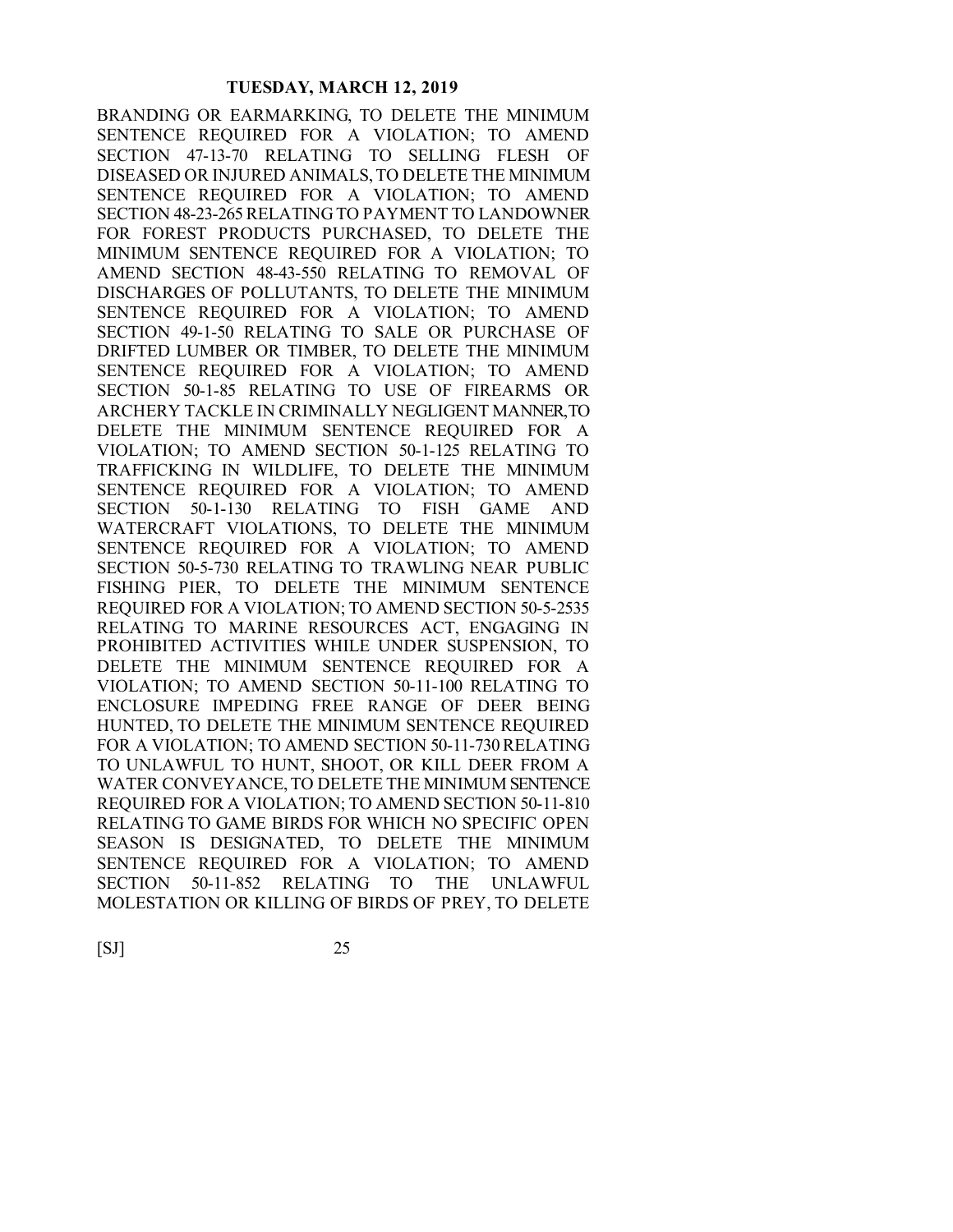THE MINIMUM SENTENCE REQUIRED FOR A VIOLATION; TO AMEND SECTION 50-11-1105 RELATING TO AUTHORITY OF DEPARTMENT OF NATURAL RESOURCES TO DECLARE CLOSED SEASON, TO DELETE THE MINIMUM SENTENCE REQUIRED FOR A VIOLATION; TO AMEND SECTION 50-11-1110 RELATING TO AUTHORITY OF DEPARTMENT TO CLOSE OR SHORTEN OPEN SEASON, TO DELETE THE MINIMUM SENTENCE REQUIRED FOR A VIOLATION; TO AMEND SECTION 50-11-1340 RELATING TO RESPONSIBILITY OF MANAGER, OWNER, OR LICENSEE FOR VIOLATIONS ON PRESERVE, TO DELETE THE MINIMUM SENTENCE REQUIRED FOR A VIOLATION; TO AMEND SECTION 50-11-1730 RELATING TO TRANSPORTING OF GAME BIRDS OR ANIMALS OUT OF STATE, TO DELETE THE MINIMUM SENTENCE REQUIRED FOR A VIOLATION; TO AMEND SECTION 50-11-2210 RELATING TO ABUSE OF WILDLIFE MANAGEMENT AREA, TO DELETE THE MINIMUM SENTENCE REQUIRED FOR A VIOLATION; TO AMEND SECTION 50-11-2640 RELATING TO IMPORTING FOXES AND COYOTES, TO DELETE THE MINIMUM SENTENCE REQUIRED FOR A VIOLATION; TO AMEND SECTION 50-13-1210 RELATING TO PROHIBITION OF THE PERMANENT OBSTRUCTION TO MIGRATION OF FISH, TO DELETE THE MINIMUM SENTENCE REQUIRED FOR A VIOLATION; TO AMEND SECTION 50-13-1410 RELATING TO POLLUTION OF WATERS INJURING FISH AND SHELLFISH, TO DELETE THE MINIMUM SENTENCE REQUIRED FOR A VIOLATION; TO AMEND SECTION 50-13-1420 RELATING TO POISONING WATERS OR PRODUCING ELECTRIC CURRENTS TO CATCH FISH, TO DELETE THE MINIMUM SENTENCE REQUIRED FOR A VIOLATION; TO AMEND SECTION 50-13-1430 RELATING TO CASTING IMPURITIES IN WATERS, TO DELETE THE MINIMUM SENTENCE REQUIRED FOR A VIOLATION; TO AMEND SECTION 50-13-1630 RELATING TO IMPORTING, POSSESSING, OR SELLING CERTAIN FISH UNLAWFUL, TO DELETE THE MINIMUM SENTENCE REQUIRED FOR A VIOLATION; TO AMEND SECTION 50-13-2015 RELATING TO FISH SANCTUARY IN ST. STEPHEN REDIVERSION CANAL, TO DELETE THE MINIMUM SENTENCE REQUIRED FOR A VIOLATION; TO AMEND SECTION 50-18-285 RELATING TO TAMPERING, DAMAGING, VANDALIZING, POISONING, OR STEALING OF AQUACULTURE PRODUCTS OR FACILITIES, TO DELETE THE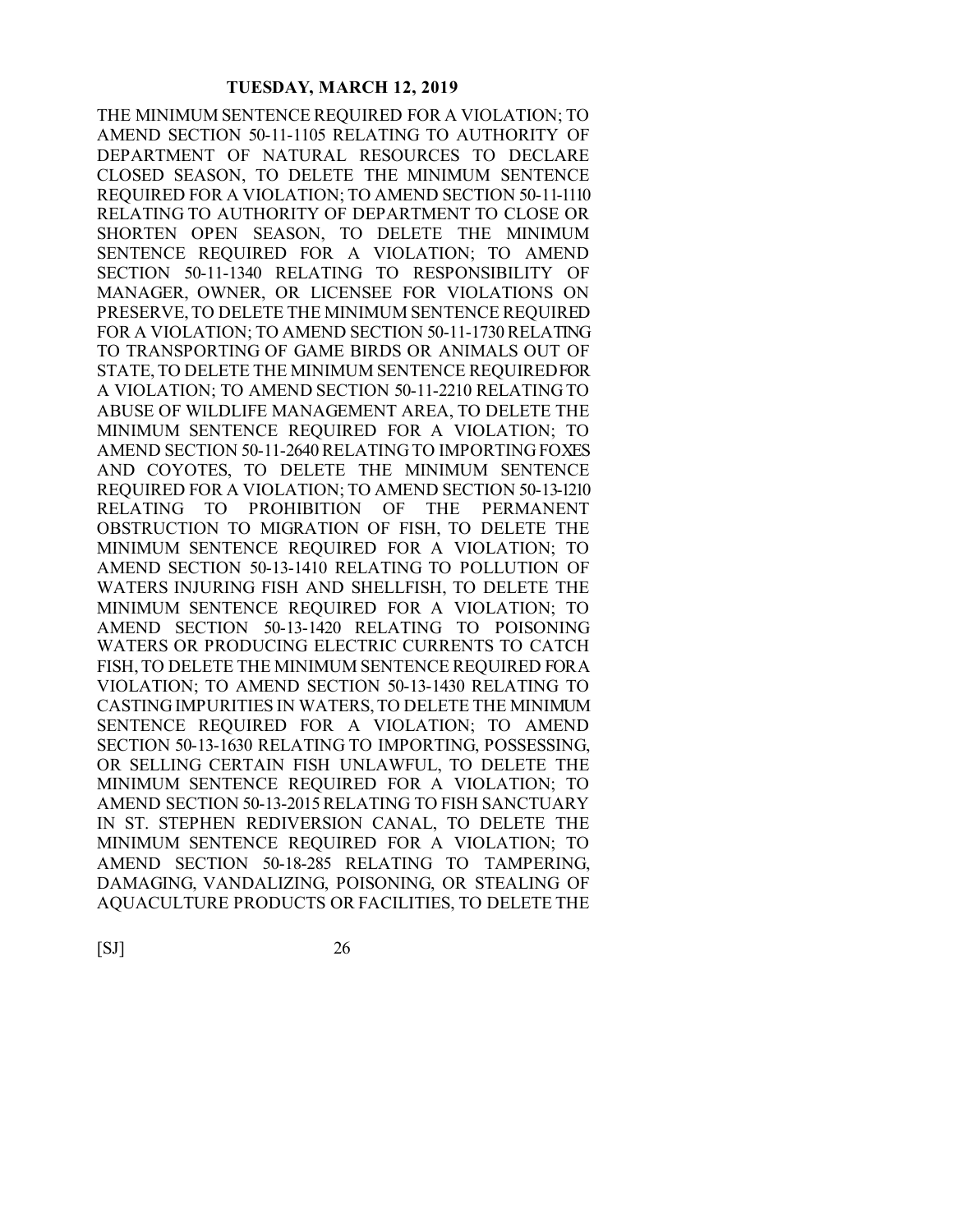MINIMUM SENTENCE REQUIRED FOR A VIOLATION; TO AMEND SECTION 50-19-251 RELATING TO SLADE LAKE FISHING AND RECREATIONAL REQUIREMENTS, TO DELETE THE MINIMUM SENTENCE REQUIRED FOR A VIOLATION; TO AMEND SECTION 50-19-590 RELATING TO FISHING NEAR GREENWOOD POWER PLANT, TO DELETE THE MINIMUM SENTENCE REQUIRED FOR A VIOLATION; TO AMEND SECTION 50-19-1190 RELATING TO SHELLY LAKE FISH SANCTUARY, TO DELETE THE MINIMUM SENTENCE REQUIRED FOR A VIOLATION; TO AMEND SECTION 50-21-112 RELATING TO BOATING UNDER THE INFLUENCE, TO DELETE THE MINIMUM SENTENCE REQUIRED FOR A VIOLATION; TO AMEND SECTION 50-21-113 RELATING TO BOATING UNDER THE INFLUENCE RESULTING IN PROPERTY DAMAGE, GREAT BODILY INJURY, OR DEATH, TO DELETE THE MINIMUM SENTENCE REQUIRED FOR A VIOLATION; TO AMEND SECTION 50-21-117 RELATING TO OPERATION OF WATER DEVICE WHILE PRIVILEGES SUSPENDED, TO DELETE THE MINIMUM SENTENCE REQUIRED FOR A VIOLATION; TO AMEND SECTION 50-23-385 RELATING TO HOUSEBOATS WITH WASTE-HOLDING TANKS, TO DELETE THE MINIMUM SENTENCE REQUIRED FOR A VIOLATION; TO AMEND SECTION 52-1-40 RELATING TO CIRCUSES, CARNIVALS, AND TRAVELING SHOWS, TO DELETE THE MINIMUM SENTENCE REQUIRED FOR A VIOLATION; TO AMEND SECTION 52-13-10 RELATING TO OPERATION OF DANCING HALL ON SUNDAY FORBIDDEN, TO DELETE THE MINIMUM SENTENCE REQUIRED FOR A VIOLATION; TO AMEND SECTION 52-13-40 RELATING TO DANCE HALLS, TO DELETE THE MINIMUM SENTENCE REQUIRED FOR A VIOLATION; TO AMEND SECTION 54-11-50 RELATING TO DESTROYING, DAMAGING, OR OBSTRUCTING MONUMENTS OR BUILDINGS OF UNITED STATES COAST SURVEYS, TO DELETE THE MINIMUM SENTENCE REQUIRED FOR A VIOLATION; TO AMEND SECTION 55-1-40 RELATING TO UNLAWFUL ENTRY OF AIRCRAFT, TO DELETE THE MINIMUM SENTENCE REQUIRED FOR A VIOLATION; TO AMEND SECTION 55-1-100 RELATING TO OPERATING OR ACTING AS FLIGHT CREW MEMBER OF AIRCRAFT WHILE UNDER INFLUENCE OF ALCOHOL OR DRUGS, TO DELETE THE MINIMUM SENTENCE REQUIRED FOR A VIOLATION; TO AMEND SECTION 55-13-40 RELATING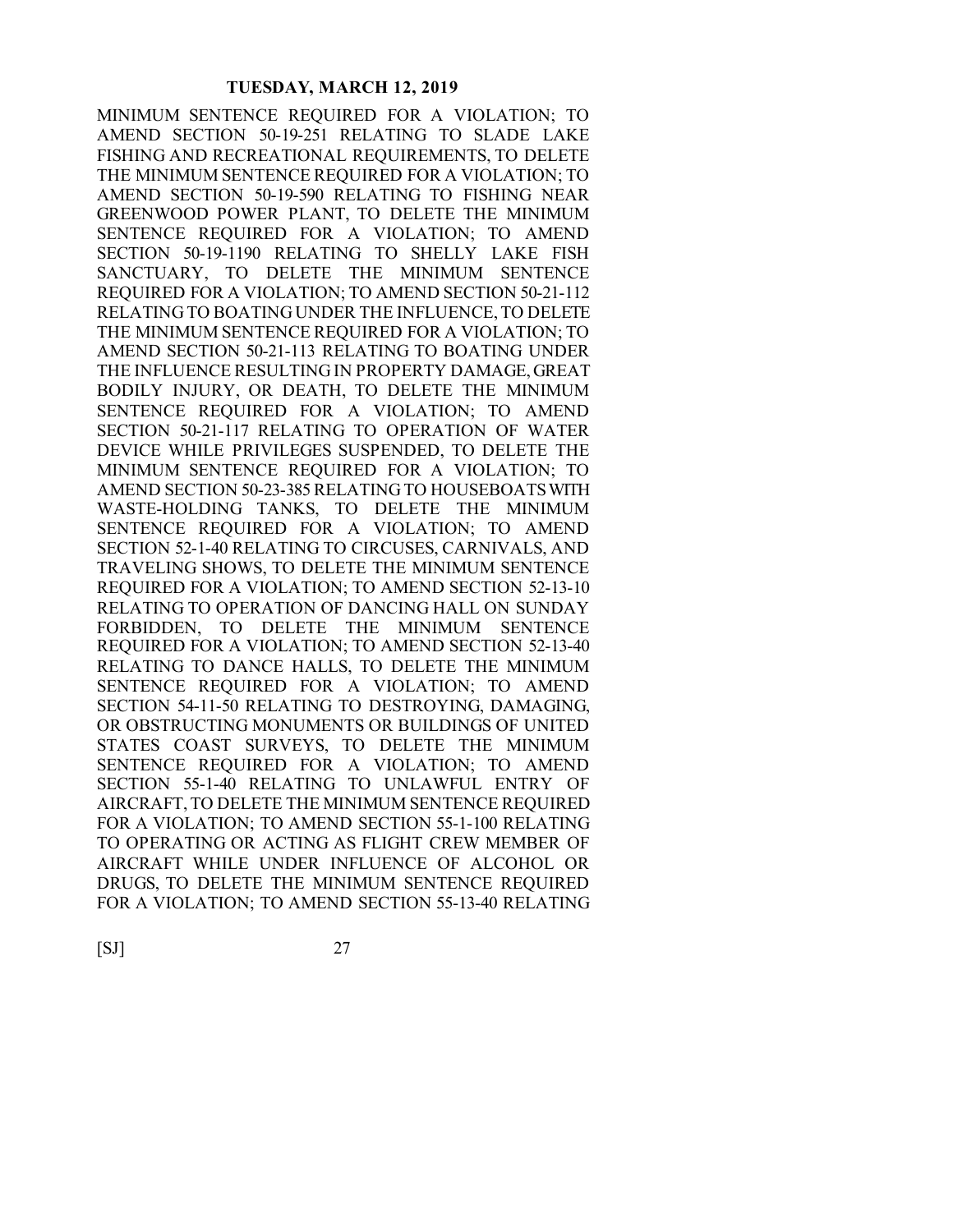TO TRESPASSING, PARKING, DRIVING OR DRAG RACING ON AIRPORT PROPERTY, TO DELETE THE MINIMUM SENTENCE REQUIRED FOR A VIOLATION; TO AMEND SECTION 56-1-350 RELATING TO FAILURE TO RETURN CANCELLED OR SUSPENDED DRIVER'S LICENSE, TO DELETE THE MINIMUM SENTENCE REQUIRED FOR A VIOLATION; TO AMEND SECTION 56-1-440 RELATING TO PENALTIES FOR DRIVING WITHOUT LICENSE, TO DELETE THE MINIMUM SENTENCE REQUIRED FOR A VIOLATION; TO AMEND SECTION 56-1-450 RELATING TO PENALTIES FOR UNLAWFUL OPERATION AFTER CONVICTION FOR WHICH SUSPENSION OR REVOCATION OF LICENSE MANDATORY, TO DELETE THE MINIMUM SENTENCE REQUIRED FOR A VIOLATION; TO AMEND SECTION 56-1-460 RELATING TO PENALTIES FOR DRIVING WHILE LICENSE CANCELLED, SUSPENDED OR REVOKED FOR DRIVING UNDER THE INFLUENCE, TO DELETE THE MINIMUM SENTENCE REQUIRED FOR A VIOLATION; TO AMEND SECTION 56-1-2070 RELATING TO DRIVING COMMERCIAL MOTOR VEHICLE WITHOUT VALID LICENSE, TO DELETE THE MINIMUM SENTENCE REQUIRED FOR A VIOLATION; TO AMEND SECTION 56-3-1910 RELATING TO FORGERY OF LICENSE PLATES FOR HANDICAPPED PERSONS, TO DELETE THE MINIMUM SENTENCE REQUIRED FOR A VIOLATION; TO AMEND SECTION 56-3-1960 RELATING TO TEMPORARY AND PERMANENT PARKING PLACARDS, ILLEGAL DUPLICATION OR FORGERY, TO DELETE THE MINIMUM SENTENCE REQUIRED FOR A VIOLATION; TO AMEND SECTION 56-3-5400 RELATING TO FRATERNAL ORDER OF POLICE SPECIAL LICENSE PLATES, TO DELETE THE MINIMUM SENTENCE REQUIRED FOR A VIOLATION; TO AMEND SECTION 56-5-2930 RELATING TO DRIVING UNDER THE INFLUENCE, TO DELETE THE MINIMUM SENTENCE REQUIRED FOR A VIOLATION; TO AMEND SECTION 56-5-2933 RELATING TO DRIVING WITH AN UNLAWFUL ALCOHOL CONCENTRATION, TO DELETE THE MINIMUM SENTENCE REQUIRED FOR A VIOLATION; TO AMEND SECTION 56-5-2945 RELATING TO FELONY DRIVING UNDER THE INFLUENCE, TO DELETE THE MINIMUM SENTENCE REQUIRED FOR A VIOLATION; TO AMEND SECTION 56-9-340 RELATING TO FAILURE TO SURRENDER LICENSE AND REGISTRATION, TO DELETE THE MINIMUM SENTENCE REQUIRED FOR A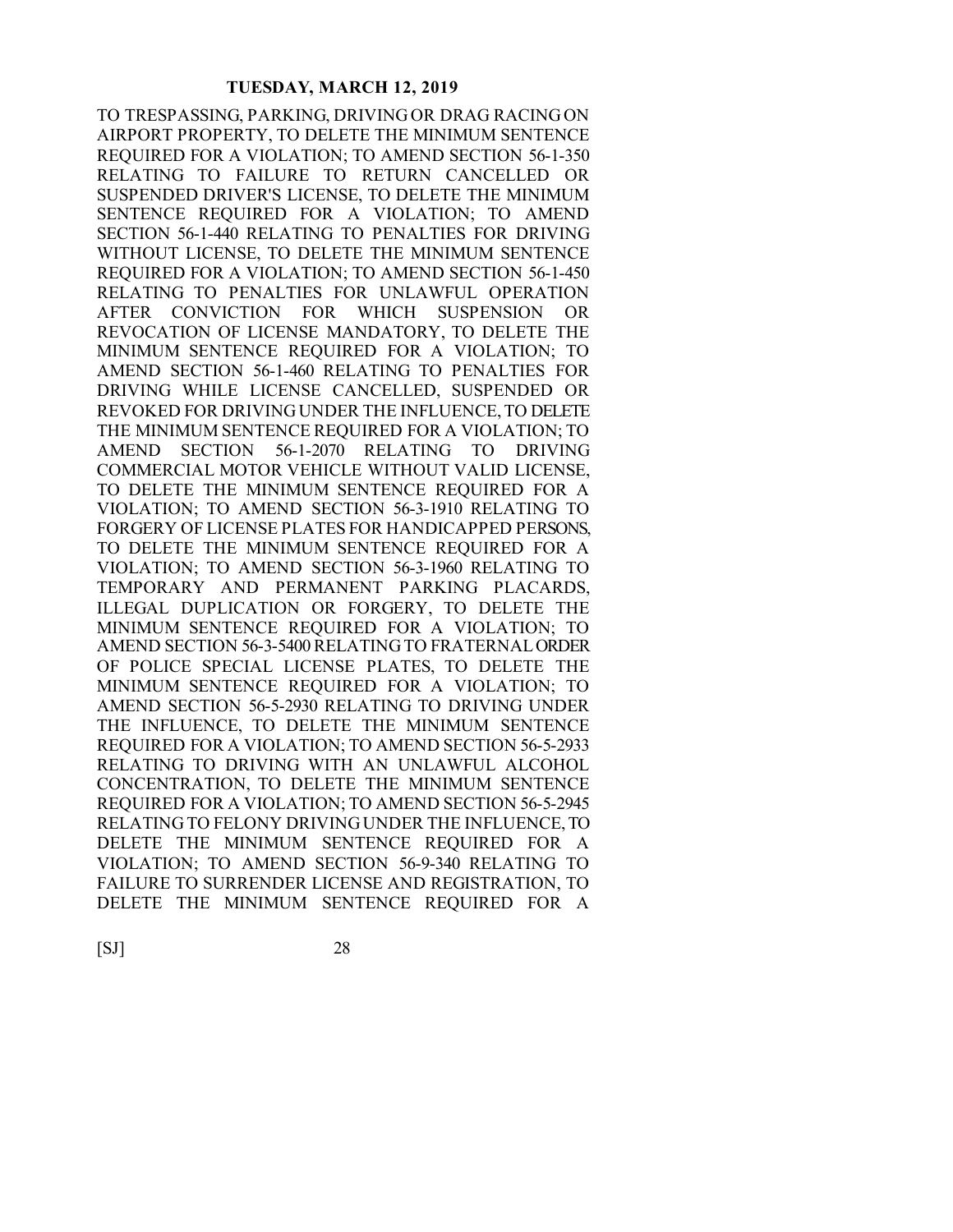VIOLATION; TO AMEND SECTION 56-10-240 RELATING TO REQUIREMENT THAT UPON LOSS OF INSURANCE, INSURED OBTAIN NEW INSURANCE OR SURRENDER REGISTRATION AND PLATES, TO DELETE THE MINIMUM SENTENCE REQUIRED FOR A VIOLATION; TO AMEND SECTION 56-10-250 RELATING TO THE UNLAWFUL SELLING OF A VEHICLE WITH SUSPENDED REGISTRATION TO FAMILY MEMBER, TO DELETE THE MINIMUM SENTENCE REQUIRED FOR A VIOLATION; TO AMEND SECTION 56-10-260 RELATING TO FALSE CERTIFICATE OR FALSE EVIDENCE OF INSURANCE, TO DELETE THE MINIMUM SENTENCE REQUIRED FOR A VIOLATION; TO AMEND SECTION 56-10-520 RELATING TO OPERATING A MOTOR VEHICLE WITHOUT PAYING UNINSURED MOTOR VEHICLE FEE, TO DELETE THE MINIMUM SENTENCE REQUIRED FOR A VIOLATION; TO AMEND SECTION 57-7-20 RELATING TO PUTTING FOREIGN SUBSTANCES ON HIGHWAYS, TO DELETE THE MINIMUM SENTENCE REQUIRED FOR A VIOLATION; TO AMEND SECTION 57-13-110 RELATING TO INJURY TO OR DESTRUCTION OF BRIDGES, TO DELETE THE MINIMUM SENTENCE REQUIRED FOR A VIOLATION; TO AMEND SECTION 57-17-110 RELATING TO COUNTY APPORTIONMENT OF ROAD FUNDS THROUGH YEAR, TO DELETE THE MINIMUM SENTENCE REQUIRED FOR A VIOLATION; TO AMEND SECTION 58-15-840 RELATING TO TAKING OR REMOVING BRASSES, BEARINGS, WASTE OR PACKING FROM RAILROAD CARS, TO DELETE THE MINIMUM SENTENCE REQUIRED FOR A VIOLATION; TO AMEND SECTION 58-17-2760 RELATING TO RAILROADS, CONNECTING CARRIERS, TO DELETE THE MINIMUM SENTENCE REQUIRED FOR A VIOLATION; TO AMEND SECTION 58-17-4090 RELATING TO OBSTRUCTION OF RAILROAD, TO DELETE THE MINIMUM SENTENCE REQUIRED FOR A VIOLATION; TO AMEND SECTION 58-23-80 RELATING TO MOTOR VEHICLE CARRIERS, TO DELETE THE MINIMUM SENTENCE REQUIRED FOR A VIOLATION; TO AMEND SECTION 58-23-920 RELATING TO INSURANCE REQUIRED OF OWNERS OF MOTOR VEHICLES TRANSPORTING GOODS FOR HIRE, TO DELETE THE MINIMUM SENTENCE REQUIRED FOR A VIOLATION; TO AMEND SECTION 59-5-130 RELATING TO STATE BOARD OF EDUCATION, MEMBERS SHALL NOT CONTRACT WITH BOARD, TO DELETE THE MINIMUM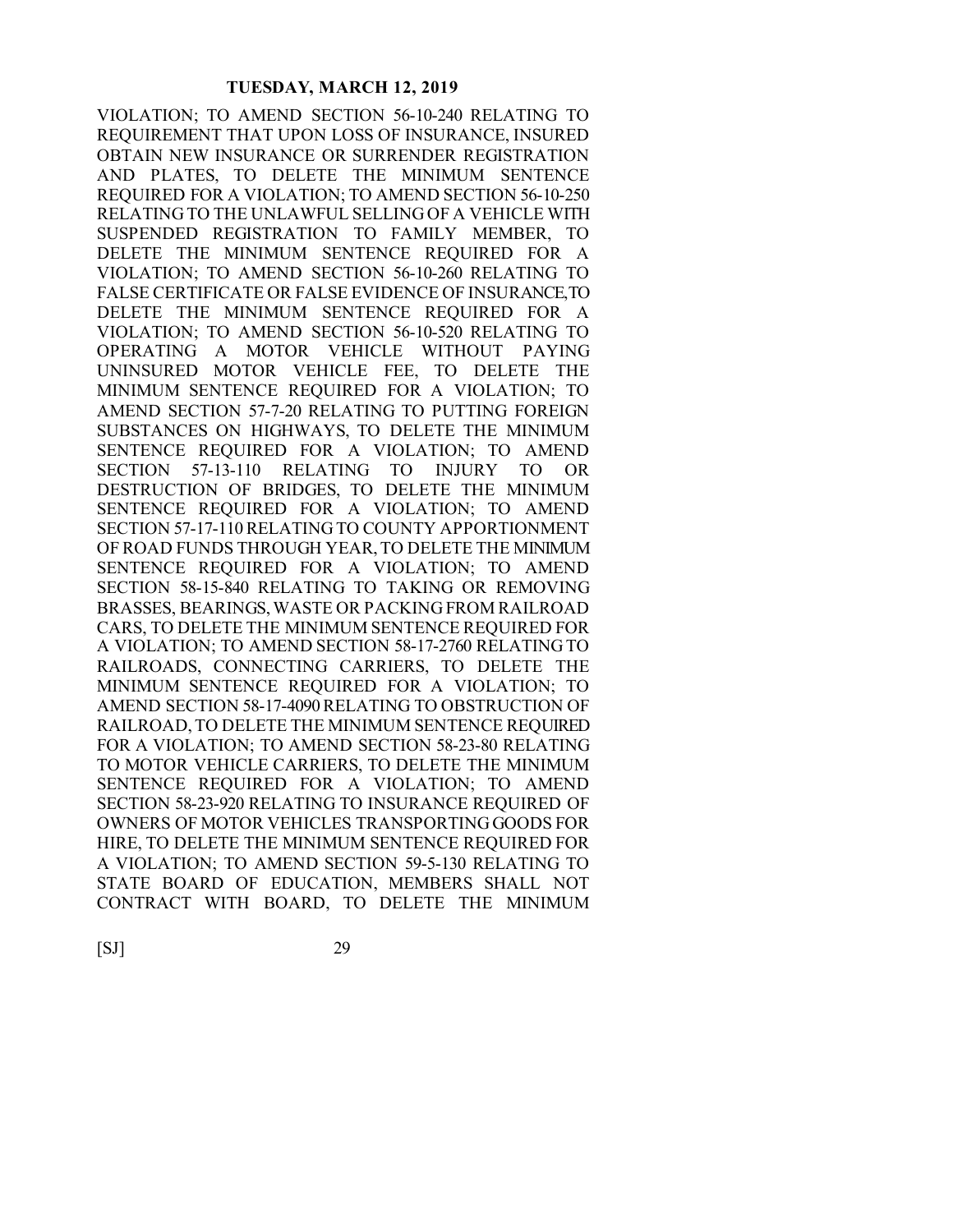SENTENCE REQUIRED FOR A VIOLATION; TO AMEND SECTION 59-19-310 RELATING TO EXERCISING OFFICE OF SCHOOL TRUSTEE AFTER TERMINATION OF OFFICE, TO DELETE THE MINIMUM SENTENCE REQUIRED FOR A VIOLATION; TO AMEND SECTION 59-25-30 RELATING TO OFFICIALS NOT PERMITTED TO DESIGNATE PLACE FOR TEACHER TO BOARD OR LIVE, TO DELETE THE MINIMUM SENTENCE REQUIRED FOR A VIOLATION; TO AMEND SECTION 59-29-560 RELATING TO SCHOOL DISBURSEMENT OF AND ACCOUNTABILITY FOR FUNDS, TO DELETE THE MINIMUM SENTENCE REQUIRED FOR A VIOLATION; TO AMEND SECTION 59-31-590 RELATING TO SCHOOL PERSONNEL NOT PERMITTED TO ACT AS AGENTS FOR PUBLISHERS, TO DELETE THE MINIMUM SENTENCE REQUIRED FOR A VIOLATION; TO AMEND SECTION 59-67-120 RELATING TO PROHIBITION OF TAMPERING WITH SCHOOL BUS GOVERNORS, TO DELETE THE MINIMUM SENTENCE REQUIRED FOR A VIOLATION; TO AMEND SECTION 59-67-210 RELATING TO UNLAWFUL SCHOOL BUS PASSING ANOTHER SCHOOL BUS, TO DELETE THE MINIMUM SENTENCE REQUIRED FOR A VIOLATION; TO AMEND SECTION 59-67-280 RELATING TO TRANSPORTATION OF PUPILS, SCHOOL BUSES, TO DELETE THE MINIMUM SENTENCE REQUIRED FOR A VIOLATION; TO AMEND SECTION 59-69-260 RELATING TO OFFICIALS SHALL NOT ACQUIRE INTEREST IN CLAIMS OR CONTRACTS, TO DELETE THE MINIMUM SENTENCE REQUIRED FOR A VIOLATION; TO AMEND SECTION 59-111-180 RELATING TO MISREPRESENTATION OF SCHOLARSHIP ELIGIBILITY, TO DELETE THE MINIMUM SENTENCE REQUIRED FOR A VIOLATION; TO AMEND SECTION 59-116-80 RELATING TO IMPERSONATION OF CAMPUS POLICE OFFICER, TO DELETE THE MINIMUM SENTENCE REQUIRED FOR A VIOLATION; TO AMEND SECTION 59-150-250 RELATING TO LOTTERY TICKET SALE TO A MINOR OR ACCEPTING LOTTERY PRIZE WHILE INCARCERATED, TO DELETE THE MINIMUM SENTENCE REQUIRED FOR A VIOLATION; TO AMEND SECTION 59-152-150 RELATING TO DEVELOPMENT AND ADOPTION OF STANDARD FISCAL ACCOUNTABILITY SYSTEM, TO DELETE THE MINIMUM SENTENCE REQUIRED FOR A VIOLATION; TO AMEND SECTION 61-2-240 RELATING TO ALCOHOL AND ALCOHOLIC BEVERAGES, INTERFERENCE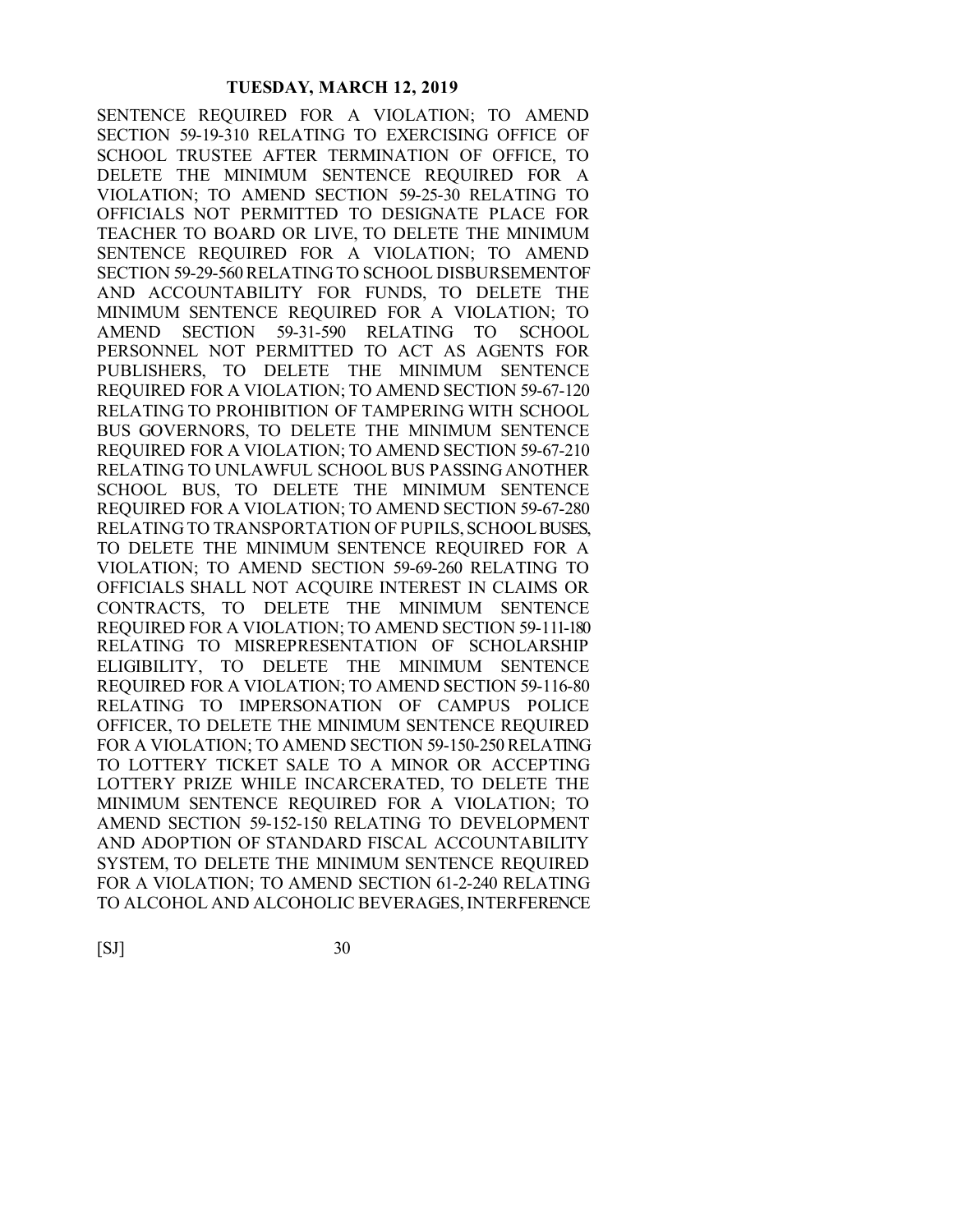WITH OFFICER AND ABUSIVE LANGUAGE, TO DELETE THE MINIMUM SENTENCE REQUIRED FOR A VIOLATION; TO AMEND SECTION 61-2-250 RELATING TO ALCOHOL AND ALCOHOLIC BEVERAGES, TO DELETE THE MINIMUM SENTENCE REQUIRED FOR A VIOLATION; TO AMEND SECTION 61-4-20 RELATING TO SALE OF ALCOHOL WITHOUT TAXES LEVIED, TO DELETE THE MINIMUM SENTENCE REQUIRED FOR A VIOLATION; TO AMEND SECTION 61-4-160 RELATING TO DISCOUNT PRICING FOR ON-PREMISES ALCOHOL CONSUMPTION, TO DELETE THE MINIMUM SENTENCE REQUIRED FOR A VIOLATION; TO AMEND SECTION 61-4-560 RELATING TO BEER, ALE, PORTER, WINE, OPERATION WITHOUT A PERMIT, TO DELETE THE MINIMUM SENTENCE REQUIRED FOR A VIOLATION; TO AMEND SECTION 61-4-600 RELATING TO SURRENDER OF BEER OR WINE SALES LICENSE, TO DELETE THE MINIMUM SENTENCE REQUIRED FOR A VIOLATION; TO AMEND SECTION 61-4-610 RELATING TO UNLAWFUL SALES OF BEER AND WINE, TO DELETE THE MINIMUM SENTENCE REQUIRED FOR A VIOLATION; TO AMEND SECTION 61-4-780 RELATING TO PROVISIONS AFFECTING WINE SALES, TO DELETE THE MINIMUM SENTENCE REQUIRED FOR A VIOLATION; TO AMEND SECTION 61-4-910 RELATING TO PROVISIONS AFFECTING BEER, TO DELETE THE MINIMUM SENTENCE REQUIRED FOR A VIOLATION; TO AMEND SECTION 61-6-4010 RELATING TO UNLAWFUL MANUFACTURE, POSSESSION, OR SALES OF ALCOHOLIC LIQUORS, TO DELETE THE MINIMUM SENTENCE REQUIRED FOR A VIOLATION; TO AMEND SECTION 61-6-4025 RELATING TO POSSESSION OF UNLAWFULLY ACQUIRED OR MANUFACTURED ALCOHOLIC LIQUORS IN VEHICLE, VESSEL, OR AIRCRAFT, TO DELETE THE MINIMUM SENTENCE REQUIRED FOR A VIOLATION; TO AMEND SECTION 61-6-4030 RELATING TO TRANSPORTATION OF ALCOHOLIC LIQUORS IN A VEHICLE FOR HIRE, TO DELETE THE MINIMUM SENTENCE REQUIRED FOR A VIOLATION; TO AMEND SECTION 61-6-4040 RELATING TO RENDERING AID IN UNLAWFUL TRANSPORTATION, TO DELETE THE MINIMUM SENTENCE REQUIRED FOR A VIOLATION; TO AMEND SECTION 61-6-4050 RELATING TO PURCHASE FROM UNLICENSED ALCOHOL RETAIL DEALER, TO DELETE THE MINIMUM SENTENCE REQUIRED FOR A VIOLATION; TO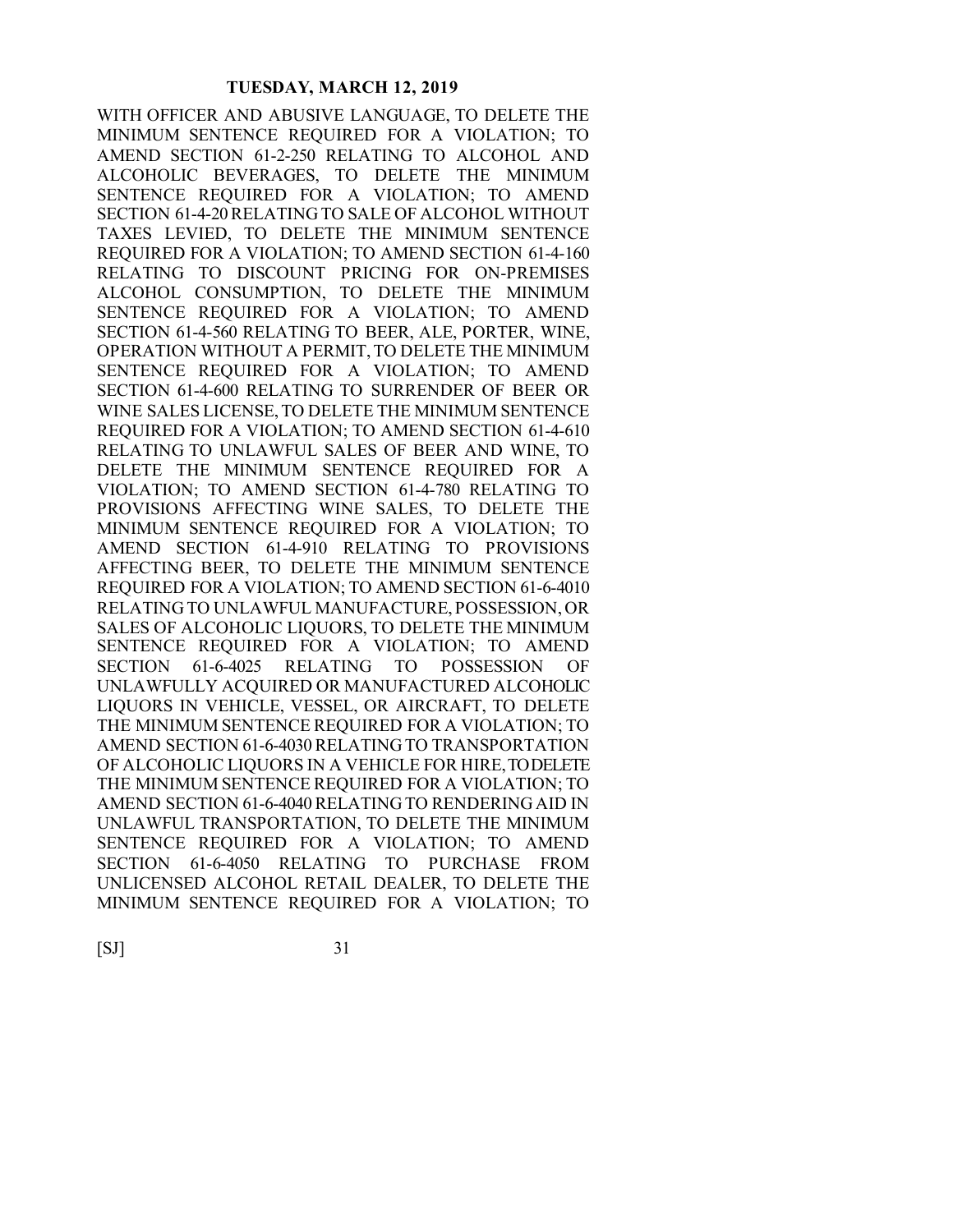AMEND SECTION 61-6-4060 RELATING TO UNLICENSED STORAGE OF ALCOHOLIC LIQUORS IN PLACE OF BUSINESS, TO DELETE THE MINIMUM SENTENCE REQUIRED FOR A VIOLATION; TO AMEND SECTION 61-6-4100 RELATING TO DISTILLERIES, TO DELETE THE MINIMUM SENTENCE REQUIRED FOR A VIOLATION; TO AMEND SECTION 61-6-4110 RELATING TO KNOWING PERMISSION TO LOCATE DISTILLERY ON PREMISES, TO DELETE THE MINIMUM SENTENCE REQUIRED FOR A VIOLATION; TO AMEND SECTION 61-6-4120 RELATING TO MATERIALS USED IN THE MANUFACTURE OF ALCOHOLIC LIQUORS, TO DELETE THE MINIMUM SENTENCE REQUIRED FOR A VIOLATION; TO AMEND SECTION 61-6-4130 RELATING TO PRESENCE AT DISTILLERY PRIMA FACIE EVIDENCE OF GUILT, TO DELETE THE MINIMUM SENTENCE REQUIRED FOR A VIOLATION; TO AMEND SECTION 61-6-4140 RELATING TO EMPLOYMENT OF PERSONS UNDER THE AGE OF TWENTY-ONE YEARS, TO DELETE THE MINIMUM SENTENCE REQUIRED FOR A VIOLATION; TO AMEND SECTION 61-6-4150 RELATING TO SALE OF ALCOHOLIC LIQUORS FROM VEHICLE, VESSEL, OR AIRCRAFT, TO DELETE THE MINIMUM SENTENCE REQUIRED FOR A VIOLATION; TO AMEND SECTION 61-6-4160 RELATING TO SUNDAY AND CHRISTMAS DAY SALES OF ALCOHOLIC LIQUORS, TO DELETE THE MINIMUM SENTENCE REQUIRED FOR A VIOLATION; TO AMEND SECTION 61-6-4170 RELATING TO BILLBOARDS ENCOURAGING UNDERAGE DRINKING, TO DELETE THE MINIMUM SENTENCE REQUIRED FOR A VIOLATION; TO AMEND SECTION 61-6-4180 RELATING TO POSSESSION OF FIREARM OR WEAPON BY SELLERS OF ALCOHOLIC LIQUORS, TO DELETE THE MINIMUM SENTENCE REQUIRED FOR A VIOLATION; TO AMEND SECTION 61-6-4200 RELATING TO DISPOSSESSION OR ATTEMPTED DISPOSSESSION OF ALCOHOLIC LIQUORS, TO DELETE THE MINIMUM SENTENCE REQUIRED FOR A VIOLATION; TO AMEND SECTION 61-6-4550 RELATING TO DISCOUNTING OF PRICES OF ALCOHOLIC LIQUORS, TO DELETE THE MINIMUM SENTENCE REQUIRED FOR A VIOLATION; TO AMEND SECTION 61-6-4700 RELATING TO CONSUMPTION OF ALCOHOLIC LIQUOR ON PREMISES, TO DELETE THE MINIMUM SENTENCE REQUIRED FOR A VIOLATION; TO AMEND SECTION 61-8-50 RELATING TO CONTEMPT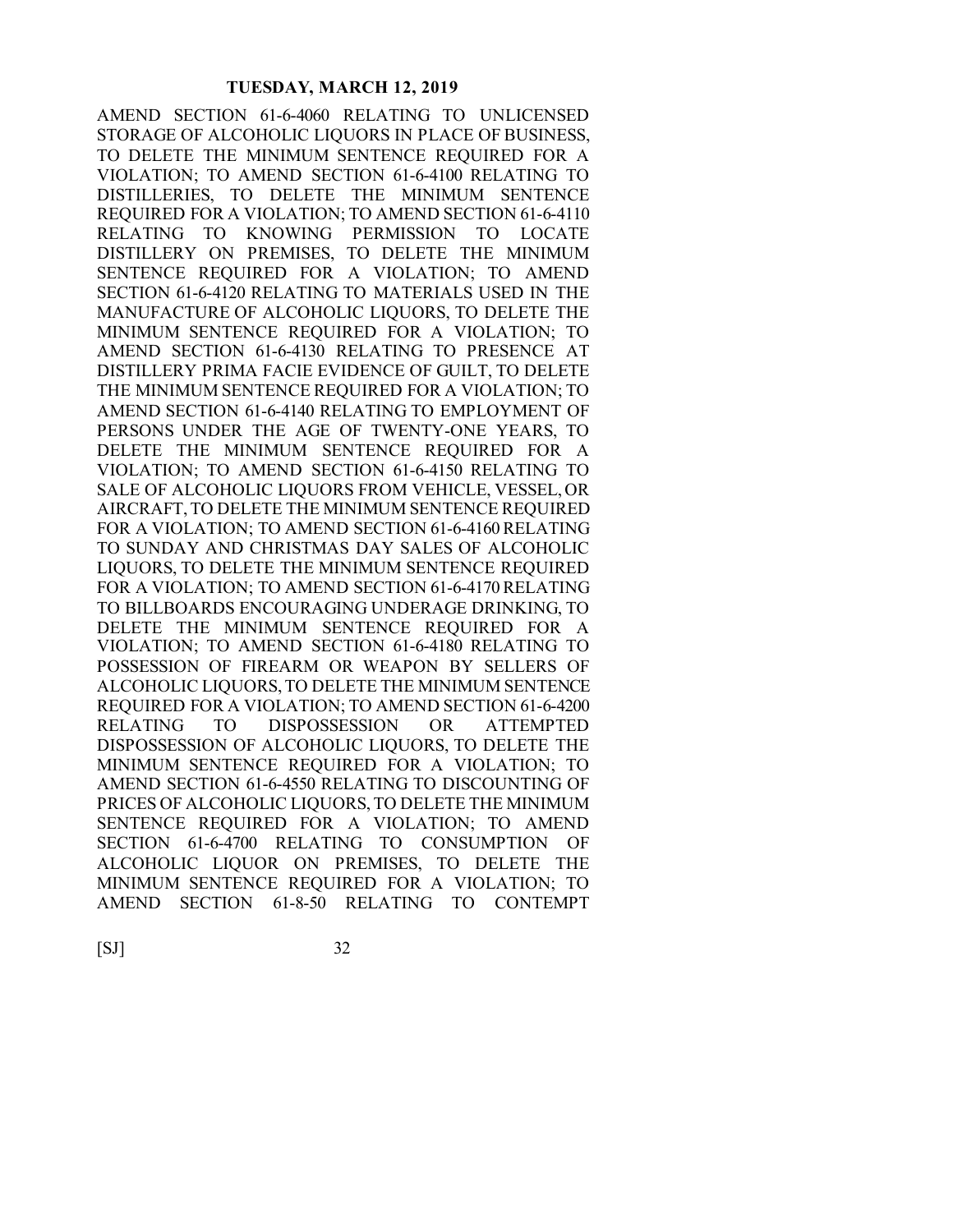PROCEEDINGS RELATED TO REGULATION OF ALCOHOL SALES, TO DELETE THE MINIMUM SENTENCE REQUIRED FOR A VIOLATION; TO AMEND SECTION 63-19-1670 RELATING TO CONTRABAND IN DEPARTMENT OF JUVENILE JUSTICE, TO DELETE THE MINIMUM SENTENCE REQUIRED FOR A VIOLATION; TO AMEND SECTION 63-19-2420 RELATING TO JUVENILE LOITERING IN A BILLIARD ROOM, TO DELETE THE MINIMUM SENTENCE REQUIRED FOR A VIOLATION; AND TO AMEND CHAPTER 22, TITLE 17, RELATING TO CRIMINAL INTERVENTION PROGRAMS, BY ADDING ARTICLE 13, TO ENACT THE "DRUG COURT PROGRAM ACT;" TO DIRECTEACH CIRCUIT SOLICITOR TO ESTABLISH A DRUG COURT PROGRAM FOR ADULTS AND JUVENILES; TO PROVIDE CRITERIA FOR THE ELIGIBILITY OF PERSONS CHARGED WITH NONVIOLENT OFFENSES; TO ALLOW EACH CIRCUIT SOLICITOR TO ESTABLISH AN OFFICE OF DRUG COURT PROGRAM COORDINATOR; TO DIRECT THE COMMISSION ON PROSECUTION COORDINATION TO ESTABLISH A STATE OFFICE OF DRUG COURT COORDINATION; TO PROVIDE FOR FEES FOR PARTICIPATION IN A DRUG COURT PROGRAM; TO PROVIDE FOR ANNUAL REPORTS DETAILING THE ACTIVITIES OF DRUG COURT PROGRAMS TO THE COMMISSION ON PROSECUTION COORDINATION, WITH A COPY PROVIDED TO THE SENTENCING REFORM OVERSIGHT COMMITTEE; AND TO PROVIDE FOR THE APPOINTMENT OF DRUG COURT JUDGES AND THEIR COMPENSATION. l:\s-jud\bills\malloy\jud0006.rem.docx

Read the first time and referred to the Committee on Judiciary.

S. 640 -- Senator Malloy: A BILL TO AMEND SECTION 14-17-325 OF THE 1976 CODE, RELATING TO THE CLERK OF COURT REPORTING THE DISPOSITION OF EACH CASE IN THE COURT OF GENERAL SESSIONS, TO REQUIRE EVERY CLERK OF COURT TO REPORT TO THE SOUTH CAROLINA LAW ENFORCEMENT DIVISION WITHIN TEN DAYS, WEEKENDS AND HOLIDAYS EXCLUDED, THE DISPOSITION OF EACH CASE IN GENERAL SESSIONS AND TO REPORT WITHIN FORTY-EIGHT HOURS THE ISSUANCE OF A RESTRAINING ORDER, ORDER OF PROTECTION, ORDER FOR THE PREVENTION OF POSSESSION OF A FIREARM, CONVICTIONS OR ORDERS RELATED TO DOMESTIC VIOLENCE, AND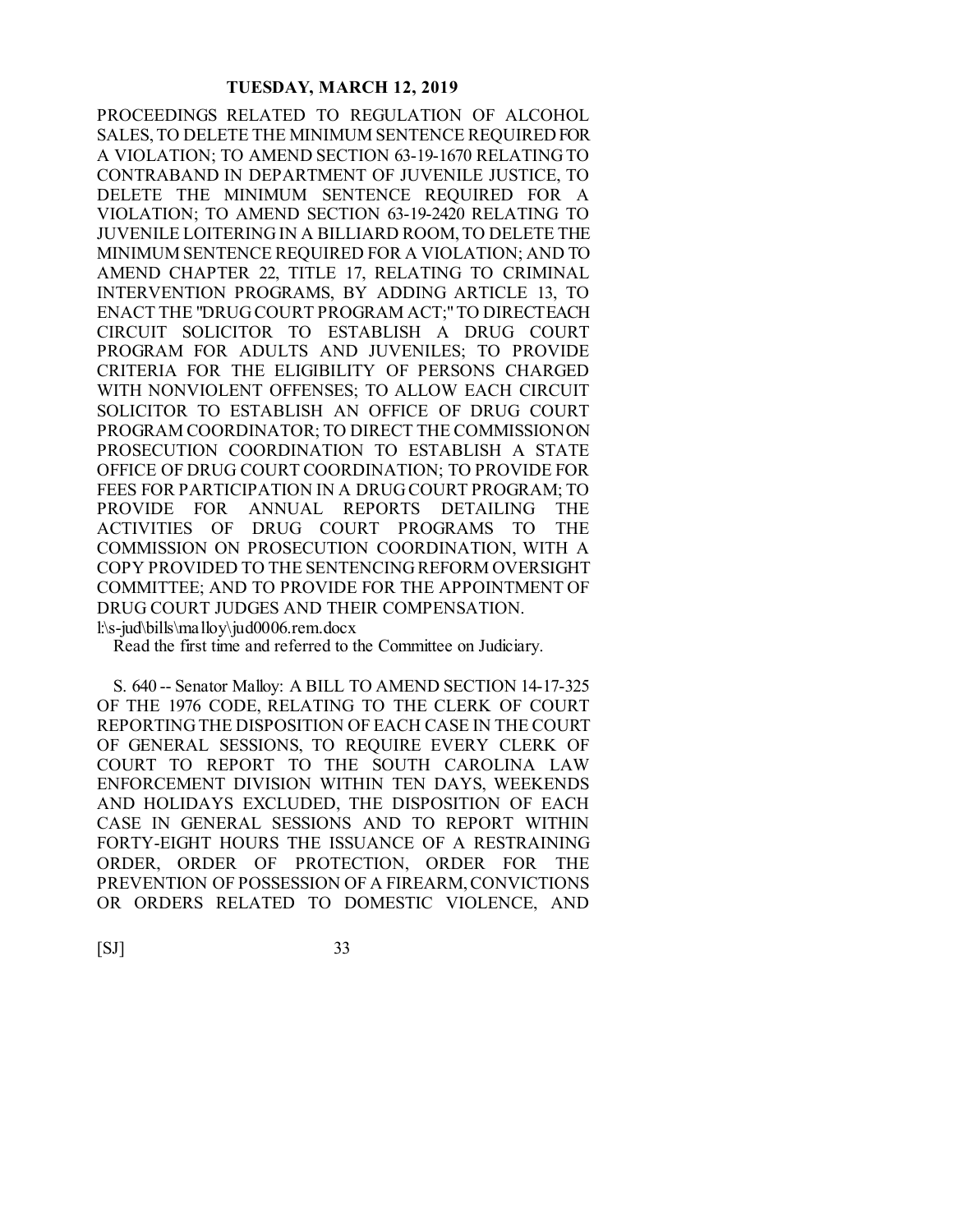CONVICTIONS OR ORDERS RELATED TO STALKING, INTIMIDATION, OR HARASSMENT; TO AMEND CHAPTER 1, TITLE 22 OF THE 1976 CODE, RELATING TO MAGISTRATES GENERALLY, BY ADDING SECTION 22-1-200, TO REQUIRE MAGISTRATES TO REPORT TO THE SOUTH CAROLINA LAW ENFORCEMENT DIVISION WITHIN TEN DAYS, WEEKENDS AND HOLIDAYS EXCLUDED, THE DISPOSITION OF EACH CRIMINAL CASE AND TO REPORT WITHIN FORTY-EIGHT HOURS THE ISSUANCE OF A RESTRAINING ORDER, ORDER OF PROTECTION, ORDER FOR THE PREVENTION OF POSSESSION OF A FIREARM, CONVICTIONS OR ORDERS RELATED TO DOMESTIC VIOLENCE, AND CONVICTIONS OR ORDERS RELATED TO STALKING, INTIMIDATION, OR HARASSMENT; TO AMEND ARTICLE 1, CHAPTER 25, TITLE 14 OF THE 1976 CODE, RELATING TO MUNICIPAL COURTS, BY ADDING SECTION 14-25-250, TO REQUIRE MAGISTRATES TO REPORT TO THE SOUTH CAROLINA LAW ENFORCEMENT DIVISION WITHIN TEN DAYS, WEEKENDS AND HOLIDAYS EXCLUDED, THE DISPOSITION OF EACH CRIMINAL CASE AND TO REPORT WITHIN FORTY-EIGHT HOURS THE ISSUANCE OF A RESTRAINING ORDER, ORDER OF PROTECTION, ORDER FOR THE PREVENTION OF POSSESSION OF A FIREARM, CONVICTIONS OR ORDERS RELATED TO DOMESTIC VIOLENCE, AND CONVICTIONS OR ORDERS RELATED TO STALKING, INTIMIDATION, OR HARASSMENT; TO AMEND CHAPTER 1, TITLE 23 OF THE 1976 CODE, RELATING TO LAW ENFORCEMENT AND PUBLIC SAFETY, BY ADDING SECTION 23-1-250, TO REQUIRE EACH LAW ENFORCEMENT AGENCY TO REPORT TO THE SOUTH CAROLINA LAW ENFORCEMENT DIVISION WITHIN TWENTY-FOUR HOURS THE FILING OF EACH INCIDENT REPORT, ORDER OF PROTECTION, RESTRAINING ORDER, ANY ORDER OR REPORT RELATING TO AN INCIDENT OF DOMESTIC VIOLENCE, OR ANY INCIDENT IN WHICH A PERSON MAY BE PROHIBITED FROM OBTAININGOR POSSESSING A FIREARM BY STATE OR FEDERAL LAW; AND TO AMEND TITLE 14 OF THE 1976 CODE, RELATING TO THE COURTS, BY ADDING CHAPTER 32, TO CREATE THE JUDICIAL CRIMINAL INFORMATION TECHNOLOGY COMMITTEE AND TO ESTABLISH ITS MEMBERSHIP, DUTIES, AND RESPONSIBILITIES, INCLUDING THE STUDY OF AND RECOMMENDATIONS FOR THE IMPROVEMENT OF JUDICIAL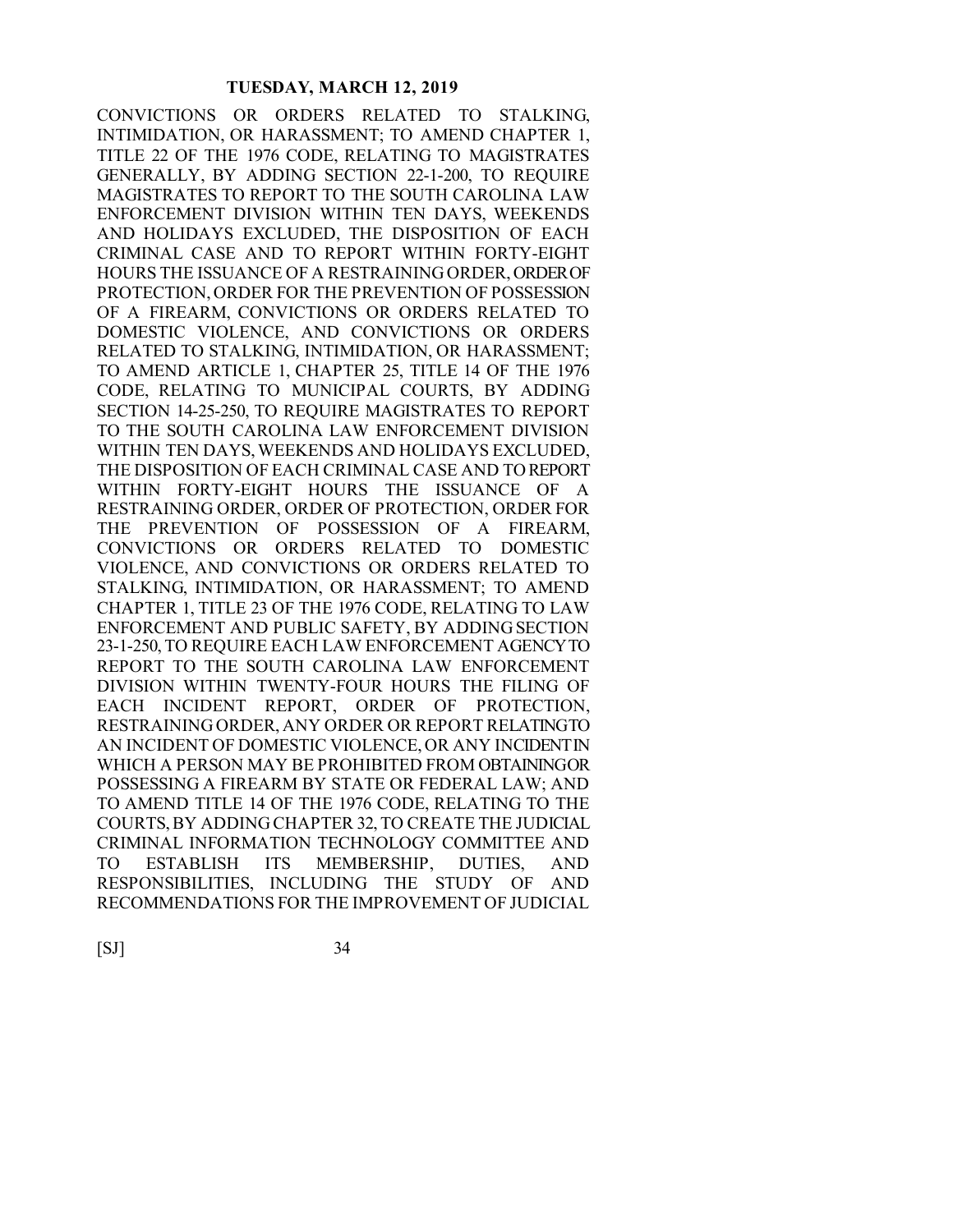# AND LAW ENFORCEMENT INFORMATION TECHNOLOGY AND REPORTING.

l:\s-jud\bills\malloy\jud0042.rem.docx

Read the first time and referred to the Committee on Judiciary.

S. 641 -- Senator Grooms: A BILL TO ENACT THE CAMPUS INTELLECTUAL DIVERSITY ACT, TO AMEND CHAPTER 59, TITLE 101 OF THE 1976 CODE, RELATING TO COLLEGES AND INSTITUTIONS OF HIGHER LEARNING GENERALLY, BY ADDING ARTICLE 4, TO PROVIDE FOR AN OFFICE OF PUBLIC POLICY EVENTS ON EVERY CAMPUS OF CERTAIN COLLEGES OR UNIVERSITIES, WHICH SHALL ORGANIZE, PUBLICIZE, AND STAGE DEBATES, GROUP FORUMS, AND INDIVIDUAL LECTURES THAT ADDRESS PUBLIC POLICY ISSUES, AND TO REQUIRE EACH OFFICE OF PUBLIC POLICY EVENTS TO KEEP CERTAIN RECORDS AND MAKE CERTAIN INFORMATION PUBLICLY AVAILABLE.

l:\s-res\lkg\017inte.kmm.lkg.docx

Read the first time and referred to the Committee on Education.

S. 642 -- Senators Campbell and Leatherman: A BILL TO AMEND SECTION 42-9-260, CODE OF LAWS OF SOUTH CAROLINA, 1976, RELATING TO COMPENSATION AND PAYMENTS IN WORKERS' COMPENSATION, SO AS TO PROVIDE WHEN EMPLOYEES SUFFER COMPENSABLE INJURIES AND RECEIVE COMPENSATION FOR THOSE INJURIES FROM THEIR EMPLOYER OR CERTAIN OTHER PARTIES UNDER THE LONGSHORE AND HARBOR WORKERS' COMPENSATION ACT, THEIR EMPLOYER OR EMPLOYER'S REPRESENTATIVE IS ENTITLED TO A DOLLAR-FOR-DOLLAR CREDIT FOR PAYMENT OF INDEMNITY BENEFITS UNDER THE LONGSHORE AND HARBOR WORKERS' COMPENSATION ACT AGAINST INDEMNITY BENEFITS DUE TO THE EMPLOYEE UNDER THE ACT FOR THE SAME INJURY, TO PROVIDE THE WORKERS' COMPENSATION COMMISSION IS NOT PREVENTED FROM AWARDING THE CREDIT ON CONCURRENT JURISDICTION CASES ARISING OUT OF ACCIDENTS OCCURRING PRIOR TO JULY 1, 2019, AND TO PROVIDE PAYMENT OF BENEFITS BY THE EMPLOYER UNDER THE LONGSHORE AND HARBOR WORKERS' COMPENSATION ACT DOES NOT CONSTITUTE AN ELECTION OF REMEDIES BY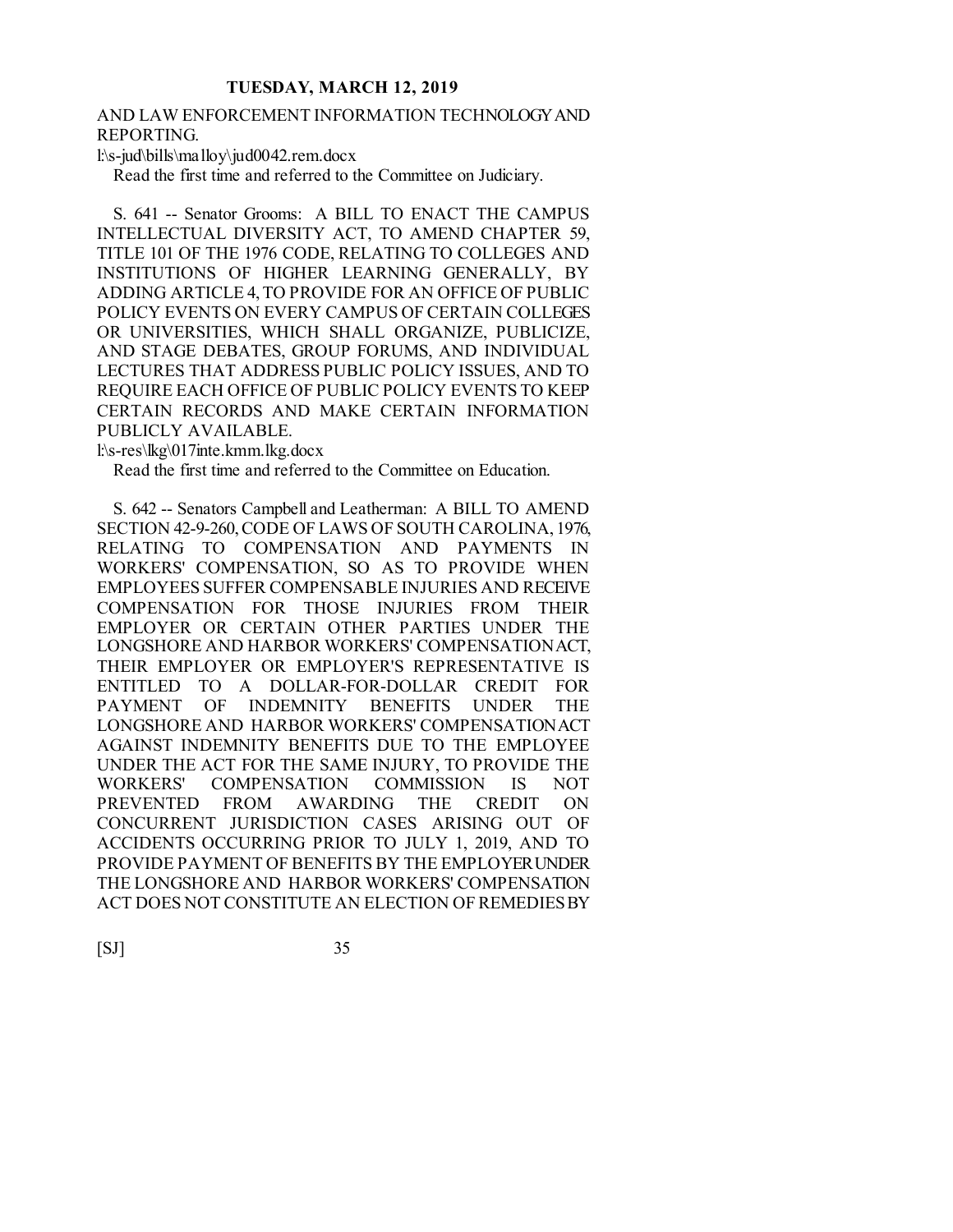THE CLAIMANT UNDER EITHER THE SOUTH CAROLINA WORKERS' COMPENSATION ACT OR THE LONGSHORE AND HARBOR WORKERS' COMPENSATION ACT AND SHALL NOT PRECLUDE PAYMENT OF A LUMP SUM AWARD TO CLAIMANT UNDER THE SOUTH CAROLINA WORKERS' COMPENSATION ACT.

l:\council\bills\agm\19582wab19.docx

Senator CAMPBELL spoke on the Bill.

Read the first time and referred to the Committee on Judiciary.

S. 643 -- Senator Allen: A SENATE RESOLUTION TO RECOGNIZE AND HONOR STANDING AGAINST VIOLENCE EVERYDAY, INC., FOR ITS IMPRESSIVE ACCOMPLISHMENTS IN THIS GREAT STATE, TO COMMEND ITS FINE STAFF AND VOLUNTEERS, AND TO EXTEND BEST WISHES FOR CONTINUED SUCCESS IN CARRYING OUT THE ORGANIZATION'S WORTHY MISSION. l:\council\bills\rm\1207zw19.docx

The Senate Resolution was adopted.

H. 3759 -- Reps. Lucas, Allison, Felder, Pope, Simrill, Rutherford, Whitmire, G. M. Smith, McCoy, Hiott, Sandifer, Clary, G. R. Smith, Murphy, Taylor, Govan, W. Newton, Funderburk, Elliott, B. Newton, Weeks, Hewitt, Bailey, Hixon, Calhoon, Bennett, Young, Norrell, Hyde, Jordan, Bamberg, Ligon, Sottile, Cogswell, Daning, Loftis, Burns, Wheeler, Kirby, Tallon, Caskey, West, Collins, Forrester, Spires, Thayer, Wooten, Huggins, Willis, Herbkersman, Stringer, Erickson, Bradley, McCravy, Lowe, Clemmons, Davis, Bannister, Ridgeway, Atkinson, Bryant, Bales, Alexander, R. Williams, B. Cox, Martin, Jefferson, Fry, Hosey, Clyburn, Chellis, Kimmons, Rivers, Forrest, Mace, Johnson, Robinson, Dillard, Rose, Anderson, McGinnis, Hardee, Brown, Long, D. C. Moss, V. S. Moss, Gilliam, Chumley, Gagnon, Blackwell, Bernstein, Stavrinakis, Morgan, Finlay, Crawford, Henderson-Myers, Gilliard, Trantham, Garvin, S. Williams and Toole: A BILL TO AMEND THE CODE OF LAWS OF SOUTH CAROLINA, 1976, SO AS TO ENACT THE "SOUTH CAROLINA CAREER OPPORTUNITY AND ACCESS FOR ALL ACT"; BY ADDING SECTION 59-1-485 SO AS TO PROVIDE A STATEWIDE COLLEGE AND CAREER READINESS GOAL FOR 2030; BY ADDING ARTICLE 15 TO CHAPTER 63, TITLE 59 SO AS TO CREATE THE "STUDENT BILL OF RIGHTS"; TO AMEND SECTION 59-5-10,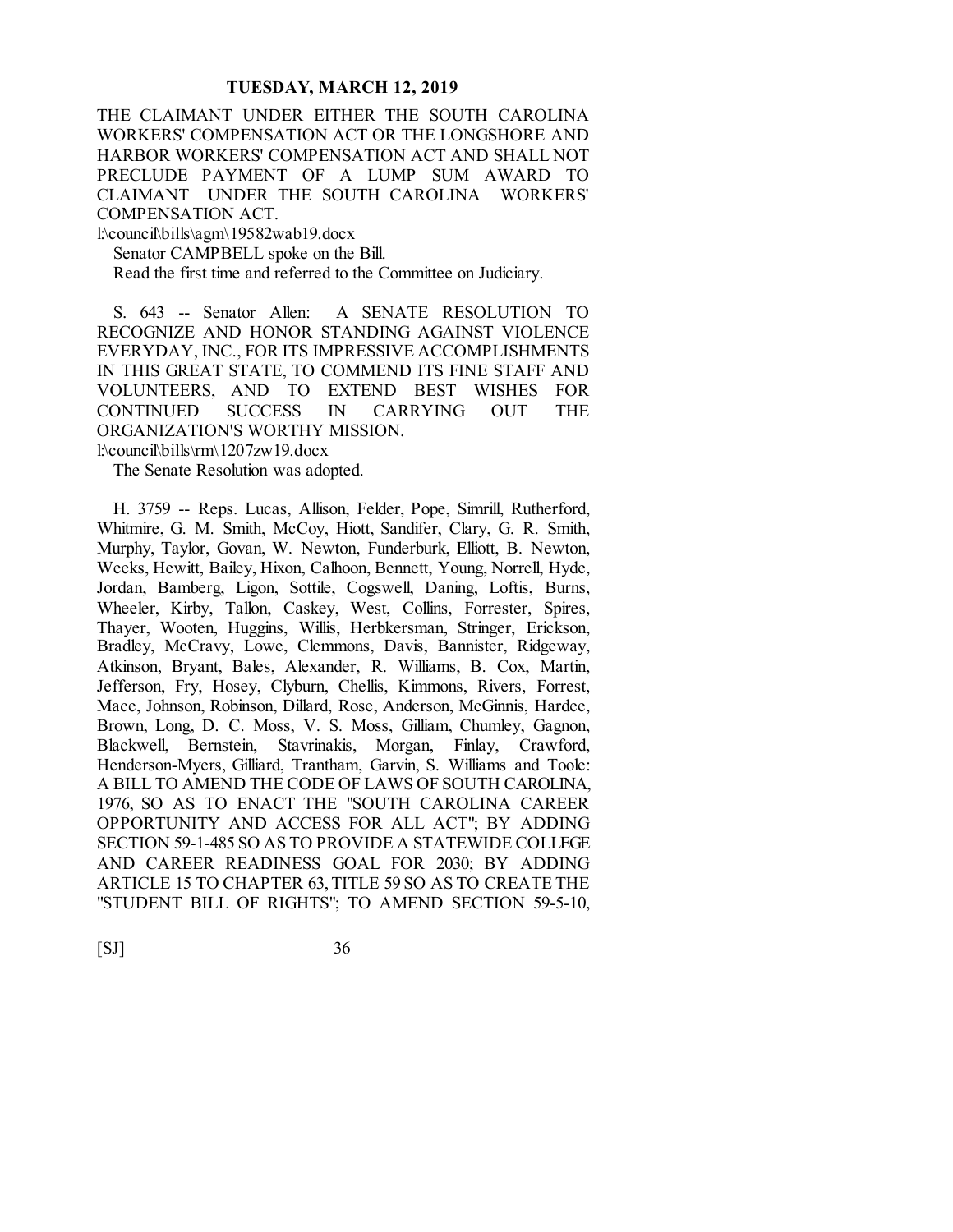RELATING TO THE STATE BOARD OF EDUCATION, SO AS TO ADD A PUBLIC SCHOOL STUDENT APPOINTED BY THE GOVERNOR TO SERVE A TWO-YEAR TERM AS A NONVOTING ADVISORY MEMBER; BY ADDING CHAPTER 12 TO TITLE 1 SO AS TO CREATE THE "ZERO TO TWENTY COMMITTEE" AND TO PROVIDE FOR THE PURPOSES, MEMBERSHIP, AND DUTIES OF THE COMMITTEE; BY ADDING SECTION 59-29-250 SO AS TO PROVIDE FOR THE EXPANSION AND ENHANCEMENT OF COMPUTER SCIENCE EDUCATION IN HIGH SCHOOLS; TO AMEND SECTION 59-18-310, RELATING TO THE STATEWIDE ASSESSMENT PROGRAM, SO AS TO REMOVE SOCIAL STUDIES FROM THE ACADEMIC AREAS ASSESSED; TO AMEND SECTION 59-18-320, RELATING TO FIELD TESTS IN THE STATEWIDE ASSESSMENT PROGRAM AND ADMINISTRATION OF ASSESSMENTS UNDER THE PROGRAM, SO AS TO MAKE CHANGES TO CONFORM TO THE REMOVAL OF SOCIAL STUDIES FROM THE ACADEMIC AREAS ASSESSED; TO AMEND SECTION 59-18-325, RELATING TO REQUIREMENTS THAT THE DEPARTMENT PROCURE AND ADMINISTER CERTAIN STANDARDS-BASED ASSESSMENTS, SO AS TO REMOVE THE REQUIREMENT FOR PROCURING AND ADMINISTERING STANDARDS-BASED ASSESSMENTS IN SOCIAL STUDIES TO STUDENTS IN FIFTH GRADE AND SEVENTH GRADE; BY ADDING SECTION 59-156-250 SO AS TO PROVIDE THE STATE OFFICE OF FIRST STEPS TO SCHOOL READINESS AND THE STATE DEPARTMENT OF EDUCATION SHALL COMPILE AND REPORT TO THE GENERAL ASSEMBLY CERTAIN INFORMATION ABOUT EARLY CHILDHOOD READING EFFORTS, PLANS TO INCREASE PARTICIPATION IN RELATED PROGRAMS IN CERTAIN DISTRICTS, AND TO REQUIRE A SUBSEQUENT REPORT IN FIVE YEARS; TO AMEND SECTION 59-104-20, RELATING TO THE CRITERIA FOR PALMETTO FELLOWS SCHOLARSHIPS, SO AS TO STRENGTHEN ENGLISH, MATHEMATICS, AND COMPUTER SCIENCE FOUNDATIONS OF HIGH SCHOOL SENIORS SEEKING PALMETTO FELLOWS SCHOLARSHIPS BY REQUIRING SUCCESSFUL COMPLETION OF CERTAIN ENGLISH AND MATHEMATICS OR COMPUTER SCIENCE COURSEWORK DURING THEIR SENIOR YEARS, AND TO EXCLUDE MEMBERS OF THE 2019-2020 SENIOR CLASS FROM THESE REQUIREMENTS; TO AMEND SECTION 59-149-50, RELATING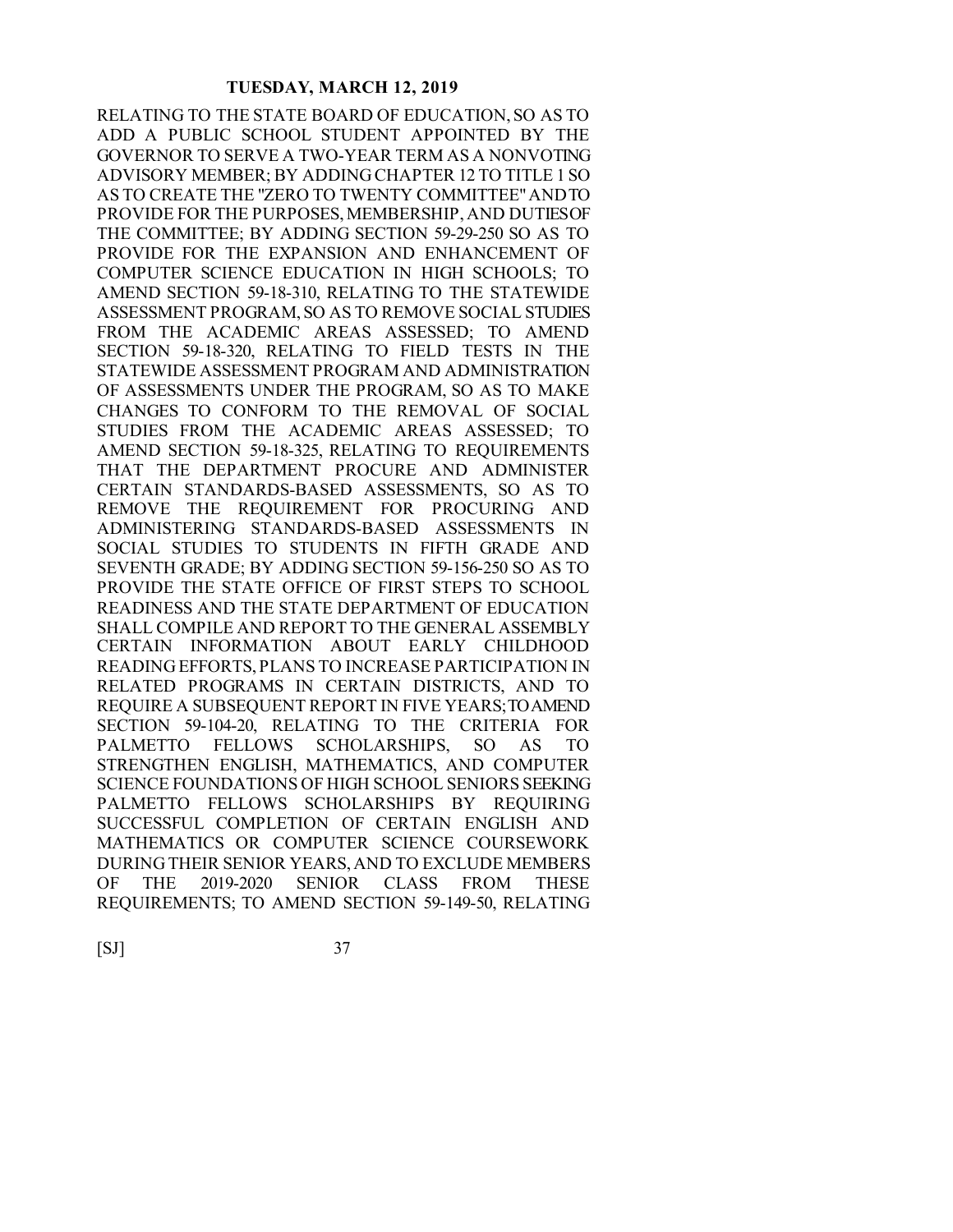TO THE CRITERIA FOR LIFE SCHOLARSHIPS, SO AS TO STRENGTHEN ENGLISH, MATHEMATICS, AND COMPUTER SCIENCE FOUNDATIONS OF HIGH SCHOOL SENIORS SEEKING LIFE SCHOLARSHIPS BY REQUIRING SUCCESSFUL COMPLETION OF CERTAIN ENGLISH AND MATHEMATICS OR COMPUTER SCIENCE COURSEWORK DURING THEIR SENIOR YEARS, AND TO EXCLUDE MEMBERS OF THE 2019-2020 SENIOR CLASS FROM THESE REQUIREMENTS; TO AMEND SECTION 59-59-210, RELATING TO ARTICULATION AGREEMENTS PROVIDING DUAL ENROLLMENT BETWEEN HIGH SCHOOLS AND PUBLIC INSTITUTIONS OF HIGHER LEARNING, SO AS TO EXPAND SUCH DUAL ENROLLMENT OPPORTUNITIES BY CREATING A UNIFORM SYSTEM OF DUAL ENROLLMENT COLLEGE COURSES OFFERED TO HIGH SCHOOL STUDENTS BY PUBLIC INSTITUTIONS OF HIGHER LEARNING; BY ADDING SECTION 59-18-365 SO AS TO PROVIDE A SYSTEM FOR ACCOUNTABILITY FOR STUDENT PROGRESS TOWARD COLLEGE AND CAREER READINESS FROM KINDERGARTEN THROUGH TWELFTH GRADE; TO AMEND SECTION 59-5-65, RELATING TO THE POWERS AND DUTIES OF THE STATE BOARD OF EDUCATION, SO AS TO PROVIDE REMEDIAL COURSEWORK FOR COLLEGE READINESS ONLY MAY BE PROVIDED AT THE HIGH SCHOOL LEVEL AND MAY NOT BE PROVIDED AT PUBLIC INSTITUTIONS OF HIGHER LEARNING; TO AMEND SECTIONS 59-18-1950 AND 59-101-350, BOTH RELATING TO REMEDIAL COURSEWORK, SO AS TO MAKE A CONFORMING CHANGE TO THE ELIMINATION OF REMEDIAL COURSEWORK BEING OFFERED AT PUBLIC INSTITUTIONS OF HIGHER LEARNING; BY ADDING SECTION 59-155-155 SO AS TO PROVIDE THE STATE BOARD OF EDUCATION SHALL APPROVE NO MORE THAN FIVE RELIABLE AND VALID EARLY LITERACY AND NUMERACY SCREENING ASSESSMENT INSTRUMENTS FOR SELECTION AND USE BY SCHOOL DISTRICTS FOR KINDERGARTEN THROUGH THIRD GRADE, AND TO PROVIDE REQUIREMENTS FOR SUCH INSTRUMENTS; TO AMEND SECTION 59-155-110, RELATING TO THE READ TO SUCCEED OFFICE, SO AS TO CORRECT A TYPOGRAPHICAL ERROR; TO AMEND SECTION 59-155-120, RELATING TO DEFINITIONS IN THE READ TO SUCCEED ACT, SO AS TO REVISE DEFINITIONS; TO AMEND SECTION 59-155-130, RELATING TO DUTIES OF THE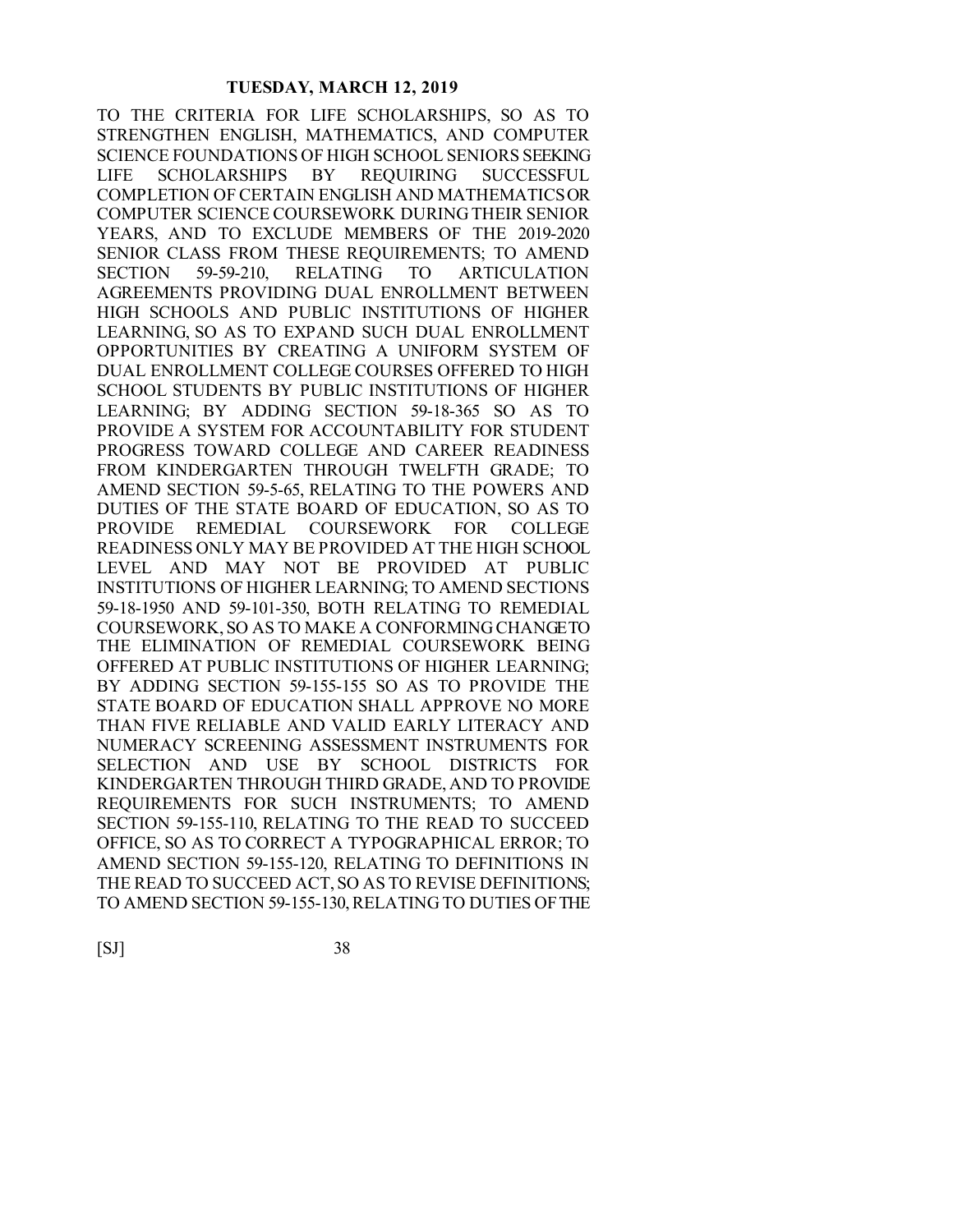READ TO SUCCEED OFFICE, SO AS TO REVISE THE REQUIREMENTS CONCERNING COURSEWORK NECESSARY FOR LITERACY ADD-ON ENDORSEMENTS AND TO REVISE REQUIREMENTS FOR PROFESSIONAL DEVELOPMENT IN READING AND COACHING FOR CERTIFIED READING/LITERACY COACHES AND LITERACY TEACHERS; TO AMEND SECTION 59-155-140, RELATING TO THE STATE READING PROFICIENCY PROGRAM, SO AS TO REMOVE THE USE OF BOOK CLUBS FOR CERTAIN REQUIRED SUPPLEMENTAL INSTRUCTION; TO AMEND SECTION 59-155- 150, RELATING TO THE READINESS ASSESSMENT PROVIDED BY THE READ TO SUCCEED ACT, SO AS TO REVISE THE REQUIREMENTS FOR SCREENING AND DIAGNOSTIC ASSESSMENTS AND INTERVENTIONS; TO AMEND SECTION 59-155-160, RELATING TO MANDATORY STUDENT RETENTION PROVISIONS OF THE READ TO SUCCEED ACT, SO AS TO REVISE CRITERIA FOR RETENTION AND EXEMPTIONS FROM RETENTION, TO ELIMINATE AN APPEALS PROCESS, AND TO REVISE CRITERIA FOR INTENSIVE INSTRUCTIONAL SERVICES AND SUPPORT PROVIDED TO RETAINED STUDENTS; TO AMEND SECTION 59-155-180, RELATING TO PROVISIONS CONCERNING TEACHER EDUCATION PROGRAMS IN THE READ TO SUCCEED ACT, SO AS TO REMOVE THE REQUIREMENT THAT READING/LITERACY COACHES BE EMPLOYED IN ALL ELEMENTARY SCHOOLS, TO REVISE REQUIREMENTS CONCERNING THE ROLES AND FUNCTIONS OF READING/LITERACY COACHES, TO PROVIDE MEASURES TO ENSURE TEACHER CANDIDATES UNDERSTAND THE FOUNDATIONS OF READING AND ARE PREPARED TO TEACH READING TO ALL STUDENTS, AND TO PROVIDE THE COMMISSION ON HIGHER EDUCATION AND THE LEARNING DISORDERS TASK FORCE ANNUALLY SHALL ASSESS THE EFFECTIVENESS OF TEACHER EDUCATION PROGRAMS IN PREPARING TEACHERS TO DIAGNOSE READING PROBLEMS IN STUDENTS AND PROVIDE APPROPRIATE INTERVENTIONS, AND TO PROVIDE THE COMMISSION SHALL REPORT FINDINGS OF THIS ASSESSMENT TO THE STATE DEPARTMENT OF EDUCATION AND TO THE GENERAL ASSEMBLY; TO AMEND SECTION 59- 59-20, RELATING TO CAREER-CLUSTER CURRICULUM, SO AS TO REVISE THE CURRICULUM TO ALIGN WITH WORKFORCE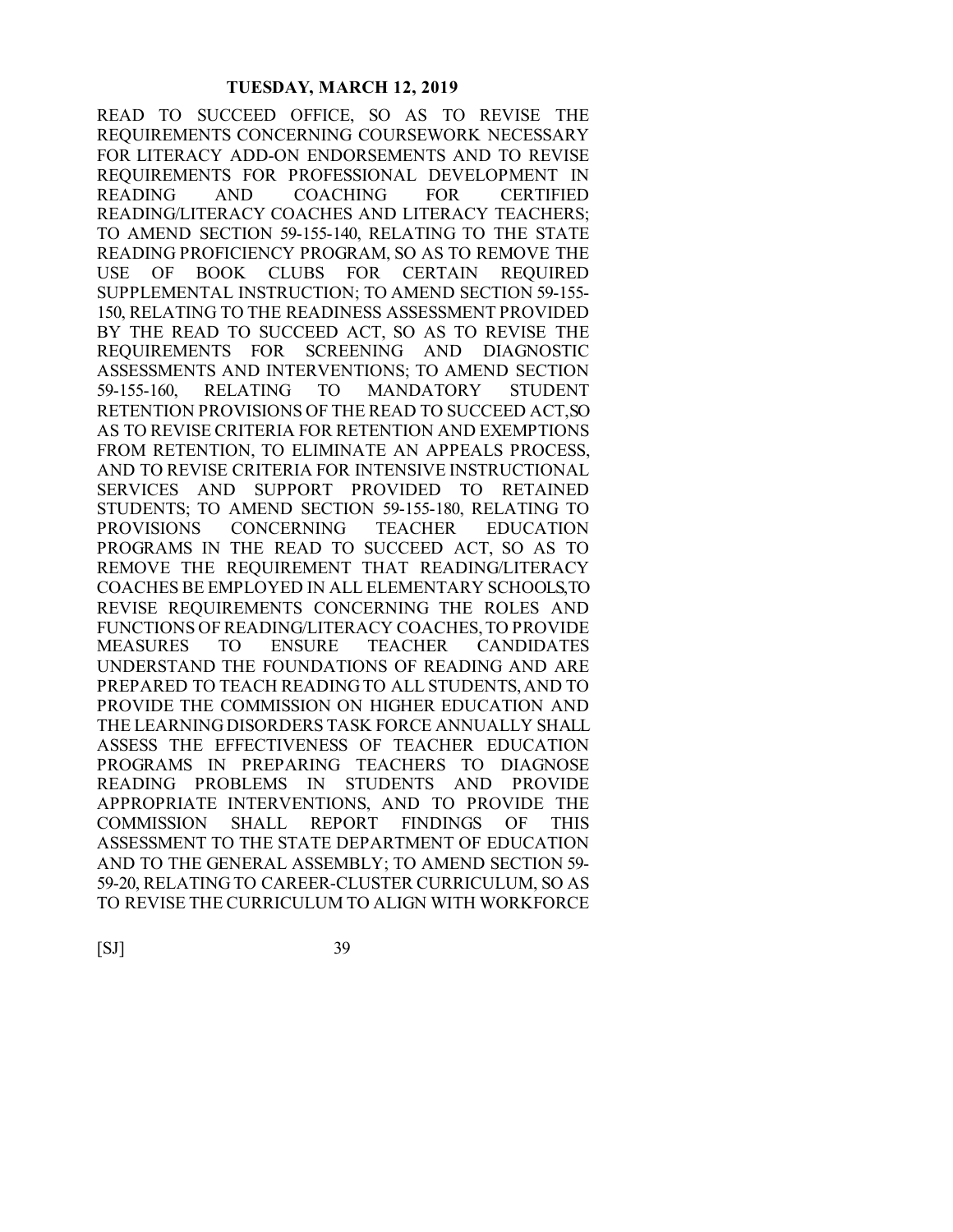NEEDS, AMONG OTHER THINGS; TO AMEND SECTION 59-59- 50, RELATING TO STATE MODELS AND PROTOTYPES FOR INDIVIDUAL GRADUATION PLANS, SO AS TO REVISE THE REQUIREMENTS TO INCLUDE CAREER CLUSTERS AND RELATED PATHWAYS AND PROGRAMS OF STUDY, AMONG OTHER THINGS; TO AMEND SECTION 59-59-60, RELATING TO THE ORGANIZATION OF HIGH SCHOOL CURRICULA AROUND CLUSTERS OF STUDY AND CLUSTER MAJORS, SO AS TO REORGANIZE THE CURRICULA AROUND CAREER PATHWAYS AND TO PROMOTE RELATED INCREASED AWARENESS AND CAREER COUNSELING; BY ADDING SECTION 59-53-30 SO AS TO REQUIRE THE STATE BOARD FOR TECHNICAL AND COMPREHENSIVE EDUCATION TO ESTABLISH COMMON MINIMUM ADMISSIONS SCORES FOR ITS INSTITUTIONS, TO PROVIDE VARIATIONS IN CERTAIN CIRCUMSTANCES, AND TO PROVIDE ADVICE INSTITUTIONS SHOULD GIVE INDIVIDUALS WHO MEET THESE MINIMUM SCORES; TO AMEND SECTION 59-150-360, RELATING TO TUITION ASSISTANCE FOR STUDENTS WHO ATTEND TECHNICAL COLLEGES OR TWO-YEAR PUBLIC INSTITUTIONS OF HIGHER LEARNING, SO AS TO PROVIDE THIS ASSISTANCE FOR STUDENTS SEEKING CERTAIN BUSINESS OR INDUSTRY CREDENTIALS, AMONG OTHER THINGS; BY ADDING SECTION 12-6-3800 SO AS TO ALLOW AN INCOME TAX CREDIT FOR A TAXPAYER WHO EMPLOYS A PUBLIC SCHOOL K4-12 TEACHER AS AN INTERN, TO PROVIDE THAT THE INTERNSHIP MUST BE APPROVED BY THE SCHOOL DISTRICT IN WHICH THE TEACHER IS EMPLOYED BASED ON CRITERIA PROVIDED BY THE DEPARTMENT OF EDUCATION, AND TO PROVIDE FOR REPORTING REQUIREMENTS; TO REQUIRE THE STATE BOARD FOR TECHNICAL AND COMPREHENSIVE EDUCATION AND THE STATE BOARD OF EDUCATION TO REPORT RECOMMENDATIONS FOR TRANSFERRING ADULT BASIC EDUCATION AND ADULT SECONDARY EDUCATION TO THE STATE BOARD FOR TECHNICAL AND COMPREHENSIVE EDUCATION AND HOW TO BEST USE CAREER AND TECHNOLOGY CENTERS TO PROVIDE IMPROVED AND UPDATED TECHNICAL EDUCATION; TO AMEND SECTION 59-111-110, RELATING TO CERTAIN PEOPLE EXEMPT FROM PAYING TUITION TO ATTEND PUBLIC INSTITUTIONS OF HIGHER LEARNING, SO AS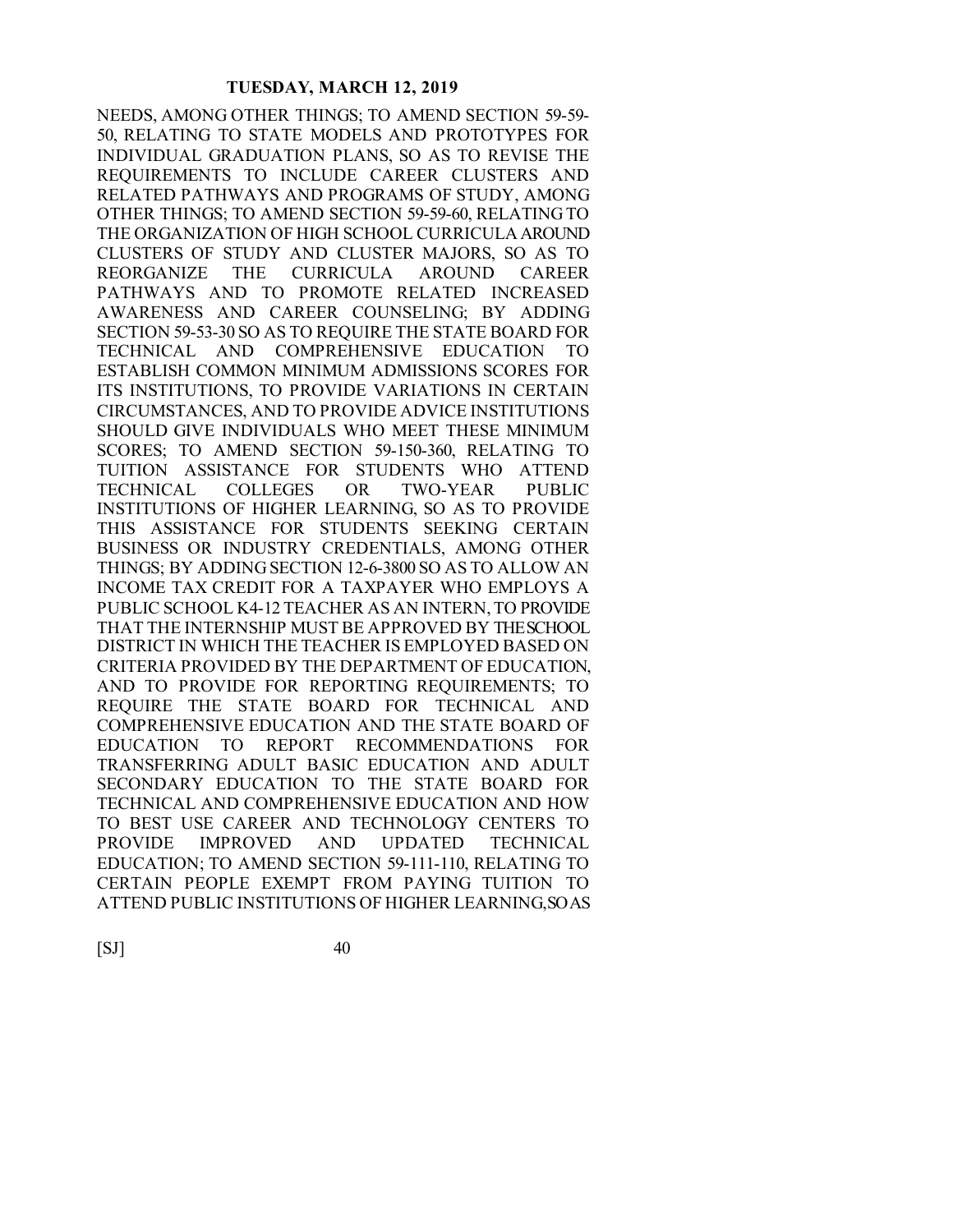TO INCLUDE FULL-TIME CERTIFIED CLASSROOM TEACHERS EMPLOYED IN SCHOOLS WITH ABSOLUTE RATINGS OF BELOW AVERAGE OR UNSATISFACTORY FOR THREE OF THE FOUR PRECEDING YEARS; BY ADDING SECTION 59-111-155 SO AS TO PROVIDE A NECESSARY DEFINITION; BY ADDING SECTION 59-19-360 SO AS TO PROVIDE SCHOOL BOARDS MAY REIMBURSE TEACHERS WHO MUST TRAVEL MORE THAN TWENTY-FIVE MILES EACH WAY BETWEEN HOME AND SCHOOL FOR MILEAGE AT A RATE NOT TO EXCEED THE FEDERAL RATE; TO AMEND SECTION 59-19-350, RELATING TO SCHOOLS OF CHOICE, SO AS TO PROVIDE SCHOOL DISTRICTS INSTEAD MAY CREATE MULTIPLE SCHOOLS OF INNOVATION; BY ADDING SECTION 59-8-1115 SO AS TO PROVIDE SCHOOLS RECEIVING OVERALL RATINGS OF "GOOD" OR "EXCELLENT" ON THEIR ANNUAL REPORT CARDS FOR AT LEAST TWO CONSECUTIVE YEARS MAY HIRE NONCERTIFIED TEACHERS FOR UP TO TWENTY-FIVE PERCENT OF ITS TEACHING STAFF AND TO PROVIDE REQUIREMENTS FOR NONCERTIFIED TEACHERS; BY ADDING SECTION 59-25-25 SO AS TO PROVIDE EDUCATOR PREPARATION PROGRAMS IN INSTITUTIONS OF HIGHER EDUCATION MAY SUBMIT SEPARATE AND DISTINCT EDUCATOR PREPARATION PROGRAMS FOR ALTERNATIVE PREPARATION TO THE STATE BOARD OF EDUCATION FOR APPROVAL, TO PROVIDE THESE PROGRAMS ARE NOT REQUIRED TO BE NATIONALLY ACCREDITED BUT MUST MEET CERTAIN OTHER REQUIREMENTS, AND TO PROVIDE THE STATE DEPARTMENT OF EDUCATION ANNUALLY SHALL REPORT RELATED DATA TO THE STATE BOARD OF EDUCATION AND THE GENERAL ASSEMBLY; TO AMEND SECTION 59-26-20, RELATING TO DUTIES OF THE STATE BOARD OF EDUCATION AND COMMISSION ON HIGHER EDUCATION CONCERNING THE TRAINING, CERTIFICATION, AND EVALUATION OF PUBLIC EDUCATORS, SO AS TO PROVIDE THE STATE BOARD OF EDUCATION SHALL PROMULGATE REGULATIONS REGARDING A CYCLICAL EVALUATION PROCESS FOR APPROVED TEACHER EDUCATOR PROGRAMS, AND TO PROVIDE RELATED REQUIREMENTS; BY ADDING SECTION 59-26-35 SO AS TO IMPROVE THE MEANS FOR EVALUATING EDUCATOR PREPARATION PROGRAMS BY PROVIDING FOR THE ANNUAL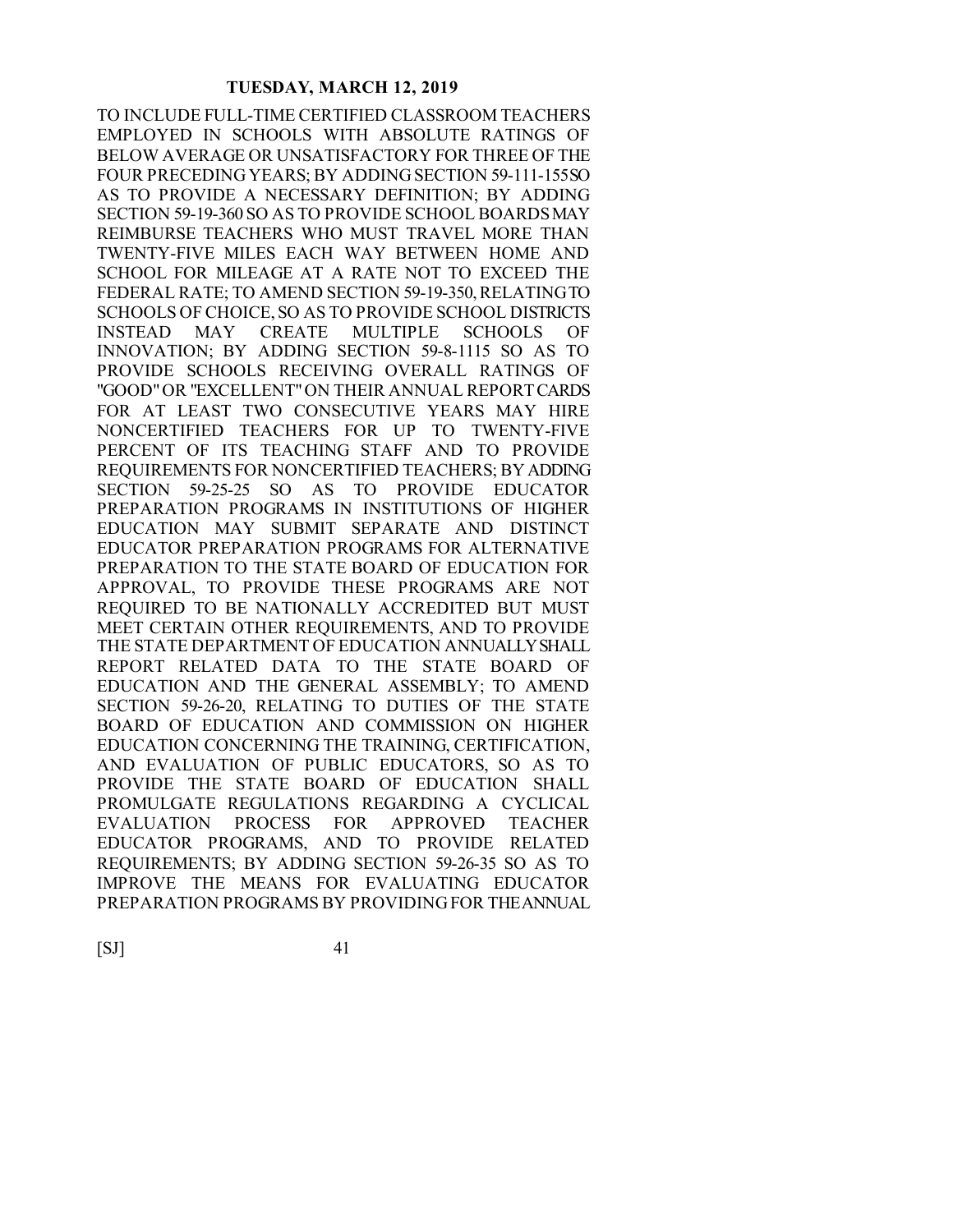DEVELOPMENT AND PUBLICATION OF THE SOUTH CAROLINA TEACHER PREPARATION REPORT CARD; BY ADDING SECTION 59-26-120 SO AS TO PROVIDE THE STATE DEPARTMENT OF EDUCATION SHALL PROVIDE CERTAIN EDUCATOR PREPARATION PROGRAMS WITH CERTAIN INFORMATION REGARDING GRADUATES OF THOSE PROGRAMS, TO PROVIDE EDUCATOR PREPARATION PROGRAMS MAY NOT SHARE IDENTIFIABLE EDUCATOR DATA WITH THIRD PARTIES WITHOUT WRITTEN CONSENT, AND TO PROVIDE THIS INFORMATION IS NOT SUBJECT TO THE FREEDOM OF INFORMATION ACT; BY ADDING SECTION 59-25-52 SO AS TO INCREASE EFFORTS TO RETAIN EDUCATORS BY CONDUCTING A SEMIANNUAL WORKPLACE SATISFACTION OPINION SURVEY OF SOUTH CAROLINA PUBLIC SCHOOL TEACHERS, AND TO PROVIDE FOR THE REPORTING OF THE RESULTS OF THESE SURVEYS; TO AMEND SECTION 59-20-50, RELATING TO TEACHER SALARY SCHEDULES, SO AS TO DELETE EXISTING LANGUAGE AND PROVIDE DISTRICTS MAY PAY TEACHERS ANNUAL SALARIES AT LEAST EOUAL TO THE MINIMUM STARTING SCHEDULE FOR THEIR EXPERIENCE AND EDUCATIONAL ATTAINMENT, TO PROVIDE A MINIMUM STARTING SALARY FOR NEW TEACHERS, TO PROVIDE THIS STARTING SALARY MUST BE ESTABLISHED WITH THE GOAL OF REACHING THE SOUTHEASTERN AVERAGE, AND TO REQUIRE THE STATE DEPARTMENT OF EDUCATION TO MAKE CERTAIN RECOMMENDATIONS FOR A PLAN TO REMOVE THE EXISTING TEACHER SALARY SCHEDULE AND IMPLEMENT BETWEEN FIVE AND NINE CAREER BANDS, AMONG OTHER THINGS; BY ADDING ARTICLE 16 TO CHAPTER 18, TITLE 59 SO AS TO PROVIDE REVISED ACCOUNTABILITY MEASURESFOR PUBLIC SCHOOLS AND PUBLIC SCHOOL DISTRICTS; BY ADDING SECTION 59-17-15 SO AS TO PROVIDE THE STATE SUPERINTENDENT OF EDUCATION SHALL DEVELOP AND PROVIDE CERTAIN RECOMMENDATIONS CONCERNING THE CONSOLIDATION OF SCHOOL DISTRICTS; TO AMEND SECTION 59-39-100, RELATING TO REQUIREMENTS FOR HIGH SCHOOL DIPLOMAS, SO AS TO PROVIDE LOCAL SCHOOL BOARDS MAY REQUIRE ADDITIONAL UNITS OF STUDY FOR HIGH SCHOOL DIPLOMAS BEGINNING WITH STUDENTS ENTERING NINTH GRADE IN THE 2020-2021 SCHOOL YEAR; BY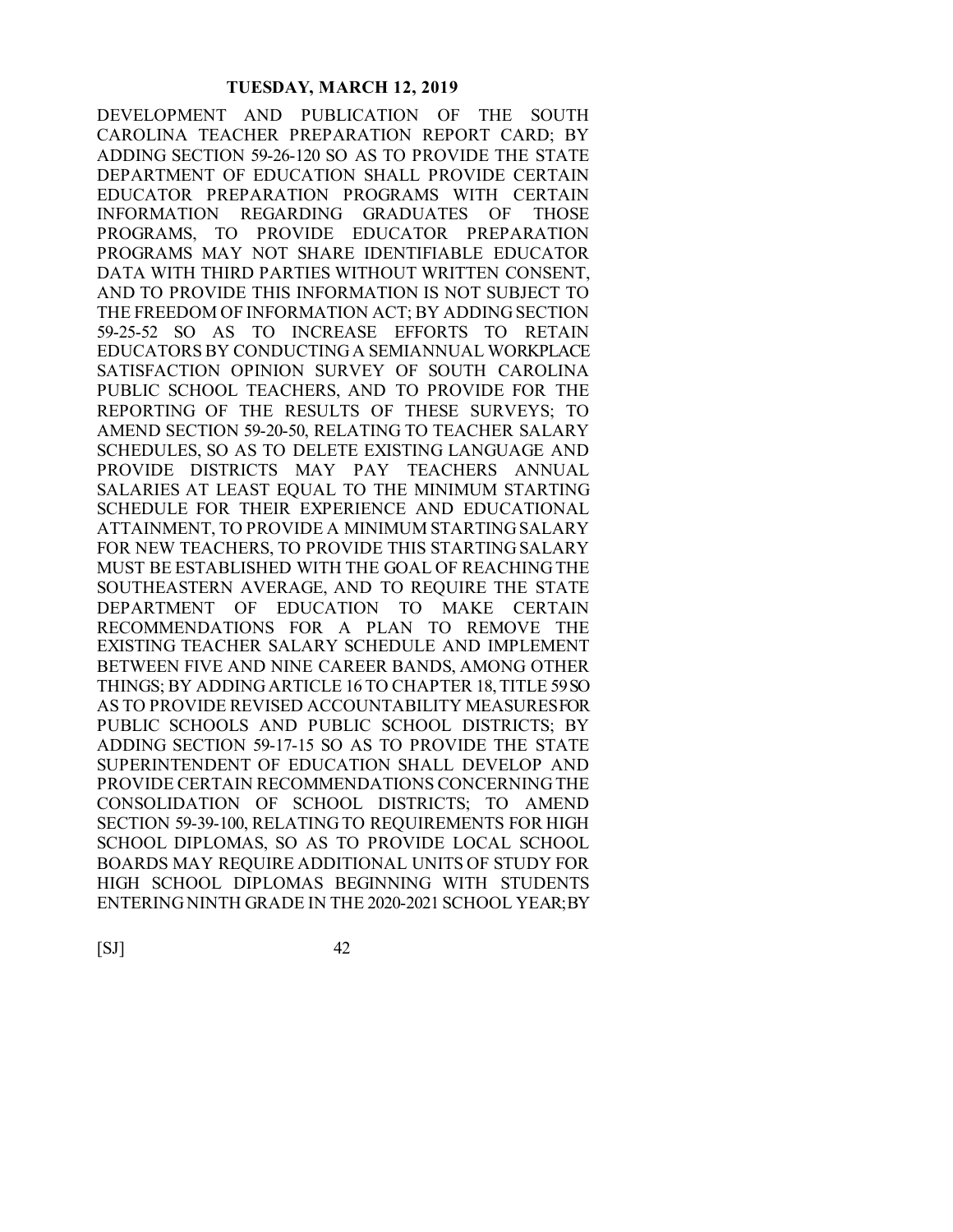ADDING ARTICLE 5 TO CHAPTER 19, TITLE 59 SO AS TO DEFINE NECESSARY TERMINOLOGY, TO PROVIDE REQUIREMENTS FOR LOCAL SCHOOL BOARD GOVERNANCE AND BOARD MEMBER CONDUCT, TO PROVIDE THE STATE BOARD OF EDUCATION SHALL ADOPT A MODEL CODE OF ETHICS FOR LOCAL SCHOOL BOARD MEMBER CONDUCT, TO PROVIDE LOCAL SCHOOL BOARDS SHALL ADOPT CODES OF ETHICS BASED ON THIS MODEL CODE, TO PROVIDE LOCAL SCHOOL BOARDS SHALL ADOPT NEPOTISM POLICIES THAT MEET CERTAIN MINIMUM REQUIREMENTS, TO PROHIBIT CONFLICTS OF INTEREST BY SCHOOL BOARD MEMBERS, TO PROVIDE FOR THE REFERRAL OF CONFLICT OF INTEREST ALLEGATIONS TO THE STATE ETHICS COMMISSION UPON A TWO-THIRDS VOTE OF SCHOOL BOARD MEMBERS PRESENT FOR SUCH A VOTE, TO REQUIRE NOTICE TO THE STATE BOARD OF EDUCATION WHEN A PUBLIC SCHOOL ACCREDITING BODY PLACES A DISTRICT OR SCHOOL ON A LEVEL OF ACCREDITATION THAT IMMEDIATELY PRECEDES ACCREDITATION LOSS FOR GOVERNANCE REASONS, TO PROVIDE THE STATE BOARD OF EDUCATION SHALL CONDUCT A HEARING ON THE MATTER AND MAY RECOMMEND SUSPENSION OF A BOARD TO THE GOVERNOR, AND TO PROVIDE THE GOVERNOR MAY SUSPEND AN ENTIRE BOARD AND APPOINT A TEMPORARY BOARD; TO AMEND SECTION 59-18-920, RELATING TO THE REQUIREMENT THAT THE PERFORMANCE OF STUDENTS IN CHARTER SCHOOLS SPONSORED BY THE SOUTH CAROLINA PUBLIC CHARTER SCHOOL DISTRICT MUST BE INCLUDED IN OVERALL PERFORMANCE RATINGS, SO AS TO PROVIDE THIS REQUIREMENT ALSO APPLIES TO CHARTER SCHOOLS SPONSORED BY REGISTERED INSTITUTIONS OF HIGHER LEARNING; BY ADDING SECTION 59-19-55 SO AS TO PROVIDE SCHOOL BOARD TRUSTEES AND SCHOOL OFFICIALS SHALL COMPLY WITH CERTAIN ETHICS PROVISIONS APPLICABLE TO PUBLIC OFFICERS AND EMPLOYEES; BY ADDING SECTION 8-13-810 SO AS TO PROVIDE THE STATE BOARD OF EDUCATION SHALL NOTIFY THE STATE ETHICS COMMISSION OF ANY SCHOOL BOARD TRUSTEE WHO FAILS TO COMPLETE REQUIRED ETHICS TRAINING, TO PROVIDE FAILURE OF A SCHOOL BOARD MEMBER TO COMPLETE THIS TRAINING CONSTITUTES A VIOLATION OF THE STATE ETHICS ACT AND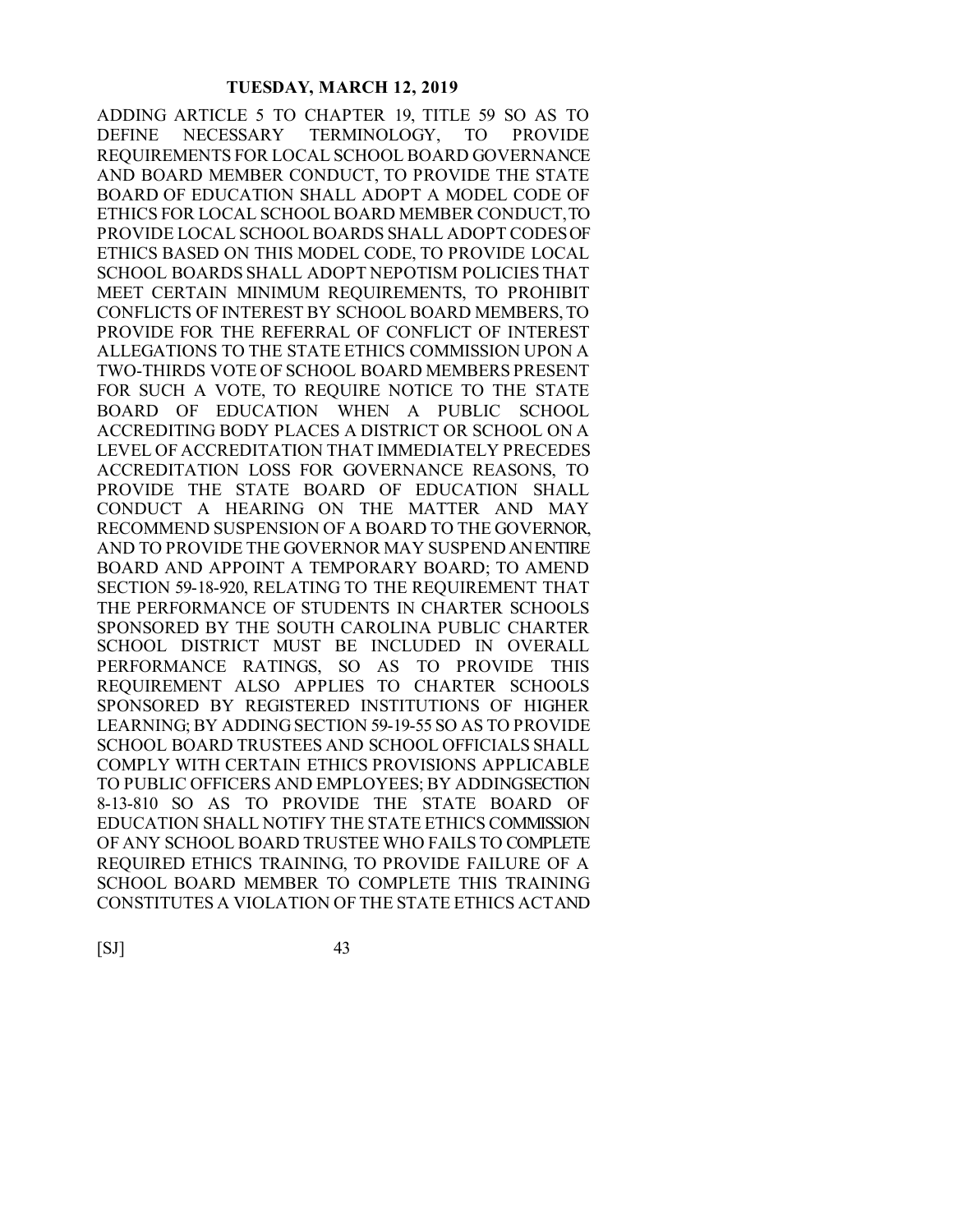SUBJECTS THE MEMBER TO CERTAIN CIVIL AND CRIMINAL PENALTIES, TO PROVIDE THE COMMISSION ALSO MAY IMPOSE ORAL OR WRITTEN WARNINGS OR REPRIMANDS, AND TO PROVIDE TRUSTEES MUST BE PROVIDED NOTICE AND OPPORTUNITY FOR A HEARING BEFORE THEIR POSITION ON THE SCHOOL BOARD MAY BE TERMINATED FOR VIOLATIONS OF THE STATE ETHICS ACT; TO AMEND SECTION 1-3-240, RELATING TO STATE AND COUNTY OFFICIALS SUBJECT TO REMOVAL FROM OFFICE BY THE GOVERNOR IN CERTAIN CIRCUMSTANCES, SO AS TO INCLUDE SCHOOL BOARD TRUSTEES; TO AMEND SECTION 59-19-45, RELATING TO MANDATORY ORIENTATION FOR SCHOOL BOARD MEMBERS, SO AS TO PROVIDE THE STATE BOARD OF EDUCATION SHALL ADOPT A MODEL TRAINING PROGRAM FOR SCHOOL BOARD MEMBERS WHICH DISTRICTS SHALL ADOPT, TO PROVIDE SCHOOL DISTRICTS SHALL ADOPT LOCAL TRAINING PROGRAMS, AND TO PROVIDE SCHOOL DISTRICTS SHALL PROVIDE SUCH TRAINING TO BOARD MEMBERS WITHIN ONE YEAR AFTER TAKING OFFICE; TO AMEND SECTION 59-19-60, RELATING TO THE REMOVAL OF SCHOOL DISTRICT TRUSTEES, SO AS TO REVISE THE GROUNDS FOR REMOVAL, THE MANNER OF REMOVAL, AND PROVISIONS CONCERNING THE FILLING OF SEATS VACATED BY REMOVAL, AMONG OTHER THINGS; BY ADDING SECTION 59-1-444 SO AS TO PROVIDE THE DEPARTMENT SHALL POST ALL REPORTS, STUDIES, PUBLISHED FINDINGS, MEMORANDA, GUIDELINES, RULES, AND CERTAIN OTHER DOCUMENTS ON ITS INTERNET WEBSITE WITHIN TWENTY-FOUR HOURS AFTER BEING MADE PUBLIC, TO PROVIDE THE POSTING MUST BE IN A CERTAIN FORM AND MANNER EASILY LOCATABLE AND ACCESSIBLE FOR VIEWING AND DOWNLOADING BY THE PUBLIC, AND TO SUBJECT THE DEPARTMENT TO CERTAIN MONETARY FINES FOR NONCOMPLIANCE; TO AMEND SECTION 59-19-90, AS AMENDED, RELATING TO GENERAL POWERS AND DUTIES OF LOCAL SCHOOL DISTRICT BOARD OF TRUSTEES MEMBERS, SO AS TO PROVIDE RULES ADOPTED BY THESE BOARDS MUST ALIGN WITH APPLICABLE STATE AND FEDERAL ACCOUNTABILITY STANDARDS; AND TO REPEAL ARTICLE 15 OF CHAPTER 18, TITLE 59 RELATING TO INTERVENTION AND ASSISTANCE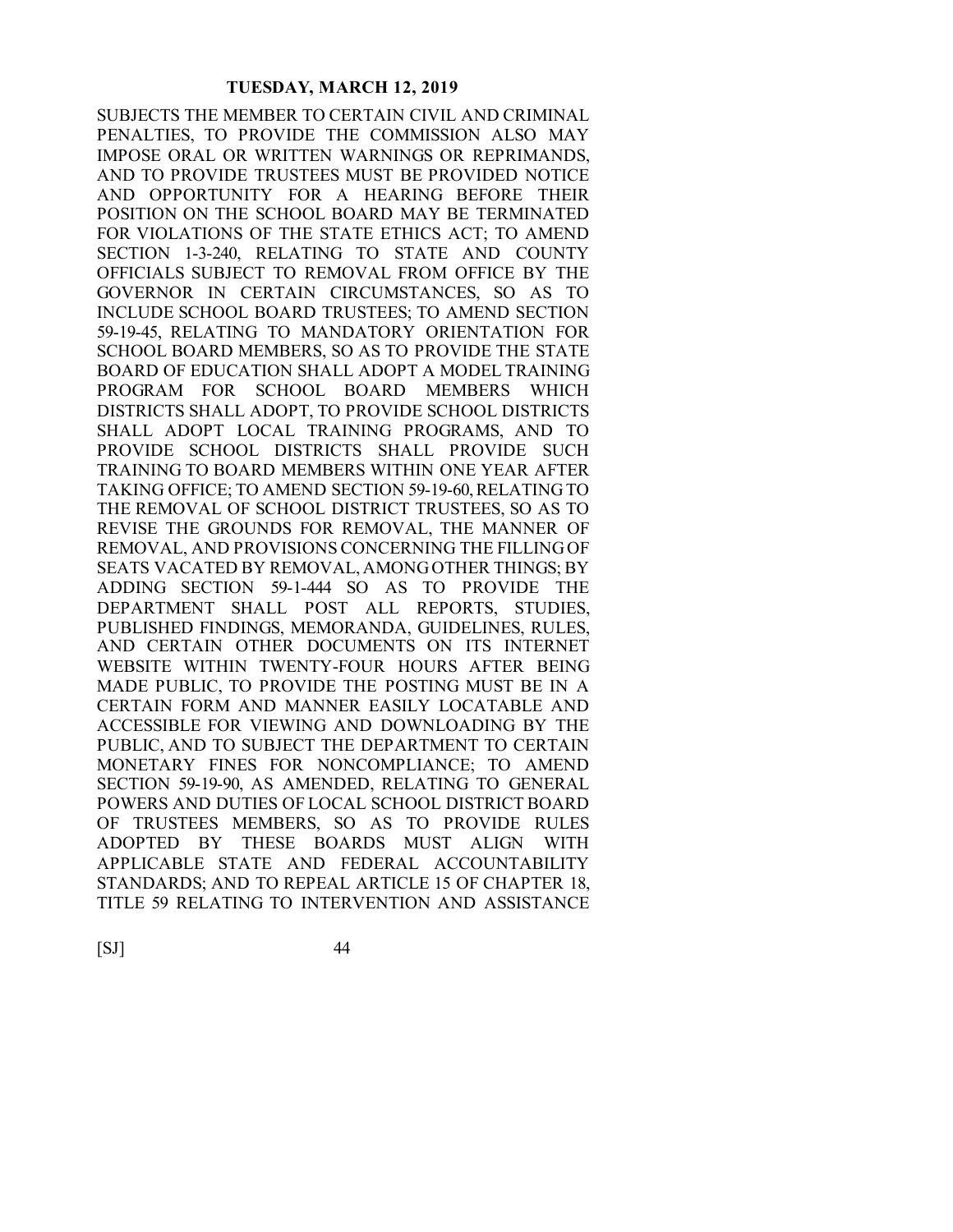UNDER THE EDUCATION ACCOUNTABILITY ACT AND SECTION 59-59-30 RELATING TO IMPLEMENTATION OF THE SOUTH CAROLINA EDUCATION AND ECONOMIC DEVELOPMENT ACT.

Read the first time and referred to the Committee on Education.

H. 4054 -- Rep. Sandifer: A JOINT RESOLUTION TO ALLOW FOR THE SUBMISSION OF LESS THAN THREE QUALIFIED APPLICANTS TO THE GOVERNOR TO SERVE AS EXECUTIVE DIRECTOR OF THE DEPARTMENT OF EMPLOYMENT AND WORKFORCE.

Read the first time and referred to the Committee on Labor, Commerce and Industry.

H. 4118 -- Regulations and Administrative Procedures Committee: A JOINT RESOLUTION TO APPROVE REGULATIONS OF THE DEPARTMENT OF LABOR, LICENSING AND REGULATION, RELATING TO BOARD OF EXAMINERS FOR LICENSURE OF PROFESSIONAL COUNSELORS AND MARITAL AND FAMILY THERAPISTS, DESIGNATED AS REGULATION DOCUMENT NUMBER 4862, PURSUANT TO THE PROVISIONS OF ARTICLE 1, CHAPTER 23, TITLE 1 OF THE 1976 CODE.

Read the first time and referred to the Committee on Labor, Commerce and Industry.

H. 4119 -- Regulations and Administrative Procedures Committee: A JOINT RESOLUTION TO APPROVE REGULATIONS OF THE DEPARTMENT OF LABOR, LICENSING AND REGULATION - BOARD OF EXAMINERS IN SPEECH-LANGUAGE PATHOLOGY AND AUDIOLOGY, RELATING TO GENERAL LICENSING PROVISIONS; SPEECH-LANGUAGE PATHOLOGY ASSISTANTS; AND CONTINUING EDUCATION, DESIGNATED AS REGULATION DOCUMENT NUMBER 4858, PURSUANT TO THE PROVISIONS OF ARTICLE 1, CHAPTER 23, TITLE 1 OF THE 1976 CODE.

Read the first time and referred to the Committee on Medical Affairs.

H. 4122 -- Regulations and Administrative Procedures Committee: A JOINT RESOLUTION TO APPROVE REGULATIONS OF THE DEPARTMENT OF LABOR, LICENSING AND REGULATION - PANEL FOR DIETETICS, RELATING TO LICENSURE BY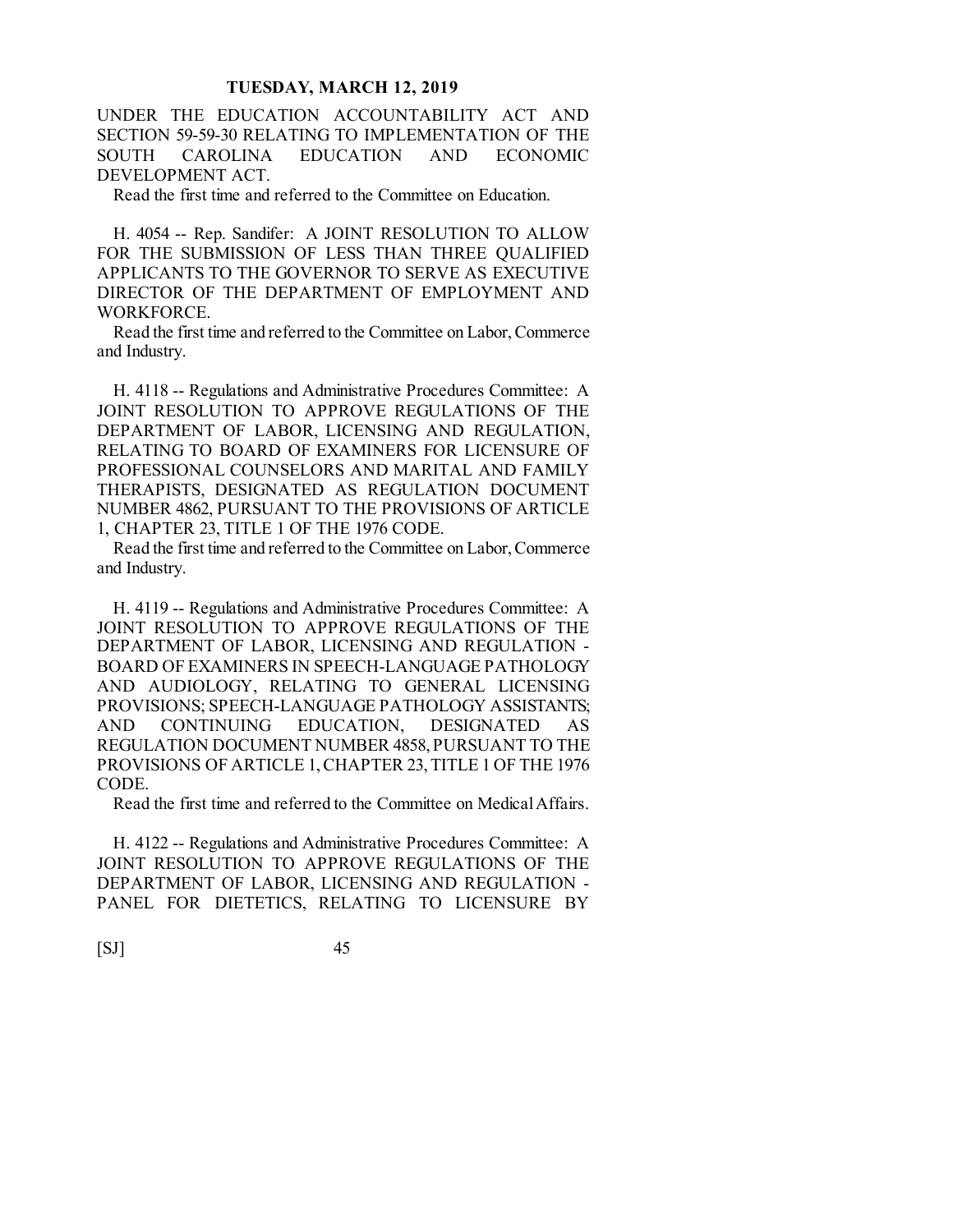REGISTRATION; AND LICENSURE BY ENDORSEMENT, DESIGNATED AS REGULATION DOCUMENT NUMBER 4851, PURSUANT TO THE PROVISIONS OF ARTICLE 1, CHAPTER 23, TITLE 1 OF THE 1976 CODE.

Read the first time and referred to the Committee on Labor, Commerce and Industry.

H. 4124 -- Regulations and Administrative Procedures Committee: A JOINT RESOLUTION TO APPROVE REGULATIONS OF THE DEPARTMENT OF LABOR, LICENSING AND REGULATION - BOARD OF PHARMACY, RELATING TO ADMINISTRATIVE CITATIONS AND PENALTIES, DESIGNATED AS REGULATION DOCUMENT NUMBER 4822, PURSUANT TO THE PROVISIONS OF ARTICLE 1, CHAPTER 23, TITLE 1 OF THE 1976 CODE.

Read the first time and referred to the Committee on Medical Affairs.

H. 4188 -- Reps. Gagnon, West, Alexander, Allison, Anderson, Atkinson, Bailey, Bales, Ballentine, Bamberg, Bannister, Bennett, Bernstein, Blackwell, Bradley, Brawley, Brown, Bryant, Burns, Calhoon, Caskey, Chellis, Chumley, Clary, Clemmons, Clyburn, Cobb-Hunter, Cogswell, Collins, B. Cox, W. Cox, Crawford, Daning, Davis, Dillard, Elliott, Erickson, Felder, Finlay, Forrest, Forrester, Fry, Funderburk, Garvin, Gilliam, Gilliard, Govan, Hardee, Hart, Hayes, Henderson-Myers, Henegan, Herbkersman, Hewitt, Hill, Hiott, Hixon, Hosey, Howard, Huggins, Hyde, Jefferson, Johnson, Jordan, Kimmons, King, Kirby, Ligon, Loftis, Long, Lowe, Lucas, Mace, Mack, Magnuson, Martin, McCoy, McCravy, McDaniel, McGinnis, McKnight, Moore, Morgan, D. C. Moss, V. S. Moss, Murphy, B. Newton, W. Newton, Norrell, Ott, Parks, Pendarvis, Pope, Ridgeway, Rivers, Robinson, Rose, Rutherford, Sandifer, Simmons, Simrill, G. M. Smith, G. R. Smith, Sottile, Spires, Stavrinakis, Stringer, Tallon, Taylor, Thayer, Thigpen, Toole, Trantham, Weeks, Wheeler, White, Whitmire, R. Williams, S. Williams, Willis, Wooten, Young and Yow: A CONCURRENT RESOLUTION TO RECOGNIZE AND HONOR CHANDLER SMALLEY FOR AN EXTRAORDINARY SEASON AND TO CONGRATULATE HIM FOR WINNING THE 2019 SOUTH CAROLINA HIGH SCHOOL LEAGUE CLASS AA/A INDIVIDUAL STATE CHAMPIONSHIP TITLE.

The Concurrent Resolution was adopted, ordered returned to the House.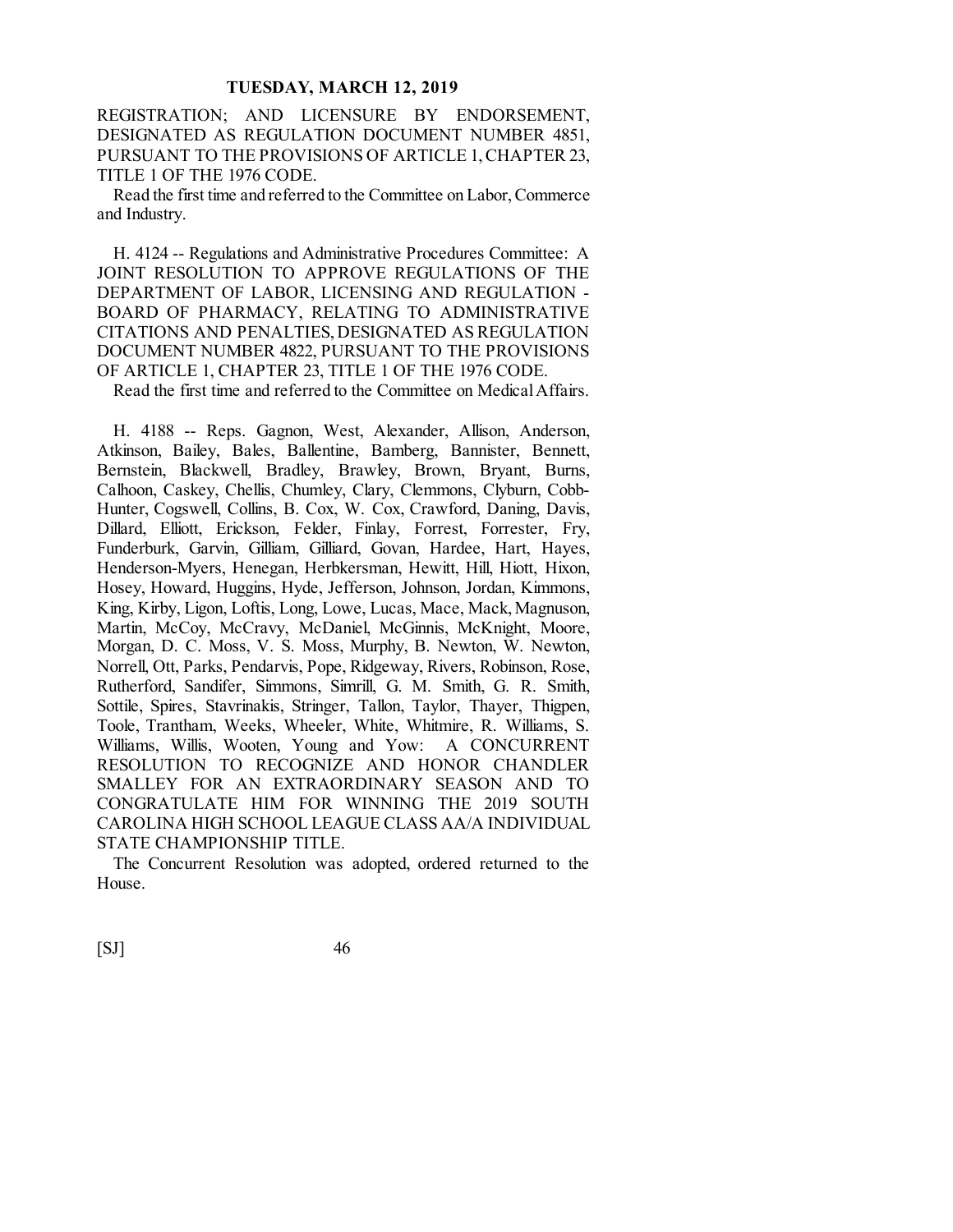H. 4190 -- Rep. McDaniel: A CONCURRENT RESOLUTION TO COMMEND THE RICHLAND COUNTY ALUMNAE CHAPTER OF DELTA SIGMA THETA SORORITY, INCORPORATED FOR TWENTY-FIVE YEARS OF OUTSTANDING PUBLIC SERVICE TO THE COMMUNITY, TO WISH ITS MEMBERS MANY YEARS OF CONTINUED GROWTH AND DEVELOPMENT, AND TO DESIGNATE APRIL 24TH AS RICHLAND COUNTY ALUMNAE CHAPTER, DELTA SIGMA THETA SORORITY, INCORPORATED DAY.

The Concurrent Resolution was introduced and referred to the Committee on Operations and Management.

# **REPORTS OF STANDING COMMITTEES**

Senator LEATHERMAN from the Committee on Finance submitted a favorable with amendment report on:

S. 162 -- Senators Bennett and Johnson: A BILL TO AMEND SECTION 12-37-2615 OF THE 1976 CODE, RELATING TO PENALTIES FOR FAILURE TO REGISTER A MOTOR VEHICLE, TO PROVIDE THAT A PERSON WHO FAILS TO REGISTER A MOTOR VEHICLE IS GUILTY OF A MISDEMEANOR AND, UPON CONVICTION, SHALL BE FINED NOT MORE THAN FIVE HUNDRED DOLLARS OR IMPRISONED FOR A PERIOD NOT TO EXCEED THIRTY DAYS, OR BOTH.

Ordered for consideration tomorrow.

Senator LEATHERMAN from the Committee on Finance submitted a favorable with amendment report on:

S. 440 -- Senators Talley and Reese: A BILL TO AMEND SECTION 12-65-20(4) AND (8) OF THE 1976 CODE, RELATING TO DEFINITIONS FOR THE SOUTH CAROLINA TEXTILES COMMUNITIES REVITALIZATION ACT, TO PROVIDE THAT A CERTAIN CAP ON REHABILITATION EXPENSES ONLY APPLIES TO CERTAIN REHABILITATED BUILDINGS ON CONTIGUOUS PARCELS.

Ordered for consideration tomorrow.

Senator GROOMS from the Committee on Transportation submitted a favorable with amendment report on:

S. 509 -- Senator Grooms: A BILL TO AMEND ARTICLE 4, CHAPTER 15, TITLE 56 OF THE 1976 CODE, RELATING TO NONFRANCHISE AUTOMOBILE DEALER PRE-LICENSING, BY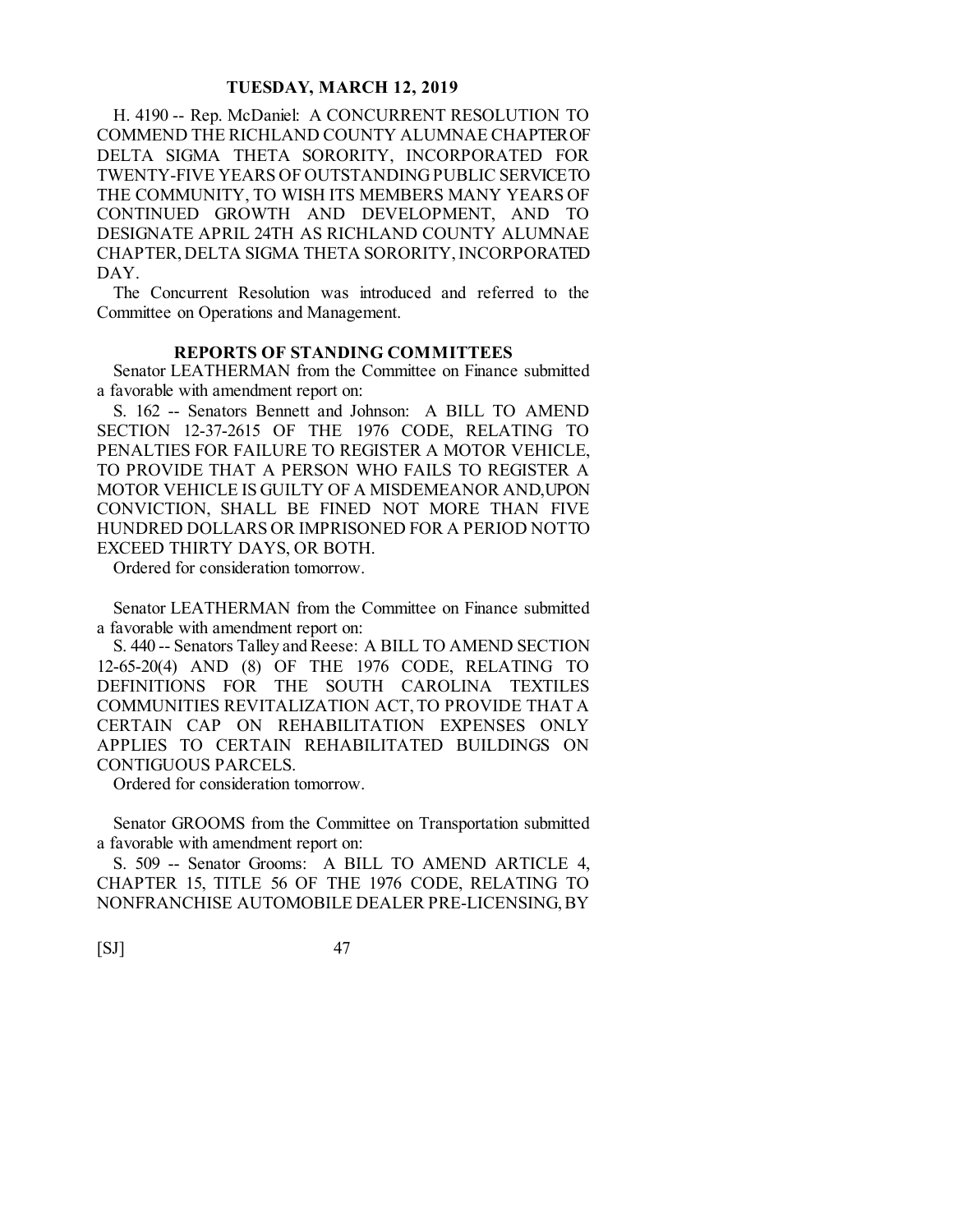ADDING SECTION 56-15-415, TO PROVIDE THAT AN APPLICANT FOR AN INITIAL NONFRANCHISE AUTOMOBILE DEALER LICENSE MUST COMPLETE PRELICENSING EDUCATION COURSES BEFORE HE MAY BE ISSUED A LICENSE, TO PROVIDE THAT CERTAIN EDUCATIONAL REQUIREMENTS MUST BE SATISFIED BEFORE A LICENSE MAY BE RENEWED, AND TO PROVIDE THAT A PERSON WHO PROVIDES EDUCATION COURSES MUST BE AFFILIATED WITH A NATIONAL OR STATE INDUSTRY TRADE ASSOCIATION; AND TO AMEND SECTIONS 56-15-430, 56-15-440, AND 56-15-450 OF THE 1976 CODE, RELATING TO THE APPLICABILITY OF THE PROVISIONS THAT REGULATE NONFRANCHISE AUTOMOBILE DEALER PRELICENSING TO FRANCHISED AUTOMOBILE DEALERS, NONFRANCHISED AUTOMOBILE DEALERS OWNED AND OPERATED BY A FRANCHISED AUTOMOBILE DEALER, NONFRANCHISED AUTOMOBILE DEALERS WHOSE PRIMARY BUSINESS IS MOTOR VEHICLE SALVAGE, AND NONFRANCHISED AUTOMOBILE DEALERS WHOSE PRIMARY BUSINESS OBJECTIVE AND SUBSTANTIAL BUSINESS ACTIVITY IS IN THE RENTAL OF MOTOR VEHICLES, TO PROVIDE THAT CERTAIN EDUCATION REQUIREMENTS DO NOT APPLY TO THESE AUTOMOBILE DEALERS.

Ordered for consideration tomorrow.

Senator LEATHERMAN from the Committee on Finance submitted a favorable with amendment report on:

H. 3595 -- Reps. Elliott, G.M. Smith, Simrill, Stavrinakis, Loftis, Clemmons, Erickson, West, Bannister and Forrest: A BILL TO AMEND SECTION 12-6-3585, CODE OF LAWS OF SOUTH CAROLINA, 1976, RELATING TO THE INDUSTRY PARTNERSHIP FUND TAX CREDIT, SO AS TO INCREASE THE AGGREGATE ANNUAL CREDIT AMOUNT.

Ordered for consideration tomorrow.

Senator LEATHERMAN from the Committee on Finance submitted a favorable report on:

H. 3985 -- Reps. Lucas, G.M. Smith and Stavrinakis: A BILL TO AMEND SECTION 12-6-40, AS AMENDED, CODE OF LAWS OF SOUTH CAROLINA, 1976, RELATING TO THE APPLICATION OF THE INTERNAL REVENUE CODE TO STATE INCOME TAX LAWS, SO AS TO UPDATE THE REFERENCE TO THE INTERNAL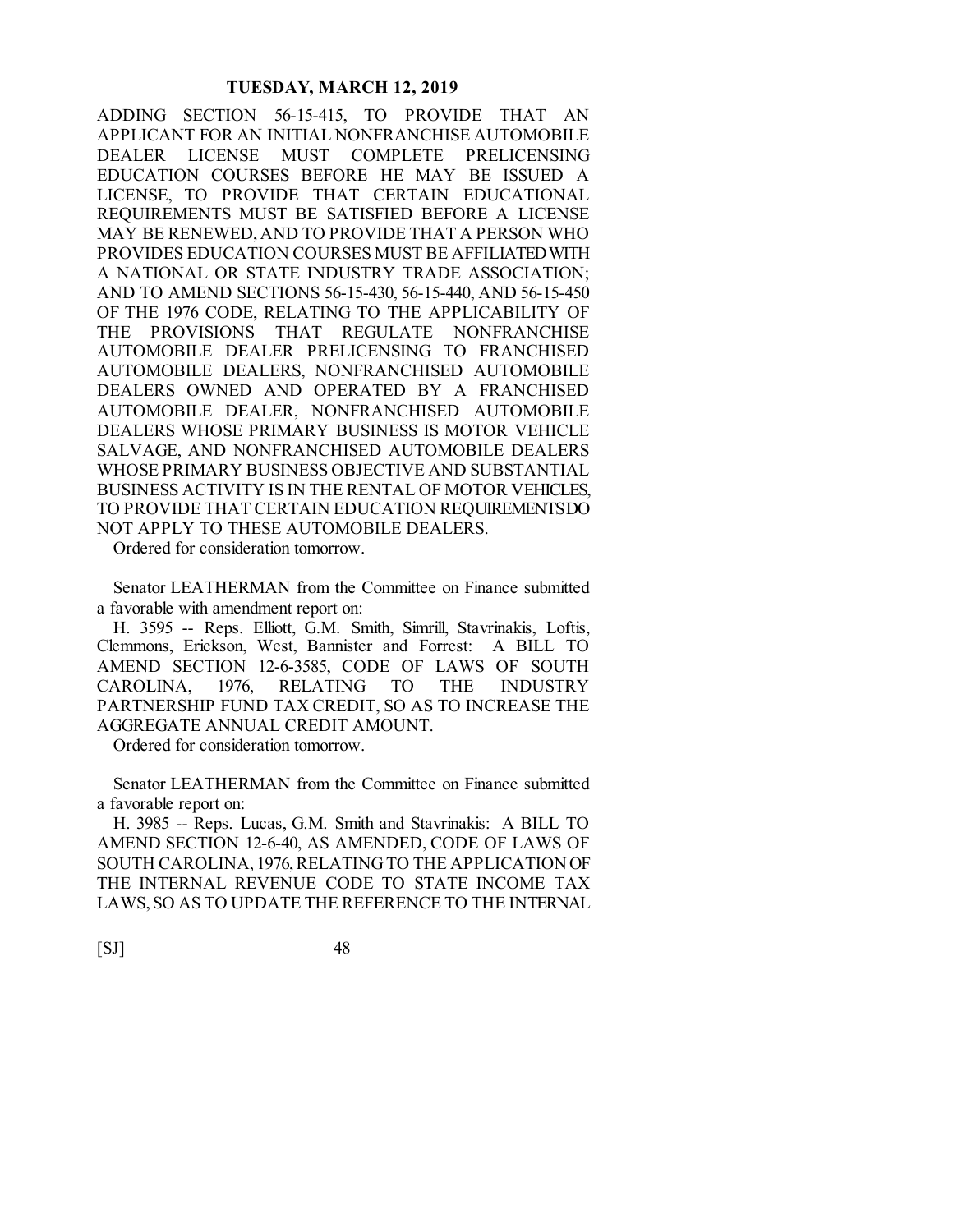REVENUE CODE TO THE YEAR 2018 AND TO PROVIDE THAT IF THE INTERNAL REVENUE CODE SECTIONS ADOPTED BY THIS STATE ARE EXTENDED, THEN THESE SECTIONS ALSO ARE EXTENDED FOR SOUTH CAROLINA INCOME TAX PURPOSES.

Ordered for consideration tomorrow.

#### **Appointments Reported**

Senator HEMBREE from the Committee on Education submitted a favorable report on:

**State wide Appointments**<br>Initial Appointment, South Carolina Con South Carolina Commission on Higher Education, with the term to commence July 1, 2016, and to expire July

1, 2020

At-Large/Chairman:

Robert Wesley Hayes, 1486 Cureton Dr., Rock Hill, SC 29732-7754 *VICE* Tim M. Hofferth

Received as information.

Initial Appointment, South Carolina Commission on Higher Education, with the term to commence June 30, 2018, and to expire June 30, 2020

Independent College:

Mark A. Smith, Columbia International University, 7435 Monticello Rd., Columbia, SC 29203-1599 *VICE* Evans P. Whitaker

Received as information.

#### **Message from the House**

Columbia, S.C., March 7, 2019

Mr. President and Senators:

The House respectfully informs your Honorable Body that it has overridden the veto by the Governor on R.4, S. 335 by a vote of 95 to 1: (R4, S335) -- Senator Massey: AN ACT TO AMEND ACT 516 OF 1976, RELATING TO THE ELECTION OF COMMISSIONERS OF THE BATH, LANGLEY, AND CLEARWATER WATER AND SEWER DISTRICTS IN AIKEN COUNTY, SO AS TO CHANGE THE COMMENCEMENT DATE OF EACH COMMISSIONER'S TERM OF OFFICE TO JANUARY FIRST IN THE YEAR FOLLOWING THE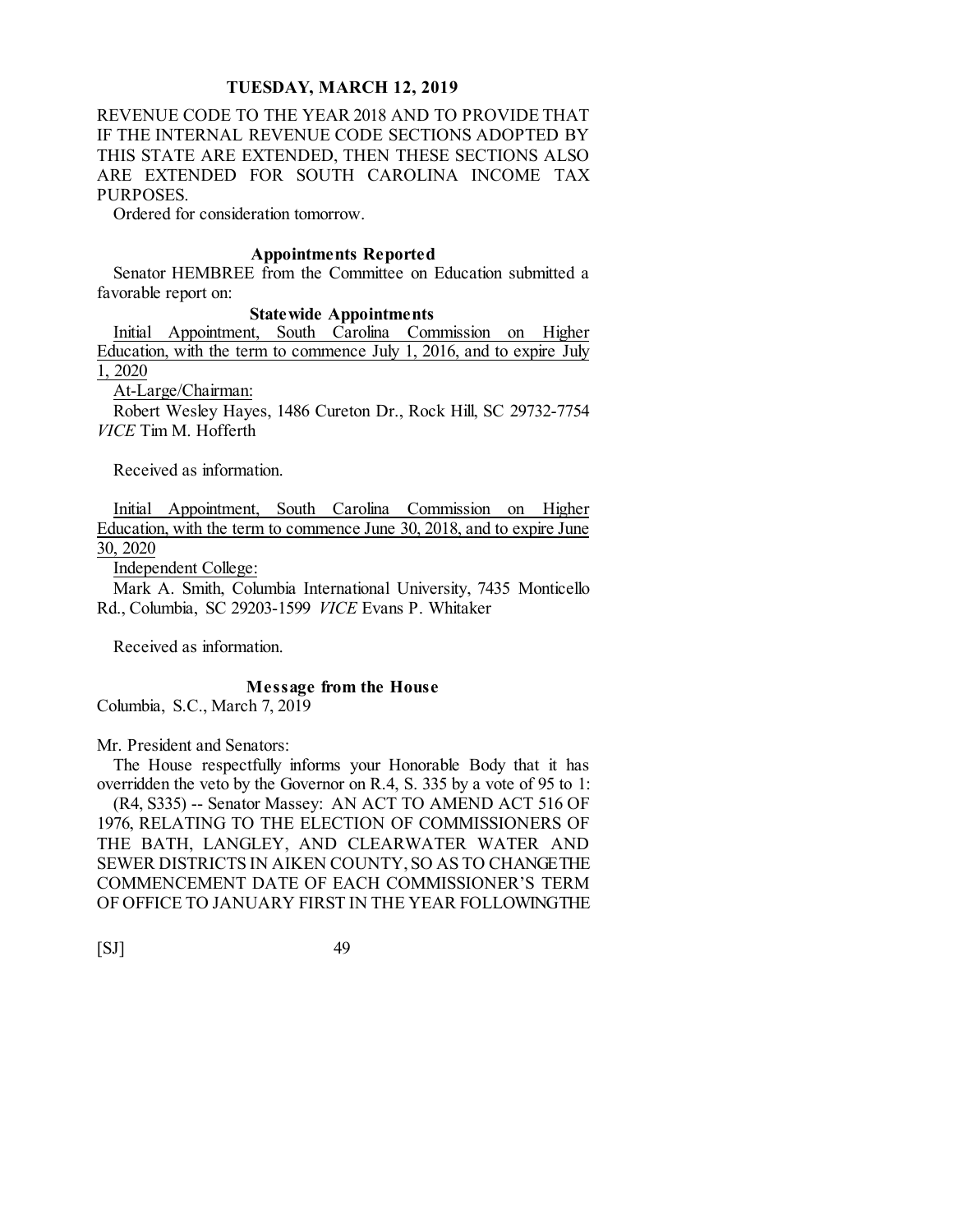COMMISSIONER'S ELECTION AND TO CHANGE THE TERM EXPIRATION DATE TO DECEMBER THIRTY-FIRST OF EACH EVEN-NUMBERED YEAR; AND TO AMEND ACT 1006 OF 1958, RELATING TO THE ELECTION OF COMMISSIONERS OF THE BATH, LANGLEY, AND CLEARWATER WATER AND SEWER DISTRICTS IN AIKEN COUNTY, SO AS TO CHANGE THE COMMENCEMENT DATE OF EACH COMMISSIONER'S TERM TO JANUARY FIRST IN THE YEAR FOLLOWING THE COMMISSIONER'S ELECTION, TO CHANGE THE ELECTION DATE FOR COMMISSIONERS TO THE FIRST TUESDAY AFTER THE FIRST MONDAY IN NOVEMBER AND TO PROVIDE FOR STAGGERED TERMS, TO REVISE THE PROCEDURES FOR ADVERTISING ELECTIONS FOR COMMISSIONERS IN A NEWSPAPER OF GENERAL CIRCULATION, TO REQUIRE COMMISSION CANDIDATES TO FILE STATEMENTS OF INTENTION OF CANDIDACY WITH THE AIKEN COUNTY BOARD OF VOTER REGISTRATION AND ELECTIONS, AND TO ESTABLISH THE FILING PERIOD FOR THE ELECTION OF COMMISSIONERS.

Very respectfully,

Speaker of the House

Received as information.

#### **HOUSE CONCURRENCES**

S. 31 -- Senator Grooms: A CONCURRENT RESOLUTION TO RECOGNIZE MAY 12, 2019, AS "MYALGIC ENCEPHALOMYELITIS AWARENESS DAY" AND THE MONTH OF MAY, ANNUALLY, AS "MYALGIC ENCEPHALOMYELITIS AWARENESS MONTH" IN SOUTH CAROLINA IN ORDER TO HELP SPREAD AWARENESS OF THE DISEASE AND THE NEED FOR INCREASED RESEARCH FUNDING AND TO SUPPORT INDIVIDUALS LIVING WITH MYALGIC ENCEPHALOMYELITIS. Returned with concurrence.

Received as information.

S. 532 -- Senator Alexander: A CONCURRENT RESOLUTION TO RECOGNIZE MAY 2019 AS "MENTAL HEALTH MONTH" IN SOUTH CAROLINA IN ORDER TO RAISE AWARENESS AND UNDERSTANDING OF MENTAL ILLNESS AND THE NEED FOR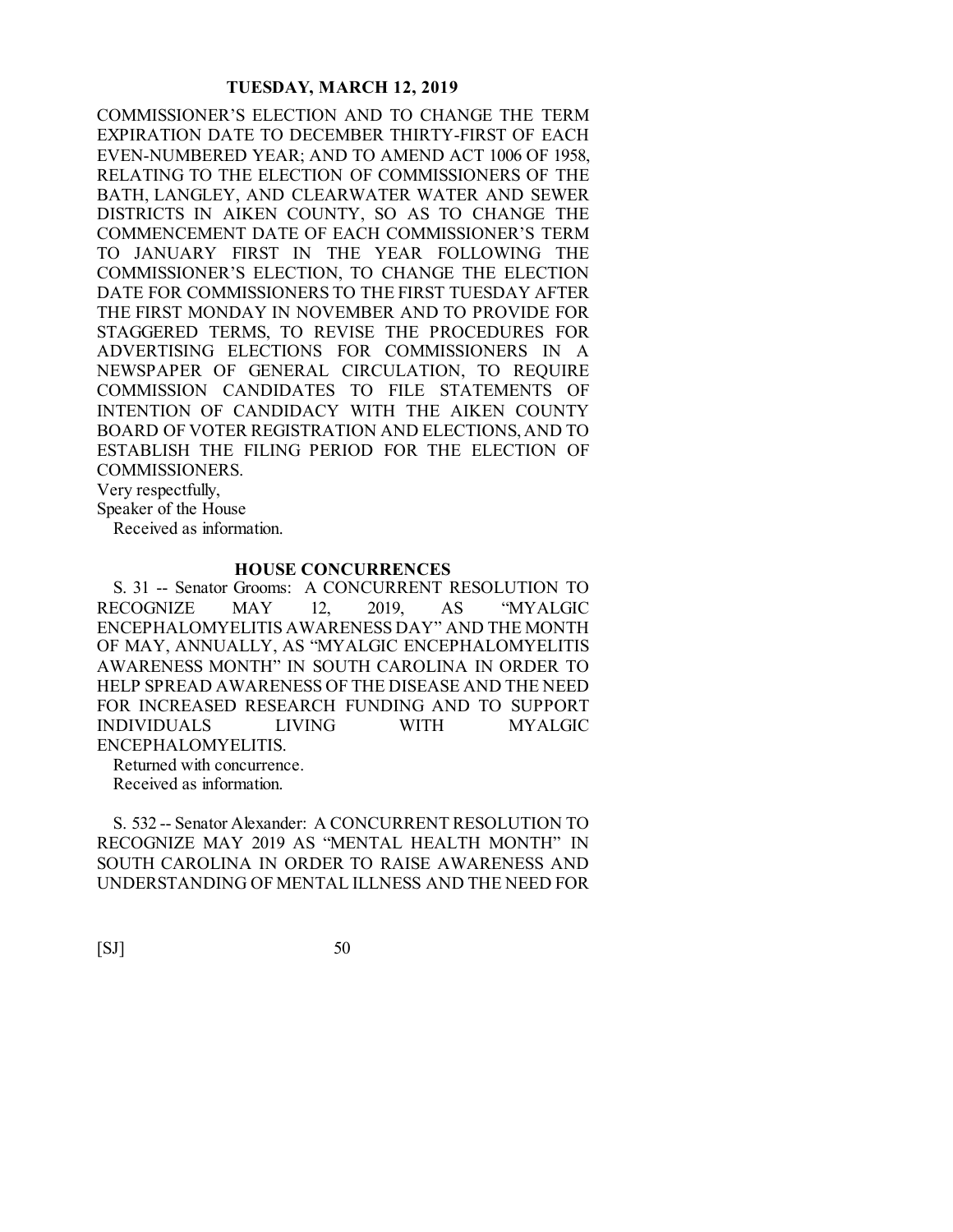APPROPRIATE AND ACCESSIBLE SERVICES FOR ALL INDIVIDUALS WITH MENTAL ILLNESS.

Returned with concurrence. Received as information.

S. 578 -- Senators Shealy, Setzler and Peeler: A CONCURRENT RESOLUTION TO AUTHORIZE PALMETTO GIRLS STATE TO USE THE CHAMBERS OF THE SOUTH CAROLINA SENATE AND HOUSE OF REPRESENTATIVES ON FRIDAY, JUNE 14, 2019.

Returned with concurrence.

Received as information.

S. 618 -- Senator Alexander: A CONCURRENT RESOLUTION TO RECOGNIZE AND CELEBRATE THE TWENTY-FIFTH ANNIVERSARY OF THE SOUTH CAROLINA DEPARTMENT OF LABOR, LICENSING AND REGULATION AS A STATE AGENCY AND TO COMMEND DIRECTOR EMILY H. FARR, THE AGENCY'S EMPLOYEES, AND ALL FORMER AGENCY LEADERS AND PUBLIC SERVANTS WHO HAVE CONTRIBUTED TO THE AGENCY'S SUCCESSES.

Returned with concurrence. Received as information.

# **THE SENATE PROCEEDED TO A CALL OF THE UNCONTESTED LOCAL AND STATEWIDE CALENDAR.**

#### **OBJECTION**

S. 105 -- Senators Campbell, Sheheen, Verdin and Rankin: A BILL TO AMEND CHAPTER 1, TITLE 47 OF THE 1976 CODE, RELATING TO CRUELTY TO ANIMALS, BY ADDING SECTION 47-1-225, TO PROVIDE THAT, EVERY FOUR YEARS, MAGISTRATES AND MUNICIPAL COURT JUDGES MUST RECEIVE AT LEAST TWO HOURS OF INSTRUCTION ON ISSUES CONCERNING ANIMAL CRUELTY; TO AMEND CHAPTER 1, TITLE 47 OF THE 1976 CODE, RELATING TO CRUELTY TO ANIMALS, BY ADDING ARTICLE 2, TO PROVIDE REQUIREMENTS FOR TETHERING A DOG AND TO PROVIDE PENALTIES FOR CRUELLY TETHERING A DOG; TO AMEND SECTION 47-3-60 OF THE 1976 CODE, RELATING TO THE DISPOSITION OF QUARANTINED OR IMPOUNDED ANIMALS, TO PROVIDE THAT, UNDER CERTAIN CIRCUMSTANCES, A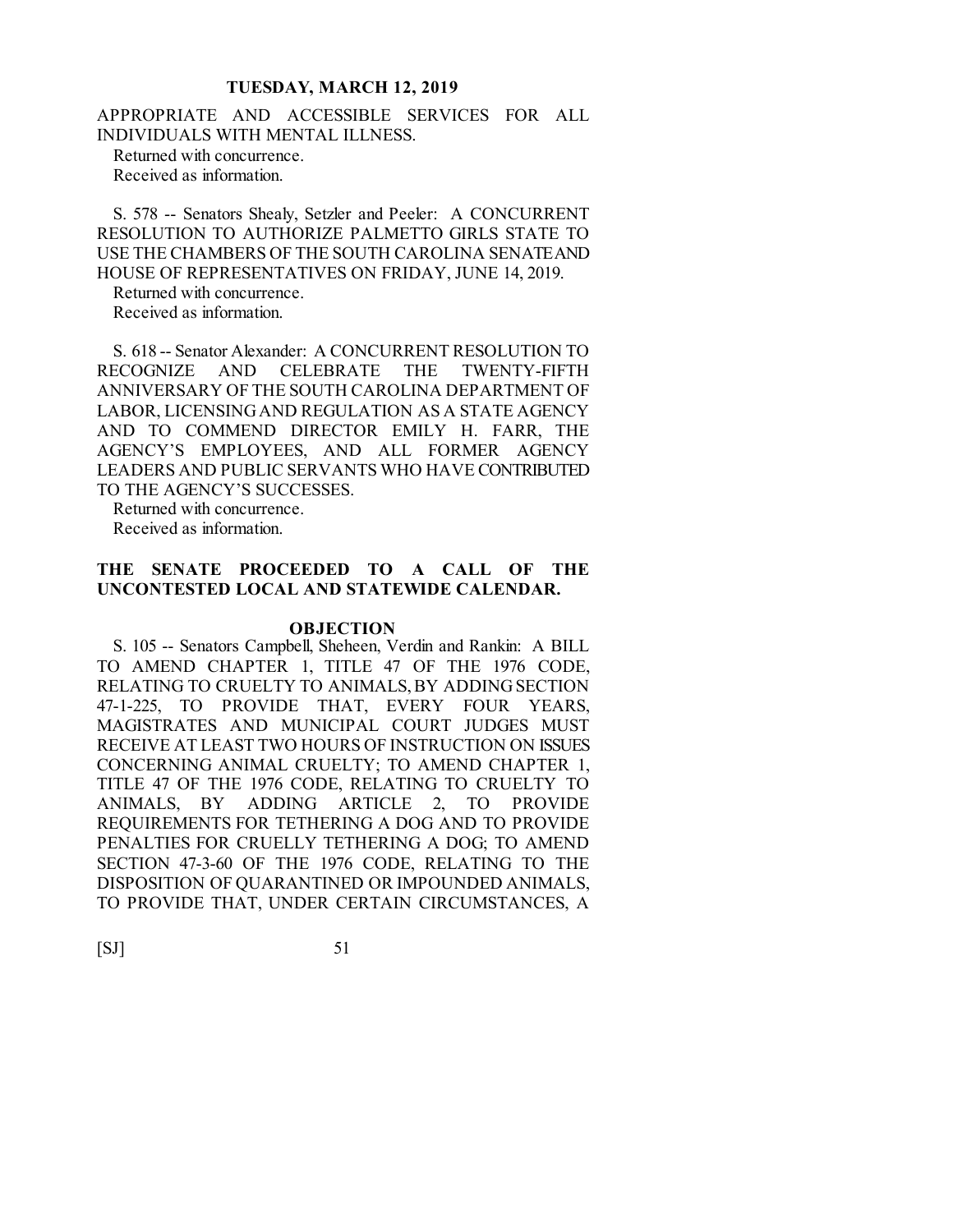LITTER OF UNIDENTIFIABLE DOGS OR CATS FOUR MONTHS OF AGE OR YOUNGER MAY BE TURNED OVER TO AN ORGANIZATION, AND TO PROVIDE FOR THE STERILIZATION OF STRAY CATS; TO AMEND CHAPTER 1, TITLE 47 OF THE 1976 CODE, RELATING TO CRUELTY TO ANIMALS, BY ADDING SECTION 47-1-145, TO PROVIDE THAT ANY PERSON, ORGANIZATION, OR OTHER ENTITY THAT IS AWARDED CUSTODY OF AN ANIMAL AND THAT PROVIDES SERVICES TO AN ANIMAL WITHOUT COMPENSATION MAY FILE A PETITION WITH THE COURT REQUESTING THAT THE DEFENDANT, IF FOUND GUILTY, BE ORDERED TO DEPOSIT FUNDS IN AN AMOUNT SUFFICIENT TO SECURE PAYMENT OF ALL THE REASONABLE EXPENSES INCURRED BY THE CUSTODIAN; TO AMEND SECTION 56-3-9600(B) OF THE 1976 CODE, RELATING TO THE SPECIAL FUND TO SUPPORT LOCAL ANIMAL SPAYING AND NEUTERING PROGRAMS, TO PROVIDE THAT AN AGENCY MAY APPLY FOR UP TO TWO THOUSAND DOLLARS PER GRANT APPLICATION AND MAY APPLY FOR MULTIPLE GRANTS DURING A FISCAL YEAR, TO PROVIDE THAT GRANTS MUST BE FULFILLED WITHIN SIX MONTHS OF RECEIVING FUNDS, AND TO PROVIDE THAT THE DEPARTMENT OF AGRICULTURE SHALL ENCOURAGE TIER 3 AND TIER 4 COUNTIES TO PARTICIPATE IN THE GRANT PROGRAM; TO AMEND SECTION 40-69-30 OF THE 1976 CODE, RELATING TO LICENSING REQUIREMENTS TO PRACTICE VETERINARY MEDICINE, TO PROVIDE THAT, DURING AN EMERGENCY OR NATURAL DISASTER, A VETERINARIAN OR VETERINARY TECHNICIAN WHO IS NOT LICENSED IN THIS STATE, BUT IS LICENSED AND IN GOOD STANDING IN ANOTHER JURISDICTION, MAY PRACTICE VETERINARY MEDICINE RELATED TO THE RESPONSE EFFORTS IN LOCATIONS IN THIS STATE UNDER CERTAIN CIRCUMSTANCES; TO AMEND SECTION 47-3-470(3), SECTION 47-3-480, AND SECTION 47-3-490 OF THE 1976 CODE, ALL RELATING TO THE STERILIZATION OF DOGS AND CATS, TO REPLACE THE TERM "ANIMAL REFUGE" WITH "RESCUE ORGANIZATION"; TO AMEND CHAPTER 3, TITLE 47 OF THE 1976 CODE, RELATING TO DOGS AND OTHER DOMESTIC PETS, BY ADDING ARTICLE 16, TO PROVIDE FOR SHELTER STANDARDS AND TO PROVIDE THAT ANIMAL CONTROL OFFICERS SHALL HAVE THE DUTY TO ENFORCE SHELTER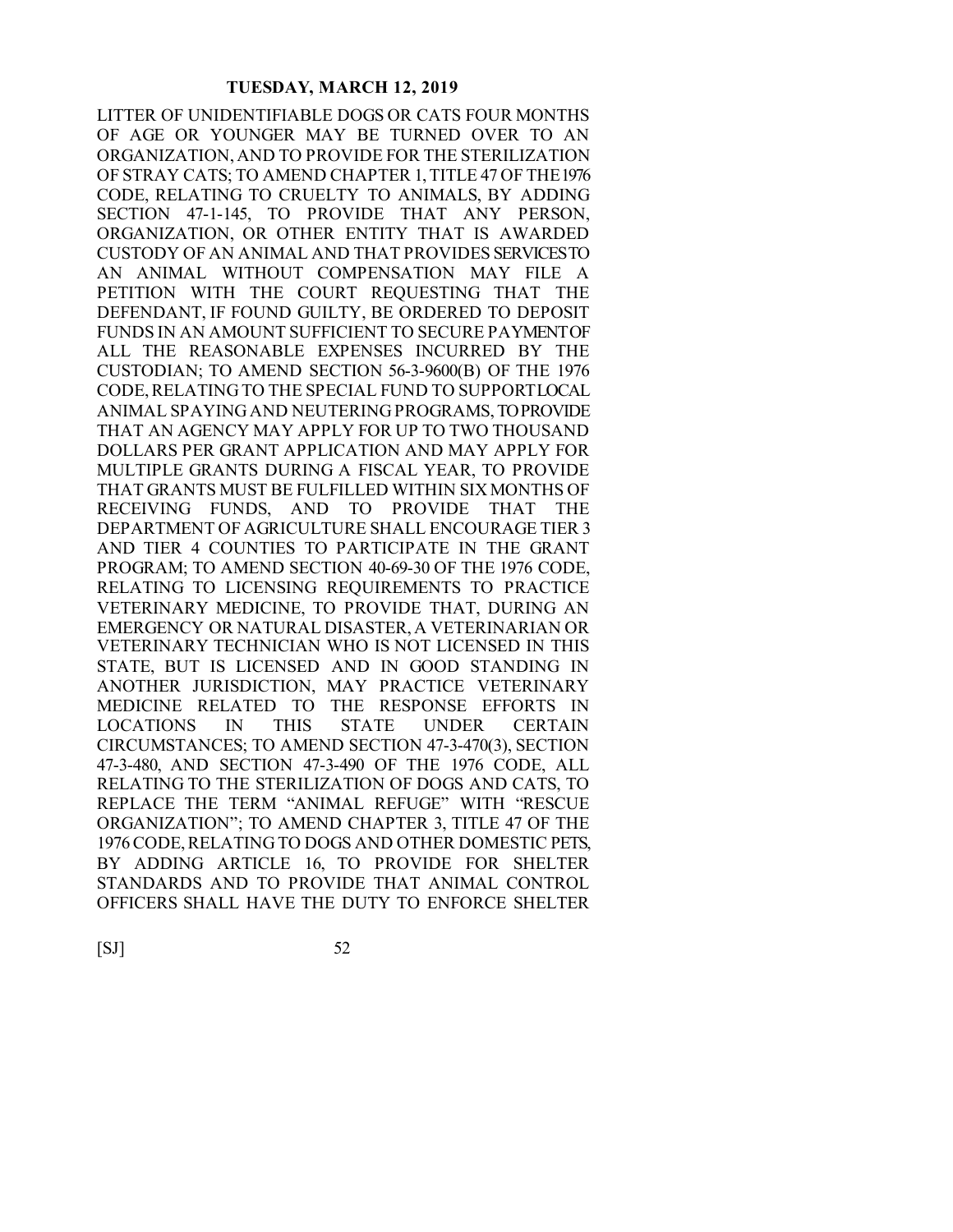STANDARDS, INCLUDING THE INVESTIGATION OF COMPLAINTS AGAINST, AND THE INSPECTION OF, ANIMAL SHELTERING FACILITIES; AND TO DEFINE NECESSARY TERMS.

The Senate proceeded to the consideration of the Bill.

Senator RICE explained the Bill.

Senator FANNING objects to further consideration of the Bill.

#### **CARRIED OVER**

S. 475 -- Senator Campsen: A BILL TO AMEND SECTION 50-5-1705 OF THE 1976 CODE, RELATING TO CATCH LIMITS FOR ESTUARINE AND SALTWATER FINFISH, TO PROVIDE THAT IT IS UNLAWFUL FOR A PERSON TO TAKE OR HAVE IN POSSESSION MORE THAN THREE TRIPLETAIL IN ANY ONE DAY, NOT TO EXCEED NINE TRIPLETAIL IN ANY ONE DAY ON ANY BOAT; AND TO AMEND SECTION 50-5-1710(B) OF THE 1976 CODE, RELATING TO SIZE LIMITS FOR ESTUARINE AND SALTWATER FINFISH, TO PROVIDE THAT IT IS UNLAWFUL TO TAKE, POSSESS, LAND, SELL, PURCHASE, OR ATTEMPT TO SELL OR PURCHASE TRIPLETAIL OF LESS THAN EIGHTEEN INCHES IN TOTAL LENGTH.

On motion of Senator KIMPSON, the Bill was carried over.

#### **COMMITTEE AMENDMENT WITHDRAWN AMENDED AND CARRIED OVER**

S. 132 -- Senators Davis, Nicholson, Hutto, M.B. Matthews, Kimpson, Alexander and Scott: A BILL TO AMEND THE CODE OF LAWS OF SOUTH CAROLINA, 1976, TO ENACT THE "PA ACT OF 2019" BY ADDING SECTION 40-47-936 SO AS TO PROVIDE CERTAIN ORDERS PHYSICIAN ASSISTANTS MAY PLACE TO BE PERFORMED BY LICENSED PERSONNEL PURSUANT TO THE SCOPE OF PRACTICE OF THE PHYSICIAN ASSISTANT; BY ADDING SECTION 40-47-1025 SO AS TO PROVIDE CERTAIN PROVISIONS MAY NOT BE CONSTRUED TO LIMIT THE EMPLOYMENT ARRANGEMENT OF PHYSICIAN ASSISTANTS; BY ADDING SECTION 40-47-1030 SO AS TO PROVIDE THE BOARD OF MEDICAL EXAMINERS MAY APPROVE PHYSICIAN ASSISTANTS TO ENTER INTO NONDISCIPLINARY ALTERNATIVE PROGRAMS AND TO PROVIDE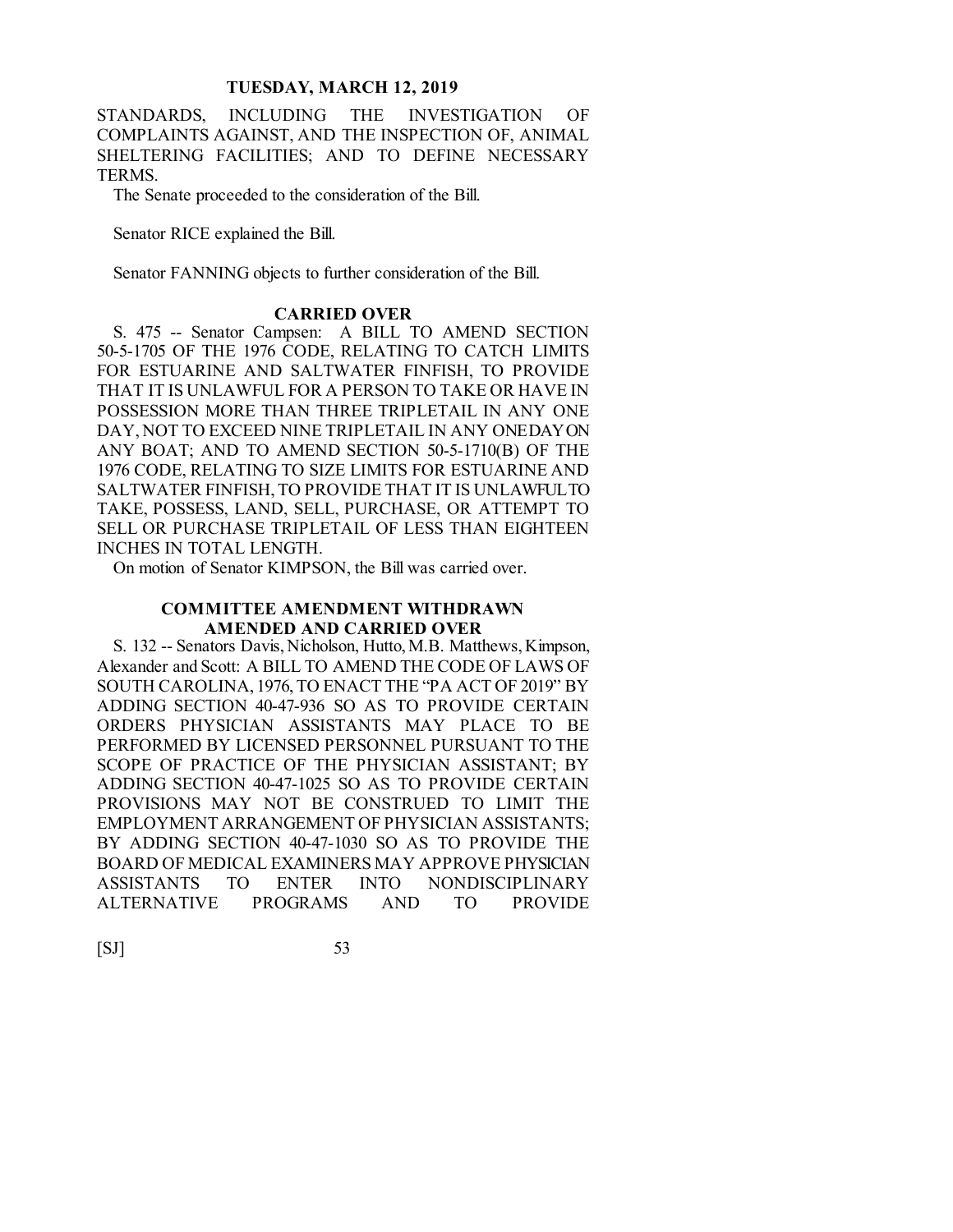CONFIDENTIALITY OF RELATED RECORDS; BY ADDING SECTION 40-47-1035 SO AS TO PROVIDE PHYSICIAN ASSISTANTS MAY BE CONSIDERED PRIMARY CARE PROVIDERS OR MENTAL HEALTH PROVIDERS WHEN PRACTICING IN THE MEDICAL SPECIALTIES REQUIRED FOR PHYSICIANS TO BE PRIMARY CARE PROVIDERS OR MENTAL HEALTH PROVIDERS, AND TO CLARIFY THE AFFECT ON RELATED WORKING RELATIONSHIPS AND SCOPES OF PRACTICE; BY ADDING SECTION 40-47-1040 SO AS TO PROVIDE THE BOARD MAY MAKE SPECIAL PROVISIONS FOR LICENSURES OF APPLICANTS WHO HAVE BEEN CLINICALLY INACTIVE FOR MORE THAN TWENTY-FOUR MONTHS, TO PROVIDE REQUIREMENTS FOR THESE SPECIAL PROVISIONS, AND TO PROVIDE PHYSICIAN ASSISTANTS WHO HAVE BEEN FULL-TIME EMPLOYEES OF CERTAIN ACCREDITED EDUCATIONAL PROGRAMS MAY NOT BE CONSIDERED TO HAVE BEEN CLINICALLY INACTIVE FOR LICENSURE OR LICENSE RENEWAL PURPOSES; TO AMEND SECTION 40-47-195, AS AMENDED, RELATING TO SUPERVISING PHYSICIANS IN SCOPE OF PRACTICES, SO AS TO REVISE RELATED REQUIREMENTS; TO AMEND SECTION 40-47-20, AS AMENDED, RELATING TO DEFINITIONS CONCERNING PHYSICIANS AND MISCELLANEOUS HEALTH CARE PROFESSIONALS, SO AS TO REVISE NECESSARY TERMS; TO AMEND SECTION 40-47-113, RELATING TO THE ESTABLISHMENT OF PHYSICIAN-PATIENT RELATIONSHIPS, SO AS TO MAKE A CONFORMING CHANGE; TO AMEND SECTION 40-47-910, RELATING TO DEFINITIONS IN THE PHYSICIAN ASSISTANTS PRACTICE ACT, SO AS TO REVISE AND PROVIDE NECESSARY DEFINITIONS; TO AMEND SECTION 40-47-915, RELATING TO THE APPLICABILITY OF THE PHYSICIAN ASSISTANTS PRACTICE ACT, SO AS TO REVISE THE CRITERIA FOR PERSONS SUBJECT TO THE ACT; TO AMEND SECTION 40-47-925, RELATING TO THE PHYSICIAN ASSISTANT ADVISORY COMMITTEE TO THE BOARD, SO AS TO MAKE CONFORMING CHANGES; TO AMEND SECTION 40-47-930, RELATING TO THE POWERS AND DUTIES OF THE COMMITTEE AND BOARD, SO AS TO REVISE THE REQUIREMENTS AND MAKE CONFORMING CHANGES; TO AMEND SECTION 40-47-935, AS AMENDED, RELATING TO ACTS AND DUTIES THAT PHYSICIAN ASSISTANTS ARE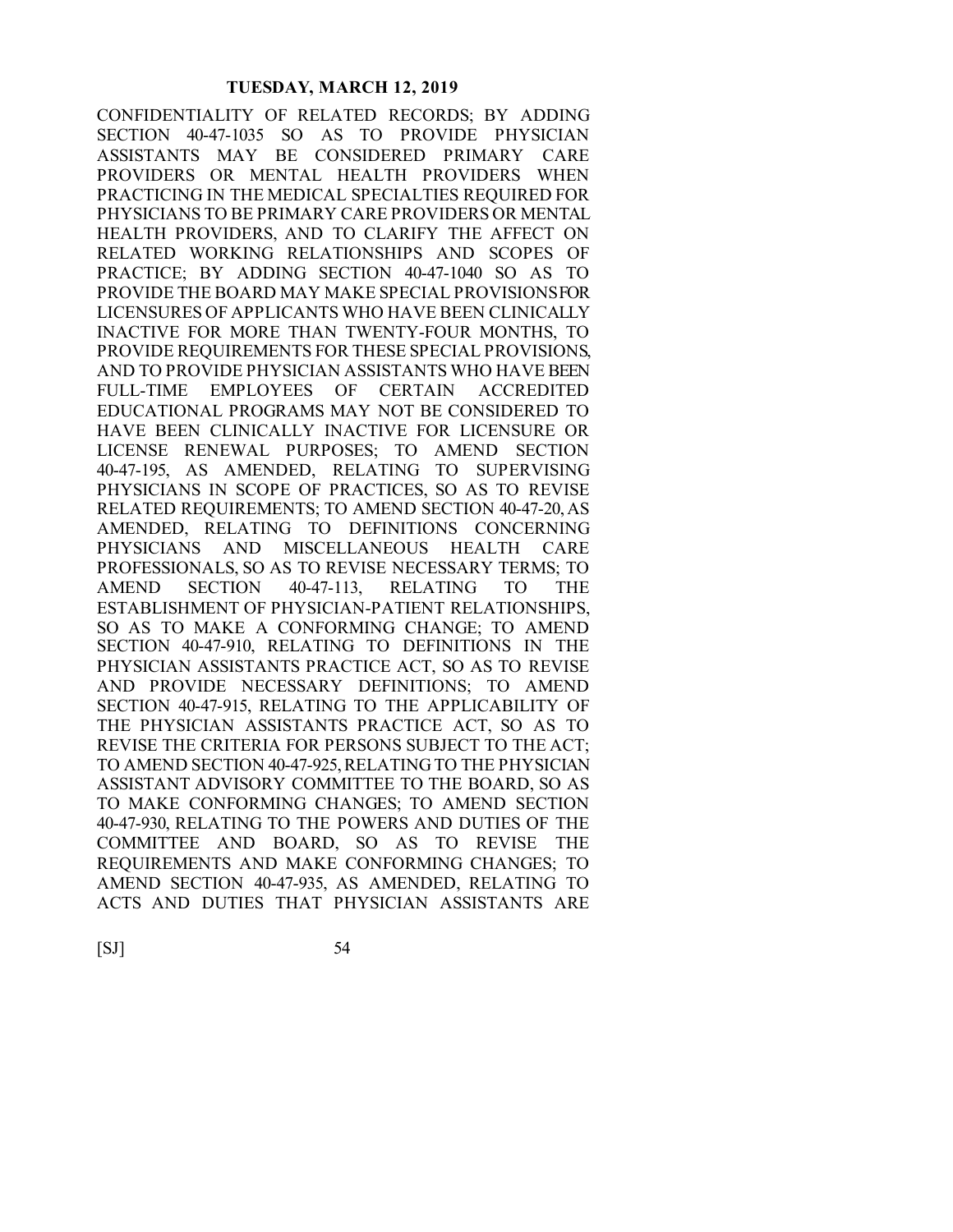AUTHORIZED TO PERFORM, SO AS TO EXPAND THE RANGE OF THESE ACTS AND DUTIES; TO AMEND SECTION 40-47-938, RELATING TO SUPERVISORY RELATIONSHIPS, SO AS TO REVISE THE REQUIREMENTS FOR THESE RELATIONSHIPS;TO AMEND SECTION 40-47-940, RELATING TO THE LICENSURE APPLICATION PROCESS AND TEMPORARY LICENSES, SO AS TO REVISE THE PROCESS AND PROVIDE REQUIREMENTS FOR EMERGENCY LICENSES; TO AMEND SECTION 40-47-945, RELATING TO CONDITIONS FOR GRANTING PERMANENT LICENSES FOR PHYSICIAN ASSISTANTS, SO AS TO REVISE THE REQUIREMENTS; TO AMEND SECTION 40-47-950, RELATING TO LIMITED PHYSICIAN ASSISTANT LICENSES, SO AS TO ELIMINATE CERTAIN REQUIREMENTS FOR THESE LICENSES, MODIFY THE ROLE OF SUPERVISING PHYSICIANS, AND MAKE CONFORMING CHANGES; TO AMEND SECTION 40-47-955, AS AMENDED, RELATING TO SCOPE OF PRACTICE, SO AS TO REVISE THE REQUIREMENTS AND INCLUDE REQUIREMENTS CONCERNING TELEMEDICINE, AMONG OTHER THINGS; TO AMEND SECTION 40-47-960, RELATING TO REQUIRED CONTENT IN SCOPE OF PRACTICES, SO AS TO REVISE THE REQUIRED CONTENT AND PROVIDE SCOPE OF PRACTICES MAY BE IN WRITTEN OR ELECTRONIC FORMAT; TO AMEND SECTION 40-47-965, RELATING TO REQUIREMENTS OF PHYSICIAN ASSISTANTS WHEN PRESCRIBING CERTAIN TREATMENTS, SO AS TO EXPAND THE AUTHORITY OF PHYSICIAN ASSISTANTS TO PRESCRIBE SUCH TREATMENTS; TO AMEND SECTION 40-47-970, RELATING TO MEDICAL TASKS, ACTS, AND FUNCTIONS THAT PHYSICIAN ASSISTANTS MAY PERFORM, SO AS TO ELIMINATE RESTRICTIONS ON PRESCRIBING CERTAIN CONTROLLED SUBSTANCES AND RESTRICTIONS ON PERFORMING ACTS OUTSIDE THE USUAL PRACTICE OF THEIR SUPERVISING PHYSICIANS; TO AMEND SECTION 40-47-985, RELATING TO UNSCHEDULED INSPECTIONS THAT THE BOARD MAY MAKE OF FACILITIES EMPLOYING PHYSICIAN ASSISTANTS, SO AS TO MAKE CONFORMING CHANGES; TO AMEND SECTION 40-47-990, RELATING TO THE IDENTIFICATION OF PHYSICIAN ASSISTANTS, SO AS TO REVISE THE REQUIREMENTS AND PROVIDE FOR EXCEPTIONS DURING UNPLANNED EMERGENCIES; TO AMEND SECTION 40-47-1000, RELATING TO UNLAWFUL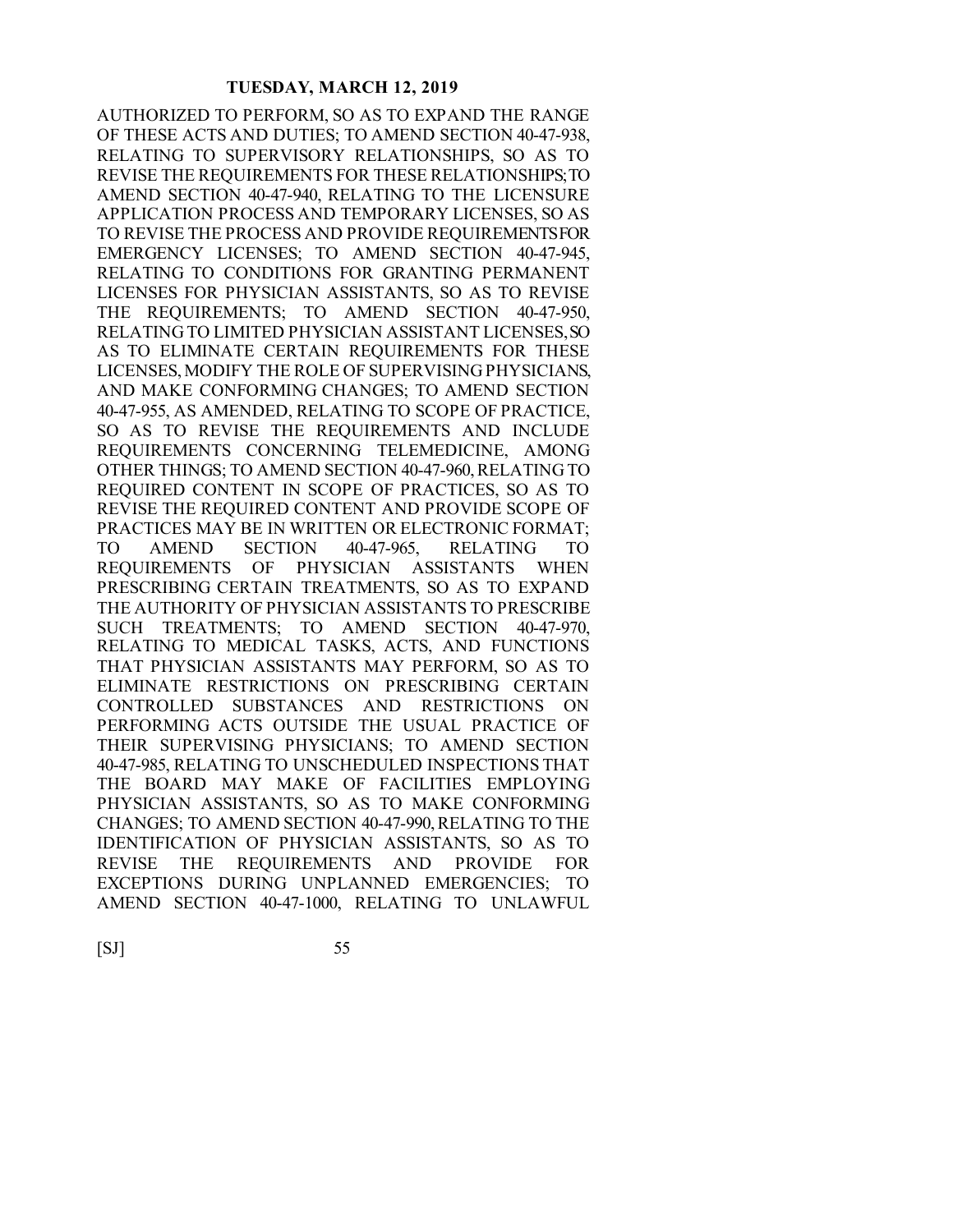REPRESENTATION OF ONESELF AS A PHYSICIAN ASSISTANT, SO AS TO ALLOW THAT PERSONS WHO MEET THE QUALIFICATIONS OF CHAPTER 47, TITLE 40 MAY REPRESENT THEMSELVES AS BEING PHYSICIAN ASSISTANTS, BUT MAY NOT PERFORM PHYSICIAN ASSISTANT ACTS; TO AMEND SECTION 40-47-1005, RELATING TO GROUNDS FOR MISCONDUCT MANDATING DISCIPLINE, SO AS TO REVISE THESE GROUNDS; TO AMEND SECTION 40-47-1015, RELATING TO LICENSURE FEES, SO AS TO REVISE THE FEES; TO AMEND SECTION 40-47-1020, RELATING TO THIRD PARTY REIMBURSEMENTS OF PHYSICIAN ASSISTANTS, SO AS TO MAKE CONFORMING CHANGES; AND TO REPEAL SECTION 40-47-995 RELATING TO THE TERMINATION OF SUPERVISORY RELATIONSHIPS BETWEEN PHYSICIANS AND PHYSICIAN ASSISTANTS.

The Senate proceeded to the consideration of the Bill.

The Committee on Medical Affairs proposed the following amendment (132R001.SP.TD) which was withdrawn:

Amend the bill, as and if amended, by striking all after the enacting words and inserting:

SECTION 1. Section 40-47-195 of the 1976 Code is amended to read:

"Section 40-47-195. (A) A licensee who supervises another practitioner shall hold a permanent, active, unrestricted authorization to practice in this State and be currently engaged in the active practice of their respective profession or shall hold an active unrestricted academic license to practice medicine in this State.

(B) Pursuant to this chapter, only licensed physicians may supervise another practitioner who performs delegated medical acts in accordance with the practitioner's applicable scope of professional practice authorized by state law. It is the supervising physician's responsibility to ensure that delegated medical acts to other practitioners are performed under approved written scope of practice guidelines or approved written protocol in accordance with the applicable scope of professional practice authorized by state law. A copy of approved written scope of practice guidelines or approved written protocol, dated and signed by the supervising physician and the practitioner, must be provided to the board by the supervising physician within seventy-two hours of request by a representative of the department or board.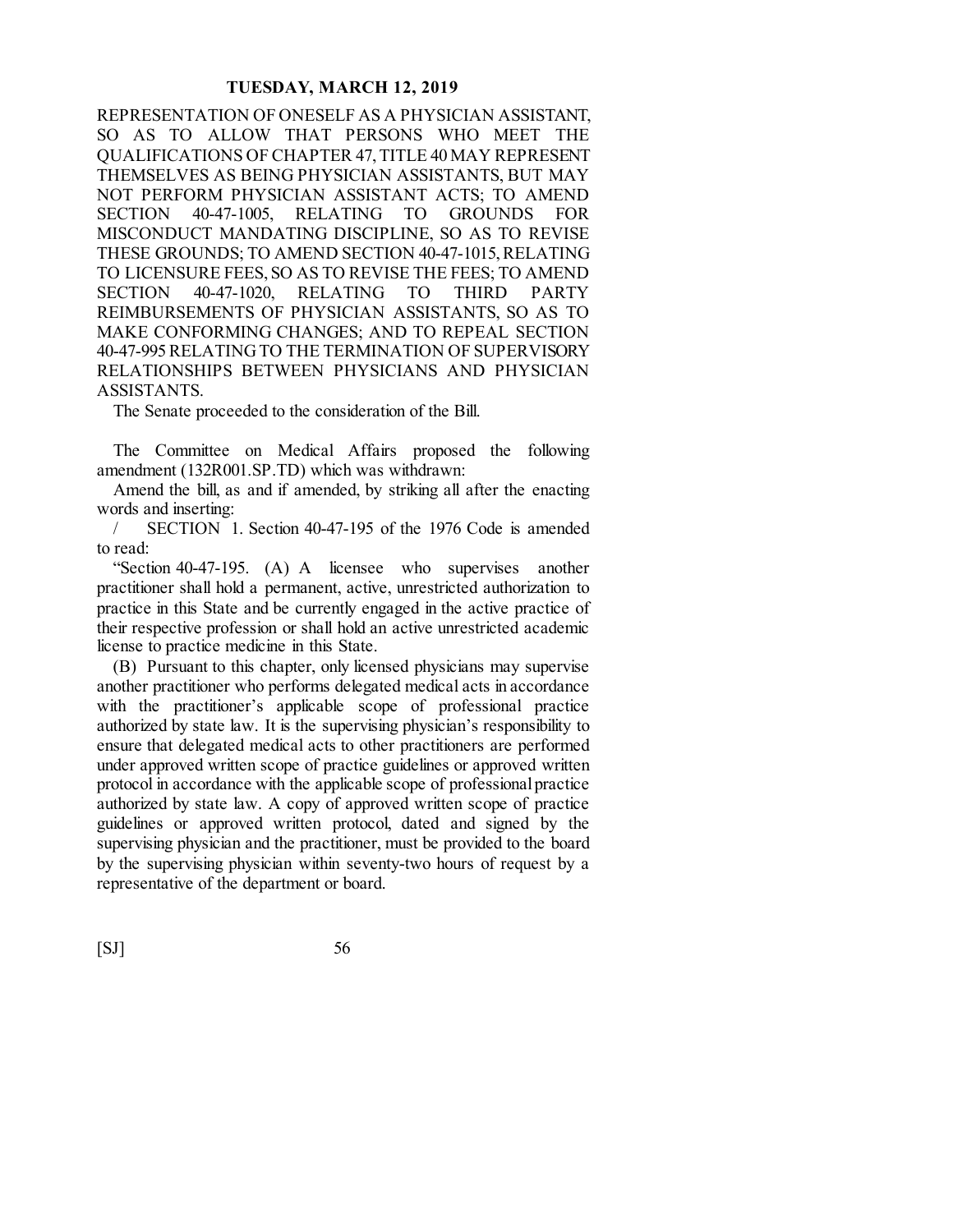(C) In evaluating a written guideline or protocol, the board and supervising physician or medical staff shall consider the:

(1) training and experience of the supervising physician;

(2) nature and complexity of the delegated medical acts being performed;

(3) geographic proximity of the supervising physician to the supervised practitioner; when the supervising physician is not located at the same site as the supervised practitioner, special consideration must be given to the manner in which the physician intends to monitor the practitioner, and prior board approval must be received for this practice unless otherwise provided in this chapter; and

(4) number of other practitioners the physician or medical staff supervises. Reference must be given to the number of supervised practitioners, as prescribed by law. When the supervising physician assumes responsibility for more than the number of practitioners prescribed by law, special consideration must be given to the manner in which the physician intends to monitor, and prior board approval must be received for this practice.

(D)(1) A physician or medical staff who is engaged in practice with an a PA, NP, CNM, or CNS must:

(a)(i) hold permanent, active, and unrestricted authorization to practice medicine in this State and be actively practicing medicine within the geographic boundaries of this State; or

(ii) hold an active, unrestricted academic license to practice medicine in this State and be actively practicing medicine within the geographic boundaries of this State;

(b) have in place prior to beginning practice and during its continuation a practice agreement as defined in Section 40-47-20(35) or scope of practice guidelines as defined in Section 40-47-20(5), a copy of which the physician must make available to the board within seventy-two hours of a request;

(c) not enter into scope of practice guidelines or practice agreements with more than the equivalent of six full-time PAs, NPs, CNMs, or CNSs and must not practice in a situation in which the number of NPs, CNMs, or CNSs providing clinical services with whom the physician is working, combined with the number of physician assistants PAs providing clinical services whom the physician is supervising, is greater than six individuals at any one time, provided, however, that the board may approve an exception to these requirements upon application by the physician, if the board determines that an exception is warranted and that quality of care and patient safety will be maintained;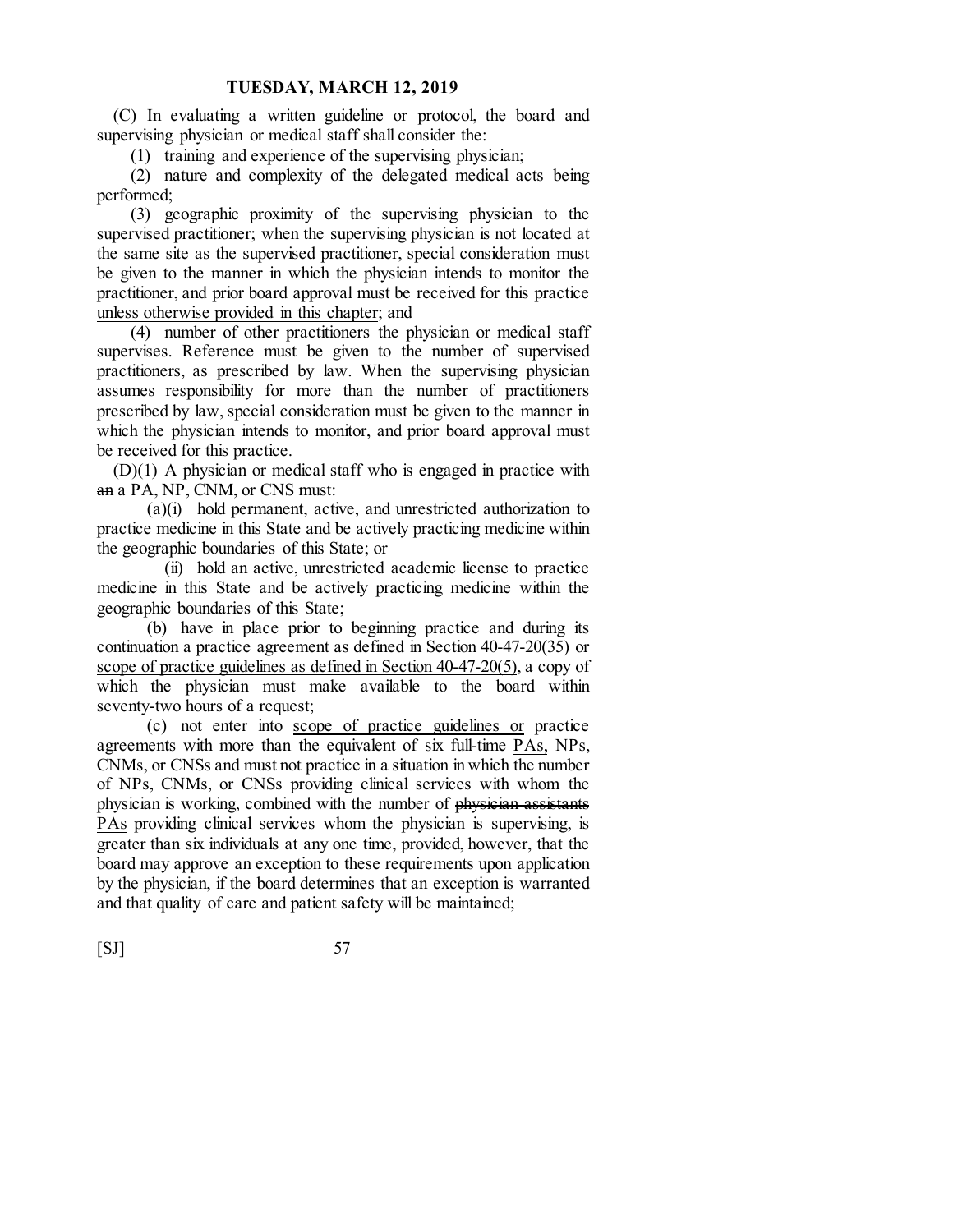(d) not enter into a practice agreement with  $an \frac{\alpha}{2} P A$ , NP, CNM, or CNS performing a medical act, task, or function that is outside the usual practice of that physician or outside of the physician's training or experience, provided, however, that the board may approve an exception to this requirement upon application by the physician, if the board determines that an exception is warranted and that quality of care and patient safety will be maintained; and

(e) maintain responsibility in the practice agreement for the health care delivery team pursuant to rules and regulations of the Board of Medical Examiners.

(2) The board is authorized to conduct random audits of scope of practice guidelines and practice agreements."

SECTION 6. Article 7, Chapter 47, Title 40 of the 1976 Code is amended to read:

"Section 40-47-905. This article may be cited as the 'South Carolina Physician Assistants Practice Act'.

Section 40-47-910. As used in this article:

(1) 'Alternate physician supervisor' or 'alternate supervising physician' means a South Carolina licensed physician currently possessing an active, unrestricted permanent license to practice medicine in South Carolina who accepts the responsibility to supervise a physician  $\overline{assistant's \ P A's}$  activities in the absence of the supervising physician and this physician is approved by the physician supervisor in writing in the scope of practice guidelines.

(2) 'Board' means the Board of Medical Examiners of South Carolina.

(3) 'Committee' means the Physician Assistant Committee as established by this article as an advisory committee responsible to the board.

(4) 'Immediate consultation' means a supervising physician must be available for direct communication by telephone or other means of telecommunication.

(5) 'NCCPA' means the National Commission on Certification of Physician Assistants, Inc., the agency recognized to examine and evaluate the education of physician assistants PAs, or its successor organization as recognized by the board.

(6) 'Physician assistant' or 'PA' means a health care professional licensed to assist in the practice of medicine with a physician supervisor.

(7) 'Physician supervisor' or 'supervising physician' means a South Carolina licensed physician currently possessing an active, unrestricted permanent license to practice medicine in South Carolina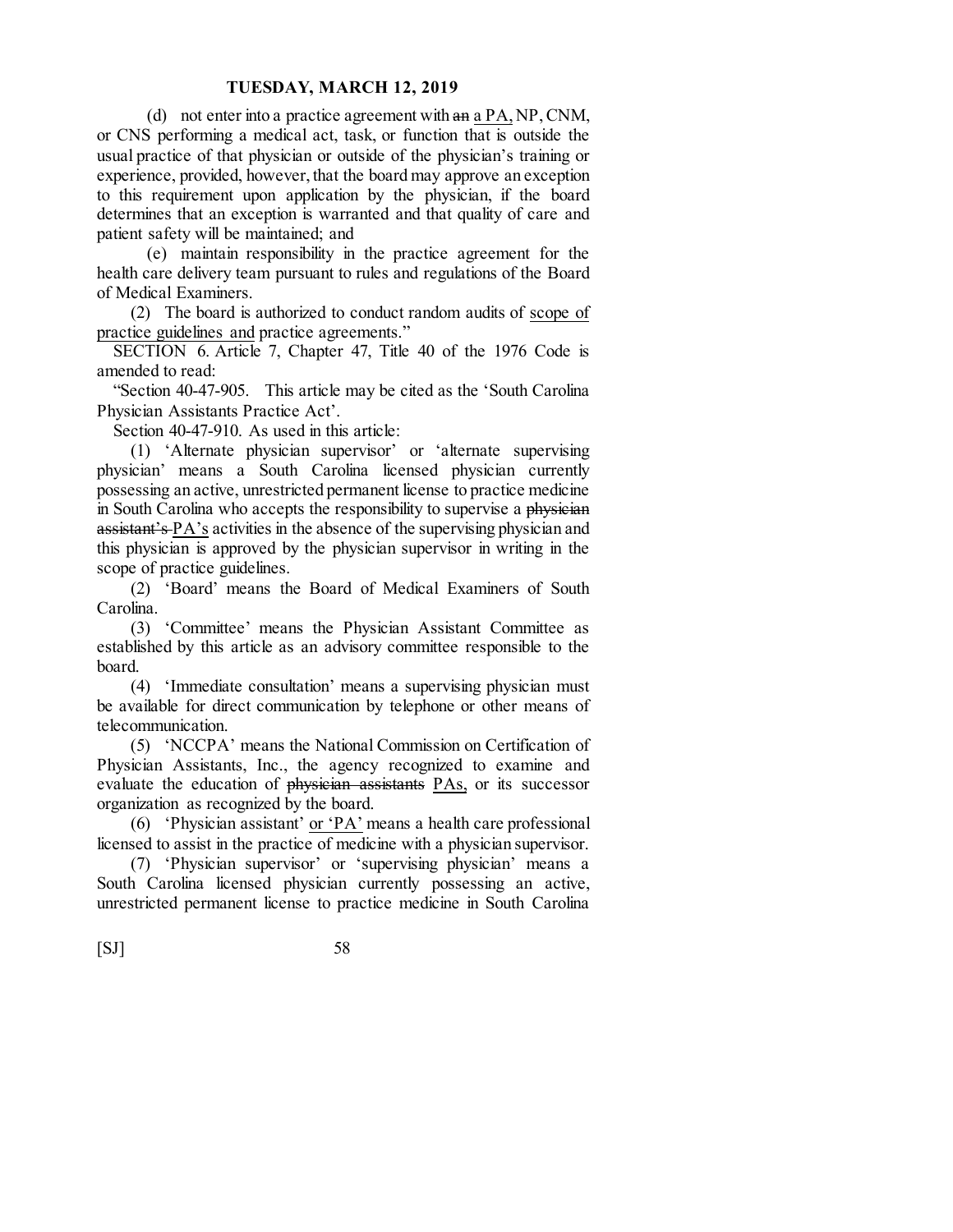who is approved to serve as a supervising physician for no more than three full-time equivalent physician assistants. The physician supervisor is the individual who is responsible for supervising a physician assistant's PA's activities.

(8) 'Supervising' means overseeing the activities of, and accepting responsibility for, the medical services rendered by a physician assistant PA as part of a physician led team in a manner approved by the board.

Section 40-47-915. This article does not apply to a person:

(1) who is employed as a physician assistant  $PA$  by the United States Government, where such services are provided solely under the direction or control of the United States Government.

(2) pursuing a course of study leading to a degree or certificate to practice as a physician assistant in a program approved accredited by the Commission on Accreditation of Allied Health Education Programs or its successor agency, where such activities and services constitute a part of a supervised course of study; Accreditation Review Commission on Education for the Physician Assistant, or its successor agency, provided, however, the person must be clearly identified by a badge or other adornment with that person's name and the words 'Physician Assistant Student' clearly legible. The badge or adornment must be at least one inch by three inches in size.

Section 40-47-920. The Director of the Department of Labor, Licensing and Regulation may employ additional staff as necessary for the performance of the department's duties under this article.

Section 40-47-925. (A) There is created the Physician Assistant Committee as an advisory committee to the board which consists of nine members to be appointed by the Board of Medical Examiners. Three of the members must be licensed physician assistants PAs with a minimum of three years of patient care experience in this State. Two members must be consumers, and three members must be physicians who are licensed to practice in this State. Of the three physician members, at least one two must regularly employ a physician assistant PA. One member of the Board of Medical Examiners shall serve on the committee ex officio. All organizations, groups, or interested individuals may submit recommendations to the board of at least two individuals for each position to be filled on the committee.

(B) The members shall serve for terms of four years and until their successors are appointed and qualify, except the initial term of two physician assistants PAs, the consumer member, and one physician are for two years. Vacancies must be filled in the manner of the original appointment for the unexpired portion of the term. The board, after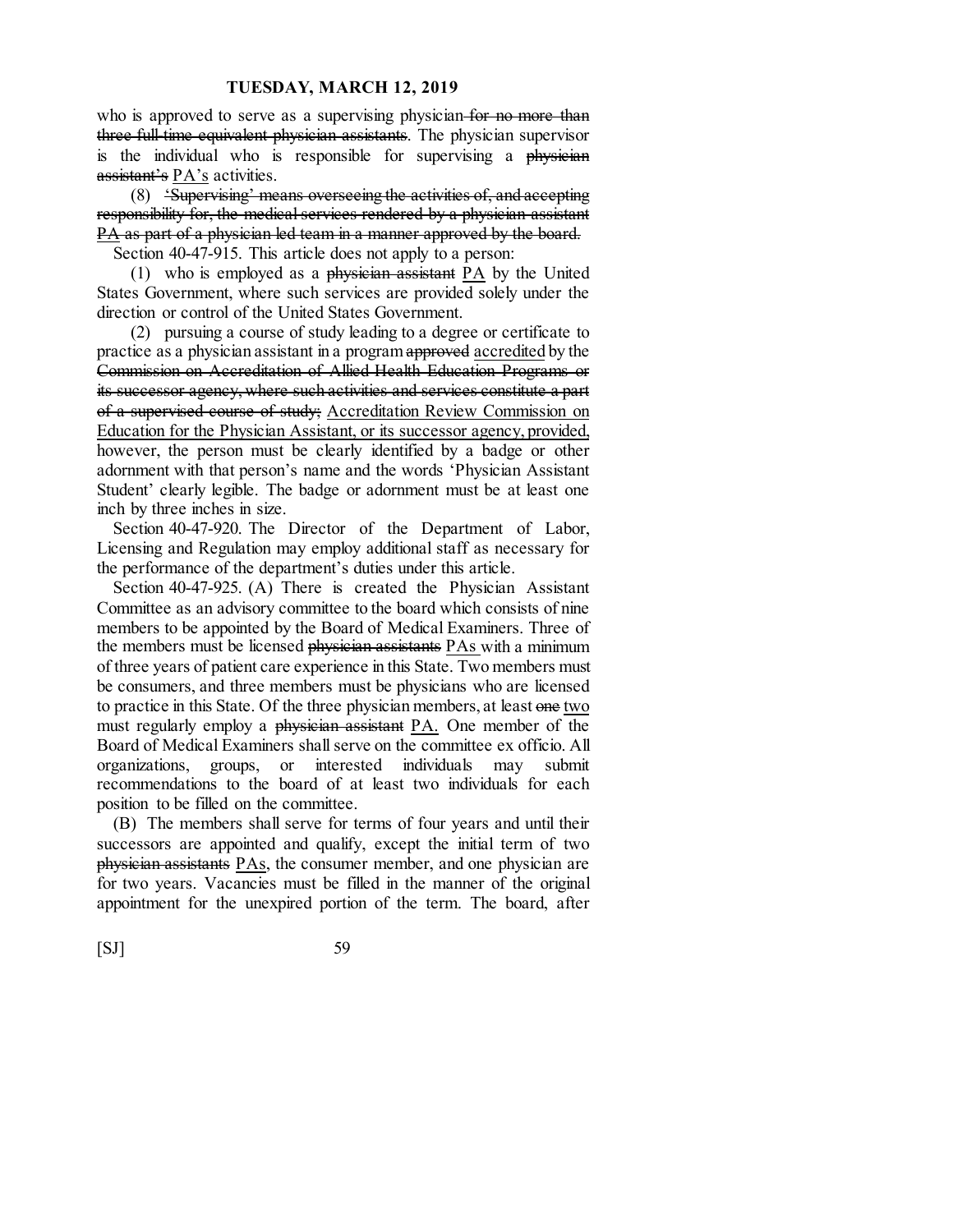notice and opportunity for hearing, may remove any member of the committee for negligence, neglect of duty, incompetence, revocation or suspension of license, or other dishonorable conduct. Members of the committee shall receive mileage, subsistence, and per diem as provided by law for members of state boards, commissions, and committees for each meeting attended. No member may serve more than two full four-year terms consecutively, but may be eligible for reappointment four years from the date the last full four-year term expired.

(C) The committee shall meet at least two times yearly and at other times as may be necessary. A quorum for all meetings shall consist of five members. At its initial meeting, and at the beginning of each year thereafter, the committee shall elect from its membership a chairman, vice chairman, and secretary to serve for a term of one year.

(D) The committee shall receive and account for all monies under the provisions of this article and shall pay all monies collected to the board for deposit with the State Treasurer as provided for by law.

Section 40-47-930. (A) The committee shall evaluate the qualifications and supervise the examinations of applicants for licensure and make recommendations to the board.

(B) The board may issue subpoenas, examine witnesses, and administer oaths and may investigate allegations of practices violating the provisions of this article.

(C) The committee:

(1) may recommend regulations to the board relating to professional conduct to carry out the provisions of this article including, but not limited to, professional certification and the establishment of ethical standards of practice for persons holding a license to practice as physician assistants PAs in this State;

(2) shall conduct hearings and keep records and minutes necessary to carry out its functions;

(3) shall provide notice of all hearings authorized under this article pursuant to the Administrative Procedures Act;

(4) shall determine the qualifications and make recommendations regarding the issuance of licenses to qualified physician assistants PAs;

(5) shall recommend to the board whether to issue or renew licenses under those conditions prescribed in this article;

(6) may recommend requirements to the board for continuing professional education of  $phy\ddot{\text{s}}$  assistants  $P\text{As}$  to the board;

(7) shall keep a record of its proceedings and a register of all licensees, including their names and last known places of employment and residence. The board shall annually compile and make available on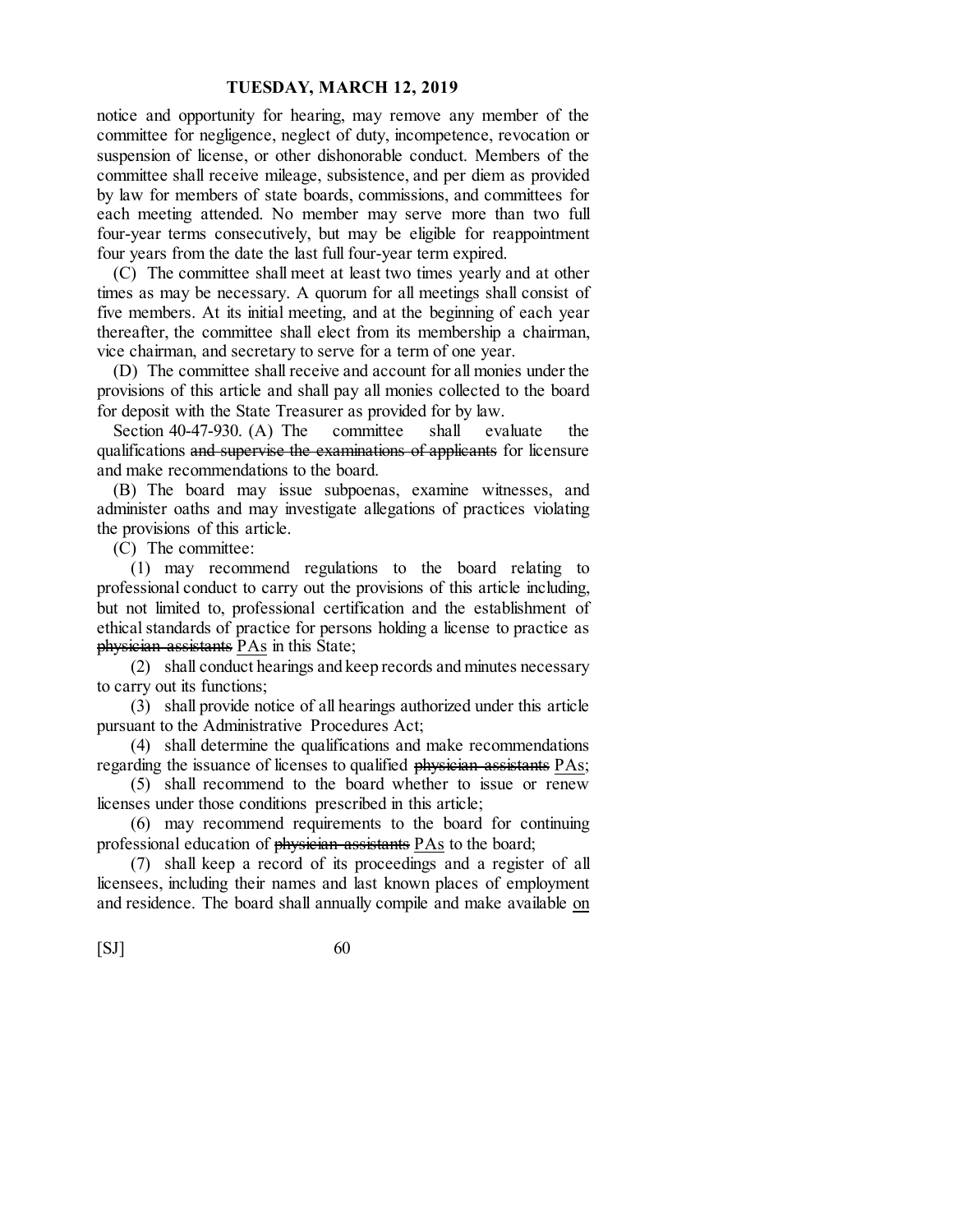its website a list of physician assistants PAs authorized to practice in this State. An interested person may obtain a copy of this list upon application to the board and payment of an amount sufficient to cover the cost of printing and mailing;

(8) shall report annually to the board on duties performed, actions taken, and recommendations;

(9) shall hear disciplinary cases and recommend findings of fact, conclusions of law, and sanctions to the board. The board shall conduct a final hearing at which it shall make a final decision; and

(10) shall perform such duties and tasks as may be delegated to the committee by the board.

Section 40-47-935. (A) Physician assistants PAs may perform:

(1) medical acts, tasks, or functions with within written scope of practice guidelines under physician supervision;

(2) those duties and responsibilities, including the prescribing and dispensing of drugs and medical devices, that are lawfully delegated by their supervising physicians; provided, however, only physician assistants PAs holding a permanent license may prescribe drug therapy as provided in this article; and

(3) telemedicine in accordance with the requirements of Section 40-47-37 including, but not limited to, Section  $40-47-37(C)(6)$  requiring board authorization prior to prescribing Schedule II and Schedule III prescriptions,; Section 40-47-113, approved written scope of practice guidelines, and pursuant to all physician supervisory requirements imposed by this chapter.

(B) Notwithstanding any provisions of state law other than this chapter, and to the extent permitted by federal law, a PA may perform the following medical acts unless otherwise provided in the scope of practice guidelines:

(1) provide non-controlled prescription drugs at an entity that provides free medical care for indigent patients;

(2) certify that a student is unable to attend school but may benefit from receiving instruction given in his home or hospital;

(3) refer a patient to physical therapy for treatment;

(4) pronounce death, certify the manner and cause of death, and sign death certificates;

(5) issue an order for a patient to receive appropriate services from a licensed hospice as defined in Chapter 71, Title 44;

(6) certify that an individual is handicapped and declare that the handicap is temporary or permanent for the purposes of the individual's application for a placard; and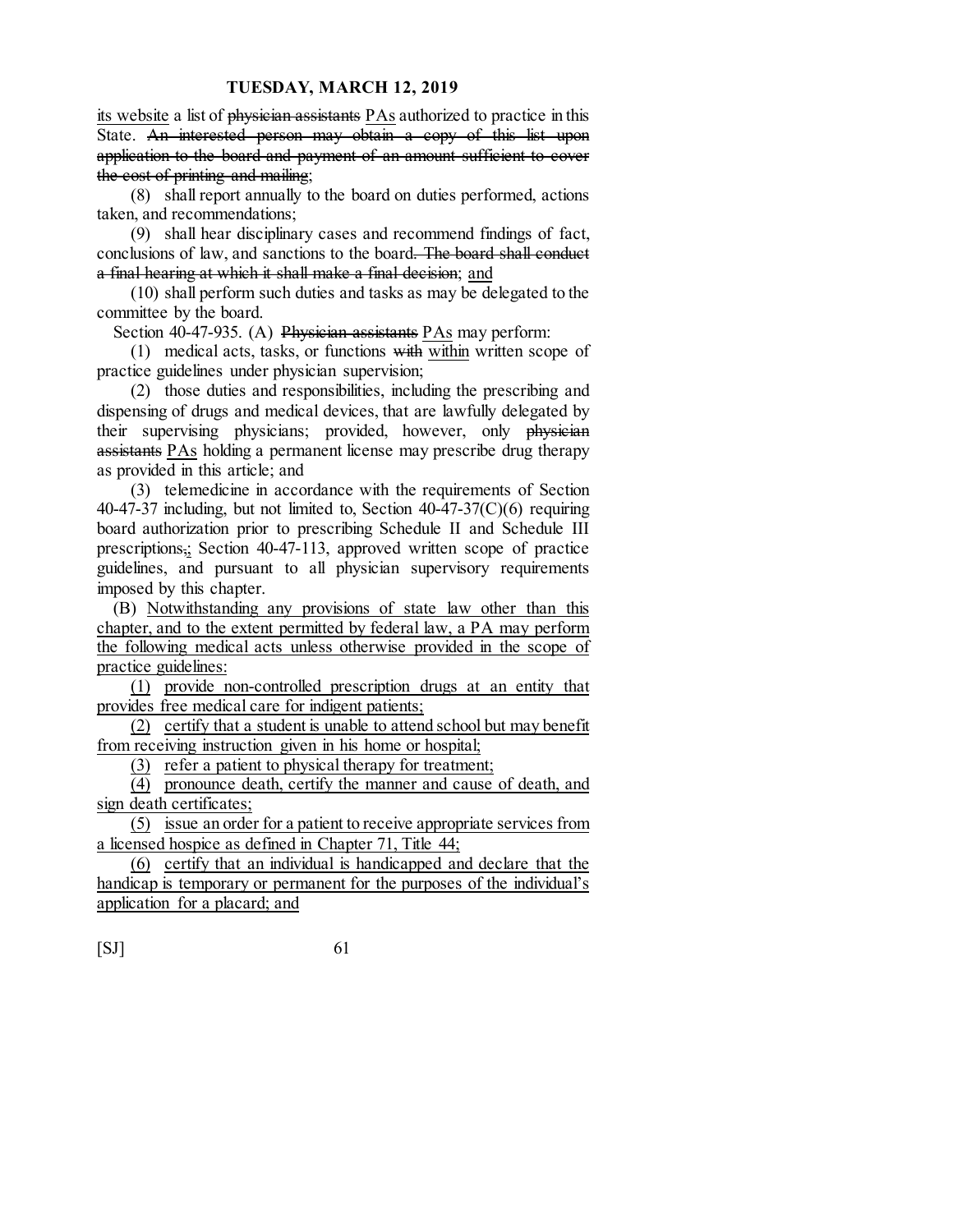(7) execute a do not resuscitate order pursuant to the provisions of Chapter 78, Title 44.

A physician assistant is an agent of his or her supervising physician in the performance of all practice related activities including, but not limited to, the ordering of diagnostic, therapeutic, and other medical services.

 $(C)(1)$  If provided in the scope of practice guidelines, a PA may delegate the following tasks to unlicensed assistive personnel to be performed under the PA's supervision:

(a) meeting patients' needs for personal hygiene;

(b) meeting patients' needs relating to nutrition;

(c) meeting patients' needs relating to ambulation;

(d) meeting patients' needs relating to elimination;

(e) taking vital signs;

(f) maintaining asepsis; and

(g) observing, recording, and reporting any of the tasks enumerated in this subsection.

(2) A PA may not delegate the administration of medication to unlicensed assistive personnel.

(D) A PA is an agent of his supervising physician in the performance of all practice related activities including, but not limited to, the ordering of diagnostic, therapeutic, and other medical services.

(E) A PA may sign specified documents on behalf of the supervising physician or alternate supervising physician if authorized in the scope of practice guidelines.

Section 40-47-938. (A) A physician currently possessing an active, unrestricted permanent license to practice medicine under the provisions of this chapter, who accepts the responsibility to supervise a physician assistant's PA's activities, must enter into a supervisory relationship with a physician assistant PA licensed pursuant to this article, subject to approval of scope of practice guidelines by the board. The physician must notify the board, in writing, of the proposed supervisory relationship and include the proposed scope of practice guidelines for the relationship. Upon receipt of board approval, the The physician assistant PA may begin clinical practice with the named supervising physician and alternate physicians ten business days after the scope of practice guidelines have been submitted to the board and until a final determination is made by the board.

(B) A supervising physician may determine that there are additional medical acts, tasks, or functions for which a physician assistant PA under the physician's supervision needs additional training or education to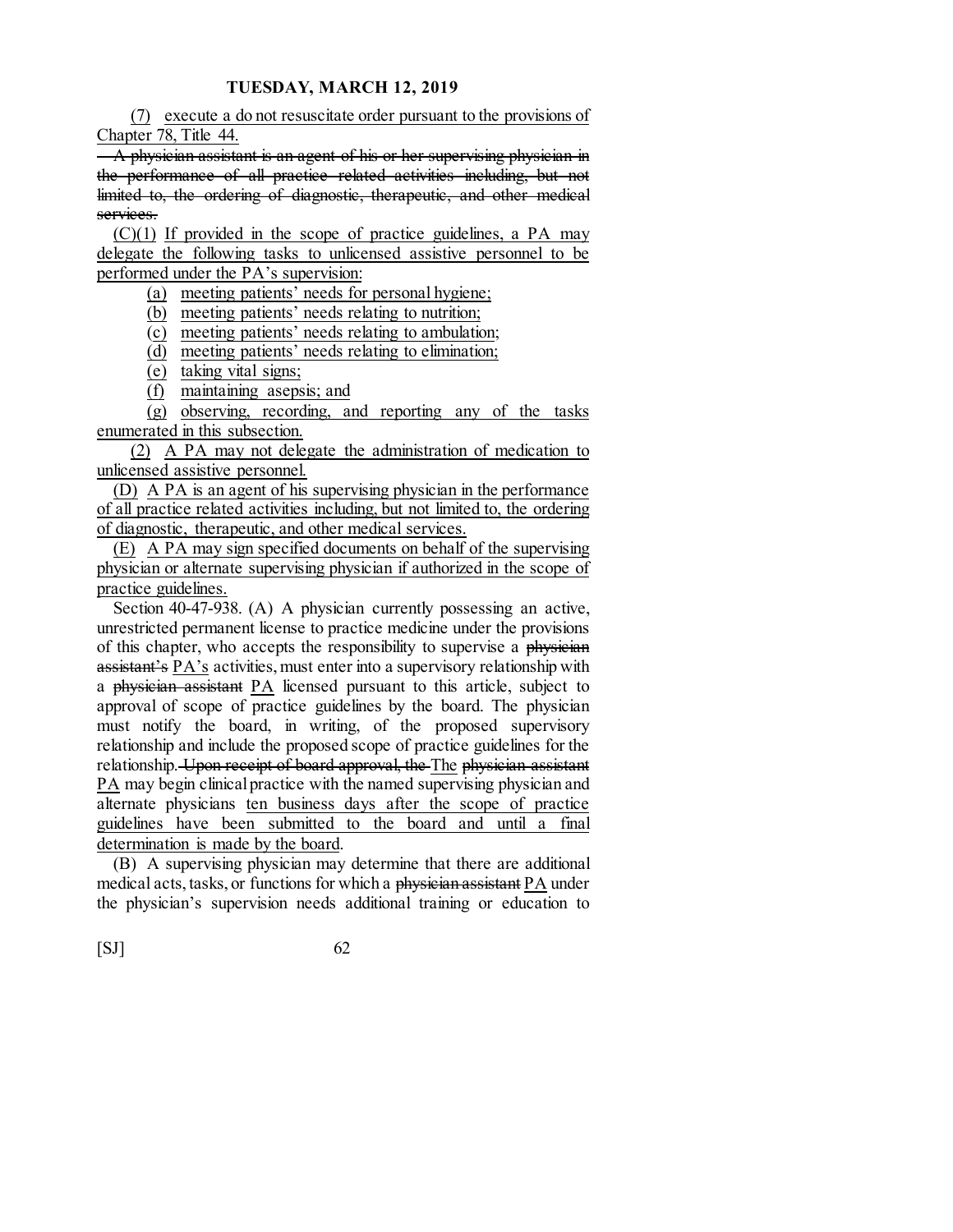meet the needs of the physician's practice and that the physician would like to incorporate into the physician assistant's  $\overline{PA}$ 's scope of practice guidelines. The physician must determine, in consultation with the physician assistant PA, the means of educating the physician assistant, which may include training under the direct supervision of the physician, education, or certification of proposed practices or other appropriate educational methods. The physician must notify the board in writing of the requested changes to the physician assistant's PA's scope of practice guidelines and must provide documentation to the board of the competence of the physician assistant PA to perform the additional medical acts, tasks, or functions. Upon receipt of board approval of the requested changes, the The physician assistant PA may incorporate these additional medical acts, tasks, or functions into practice ten business days after the proposed changes have been submitted to the board and until a final determination is made by the board.

(C) The board shall review and determine whether to approve these proposed scope of practice guidelines or requested changes to the scope of practice guidelines within ten business days after receipt of notice from the supervising physician as required by subsections (A) and (B). If the board needs additional information or clarification, a physician member of the board must contact the supervisory physician within ten business days of receipt of the physician's notice. If the board requests additional information or clarification to consider approval of scope of practice guidelines or changes to these guidelines, the supervising physician shall provide it in a timely manner; and upon receipt, a determination regarding approvalmust be made within ten three business days. If the proposed scope of practice guidelines or proposed change, or portion thereof, is disapproved by the board, the board must provide a written explanation for its determination and a suggested remedy if possible. Upon receipt of the board's determination, the supervising physician and the PA must practice in accordance with the board's determination.

(D) If a PA is to be employed by a hospital system or provider group with a credentialing committee, the credentialing committee may begin the credentialing process necessary to employ the PA upon submittal of the proposed scope of practice guidelines to the board.

(E) A physician and a PA beginning practice pursuant to this section under a proposed scope of practice guidelines or proposed changes to a scope of practice guidelines ten business days after submittal to the board, but before a determination is made by the board, must not be subject to any disciplinary action for beginning practice.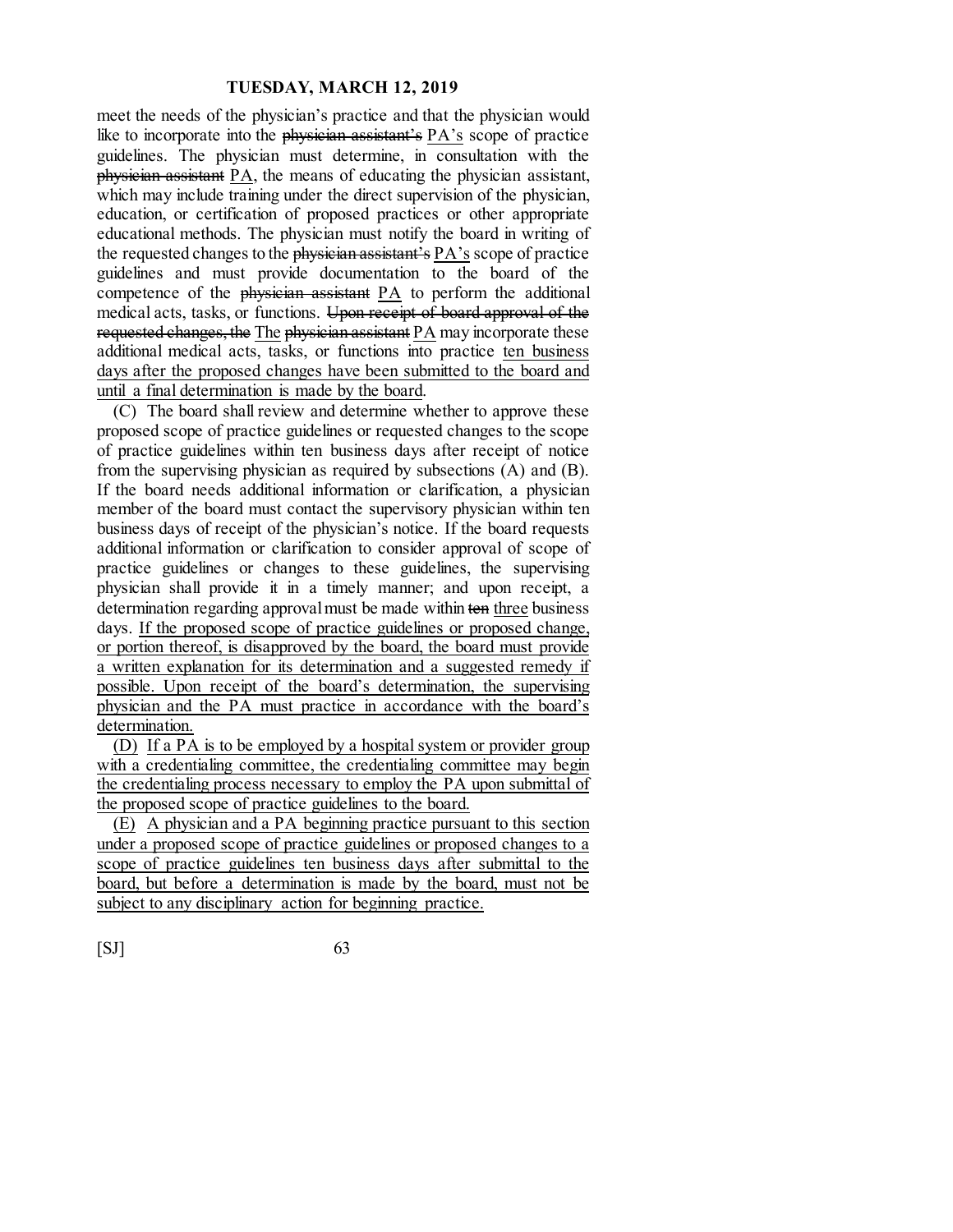Section 40-47-940.  $(A)$  An A license application must be submitted to the board on forms supplied by the board. The application must be complete in every detail before licensure may be granted and must be accompanied by a nonrefundable fee; provided, however, that a PA may not practice until the supervising physician and the PA comply with the requirements of section 40-47-938. As part of the application process, the supervising physician and physician assistant must specify clearly in detail those medical acts, tasks, or functions for which approval is being sought. The specific medical acts, tasks, or functions must be included in the scope of practice guidelines, and the scope of practice guidelines must accompany the application.

(B) When a board member or board designee or the administrative staff of the board has reviewed the entire application for completeness and correctness and has determined the eligibility or appropriateness of the application a temporary authorization may be issued immediately. At the next board meeting the application may be recommended for approval for a permanent license or other authorization consistent with this article. If a temporary authorization is not considered appropriate, the application must be reviewed by the committee and may be recommended to the board for approval as presented to or modified by the committee.

Section 40-47-945. (A) Except as otherwise provided in this article, an individualshall obtain a permanent license from the board before the individual may practice as a physician assistant PA. The board shall grant a permanent license as a physician assistant  $PA$  to an applicant who has:

(1) submitted a completed application on forms provided by the board;

(2) paid the nonrefundable application fees established in this article;

(3) successfully completed an educational program for physician assistants PAs approved by the Accreditation Review Commission on Education for the Physician Assistant or its predecessor or successor organization;

(4) successfully completed the NCCPA certifying examination and provide documentation that the applicant possesses a current, active, NCCPA certificate passed the PA National Certifying Examination administered by the National Commission on the Certification of Physician Assistants (NCCPA) and provided documentation that the applicant possesses a current, active NCCPA certificate;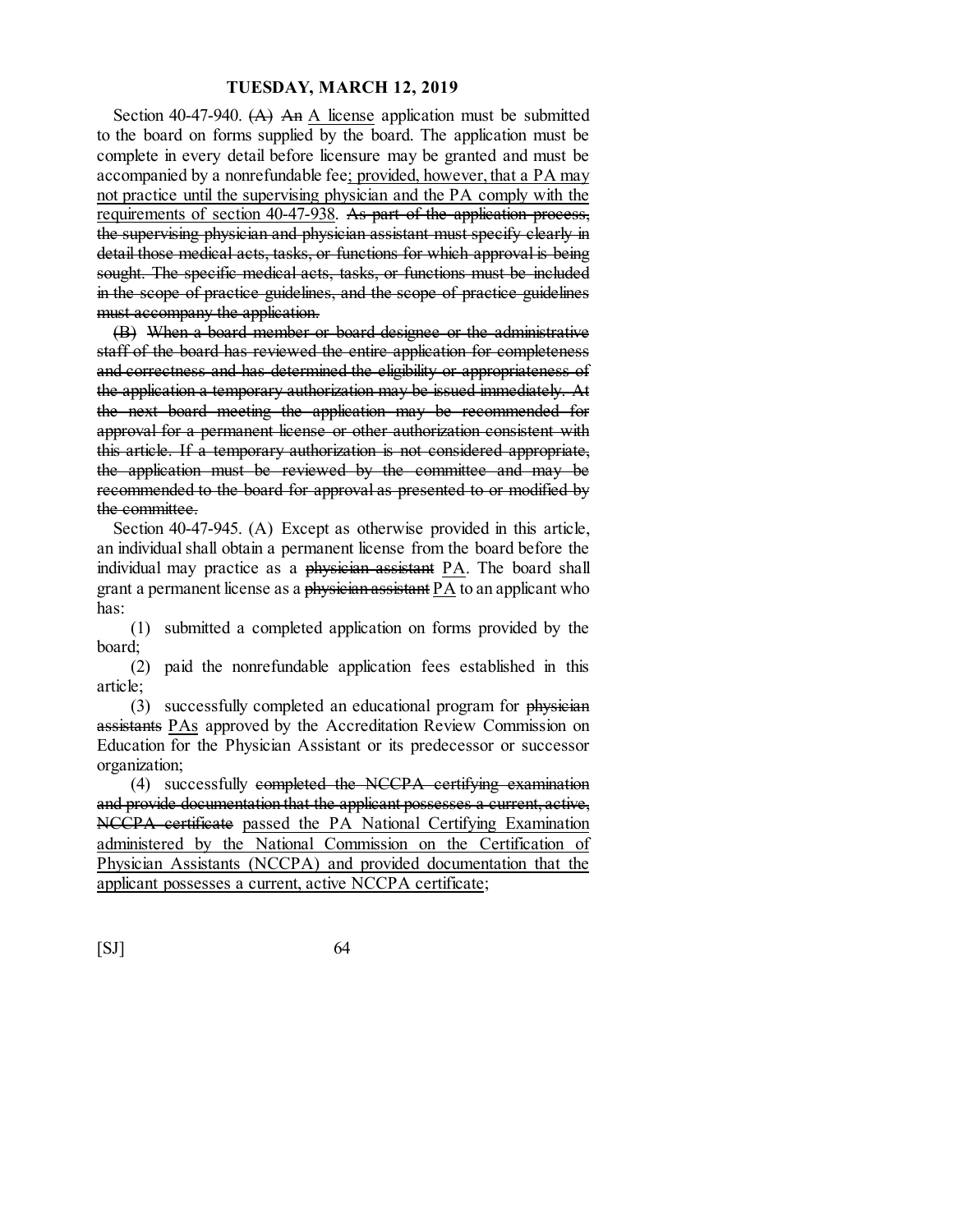(5) certified that the applicant is mentally and physically able to engage safely in practice as a physician assistant  $PA$ ;

(6) no licensure, certificate, or registration as a physician assistant PA under current discipline, revocation, suspension, probation, or investigation for cause resulting from the applicant's practice as a physician assistant PA;

(7) good moral character;

(8) submitted to the board other information the board considers necessary to evaluate the applicant's qualifications or participated in an interview if requested by the board, or both; and

(9) appeared before a board member or board designee with all original diplomas and certificates and demonstrated knowledge of the contents of this article. A temporary authorization to practice may be issued as provided in Section 4047940 pending completion of this requirement and subject to satisfactory interview as provided below; and

(10) successfully completed an examination administered by the committee on the statutes and regulations regarding physician assistant practice and supervision.

(B) Not later than ninety days from the date a temporary authorization is issued, each applicant shall appear before a board member or board designee and demonstrate knowledge of the contents of this article. Failure to appear within the prescribed time automatically results in the immediate invalidation of the authorization to practice pending compliance and further order of the board. If approved, a permanent license may be issued immediately. If not approved, the application must be reviewed by the committee and may be recommended to the board for approval as presented to or modified by the committee.

(C) The supervising physician of a limited licensee physically must be present on the premises at all times when the limited licensee is performing a task.

Section 40-47-950. (A) The board may issue a limited physician assistant PA license to an applicant who has:

(1) submitted a completed application on forms provided by the board;

(2) paid the nonrefundable application fees established by this regulation;

(3) successfully completed an educational program for  $\frac{1}{2}$  physician assistants PAs approved by the Accreditation Review Commission on Education for the Physician Assistant or its predecessor or successor organization;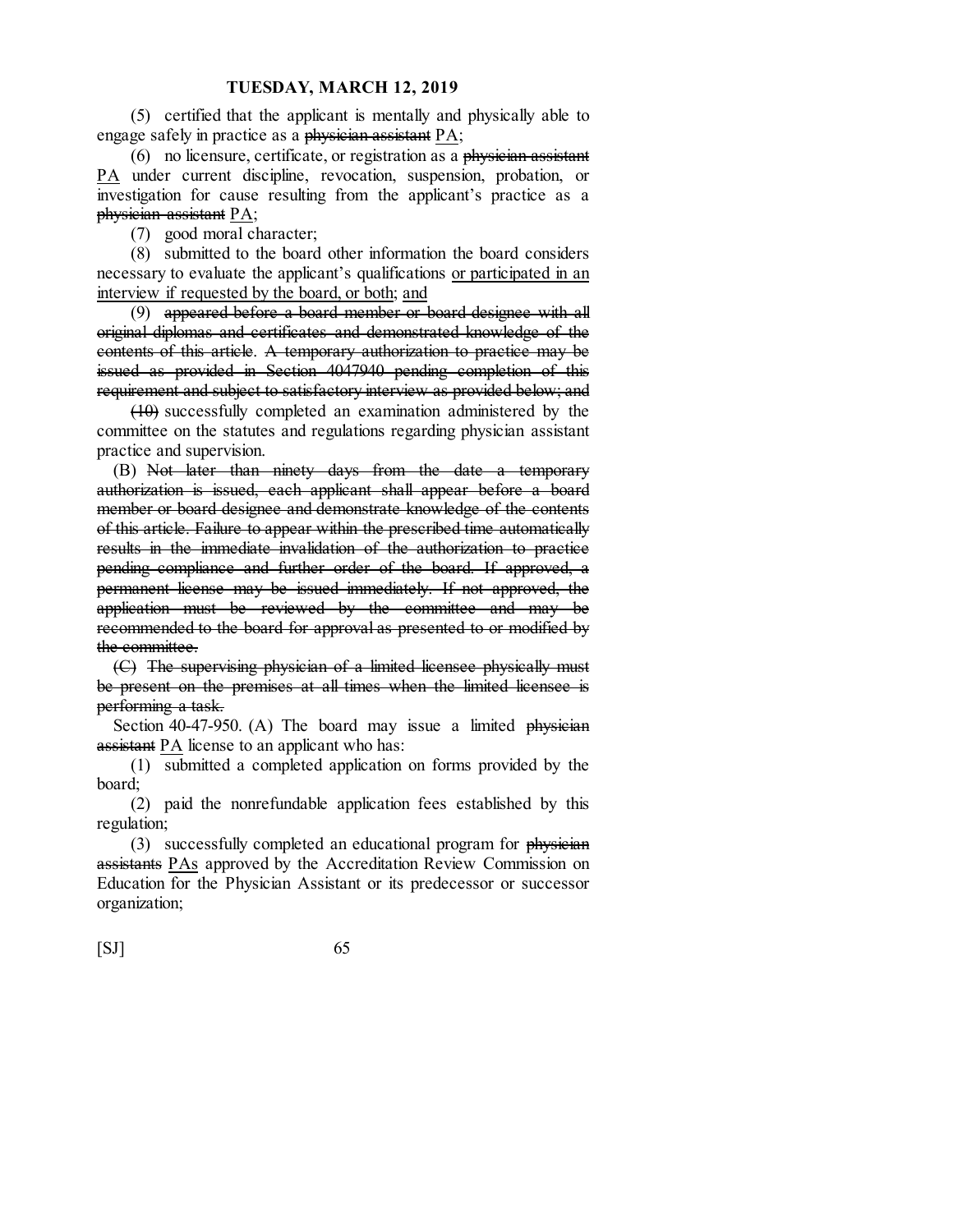(4) never not previously failed two consecutive NCCPA certifying examinations and has registered for, or intends to register to take the next offering of, the NCCPA examination;

(5) certified that the applicant mentally and physically is able to engage safely in practice as a physician assistant PA;

(6) no licensure, certificate, or registration as a physician assistant under current discipline, revocation, suspension, probation, or investigation for cause resulting from the applicant's practice as a physician assistant;

(7) good moral character; and

(8) submitted to the board any other information the board considers necessary to evaluate the applicant's qualifications;

(9) appeared before a board member or board designee with all original diplomas and certificates if requested by the board with any documents requested by the board and demonstrated knowledge of the contents of this article; and

(10) successfully completed an examination administered by the committee on the statutes and regulations regarding physician assistant PA practice and supervision.

(B) A limited license is not renewable and is valid only until the results of a limited licensee's two consecutive NCCPA certifying examinations are reported to the board. When a limited licensee has failed two consecutive NCCPA certifying examinations, or fails one exam and does not take the NCCPA certifying examination at the next opportunity or, after applying for a limited license, fails to register for the next offering of the examination, the limited license immediately is void and the applicant is no longer eligible to apply for further limited licensure.

(C) The supervising physician of a limited licensee physically must be present on the premises at all times when the limited licensee is performing a task.

Section 40-47-955. (A) The supervising physician is responsible for all aspects of the physician assistant's PA's practice. Supervision must be continuous but must not be construed as necessarily requiring the physical presence of the supervising physician at the time and place where the services are rendered, except as otherwise required for limited licensees. The supervising physician shall identify the physician assistant's PA's scope of practice and determine the delegation of medical acts, tasks, or functions. Medical acts, tasks, or functions must be defined in written scope of practice guidelines which must be appropriate to the physician assistant's PA's ability and knowledge.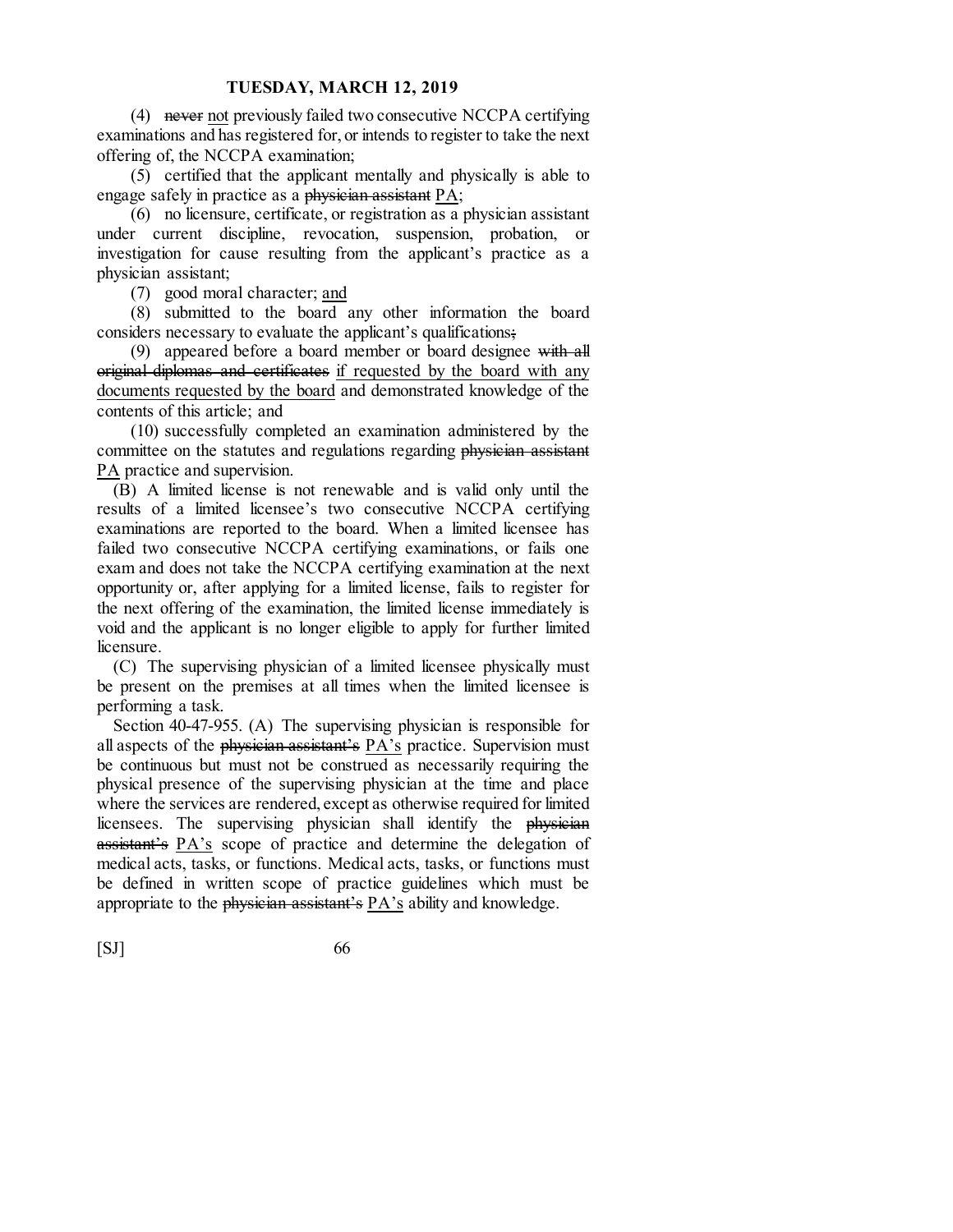(B) Pursuant to scope of practice guidelines, a physician assistant  $PA$ may:

(1) practice in a public place, a private place, or a facility where the supervising physician regularly sees patients; and

(2) may make house calls, perform hospital duties, perform telemedicine, and perform any functions performed by the supervising physician if the physician assistant PA is also qualified to perform those functions.

(C) (1) A physician assistant must have six months of clinical experience with the current supervising physician before being permitted to practice at a location off site from the supervising physician, except that a physician assistant A PA who has at least less than two years continuous practice in the same specialty or who is changing specialties may <u>not</u> practice at a location off site from the supervising physician after three months until the PA has sixty days clinical experience on-site with the supervising physician and upon request of the supervising physician. This three-month sixty-day requirement, or portion thereof, may be waived by the supervising physician in writing on a form approved by the board and submitted to the board. for experienced physician assistants and supervisors upon recommendation of the committee and approval by the board. The offsite location may not be more than sixty miles of travel from the supervising physician or alternate supervising physician without written approval of the board. Notice of offsite practice must be filed with the administrative staff of the board before offsite practice may be authorized. The supervising physician or alternate must review, initial, and date the offsite physician assistant's charts periodically as provided specified in the written scope of practice guidelines, provided the supervising physician must review and verify the adequacy of clinical practice of ten percent of these charts monthly to ensure quality of care and patient safety.

(D) A supervising physician may simultaneously supervise no more than three physician assistants providing clinical service at one time.

(E) Upon written request, and recommendation of the committee, the board may authorize exceptions to the requirements of this section.

Section 40-47-960.  $(A)$  A-physician assistant PA practicing at all sites shall practice pursuant to written scope of practice guidelines signed by all supervisory physicians and the physician assistant PA. Copies of the guidelines must be on file at all practice sites. The guidelines shall include at a minimum the:

(1) name, license number, and practice addresses of all supervising physicians;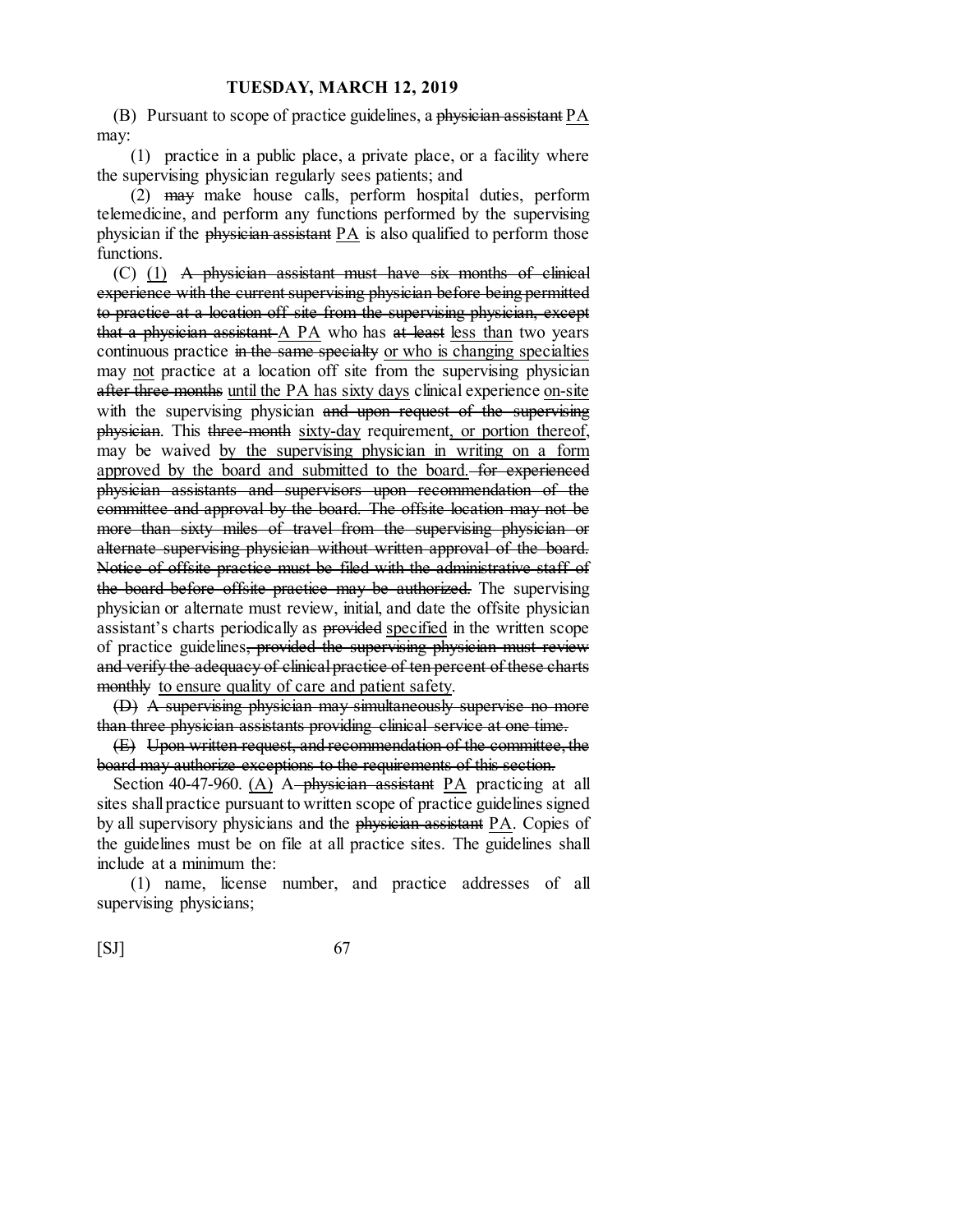(2) name and practice address of the physician assistant  $PA$ ;

(3) date the guidelines were developed and dates they were reviewed and amended;

(4) medical conditions for which therapies may be initiated, continued, or modified;

(5) treatments that may be initiated, continued, or modified;

(6) drug therapy, if any, that may be prescribed with drug specific classifications; and

(7) situations that require direct evaluation by or immediate referral to the physician, including Schedule II controlled substance prescription authorization as provided for in Section 40-47-965.

(B) In a hospital practice setting, a list of alternate supervising physicians may be submitted to the board without the signatures of the alternate supervising physicians.

Section 40-47-965. (A) If the written scope of practice guidelines authorizes the physician's assistant PA to prescribe drug therapy:

(1) prescriptions for authorized drugs and devices shall comply with all applicable state and federal laws;

(2) prescriptions must be limited to drugs and devices authorized by the supervising physician and set forth in the written scope of practice guidelines;

(3) prescriptions must be signed or electronically submitted by the physician assistant PA and must bear the physician assistant's PA's identification number as assigned by the board and all prescribing numbers required by law. The preprinted prescription form shall include both the physician assistant's PA's and physician's name, address, and phone number, and, if possible, the physician through the electronic system, and shall comply with the provisions of Section 39-24-40;

(4) drugs or devices prescribed must be specifically documented in the patient record;

(5) the physician assistant  $PA$  may request, receive, and sign for professional samples of drugs authorized in the written scope of practice guidelines and may distribute professional samples to patients in compliance with appropriate federal and state regulations and the written scope of practice guidelines;

(6) the physician assistant PA may authorize prescriptions for an orally administered Schedule II controlled substance, as defined in the federal Controlled Substances Act, pursuant to the following requirements: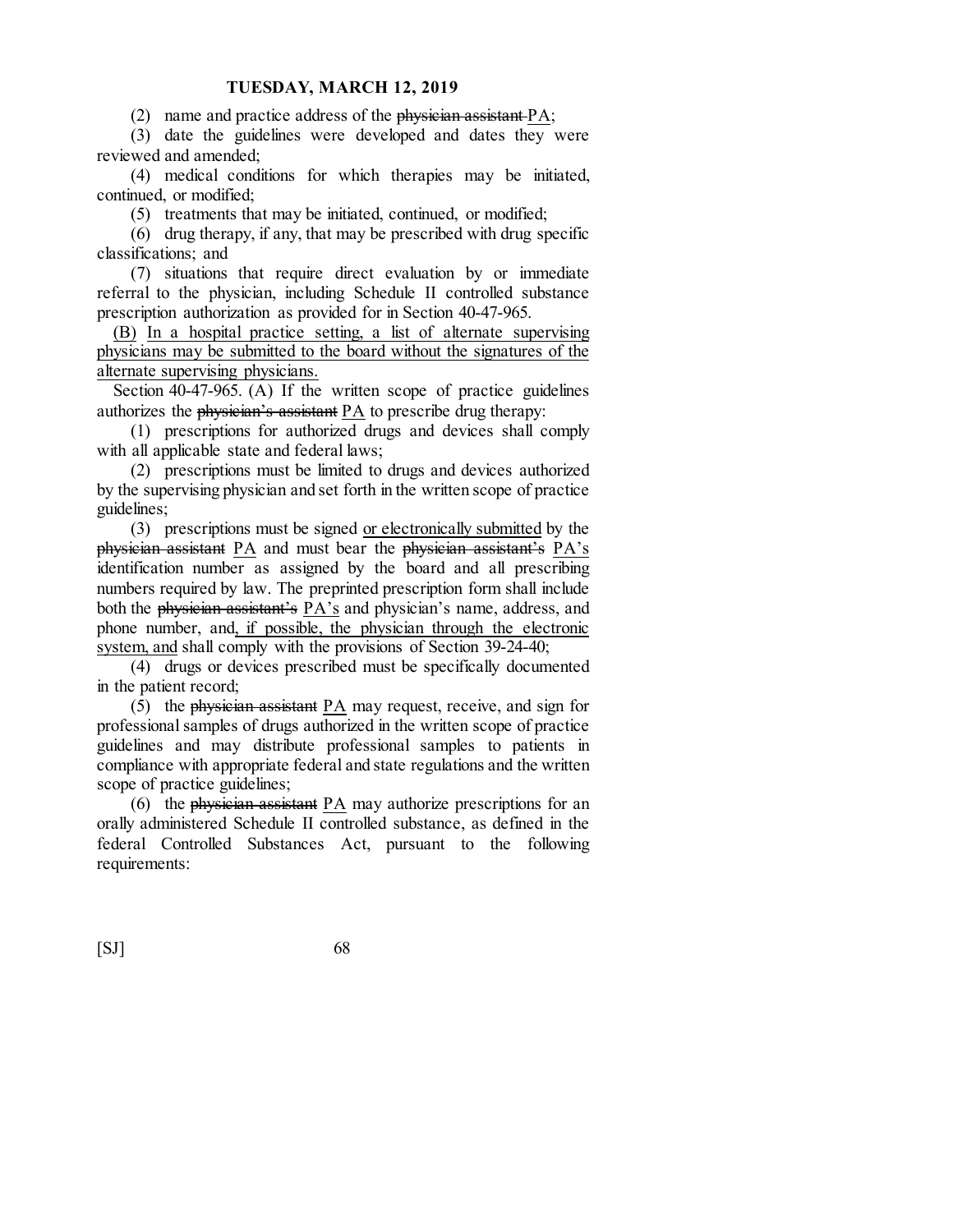(a) the authorization to prescribe is expressly approved by the supervising physician as set forth in the physician assistant's PA written scope of practice guidelines;

(b) the physician assistant PA has directly evaluated the patient, provided, however, that a PA may authorize a prescription if the PA is assigned to take calls for the supervising physician or alternate supervising physician treating the patient;

(c) the authority to prescribe a Schedule II narcotic controlled substance is limited to an initial prescription and must not to exceed a seventy two hour five-day supply;

(d) any subsequent prescription authorization for a Schedule II narcotic controlled substance after the initial prescription must be in consultation with and upon patient examination and evaluation by and approved by the supervising physician, and must be documented in the patient's chart; and

(e) any prescription for continuing drug therapy must include consultation with the supervising physician and must be documented in the patient's chart;

(7) the physician assistant PA may authorize a medical order for parenteral administration of a Schedule II controlled substance, as defined in the federal Controlled Substances Act, pursuant to the following requirements:

(a) the authorization to write a medical order is expressly approved by the supervising physician as set forth in the physician assistant's PA's written scope of practice guidelines;

(b) the physician assistant PA is providing patient care in a hospital setting, including emergency and outpatient departments affiliated with the hospital;

(c) an initial patient examination and evaluation has been performed by the supervising physician, or his delegate physician, and has been documented in the patient's chart; however, in a hospital emergency department, a physician assistant PA may authorize such a medical order if the supervising or delegate physician is unavailable due to clinical demands, but remains on the premises and is immediately available, and the supervising or delegate physician conducts the patient evaluation as soon as practicable and is documented in the patient's chart;

(d) the physician assistant  $PA$  has directly evaluated the patient; and

(e) the written medical order may not exceed a onetime administration within a twenty-four hour period without approval of the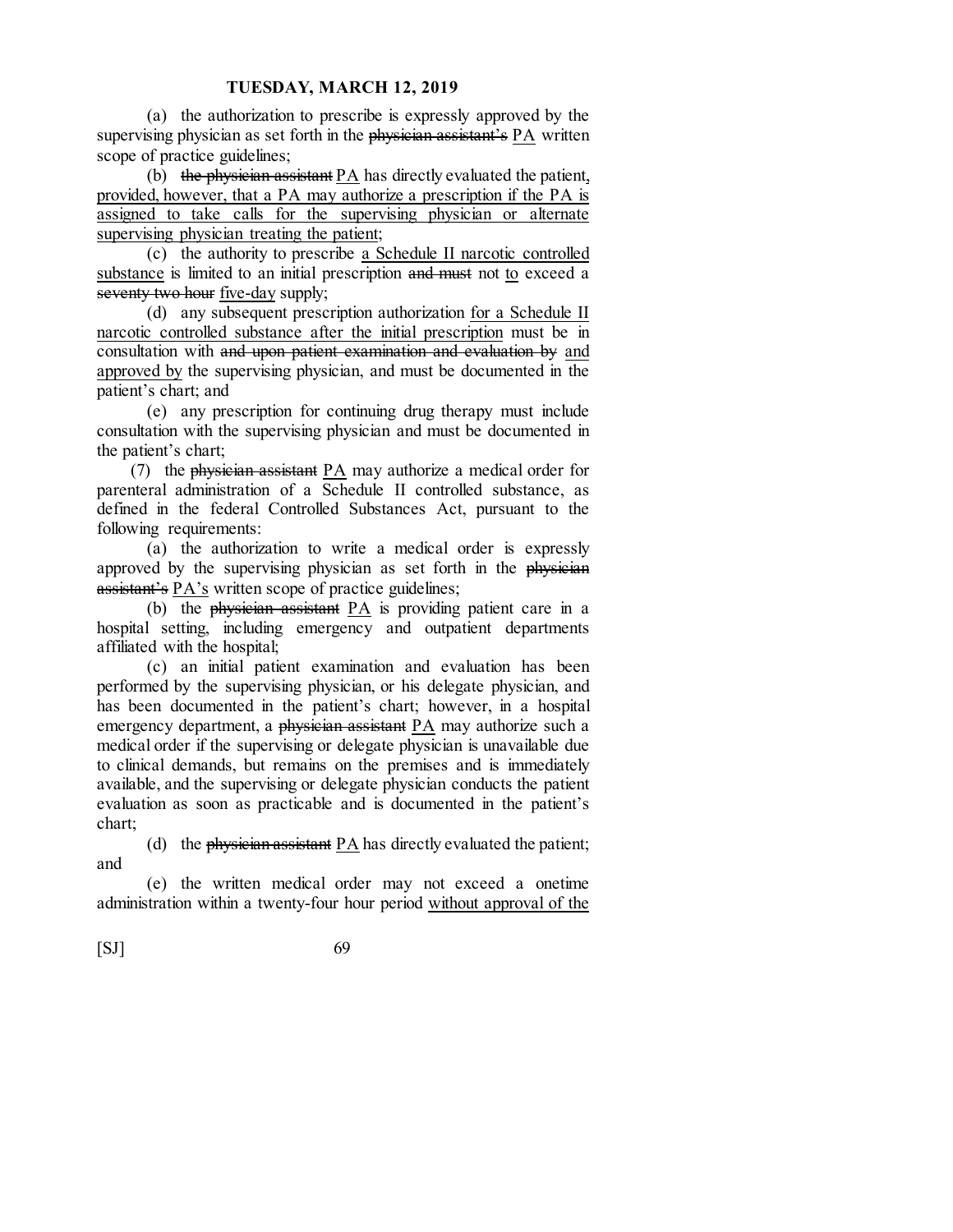supervising physician or alternate supervising physician documented in the patient's chart.

(B) When applying for controlled substance prescriptive authority, the applicant shall comply with the following requirements:

(1) the physician assistant PA shall provide evidence of completion of sixty contact hours of education in pharmacotherapeutics acceptable to as determined by the board before application;

(2) the physician assistant PA shall provide at least fifteen contact hours evidence of education in controlled substances acceptable to as determined by the board;

(3) every two years, the physician assistant PA shall provide documentation of four continuing education hours related to approved procedures of prescribing and monitoring controlled substances listed in Schedules II, III, and IV of the schedules provided for in Sections 44-53-210, 44-53-230 and 44-53-250;

(4) the physician assistant PA must have a valid Drug Enforcement Administration (DEA) registration and prescribe in accordance with DEA rules; and

(5) the physician assistant PA and supervising physician must read and sign a document approved by the board describing the management of expanded controlled substances prescriptive authority for physician assistants PAs in South Carolina which must be kept on file for review. Within the two-year period, the physician assistant PA and the supervising physician periodically shall review this document and the physician assistant's PA's prescribing practices to ensure proper prescribing procedures are followed. This review must be documented in writing with a copy kept at each practice site.

(C) A physician assistant's PA's prescriptive authorization may be terminated by the board if the physician assistant PA:

(1) practices outside the written scope of practice guidelines;

(2) violates any state or federal law or regulation applicable to prescriptions; or

(3) violates a state or federal law applicable to  $\frac{1}{2}$  physician assistants PAs.

Section 40-47-970. A physician assistant  $PA$  may not:

(1) perform a medical act, task, or function which has not been listed and approved on the scope of practice guidelines; (2)

prescribe drugs, medications, or devices not specifically authorized by the supervising physician and documented in the written scope of practice guidelines;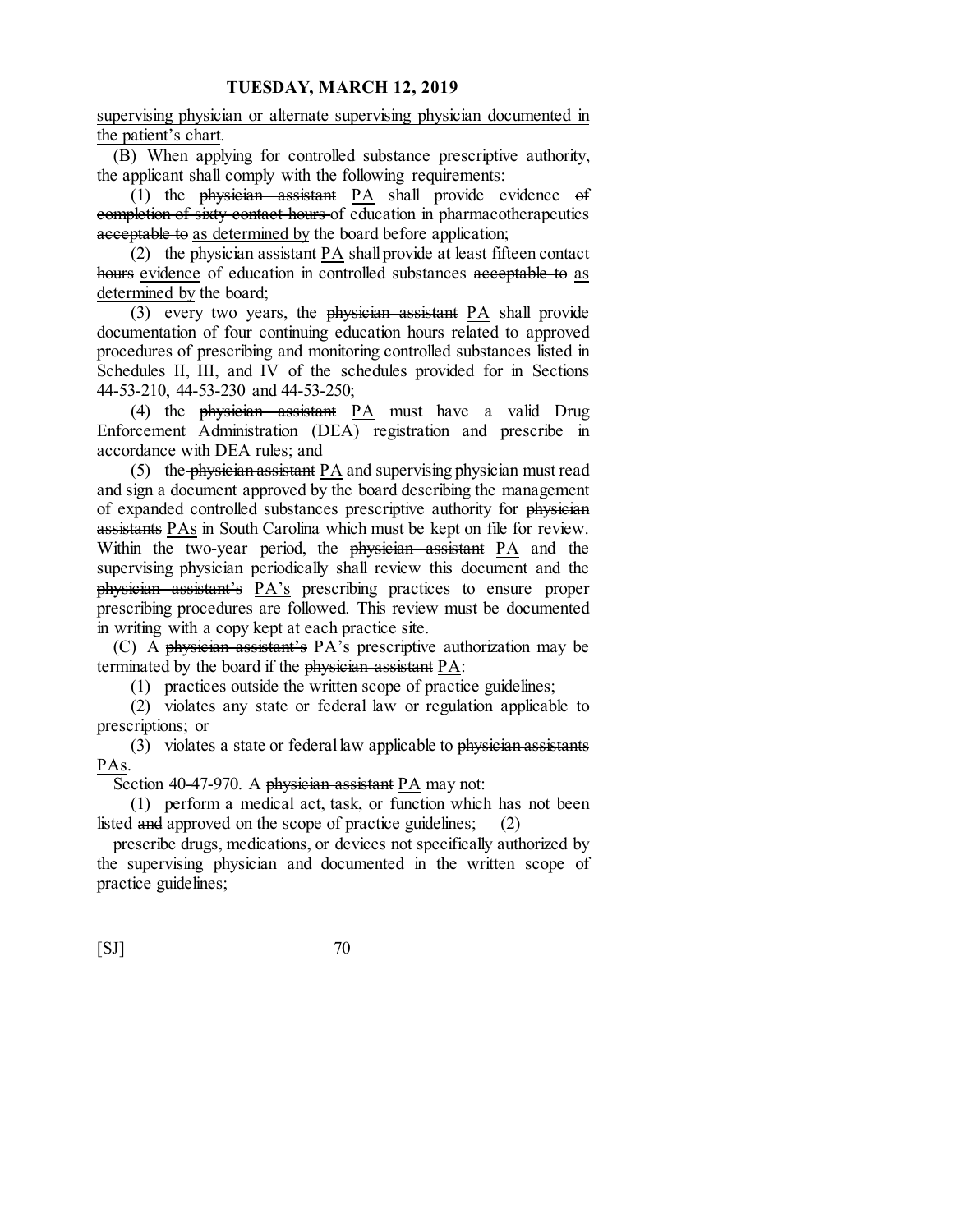(3) prescribe, under any circumstances, controlled substances in Schedule II except as authorized in Section 40-47-965;

(4) perform a medical act, task, or function that is outside the usual practice of the supervising physician or outside the supervising physician's training or experience unless the board approves an exception pursuant to section  $40-47-195(D)(1)(d)$ .

Section 40-47-985. The board or a person designated by the board may make unscheduled inspections of any office or facility employing a physician assistant PA.

Section 40-47-990. A physician assistant PA must clearly identify himself or herself as a physician assistant PA to ensure that the physician assistant PA is not mistaken or misrepresented as a physician. A physician assistant PA shall wear a clearly legible identification badge or other adornment of at least one inch by three inches in size bearing the physician assistant's PA's name and the words 'Physician Assistant', 'PA-C,' or 'PA'.

Section 40-47-995. If the supervisory relationship between a physician assistant PA and the supervising physician is terminated for any reason, the physician assistant PA and the supervising physician shall inform the board immediately in writing of the termination, including the reasons for the termination. The approval of the practice setting terminates coterminous with the termination of the relationship, and practice shall cease until new scope of practice guidelines are submitted by a supervising physician and are approved by the board. A current alternate supervising physician for the PA may serve as the supervising physician under the existing scope of practice guidelines, for a period not to exceed ninety days, until a new supervising physician is designated and new scope of practice guidelines are approved.

Section 40-47-1000. (A) It is unlawful for a person who is not licensed under this article to hold himself out as a physician assistant PA. A person who holds himself out as a physician assistant without being licensed under this article, during a period of suspension, or after his license has been revoked by the board is guilty of a misdemeanor and, upon conviction, must be fined not more than three hundred dollars or imprisoned for not more than ninety days, or both.

(B) For the purpose of any investigation or proceeding under the provisions of this article, the board or a person designated by the board may administer oaths and affirmations, subpoena witnesses, take testimony, and require the production of any documents or records which the board considers relevant to the inquiry.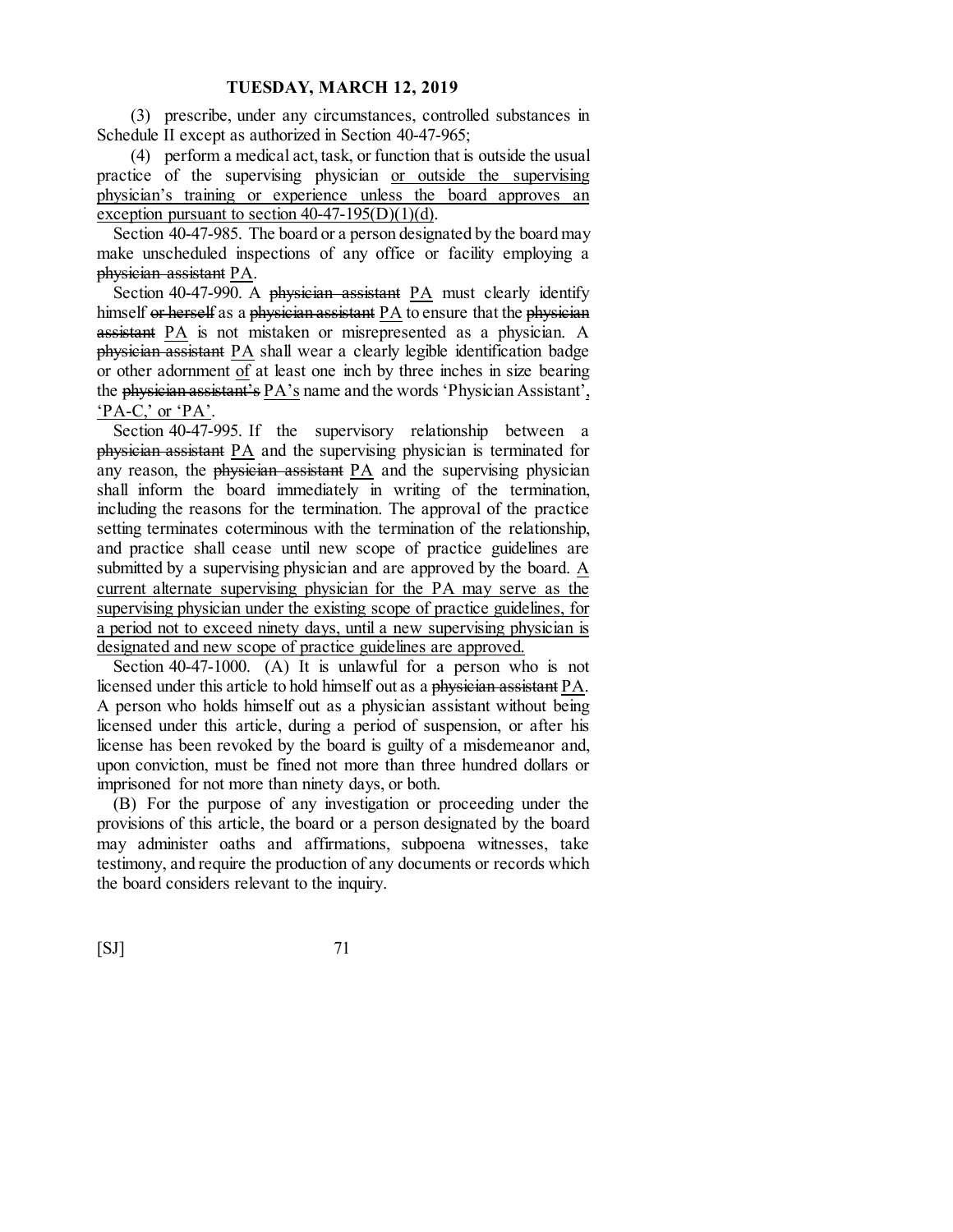(C) If the board has sufficient evidence that a person is violating a provision of this article, the board, in addition to all other remedies, may order the person to immediately desist and refrain from this conduct. The board may apply to an administrative law judge as provided under Article 5 of Chapter 23 of Title 1 for an injunction restraining the person from this conduct. An administrative law judge may issue a temporary injunction ex parte and upon notice and full hearing may issue any other order in the matter it considers proper. No bond may be required of the board by an administrative law judge as a condition to the issuance of any injunction or order contemplated by the provisions of this section.

(D) Investigations and disciplinary proceedings under this article must be conducted in accordance with the provisions of Article 1.

(E) No provision of this article may be construed as prohibiting the respondent or his legal counsel from exercising the respondent's constitutional right of due process under the law or prohibiting the respondent from normal access to the charges and evidence filed against him as a part of due process under the law.

Section 40-47-1005. Misconduct constituting grounds for revocation, suspension, probation, reprimand, restrictions, or denial of a license must be found when a physician assistant PA:

(1) has knowingly allowed himself or herself to be misrepresented as a physician;

(2) has filed or has had filed on his or her behalf with the board any false, fraudulent, or forged statement or documents;

(3) has performed any work assignment, task, or other activity which is not on the physician assistant PA scope of practice guidelines;

(4) misuses alcohol or drugs to such a degree to render him or her unfit to practice as a physician assistant PA;

(5) has been convicted of a felony or a crime involving moral turpitude or drugs;

(6) has sustained any physical or mental disability which renders further practice dangerous to the public;

(7) has engaged in any dishonorable or unethical conduct that is likely to deceive or harm patients;

(8) has used or made any false or fraudulent statement in any document connected with practice or licensure as a physician assistant PA;

(9) has obtained or assisted another person in obtaining fees under dishonorable, false, or fraudulent circumstances;

(10) has violated or conspired with another person to violate any provision of this article; or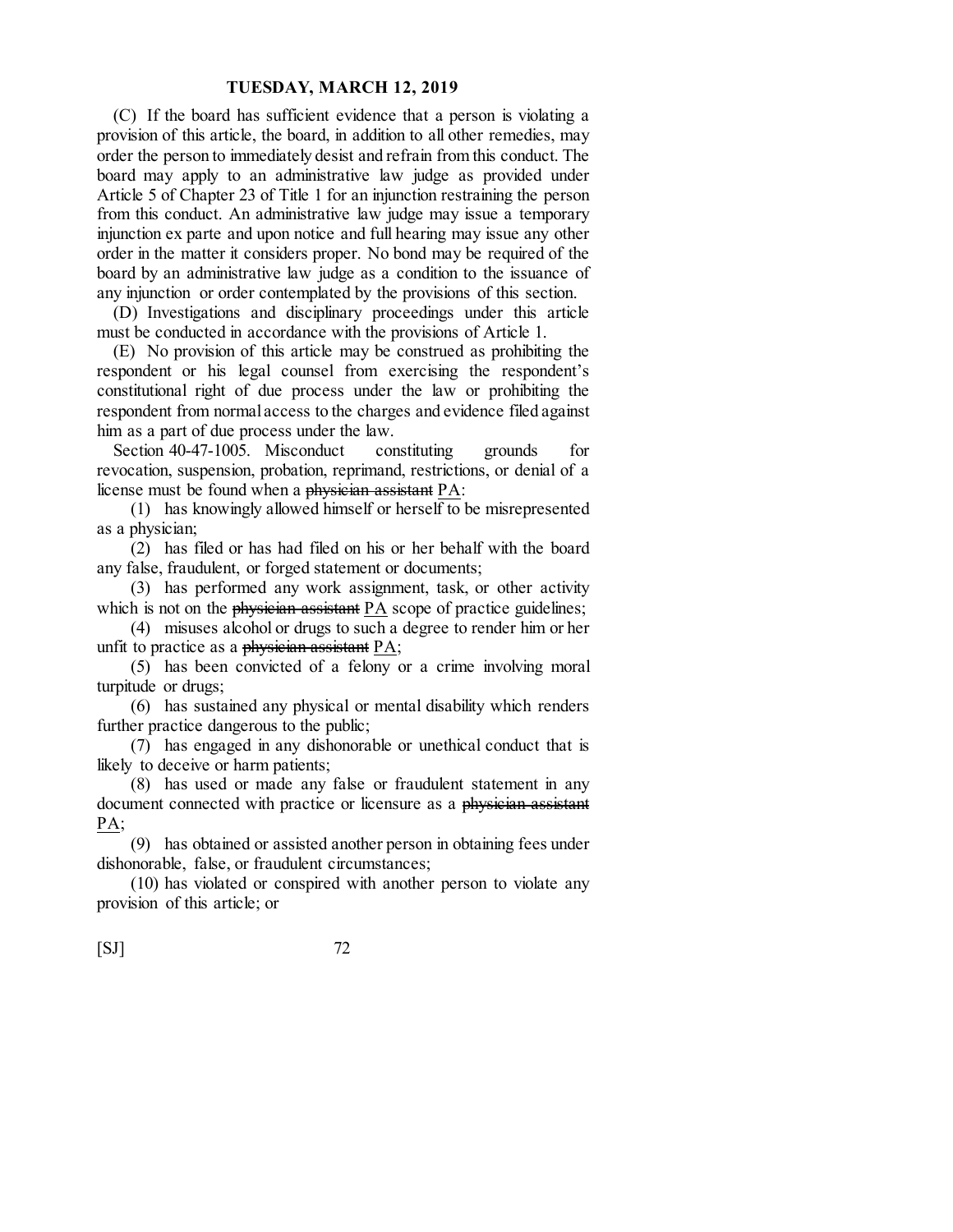(11) otherwise demonstrates a lack of the ethical or professional competence required to act as a physician assistant PA.

Section 40-47-1010. A license issued pursuant to this chapter may be renewed biennially or as otherwise provided by the board and department. A person who has not demonstrated continuing education, as required by this article, is not eligible for issuance or renewal of an authorization to practice.

Section 40-47-1015. (A) Fees for physician assistant PA licensure are established as follows:

(1) initial licensing fee, not to exceed five hundred dollars;

(2) renewal of license fee, not to exceed one hundred and fifty dollars;

(3) late renewal fee, not to exceed the renewal fee doubled; and

(4) reactivation application fee, not to exceed two hundred dollars;

(5) change in supervisor fee, not to exceed one hundred and fifty dollars;

(6) additional primary supervisor for dual employment fee, not to exceed one hundred and fifty dollars.

(B) Fees may be adjusted biennially pursuant to Section 40-1-50 to ensure that they are sufficient but not excessive to cover expenses including the total of the direct and indirect costs to the State for the operations of the committee.

Section 40-47-1020. Nothing in this article may be construed to require third party reimbursement directly to a physician assistant PA for services rendered.

SECTION 7. This act takes effect upon approval of the Governor. / Renumber sections to conform.

Amend title to conform.

Senator DAVIS explained the committee amendment.

On motion of Senator DAVIS, the amendment was withdrawn.

Senator DAVIS proposed the following amendment (132R002.SP.TD), which was adopted:

Amend the bill, as and if amended, by striking all after the enacting words and inserting:

/ SECTION 1. Section 40-47-195 of the 1976 Code is amended to read:

"Section 40-47-195. (A) A licensee who supervises another practitioner shall hold a permanent, active, unrestricted authorization to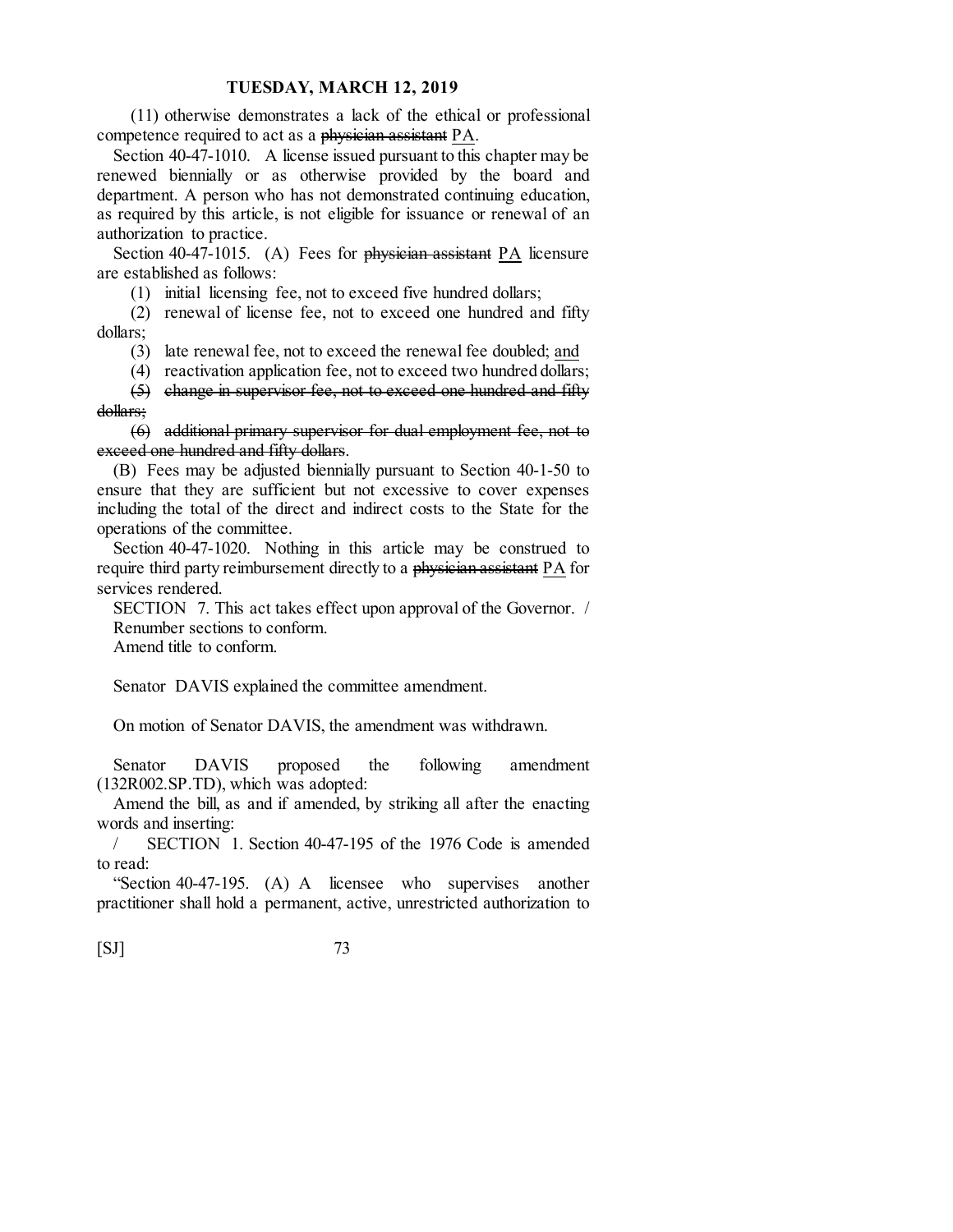practice in this State and be currently engaged in the active practice of their respective profession or shall hold an active unrestricted academic license to practice medicine in this State.

(B) Pursuant to this chapter, only licensed physicians may supervise another practitioner who performs delegated medical acts in accordance with the practitioner's applicable scope of professional practice authorized by state law. It is the supervising physician's responsibility to ensure that delegated medical acts to other practitioners are performed under approved written scope of practice guidelines or approved written protocol in accordance with the applicable scope of professional practice authorized by state law. A copy of approved written scope of practice guidelines or approved written protocol, dated and signed by the supervising physician and the practitioner, must be provided to the board by the supervising physician within seventy-two hours of request by a representative of the department or board.

(C) In evaluating a written guideline or protocol, the board and supervising physician or medical staff shall consider the:

(1) training and experience of the supervising physician;

(2) nature and complexity of the delegated medical acts being performed;

(3) geographic proximity of the supervising physician to the supervised practitioner; when the supervising physician is not located at the same site as the supervised practitioner, special consideration must be given to the manner in which the physician intends to monitor the practitioner, and prior board approval must be received for this practice unless otherwise provided in this chapter; and

(4) number of other practitioners the physician or medical staff supervises. Reference must be given to the number of supervised practitioners, as prescribed by law. When the supervising physician assumes responsibility for more than the number of practitioners prescribed by law, special consideration must be given to the manner in which the physician intends to monitor, and prior board approval must be received for this practice.

(D)(1) A physician or medical staff who is engaged in practice with an a PA, NP, CNM, or CNS must:

(a)(i) hold permanent, active, and unrestricted authorization to practice medicine in this State and be actively practicing medicine within the geographic boundaries of this State; or

(ii) hold an active, unrestricted academic license to practice medicine in this State and be actively practicing medicine within the geographic boundaries of this State;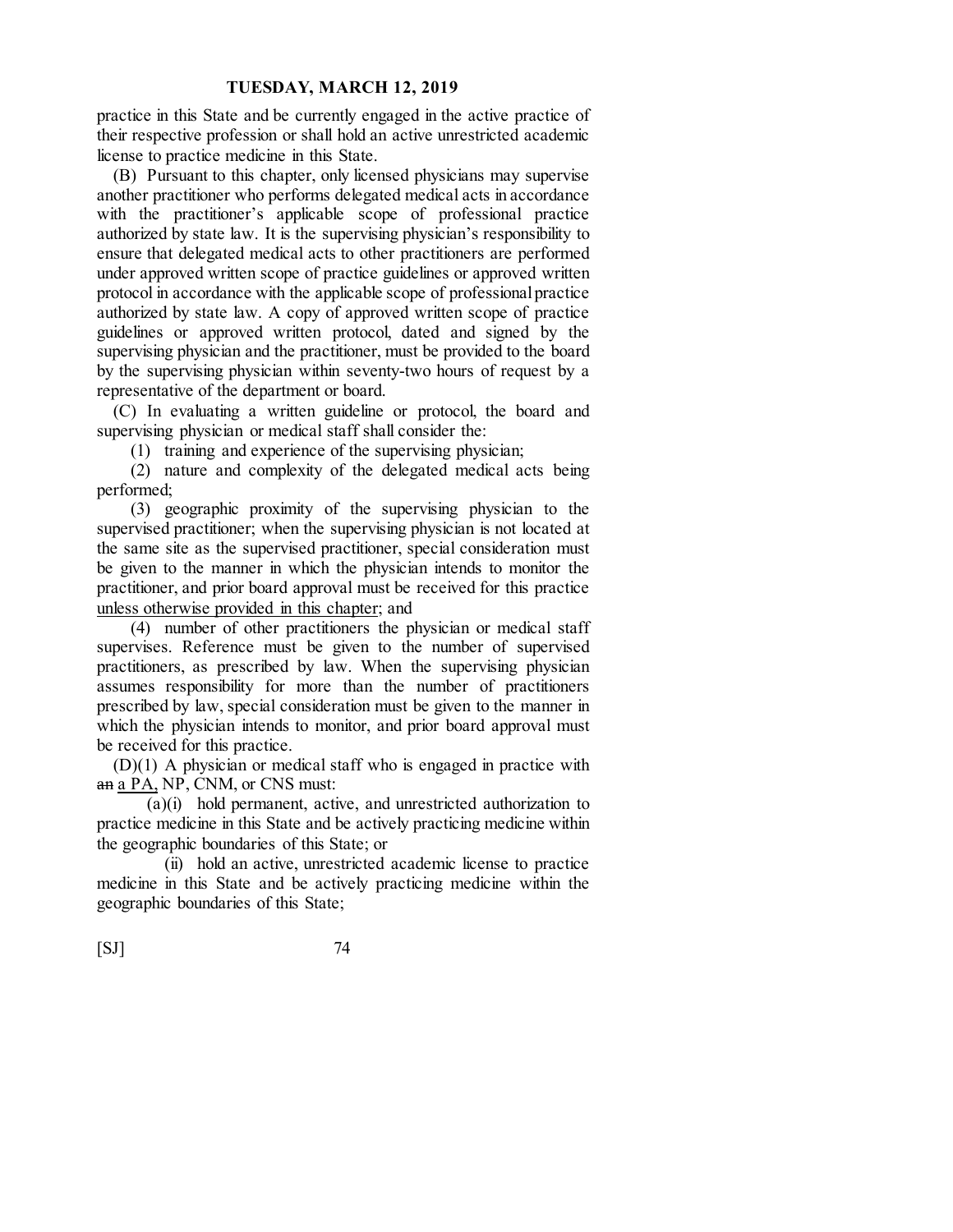(b) have in place prior to beginning practice and during its continuation a practice agreement as defined in Section 40-47-20(35) or scope of practice guidelines as defined in Section 40-47-20(5), a copy of which the physician must make available to the board within seventy-two hours of a request;

(c) not enter into scope of practice guidelines or practice agreements with more than the equivalent of six full-time PAs, NPs, CNMs, or CNSs and must not practice in a situation in which the number of NPs, CNMs, or CNSs providing clinical services with whom the physician is working, combined with the number of physician assistants PAs providing clinical services whom the physician is supervising, is greater than six individuals at any one time, provided, however, that the board may approve an exception to these requirements upon application by the physician, if the board determines that an exception is warranted and that quality of care and patient safety will be maintained;

(d) not enter into a practice agreement with an a PA, NP, CNM, or CNS performing a medical act, task, or function that is outside the usual practice of that physician or outside of the physician's training or experience, provided, however, that the board may approve an exception to this requirement upon application by the physician, if the board determines that an exception is warranted and that quality of care and patient safety will be maintained; and

(e) maintain responsibility in the practice agreement for the health care delivery team pursuant to rules and regulations of the Board of Medical Examiners.

(2) The board is authorized to conduct random audits of scope of practice guidelines and practice agreements."

SECTION 2. Article 7, Chapter 47, Title 40 of the 1976 Code is amended to read:

# "ARTICLE 7

South Carolina Physician Assistants Practice Act

Section 40-47-905. This article may be cited as the 'South Carolina Physician Assistants Practice Act'.

Section 40-47-910. As used in this article:

(1) 'Alternate physician supervisor' or 'alternate supervising physician' means a South Carolina licensed physician currently possessing an active, unrestricted permanent license to practice medicine in South Carolina who accepts the responsibility to supervise a physician assistant's PA's activities in the absence of the supervising physician and this physician is approved by the physician supervisor in writing in the scope of practice guidelines.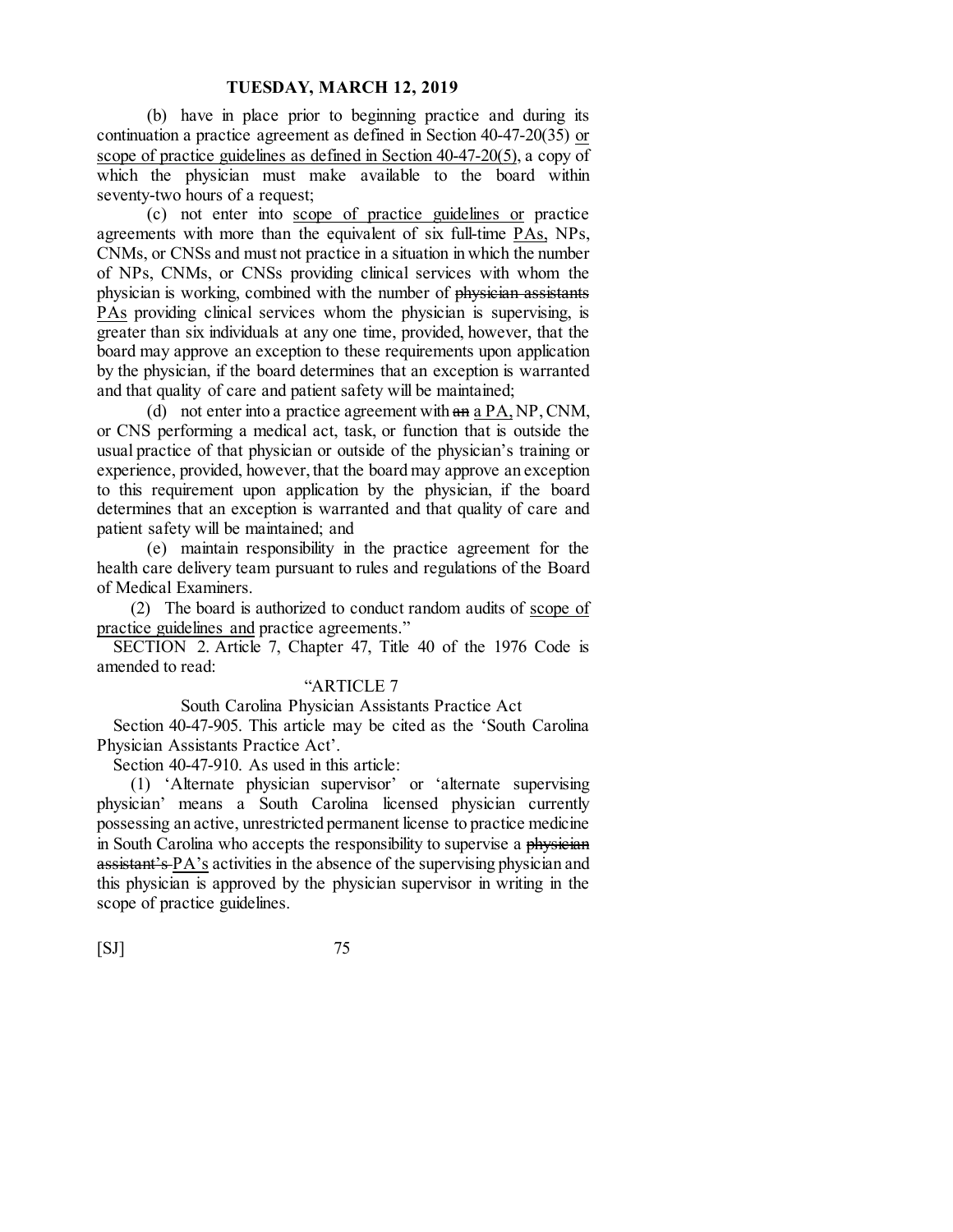(2) 'Board' means the Board of Medical Examiners of South Carolina.

(3) 'Committee' means the Physician Assistant Committee as established by this article as an advisory committee responsible to the board.

(4) 'Immediate consultation' means a supervising physician must be available for direct communication by telephone or other means of telecommunication.

(5) 'NCCPA' means the National Commission on Certification of Physician Assistants, Inc., the agency recognized to examine and evaluate the education of physician assistants PAs, or its successor organization as recognized by the board.

(6) 'Physician assistant' or 'PA' means a health care professional licensed to assist in the practice of medicine with a physician supervisor.

(7) 'Physician supervisor' or 'supervising physician' means a South Carolina licensed physician currently possessing an active, unrestricted permanent license to practice medicine in South Carolina who is approved to serve as a supervising physician for no more than three full-time equivalent physician assistants. The physician supervisor is the individual who is responsible for supervising a physician assistant's PA's activities.

(8) 'Supervising' means overseeing the activities of, and accepting responsibility for, the medical services rendered by a physician assistant PA as part of a physician led team in a manner approved by the board.

Section 40-47-915. This article does not apply to a person:

(1) who is employed as a physician assistant PA by the United States Government, where such services are provided solely under the direction or control of the United States Government.

(2) pursuing a course of study leading to a degree or certificate to practice as a physician assistant in a program approved accredited by the Commission on Accreditation of Allied Health Education Programs or its successor agency, where such activities and services constitute a part of a supervised course of study; Accreditation Review Commission on Education for the Physician Assistant, or its successor agency, provided, however, the person must be clearly identified by a badge or other adornment with that person's name and the words 'Physician Assistant Student' clearly legible. The badge or adornment must be at least one inch by three inches in size.

Section 40-47-920. The Director of the Department of Labor, Licensing and Regulation may employ additional staff as necessary for the performance of the department's duties under this article.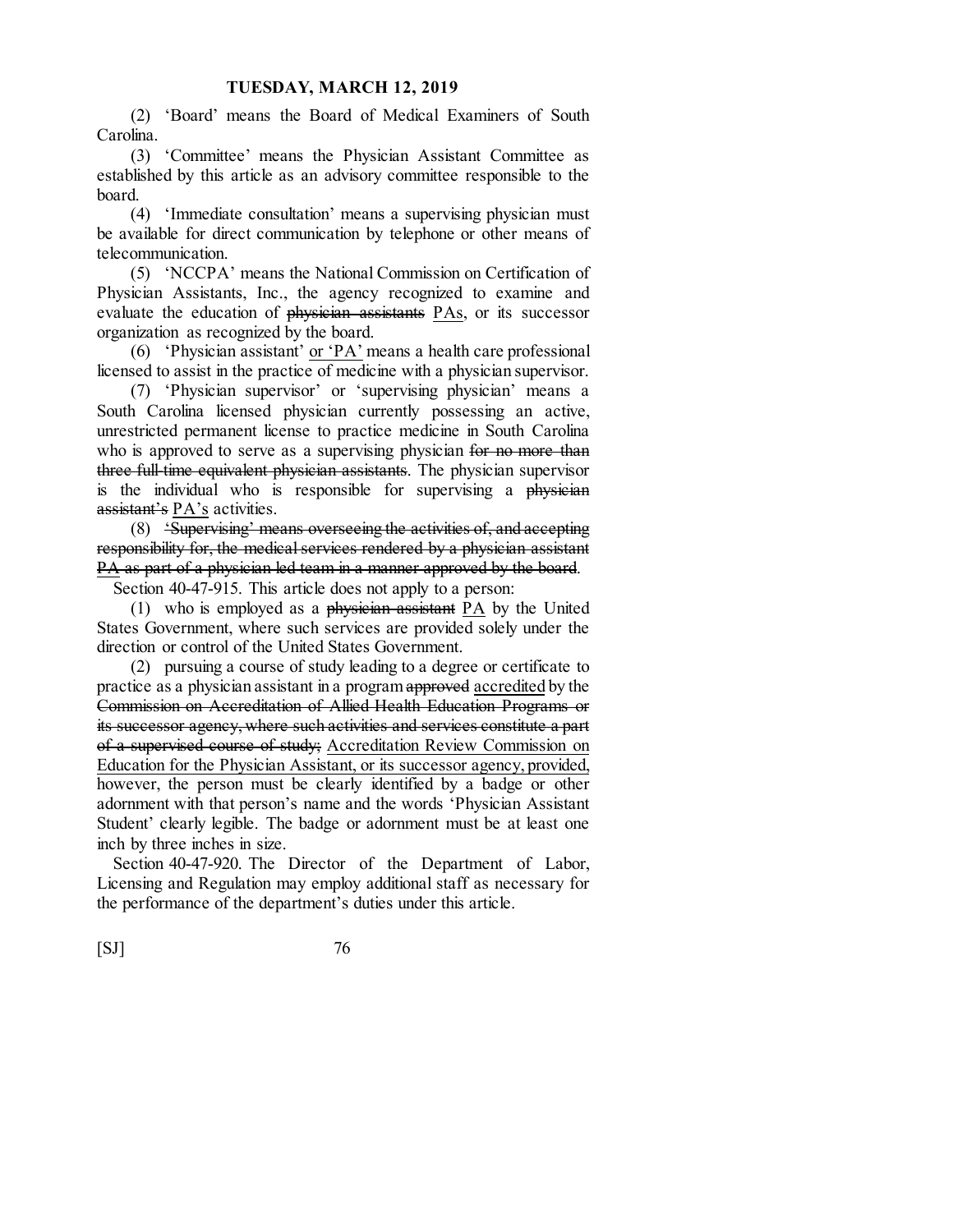Section 40-47-925. (A) There is created the Physician Assistant Committee as an advisory committee to the board which consists of nine members to be appointed by the Board of Medical Examiners. Three of the members must be licensed **physician assistants** PAs with a minimum of three years of patient care experience in this State. Two members must be consumers, and three members must be physicians who are licensed to practice in this State. Of the three physician members, at least one two must regularly employ supervise a physician assistant PA. One member of the Board of Medical Examiners shall serve on the committee ex officio. All organizations, groups, or interested individuals may submit recommendations to the board of at least two individuals for each position to be filled on the committee.

(B) The members shall serve for terms of four years and until their successors are appointed and qualify, except the initial term of two physician assistants PAs, the consumer member, and one physician are for two years. Vacancies must be filled in the manner of the original appointment for the unexpired portion of the term. The board, after notice and opportunity for hearing, may remove any member of the committee for negligence, neglect of duty, incompetence, revocation or suspension of license, or other dishonorable conduct. Members of the committee shall receive mileage, subsistence, and per diem as provided by law for members of state boards, commissions, and committees for each meeting attended. No member may serve more than two full four-year terms consecutively, but may be eligible for reappointment four years from the date the last full four-year term expired.

(C) The committee shall meet at least two times yearly and at other times as may be necessary. A quorum for all meetings shall consist of five members. At its initial meeting, and at the beginning of each year thereafter, the committee shall elect from its membership a chairman, vice chairman, and secretary to serve for a term of one year.

(D) The committee shall receive and account for all monies under the provisions of this article and shall pay all monies collected to the board for deposit with the State Treasurer as provided for by law.

Section 40-47-930. (A) The committee shall evaluate the qualifications and supervise the examinations of applicants for licensure and make recommendations to the board.

(B) The board may issue subpoenas, examine witnesses, and administer oaths and may investigate allegations of practices violating the provisions of this article.

(C) The committee:

| [SJ] | 77 |
|------|----|
|      |    |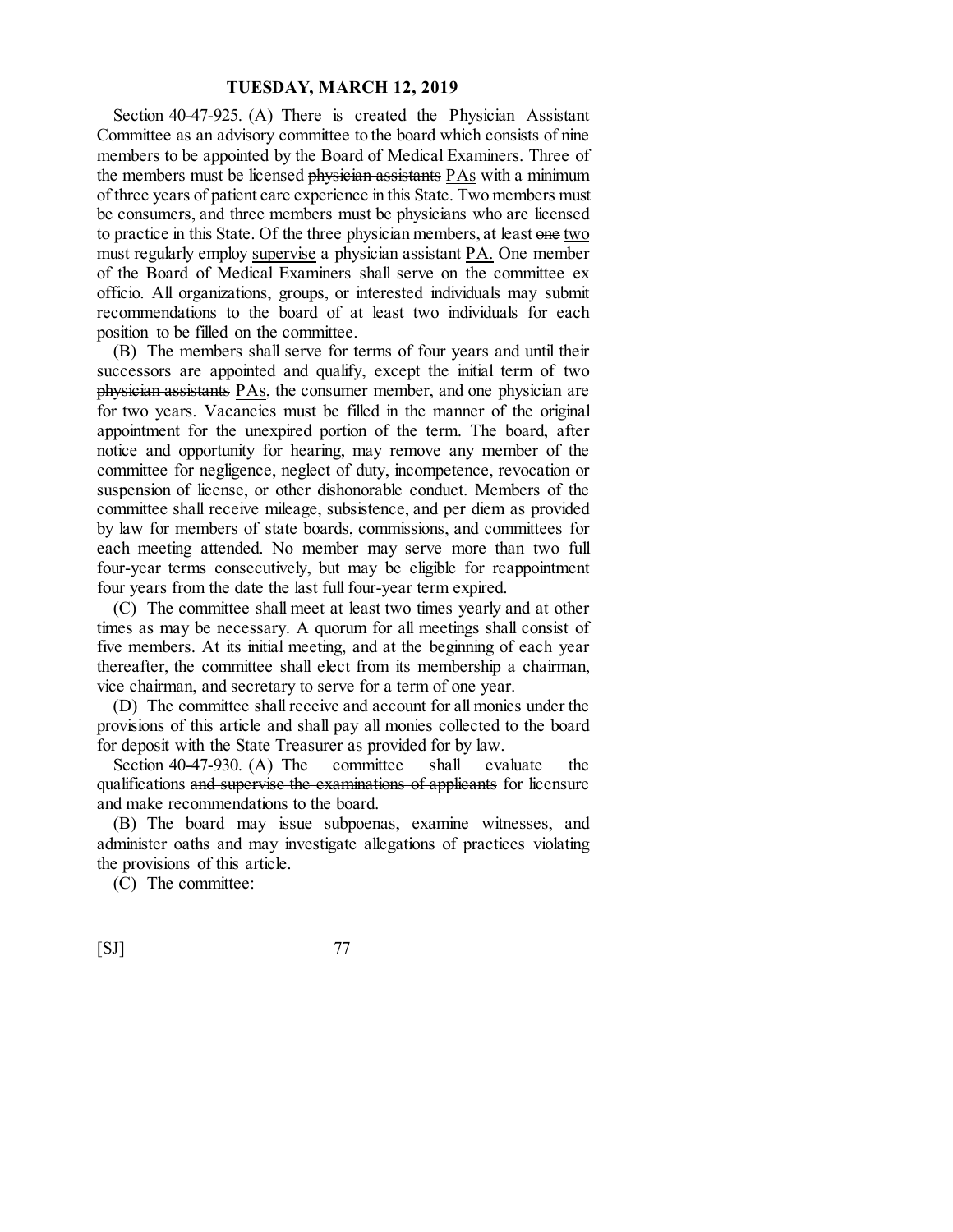(1) may recommend regulations to the board relating to professional conduct to carry out the provisions of this article including, but not limited to, professional certification and the establishment of ethical standards of practice for persons holding a license to practice as physician assistants PAs in this State;

(2) shall conduct hearings and keep records and minutes necessary to carry out its functions;

(3) shall provide notice of all hearings authorized under this article pursuant to the Administrative Procedures Act;

(4) shall determine the qualifications and make recommendations regarding the issuance of licenses to qualified physician assistants PAs;

(5) shall recommend to the board whether to issue or renew licenses under those conditions prescribed in this article;

(6) may recommend requirements to the board for continuing professional education of physician assistants PAs to the board;

(7) shall keep a record of its proceedings and a register of all licensees, including their names and last known places of employment and residence. The board shall annually compile and make available a list of physician assistants PAs authorized to practice in this State. An interested person may obtain a copy of this list upon application to the board and payment of an amount sufficient to cover the cost of printing and mailing;

(8) shall report annually to the board on duties performed, actions taken, and recommendations;

(9) shall hear disciplinary cases and recommend findings of fact, conclusions of law, and sanctions to the board. The board shall conduct a final hearing at which it shall make a final decision; and

(10) shall perform such duties and tasks as may be delegated to the committee by the board.

Section 40-47-935. (A) Physician assistants  $PAs$  may perform:

 $(1)$  medical acts, tasks, or functions with within written scope of practice guidelines under physician supervision;

(2) those duties and responsibilities, including the prescribing and dispensing of drugs and medical devices, that are lawfully delegated by their supervising physicians; provided, however, only physician assistants PAs holding a permanent license may prescribe drug therapy as provided in this article; and

(3) telemedicine in accordance with the requirements of Section 40-47-37 including, but not limited to, Section  $40-47-37(C)(6)$  requiring board authorization prior to prescribing Schedule II and Schedule III prescriptions,; Section 40-47-113, approved written scope of practice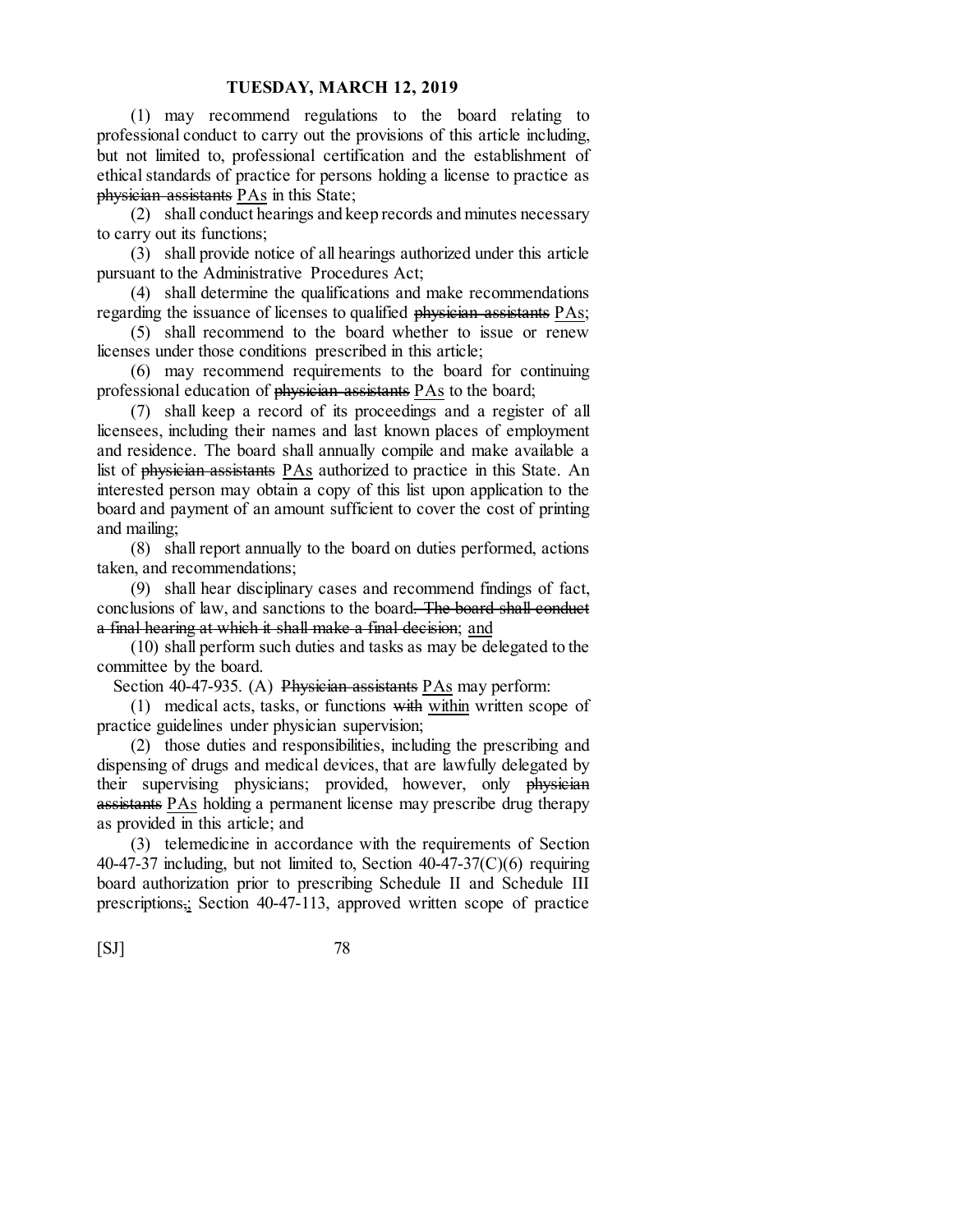guidelines, and pursuant to all physician supervisory requirements imposed by this chapter.

(B) A physician assistant is an agent of his or her supervising physician in the performance of all practice related activities including, but not limited to, the ordering of diagnostic, therapeutic, and other medical services Notwithstanding any provisions of state law other than this chapter, and to the extent permitted by federal law, a PA may perform the following medical acts unless otherwise provided in the scope of practice guidelines:

(1) provide non-controlled prescription drugs at an entity that provides free medical care for indigent patients;

(2) certify that a student is unable to attend school but may benefit from receiving instruction given in his home or hospital;

(3) refer a patient to physical therapy for treatment;

(4) pronounce death, certify the manner and cause of death, and sign death certificates pursuant to the provisions of Chapter 63, Title 44 and Chapter 8, Title 32;

(5) issue an order for a patient to receive appropriate services from a licensed hospice as defined in Chapter 71, Title 44;

(6) certify that an individual is handicapped and declare that the handicap is temporary or permanent for the purposes of the individual's application for a placard; and

(7) execute a do not resuscitate order pursuant to the provisions of Chapter 78, Title 44.

 $(C)(1)$  If provided in the scope of practice guidelines, a PA may delegate the following tasks to unlicensed assistive personnel to be performed under the PA's supervision:

(a) meeting patients' needs for personal hygiene;

- (b) meeting patients' needs relating to nutrition;
- (c) meeting patients' needs relating to ambulation;
- (d) meeting patients' needs relating to elimination;
- (e) taking vital signs;
- (f) maintaining asepsis; and

(g) observing, recording, and reporting any of the tasks enumerated in this subsection.

(2) A PA may not delegate the administration of medication to unlicensed assistive personnel.

(D) A PA is an agent of his supervising physician in the performance of all practice related activities, including, but not limited to, the ordering of diagnostic, therapeutic, and other medical services.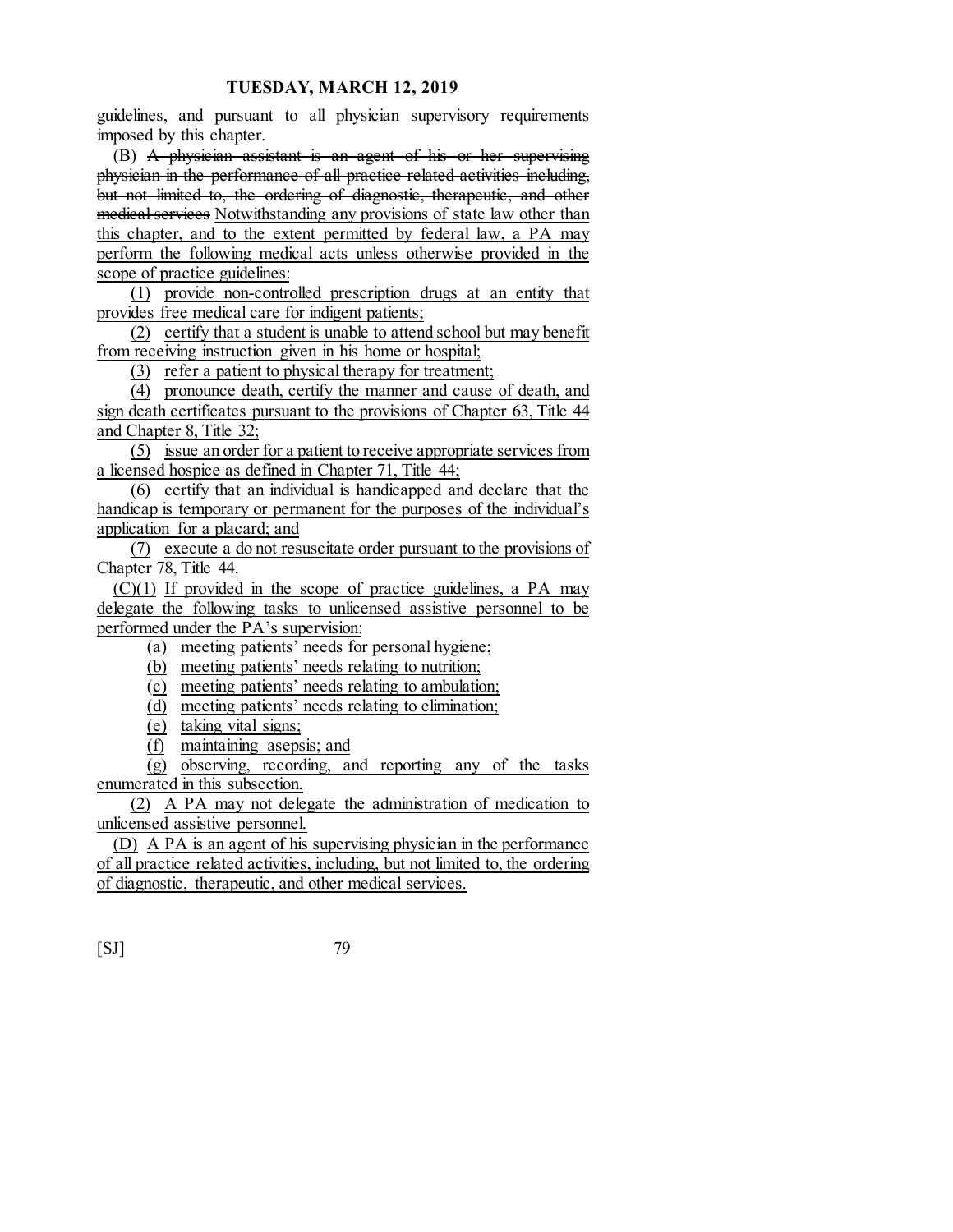(E) A PA may sign specified documents on behalf of the supervising physician or alternate supervising physician if authorized in the scope of practice guidelines.

Section 40-47-938. (A) A physician currently possessing an active, unrestricted permanent license to practice medicine under the provisions of this chapter, who accepts the responsibility to supervise a physician assistant's PA's activities, must enter into a supervisory relationship with a physician assistant PA licensed pursuant to this article, subject to approval of scope of practice guidelines by the board. The physician must notify the board, in writing, of the proposed supervisory relationship and include the proposed scope of practice guidelines for the relationship. Upon receipt of board approval, the physician assistant The PA may begin clinical practice with the named supervising physician and alternate physicians ten business days after the scope of practice guidelines have been submitted to the board and until a final determination is made by the board.

(B) A supervising physician may determine that there are additional medical acts, tasks, or functions for which a physician assistant PA under the physician's supervision needs additional training or education to meet the needs of the physician's practice and that the physician would like to incorporate into the physician assistant's PA's scope of practice guidelines. The physician must determine, in consultation with the physician assistant PA, the means of educating the physician assistant, which may include training under the direct supervision of the physician, education, or certification of proposed practices or other appropriate educational methods. The physician must notify the board in writing of the requested changes to the physician assistant's PA's scope of practice guidelines and must provide documentation to the board of the competence of the physician assistant  $PA$  to perform the additional medical acts, tasks, or functions. Upon receipt of board approval of the requested changes, the physician assistant The PA may incorporate these additional medical acts, tasks, or functions into practice ten business days after the proposed changes have been submitted to the board and until a final determination is made by the board.

(C) The board shall review and determine whether to approve these proposed scope of practice guidelines or requested changes to the scope of practice guidelines within ten business days after receipt of notice from the supervising physician as required by subsections (A) and (B). If the board needs additional information or clarification, a physician member of the board must contact the supervisory physician within ten business days of receipt of the physician's notice. If the board requests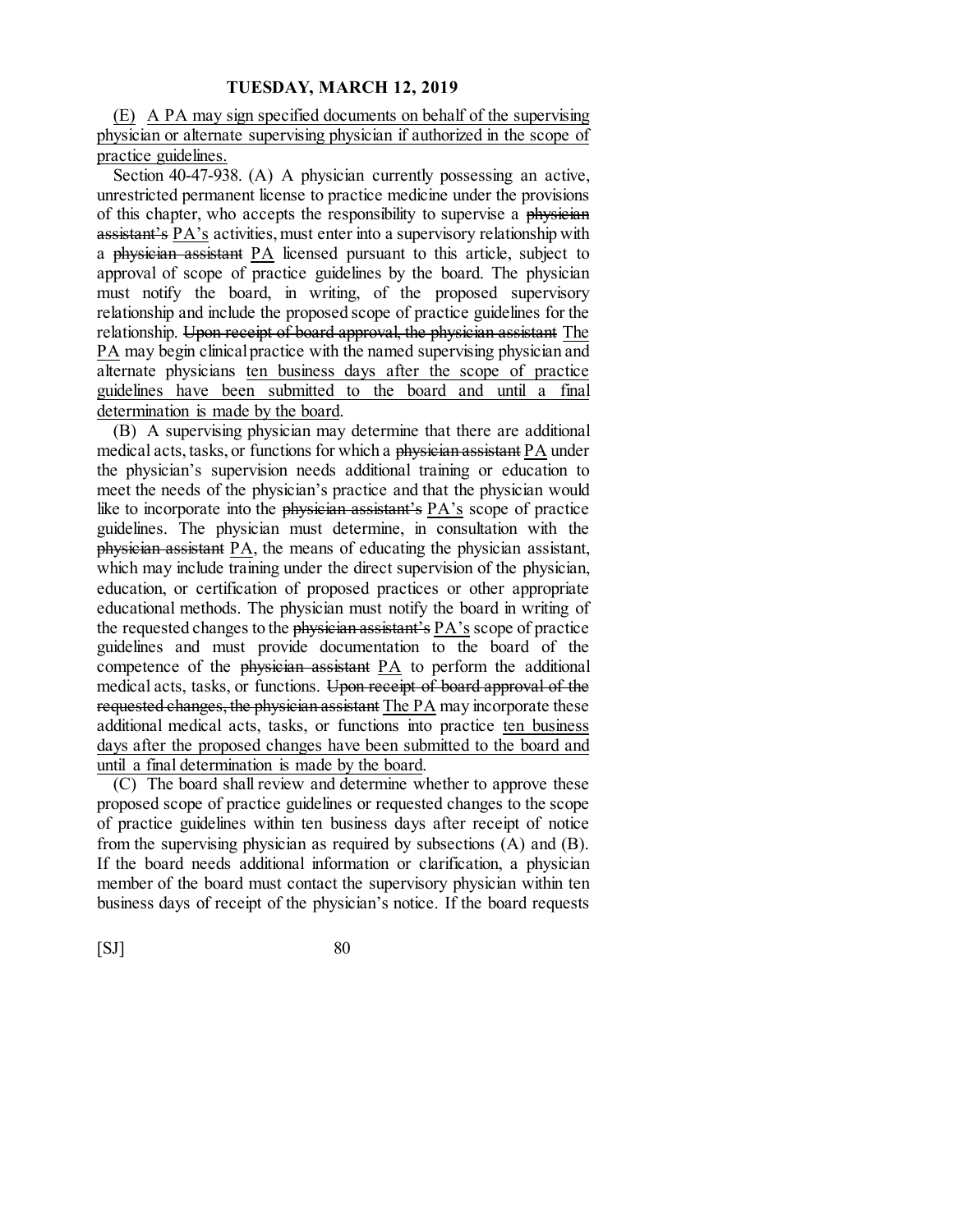additional information or clarification to consider approval of scope of practice guidelines or changes to these guidelines, the supervising physician shall provide it in a timely manner; and upon receipt, a determination regarding approval must be made within ten three business days. If the proposed scope of practice guidelines or proposed changes, or a portion thereof, is disapproved by the board, then the board must provide a written explanation for its determination and a suggested remedy if possible. Upon receipt of the board's determination, the supervising physician and PA must practice in accordance with the board's determination.

(D) If a PA is to be employed by a hospital system or provider group with a credentialing committee, then the credentialing committee may begin the credentialing process necessary to employ the PA upon submittal of the proposed scope of practice guidelines to the board.

(E) A physician and a PA beginning practice pursuant to this section under a proposed scope of practice guidelines or proposed changes to a scope of practice guidelines ten business days after submittal to the board, but before a determination is made by the board, must not be subject to any disciplinary action for beginning practice.

Section 40-47-940.  $(A)$  An A license application must be submitted to the board on forms supplied by the board. The application must be complete in every detail before licensure may be granted and must be accompanied by a nonrefundable fee, provided, however, that a PA may not practice until the supervising physician and PA comply with the requirements of Section 40-47-938. As part of the application process, the supervising physician and physician assistant must specify clearly in detail those medical acts, tasks, or functions for which approval is being sought. The specific medical acts, tasks, or functions must be included in the scope of practice guidelines, and the scope of practice guidelines must accompany the application.

(B) When a board member or board designee or the administrative staff of the board has reviewed the entire application for completeness and correctness and has determined the eligibility or appropriateness of the application a temporary authorization may be issued immediately. At the next board meeting the application may be recommended for approval for a permanent license or other authorization consistent with this article. If a temporary authorization is not considered appropriate, the application must be reviewed by the committee and may be recommended to the board for approval as presented to or modified by the committee.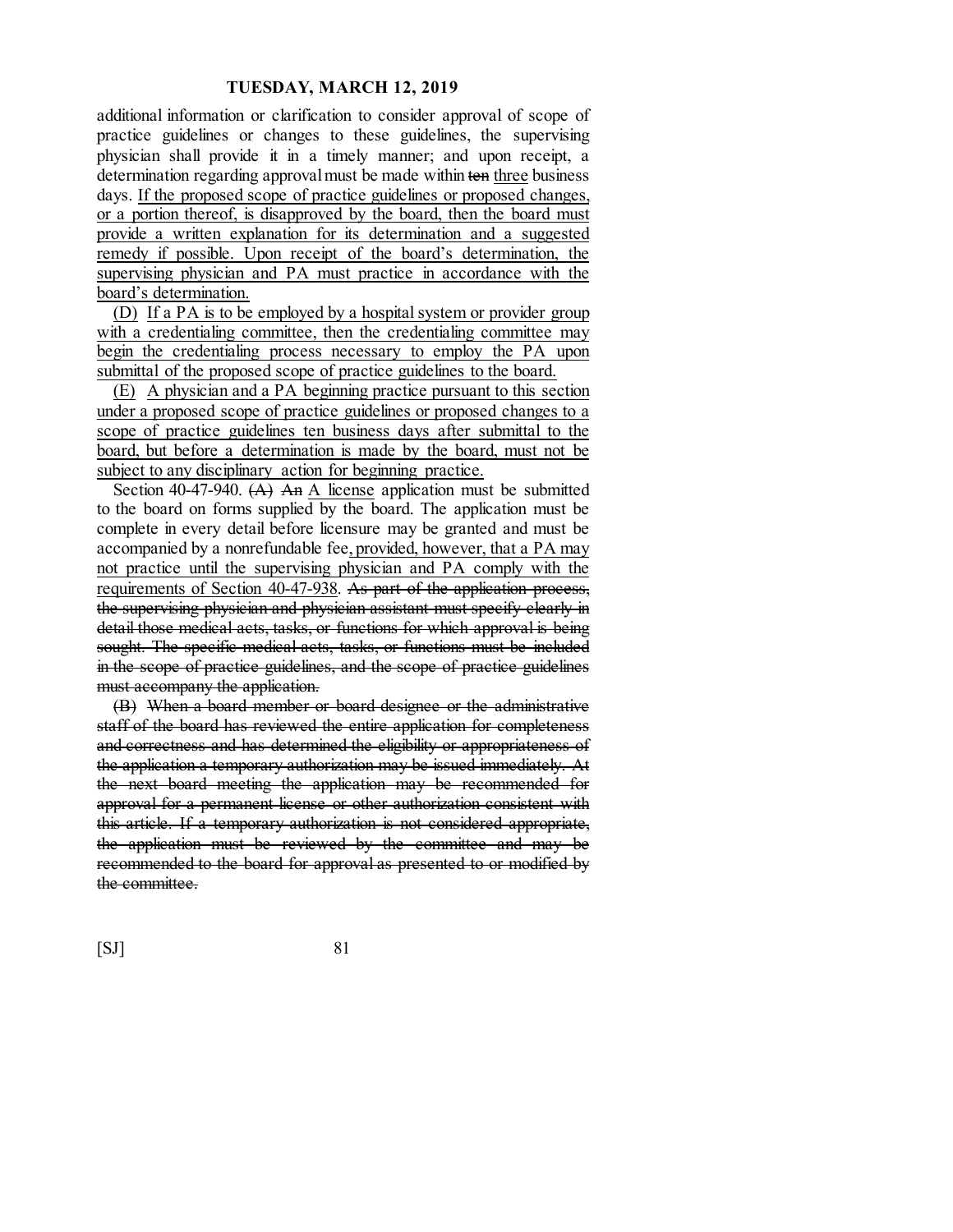Section 40-47-945.  $(A)$  Except as otherwise provided in this article, an individual shall obtain a permanent license from the board before the individual may practice as a physician assistant PA. The board shall grant a permanent license as a physician assistant PA to an applicant who has:

(1) submitted a completed application on forms provided by the board;

(2) paid the nonrefundable application fees established in this article;

(3) successfully completed an educational program for physician assistants PAs approved by the Accreditation Review Commission on Education for the Physician Assistant or its predecessor or successor organization;

(4) successfully completed the NCCPA certifying examination and provide documentation that the applicant possesses a current, active, NCCPA certificate passed the PA National Certifying Examination administered by the National Commission on the Certification of Physician Assistants (NCCPA) and provided documentation that the applicant possesses a current, active NCCPA certificate;

(5) certified that the applicant is mentally and physically able to engage safely in practice as a physician assistant PA;

 $(6)$  no licensure, certificate, or registration as a physician assistant PA under current discipline, revocation, suspension, probation, or investigation for cause resulting from the applicant's practice as a physician assistant PA;

(7) good moral character; and

(8) submitted to the board other information the board considers necessary to evaluate the applicant's qualifications, participated in an interview if requested by the board, or both;

(9) appeared before a board member or board designee with all original diplomas and certificates and demonstrated knowledge of the contents of this article. A temporary authorization to practice may be issued as provided in Section 4047940 pending completion of this requirement and subject to satisfactory interview as provided below; and

(10) successfully completed an examination administered by the committee on the statutes and regulations regarding physician assistant practice and supervision.

(B) Not later than ninety days from the date a temporary authorization is issued, each applicant shall appear before a board member or board designee and demonstrate knowledge of the contents of this article. Failure to appear within the prescribed time automatically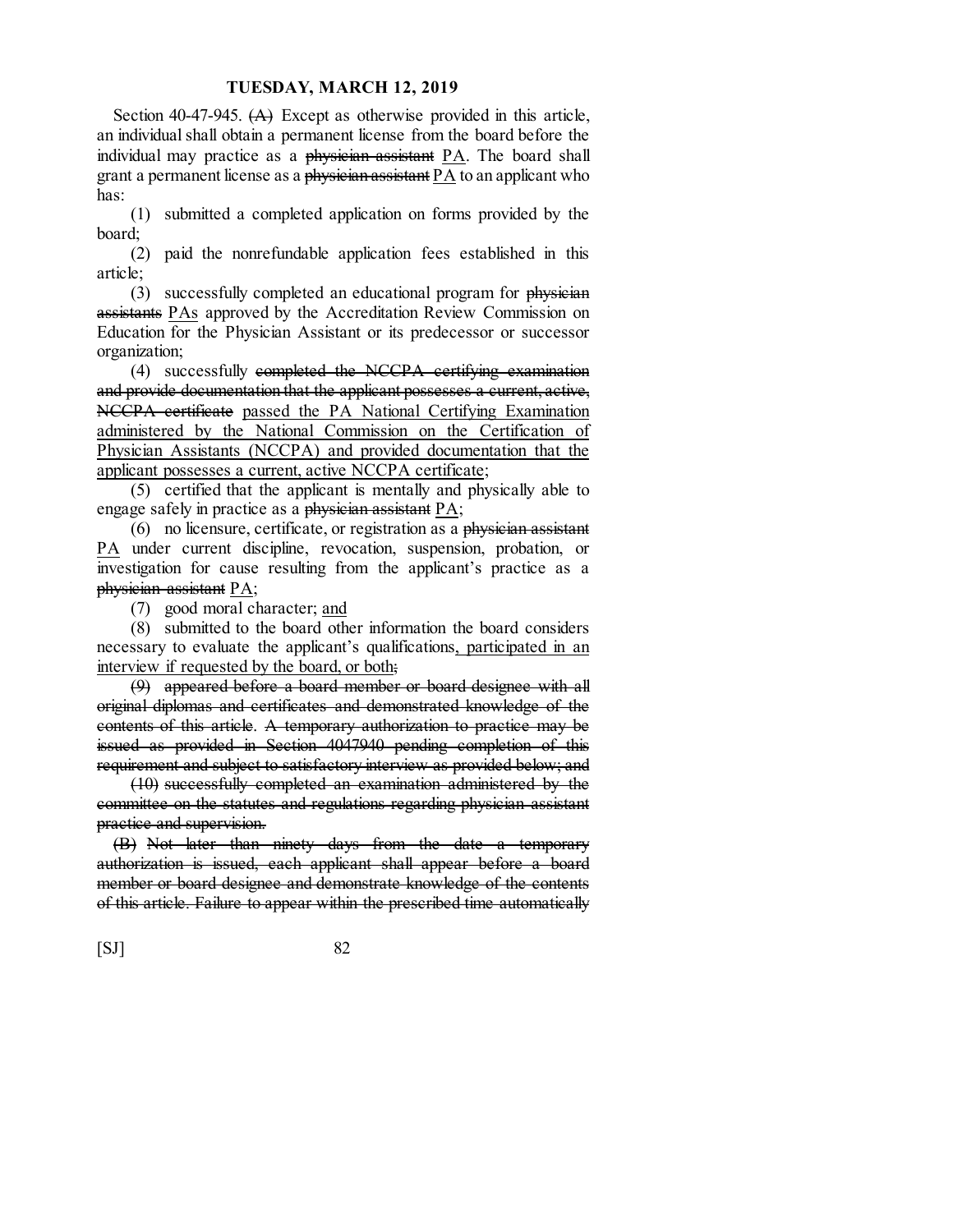results in the immediate invalidation of the authorization to practice pending compliance and further order of the board. If approved, a permanent license may be issued immediately. If not approved, the application must be reviewed by the committee and may be recommended to the board for approval as presented to or modified by the committee.

(C) The supervising physician of a limited licensee physically must be present on the premises at all times when the limited licensee is performing a task.

Section 40-47-950. (A) The board may issue a limited  $physieian$ assistant PA license to an applicant who has:

(1) submitted a completed application on forms provided by the board;

(2) paid the nonrefundable application fees established by this regulation;

(3) successfully completed an educational program for physician assistants PAs approved by the Accreditation Review Commission on Education for the Physician Assistant or its predecessor or successor organization;

(4) never not previously failed two consecutive NCCPA certifying examinations and has registered for, or intends to register to take the next offering of, the NCCPA examination;

(5) certified that the applicant mentally and physically is able to engage safely in practice as a physician assistant PA;

(6) no licensure, certificate, or registration as a physician assistant under current discipline, revocation, suspension, probation, or investigation for cause resulting from the applicant's practice as a physician assistant;

(7) good moral character;

(8) submitted to the board any other information the board considers necessary to evaluate the applicant's qualifications; and

(9) appeared before a board member or board designee with all original diplomas and certificates if requested by the board with any documents requested by the board and demonstrated knowledge of the contents of this article; and

(10) successfully completed an examination administered by the committee on the statutes and regulations regarding physician assistant practice and supervision.

(B) A limited license is not renewable and is valid only until the results of a limited licensee's two consecutive NCCPA certifying examinations are reported to the board. When a limited licensee has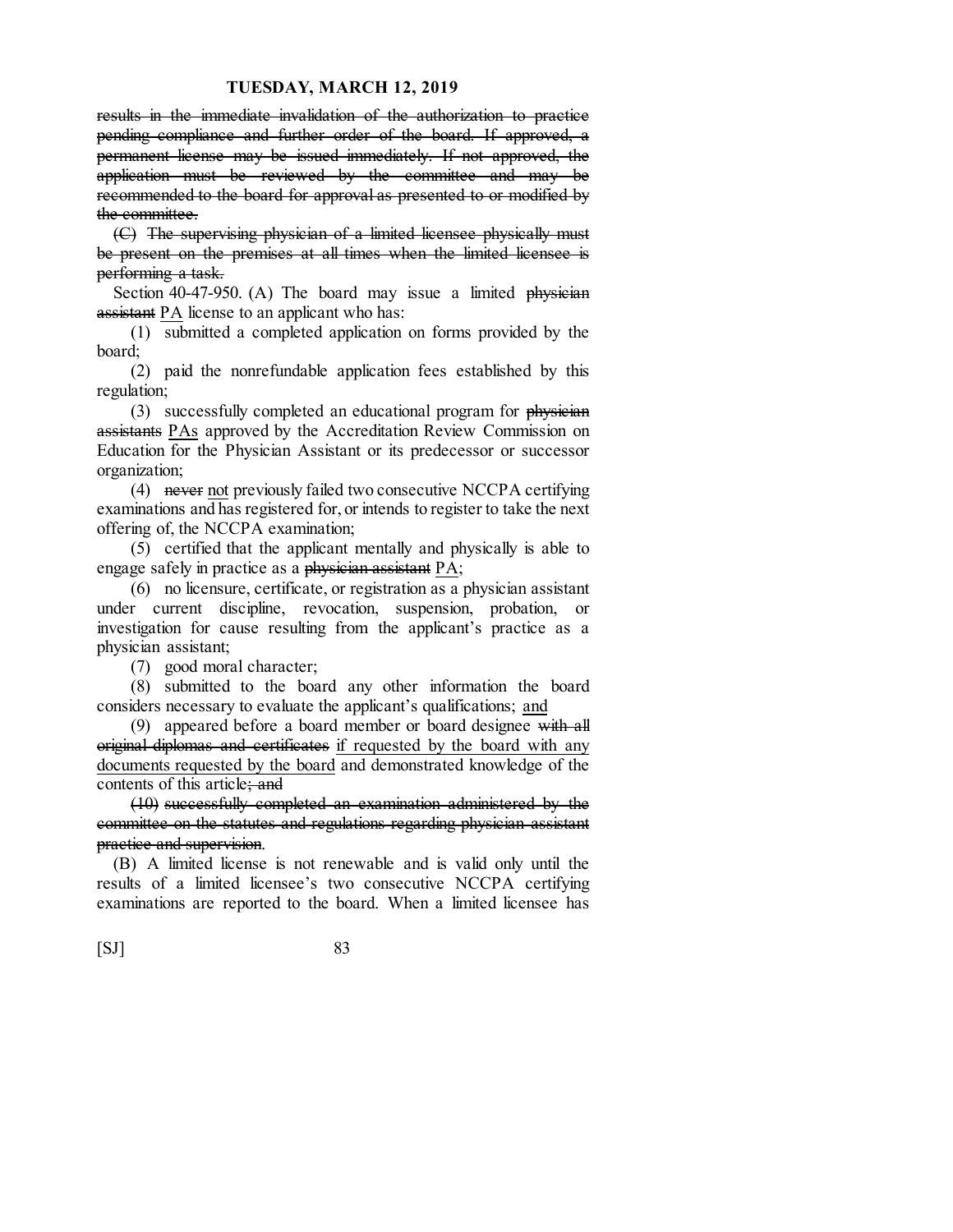failed two consecutive NCCPA certifying examinations, or fails one exam and does not take the NCCPA certifying examination at the next opportunity or, after applying for a limited license, fails to register for the next offering of the examination, the limited license immediately is void and the applicant is no longer eligible to apply for further limited licensure.

(C) The supervising physician of a limited licensee physically must be present on the premises at all times when the limited licensee is performing a task.

Section 40-47-955. (A) The supervising physician is responsible for all aspects of the physician assistant's PA's practice. Supervision must be continuous but must not be construed as necessarily requiring the physical presence of the supervising physician at the time and place where the services are rendered, except as otherwise required for limited licensees. The supervising physician shall identify the physician assistant's PA's scope of practice and determine the delegation of medical acts, tasks, or functions. Medical acts, tasks, or functions must be defined in written scope of practice guidelines which must be appropriate to the physician assistant's PA's ability and knowledge.

(B) Pursuant to scope of practice guidelines, a physician assistant PA may:

(1) practice in a public place, a private place, or a facility where the supervising physician regularly sees patients; and

(2) may make house calls, perform hospital duties, perform telemedicine, and perform any functions performed by the supervising physician if the physician assistant PA is also qualified to perform those functions.

 $(C)(1)$  A physician assistant must have six months of clinical experience with the current supervising physician before being permitted to practice at a location off site from the supervising physician, except that a physician assistant A PA who has at least less than two years continuous practice in the same specialty or who is changing specialties may not practice at a location off site from the supervising physician after three months until the PA has sixty days clinical experience on-site with the supervising physician and upon request of the supervising physician. This three-month sixty-day requirement, or a portion thereof, may be waived by the supervising physician in writing on a form approved by the board and submitted to the board for experienced physician assistants and supervisors upon recommendation of the committee and approval by the board. The offsite location may not be more than sixty miles of travel from the supervising physician or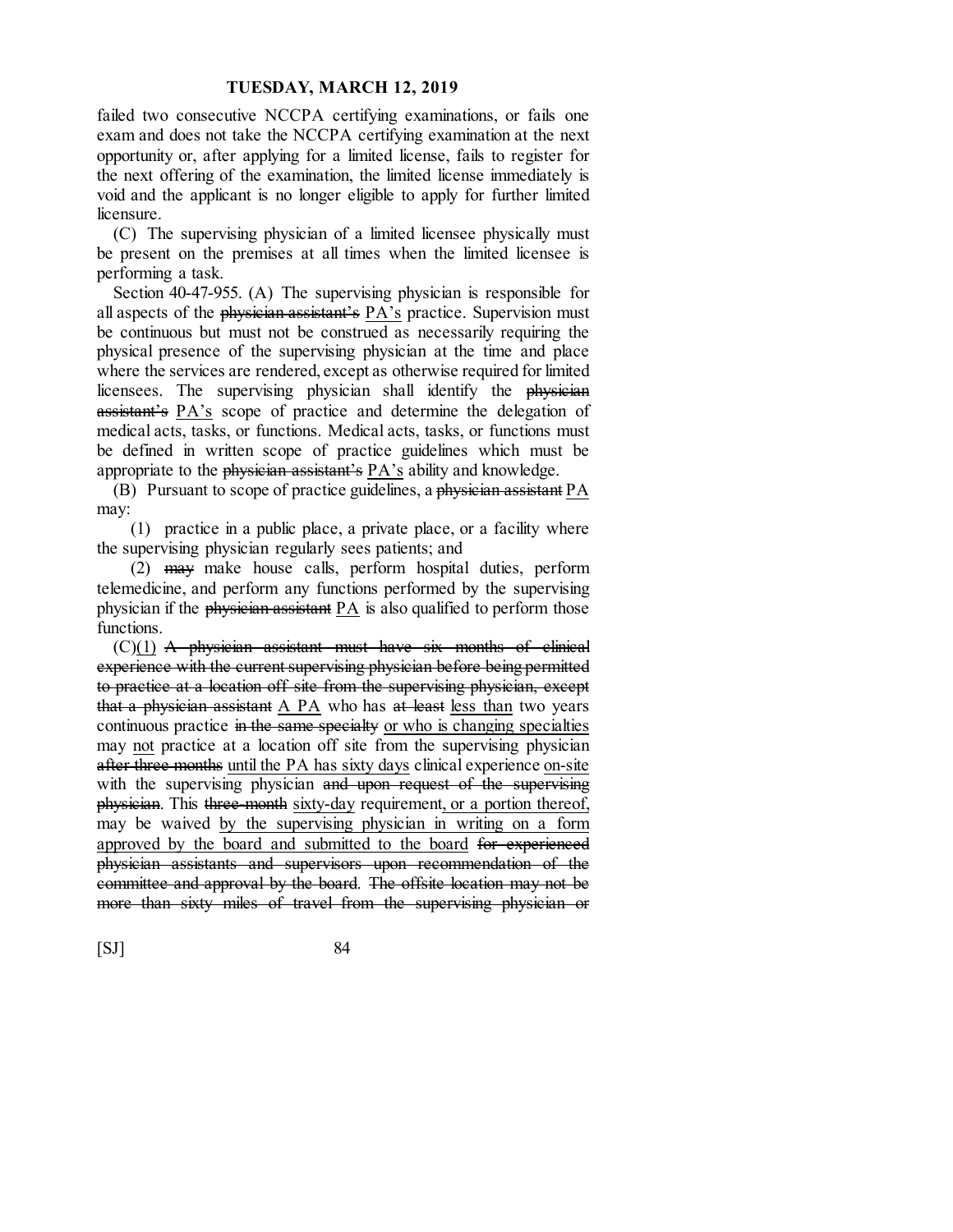alternate supervising physician without written approval of the board. Notice of offsite practice must be filed with the administrative staff of the board before offsite practice may be authorized. The supervising physician or alternate must review, initial, and date the offsite physician assistant's charts periodically as provided specified in the written scope of practice guidelines, provided the supervising physician must review and verify the adequacy of clinical practice of ten percent of these charts monthly to ensure quality of care and patient safety.

(2) The requirement for sixty days on-site clinical practice with a supervising physician does not apply to a PA who will be practicing in a retail medical clinic providing a limited scope of services pursuant to a scope of practice guidelines approved by the board for that clinical setting. For the purposes of this item, 'retail medical clinic' means a walk-in health care clinic located inside of a retail store that includes a pharmacy.

(D) A supervising physician may simultaneously supervise no more than three physician assistants providing clinical service at one time.

(E) Upon written request, and recommendation of the committee, the board may authorize exceptions to the requirements of this section.

Section 40-47-960. (A) A physician assistant  $PA$  practicing at all sites shall practice pursuant to written scope of practice guidelines signed by all supervisory physicians and the  $phy\ddot{\text{s}}$  assistant  $PA$ . Copies of the guidelines must be on file at all practice sites. The guidelines shall include at a minimum the:

(1) name, license number, and practice addresses of all supervising physicians;

(2) name and practice address of the physician assistant PA;

(3) date the guidelines were developed and dates they were reviewed and amended;

(4) medical conditions for which therapies may be initiated, continued, or modified;

(5) treatments that may be initiated, continued, or modified;

(6) drug therapy, if any, that may be prescribed with drug specific classifications; and

(7) situations that require direct evaluation by or immediate referral to the physician, including Schedule II controlled substance prescription authorization as provided for in Section 40-47-965.

(B) In a hospital practice setting, a list of alternate supervising physicians may be submitted to the board without the signatures of the alternate supervising physicians.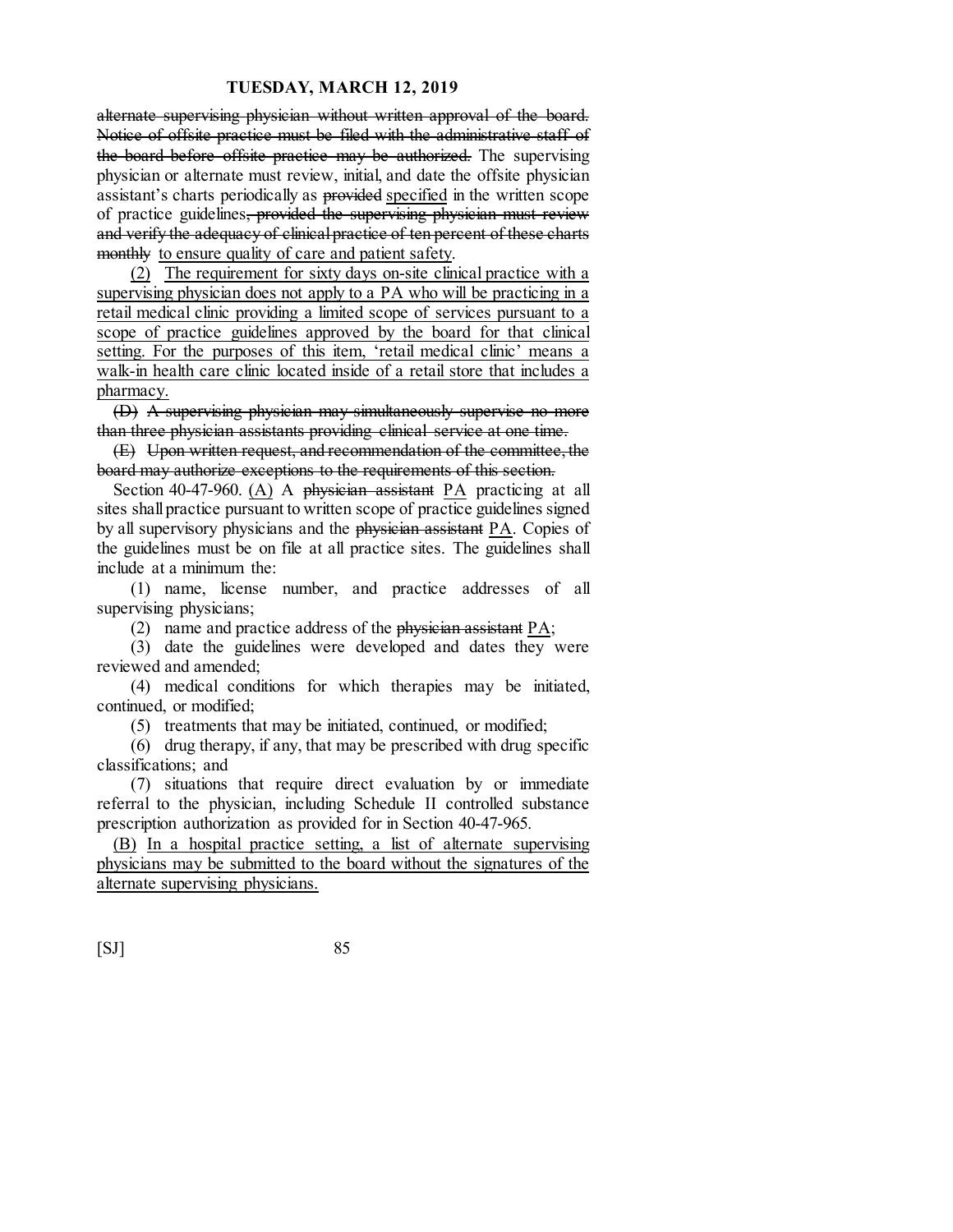Section 40-47-965. (A) If the written scope of practice guidelines authorizes the physician's assistant PA to prescribe drug therapy:

(1) prescriptions for authorized drugs and devices shall comply with all applicable state and federal laws;

(2) prescriptions must be limited to drugs and devices authorized by the supervising physician and set forth in the written scope of practice guidelines;

(3) prescriptions must be signed or electronically submitted by the physician assistant  $PA$  and must bear the physician assistant's  $PA's$ identification number as assigned by the board and all prescribing numbers required by law. The preprinted prescription form shall include both the physician assistant's PA's and physician's name, address, and phone number, and, if possible, the physician through the electronic system, and shall comply with the provisions of Section 39-24-40;

(4) drugs or devices prescribed must be specifically documented in the patient record;

(5) the physician assistant PA may request, receive, and sign for professional samples of drugs authorized in the written scope of practice guidelines and may distribute professional samples to patients in compliance with appropriate federal and state regulations and the written scope of practice guidelines;

(6) the physician assistant  $PA$  may authorize prescriptions for an orally administered Schedule II controlled substance, as defined in the federal Controlled Substances Act, pursuant to the following requirements:

(a) the authorization to prescribe is expressly approved by the supervising physician as set forth in the physician assistant's PA's written scope of practice guidelines;

(b) the physician assistant PA has directly evaluated the patient, provided, however, that a PA may authorize a prescription if the PA is assigned to take calls for the supervising physician or alternate supervising physician treating the patient;

(c) the authority to prescribe a Schedule II narcotic controlled substance is limited to an initial prescription and must not to exceed a seventy two hour <u>five-day</u> supply;

(d) any subsequent prescription authorization for a Schedule II narcotic controlled substance after the initial prescription must be in consultation with and upon patient examination and evaluation by and approved by the supervising physician, and such approval must be documented in the patient's chart; and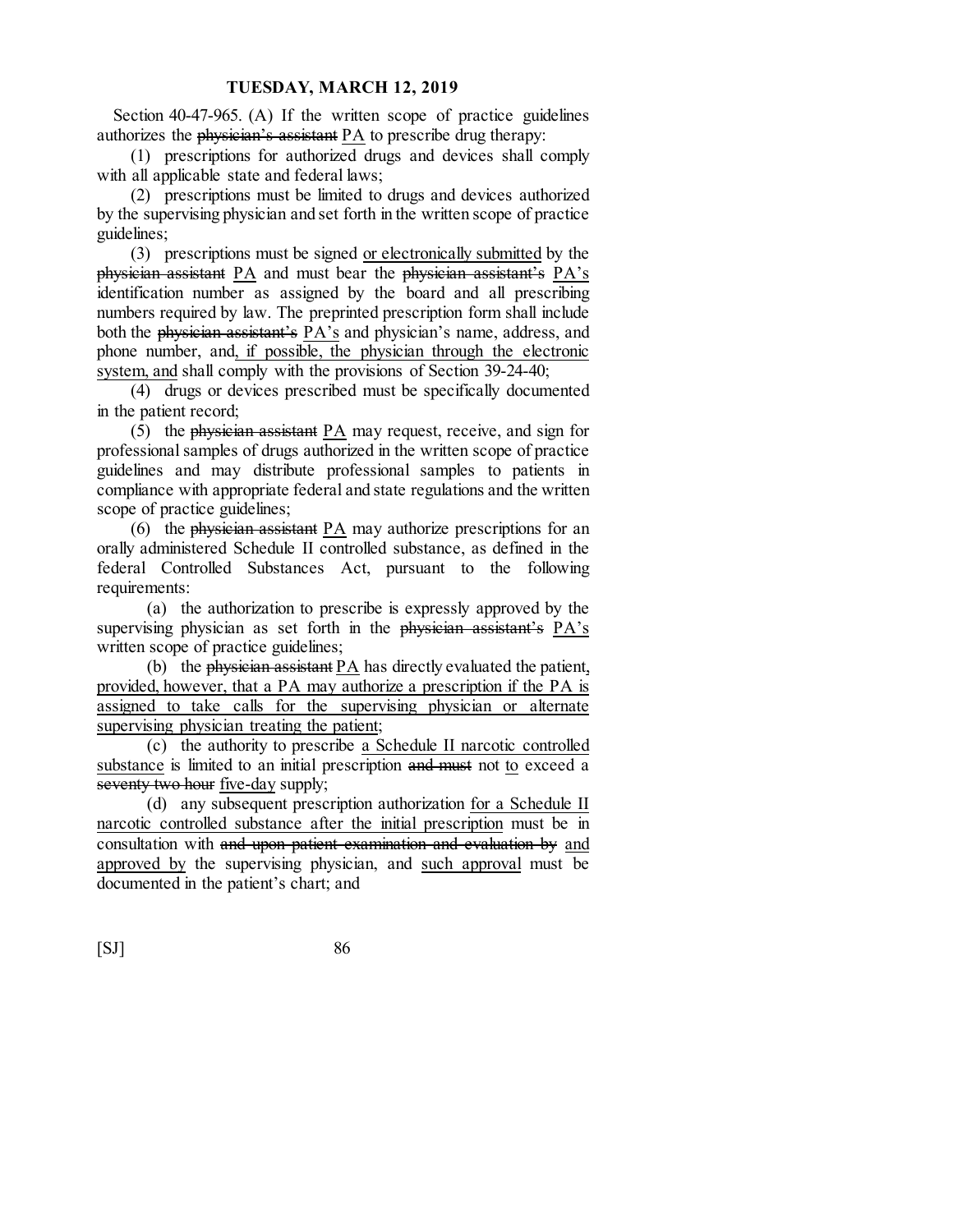(e) any prescription for continuing drug therapy must include consultation with the supervising physician and must be documented in the patient's chart;

(7) the physician assistant PA may authorize a medical order for parenteral administration of a Schedule II controlled substance, as defined in the federal Controlled Substances Act, pursuant to the following requirements:

(a) the authorization to write a medical order is expressly approved by the supervising physician as set forth in the physician assistant's PA's written scope of practice guidelines;

(b) the physician assistant PA is providing patient care in a hospital setting, including emergency and outpatient departments affiliated with the hospital;

(c) an initial patient examination and evaluation has been performed by the supervising physician, or his delegate physician, and has been documented in the patient's chart; however, in a hospital emergency department, a physician assistant PA may authorize such a medical order if the supervising or delegate physician is unavailable due to clinical demands, but remains on the premises and is immediately available, and the supervising or delegate physician conducts the patient evaluation as soon as practicable and is documented in the patient's chart;

(d) the physician assistant PA has directly evaluated the patient, provided, however, that a PA may authorize a prescription if the PA is assigned to take call for the supervising physician or alternate supervising physician treating the patient; and

(e) the written medical order may not exceed a one-time administration within a twenty-four hour period without the approval of the supervising physician or alternate supervising physician, and such approval must be documented in the patient's chart.

(B) When applying for controlled substance prescriptive authority, the applicant shall comply with the following requirements:

(1) the physician assistant PA shall provide evidence of completion of sixty contact hours of education in pharmacotherapeutics acceptable to as determined by the board before application;

(2) the physician assistant shall provide at least fifteen contact hours of education in controlled substances acceptable to the board;

 $\left(\frac{3}{2}\right)$  every two years, the physician assistant PA shall provide documentation of four continuing education hours related to approved procedures of prescribing and monitoring controlled substances listed in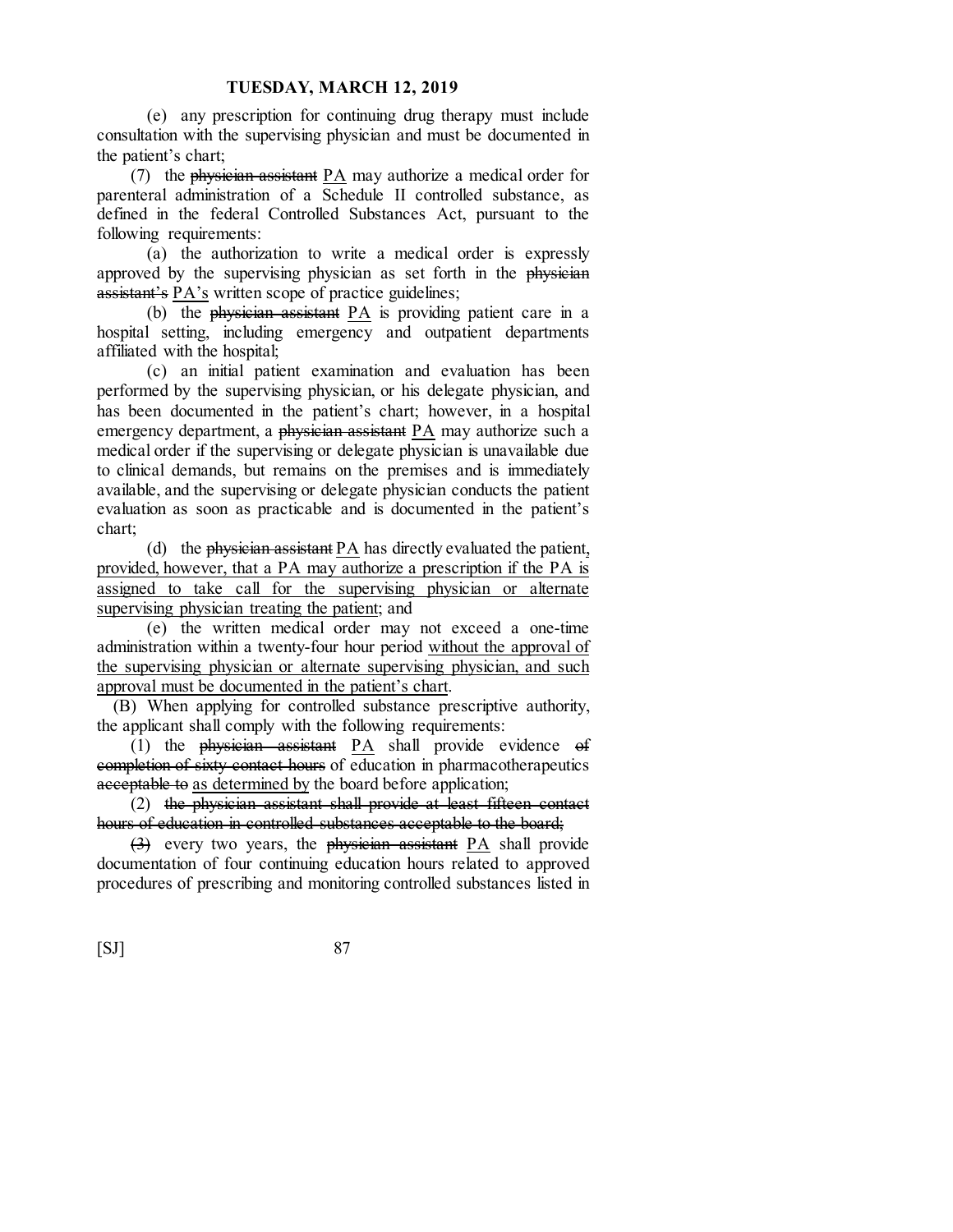Schedules II, III, and IV of the schedules provided for in Sections 44-53-210, 44-53-230 and 44-53-250; and

 $(4)(3)$  the physician assistant PA must have a valid Drug Enforcement Administration (DEA) registration and prescribe in accordance with DEA rules; and

(5) the physician assistant and supervising physician must read and sign a document approved by the board describing the management of expanded controlled substances prescriptive authority for physician assistants in South Carolina which must be kept on file for review. Within the two-year period, the physician assistant and the supervising physician periodically shall review this document and the physician assistant's prescribing practices to ensure proper prescribing procedures are followed. This review must be documented in writing with a copy kept at each practice site.

(C) A physician assistant's  $PA$ 's prescriptive authorization may be terminated by the board if the physician assistant  $PA$ :

(1) practices outside the written scope of practice guidelines;

(2) violates any state or federal law or regulation applicable to prescriptions; or

(3) violates a state or federal law applicable to  $phy$  signals assistants PAs.

Section 40-47-970. A physician assistant  $PA$  may not:

(1) perform a medical act, task, or function which has not been listed and approved on the scope of practice guidelines; (2)

prescribe drugs, medications, or devices not specifically authorized by the supervising physician and documented in the written scope of practice guidelines;

(3) prescribe, under any circumstances, controlled substances in Schedule II except as authorized in Section 40-47-965;

(4) perform a medical act, task, or function that is outside the usual practice of the supervising physician or outside the supervising physician's training or experience unless the board approves an exception pursuant to Section  $40-47-195(D)(1)(d)$ .

Section 40-47-985. The board or a person designated by the board may make unscheduled inspections of any office or facility employing a physician assistant PA.

Section 40-47-990. A physician assistant PA must clearly identify himself or herself as a physician assistant  $PA$  to ensure that the physician assistant PA is not mistaken or misrepresented as a physician. A physician assistant PA shall wear a clearly legible identification badge or other adornment of at least one inch by three inches in size bearing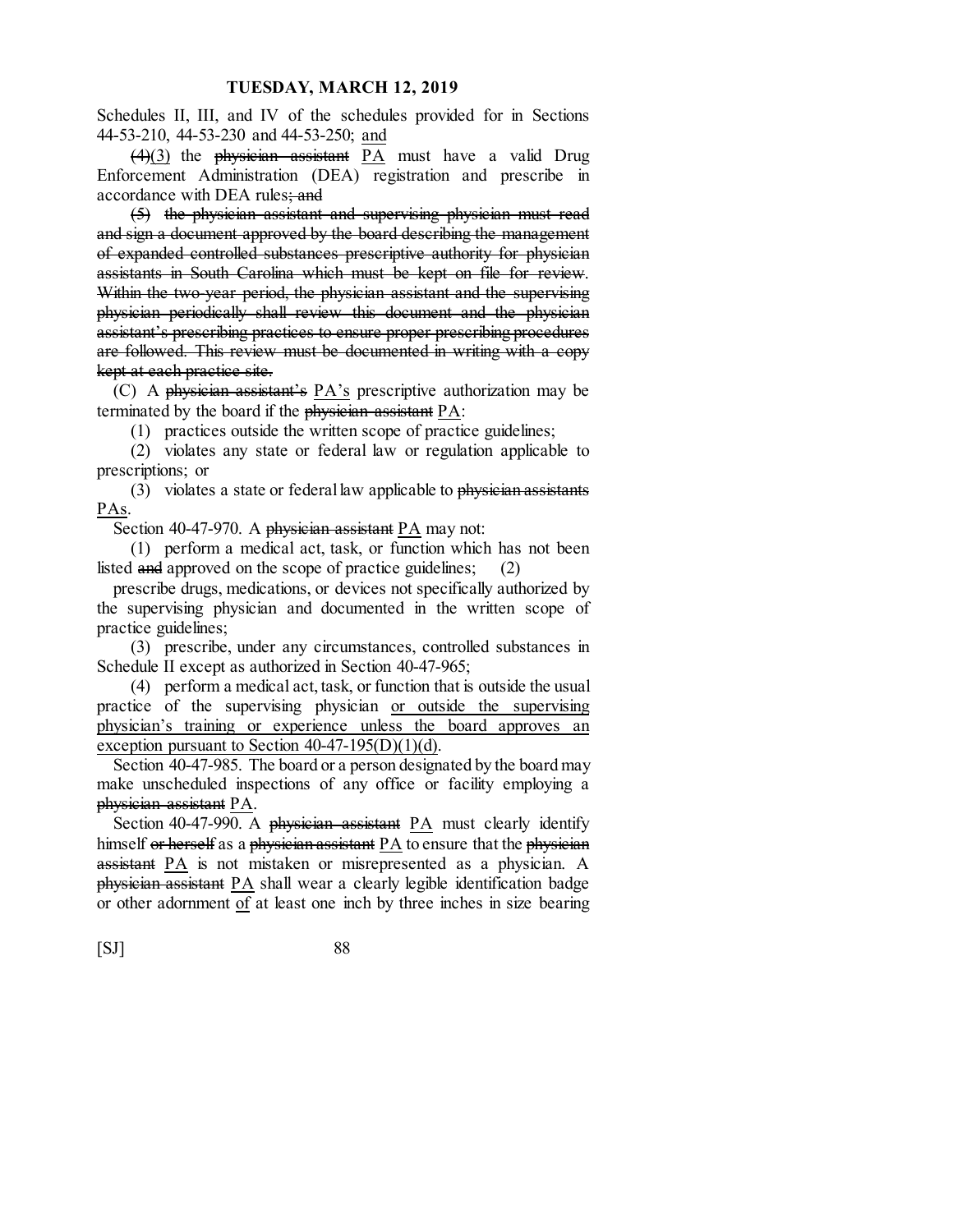the physician assistant's  $PA$ 's name and the words 'Physician Assistant', 'PA-C', or 'PA'.

Section 40-47-995. If the supervisory relationship between a physician assistant PA and the supervising physician is terminated for any reason, the physician assistant PA and the supervising physician shall inform the board immediately in writing of the termination, including the reasons for the termination. The approval of the practice setting terminates coterminous with the termination of the relationship, and practice shall cease until new scope of practice guidelines are submitted by a supervising physician and are approved by the board. After notification to the board, a current alternate supervising physician for the PA may serve as the supervising physician under the existing scope of practice guidelines, for a period not to exceed ninety days, until a new supervising physician is designated and new scope of practice guidelines are approved.

Section 40-47-1000. (A) It is unlawful for a person who is not licensed under this article to hold himself out as a physician assistant PA. A person who holds himself out as a physician assistant without being licensed under this article, during a period of suspension, or after his license has been revoked by the board is guilty of a misdemeanor and, upon conviction, must be fined not more than three hundred dollars or imprisoned for not more than ninety days, or both.

(B) For the purpose of any investigation or proceeding under the provisions of this article, the board or a person designated by the board may administer oaths and affirmations, subpoena witnesses, take testimony, and require the production of any documents or records which the board considers relevant to the inquiry.

(C) If the board has sufficient evidence that a person is violating a provision of this article, the board, in addition to all other remedies, may order the person to immediately desist and refrain from this conduct. The board may apply to an administrative law judge as provided under Article 5 of Chapter 23 of Title 1 for an injunction restraining the person from this conduct. An administrative law judge may issue a temporary injunction ex parte and upon notice and full hearing may issue any other order in the matter it considers proper. No bond may be required of the board by an administrative law judge as a condition to the issuance of any injunction or order contemplated by the provisions of this section.

(D) Investigations and disciplinary proceedings under this article must be conducted in accordance with the provisions of Article 1.

(E) No provision of this article may be construed as prohibiting the respondent or his legal counsel from exercising the respondent's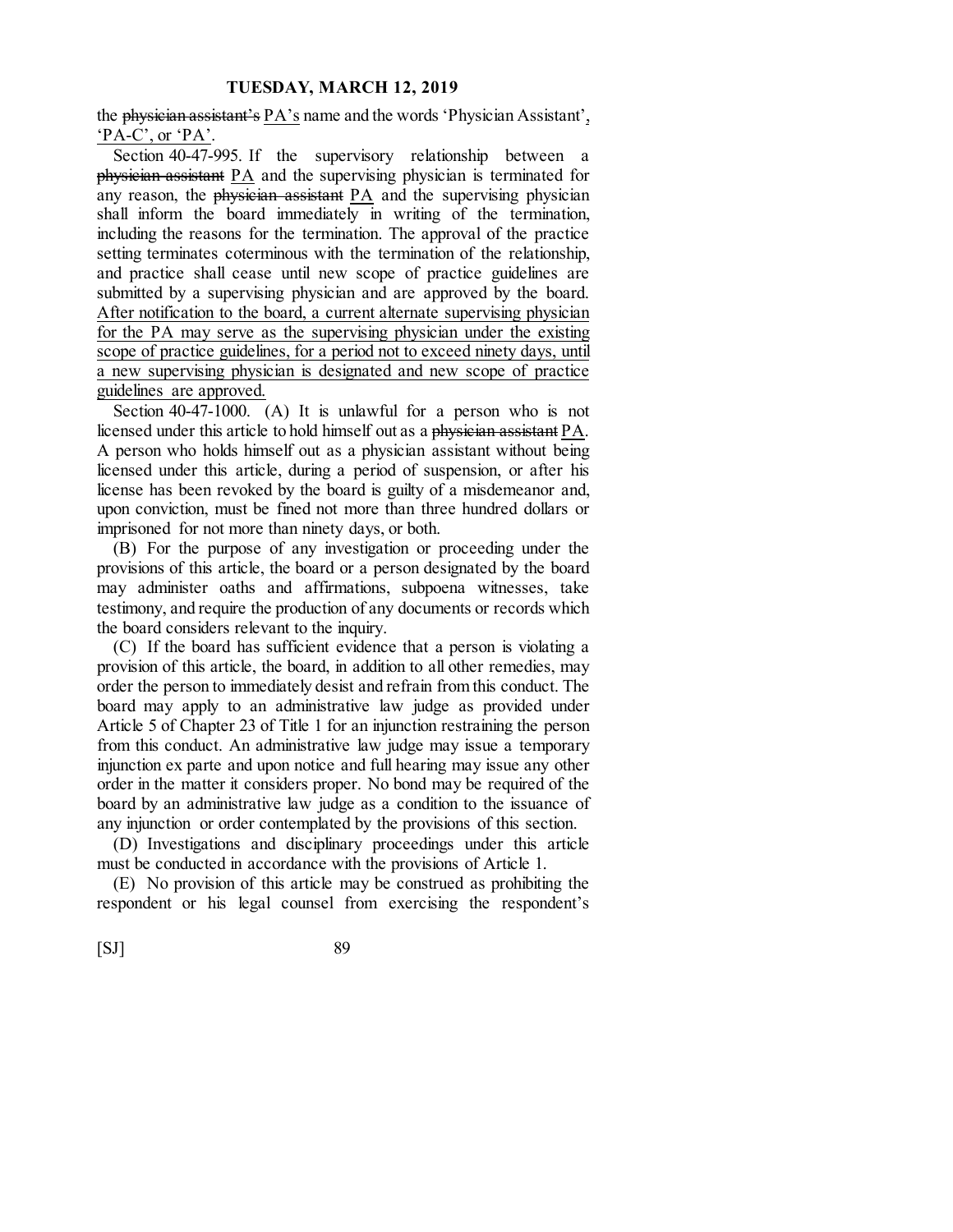constitutional right of due process under the law or prohibiting the respondent from normal access to the charges and evidence filed against him as a part of due process under the law.

Section 40-47-1005. Misconduct constituting grounds for revocation, suspension, probation, reprimand, restrictions, or denial of a license must be found when a physician assistant  $PA$ :

(1) has knowingly allowed himself or herself to be misrepresented as a physician;

(2) has filed or has had filed on his or her behalf with the board any false, fraudulent, or forged statement or documents;

(3) has performed any work assignment, task, or other activity which is not on the *physician assistant*  $PA$  scope of practice guidelines;

(4) misuses alcohol or drugs to such a degree to render him or her unfit to practice as a physician assistant  $PA$ ;

(5) has been convicted of a felony or a crime involving moral turpitude or drugs;

(6) has sustained any physical or mental disability which renders further practice dangerous to the public;

(7) has engaged in any dishonorable or unethical conduct that is likely to deceive or harm patients;

(8) has used or made any false or fraudulent statement in any document connected with practice or licensure as a physician assistant PA;

(9) has obtained or assisted another person in obtaining fees under dishonorable, false, or fraudulent circumstances;

(10) has violated or conspired with another person to violate any provision of this article; or

(11) otherwise demonstrates a lack of the ethical or professional competence required to act as a physician assistant PA.

Section 40-47-1010. A license issued pursuant to this chapter may be renewed biennially or as otherwise provided by the board and department. A person who has not demonstrated continuing education, as required by this article, is not eligible for issuance or renewal of an authorization to practice.

Section 40-47-1015. (A) Fees for  $\frac{1}{2}$  physician assistant PA licensure are established as follows:

(1) initial licensing fee, not to exceed five hundred dollars;

(2) renewal of license fee, not to exceed one hundred and fifty dollars;

(3) late renewal fee, not to exceed the renewal fee doubled; and

(4) reactivation application fee, not to exceed two hundred dollars;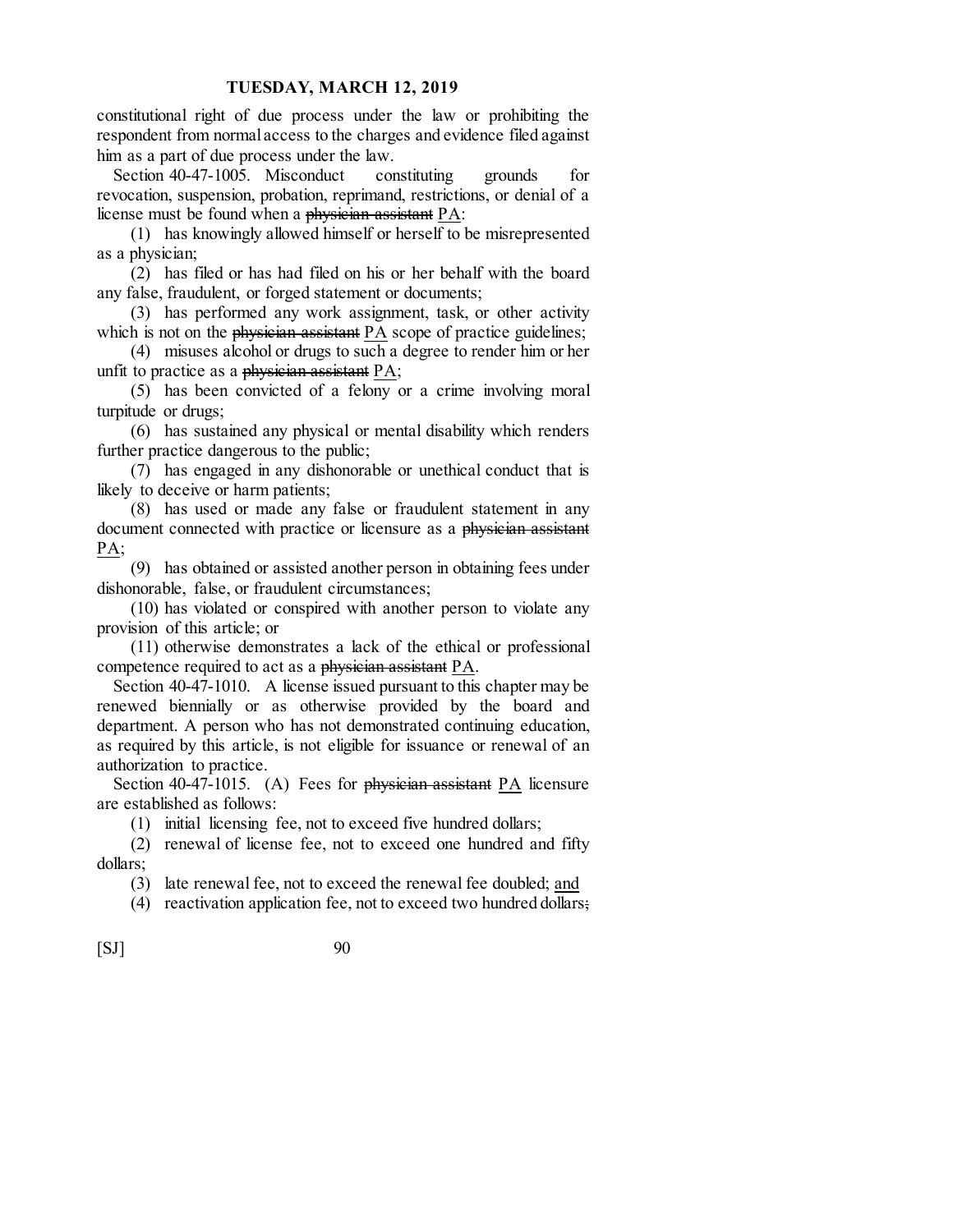(5) change in supervisor fee, not to exceed one hundred and fifty dollars;

(6) additional primary supervisor for dual employment fee, not to exceed one hundred and fifty dollars.

(B) Fees may be adjusted biennially pursuant to Section 40-1-50 to ensure that they are sufficient but not excessive to cover expenses including the total of the direct and indirect costs to the State for the operations of the committee.

Section 40-47-1020. Nothing in this article may be construed to require third party reimbursement directly to a physician assistant PA for services rendered."

SECTION 3. This act takes effect ninety days after the approval of the Governor. /

Renumber sections to conform.

Amend title to conform.

Senator DAVIS explained the amendment.

The amendment was adopted.

On motion of Senator DAVIS, the Bill was carried over.

#### **CARRIED OVER**

S. 259 -- Senators Goldfinch, Campsen, Kimpson and Senn: A BILL TO AMEND THE CODE OF LAWS OF SOUTH CAROLINA, 1976, BY ADDING CHAPTER 61 TO TITLE 48 SO AS TO ENACT THE "SOUTH CAROLINA RESILIENCE REVOLVING FUND ACT"; TO ESTABLISH THE "SOUTH CAROLINA RESILIENCE REVOLVING FUND" TO PROVIDE LOW INTEREST LOANS TO PERFORM FLOODED-HOME BUYOUTS AND FLOODPLAIN RESTORATION, TO AUTHORIZE THE BANK TO UNDERTAKE CERTAIN ACTIONS IN ORDER TO PROPERLY FUNCTION, TO ESTABLISH CERTAIN CRITERIA FOR LOANS AND ELIGIBLE FUND RECIPIENTS, TO PROVIDE CERTAIN REQUIREMENTS FOR THE MONIES WITHIN THE FUND, TO AUTHORIZE THE DEPARTMENT OF NATURAL RESOURCES TO UNDERTAKE CERTAIN ACTIONS TO EFFECTIVELY OPERATE THE FUND. The Senate proceeded to the consideration of the Bill.

Senator CAMPBELL explained the Bill.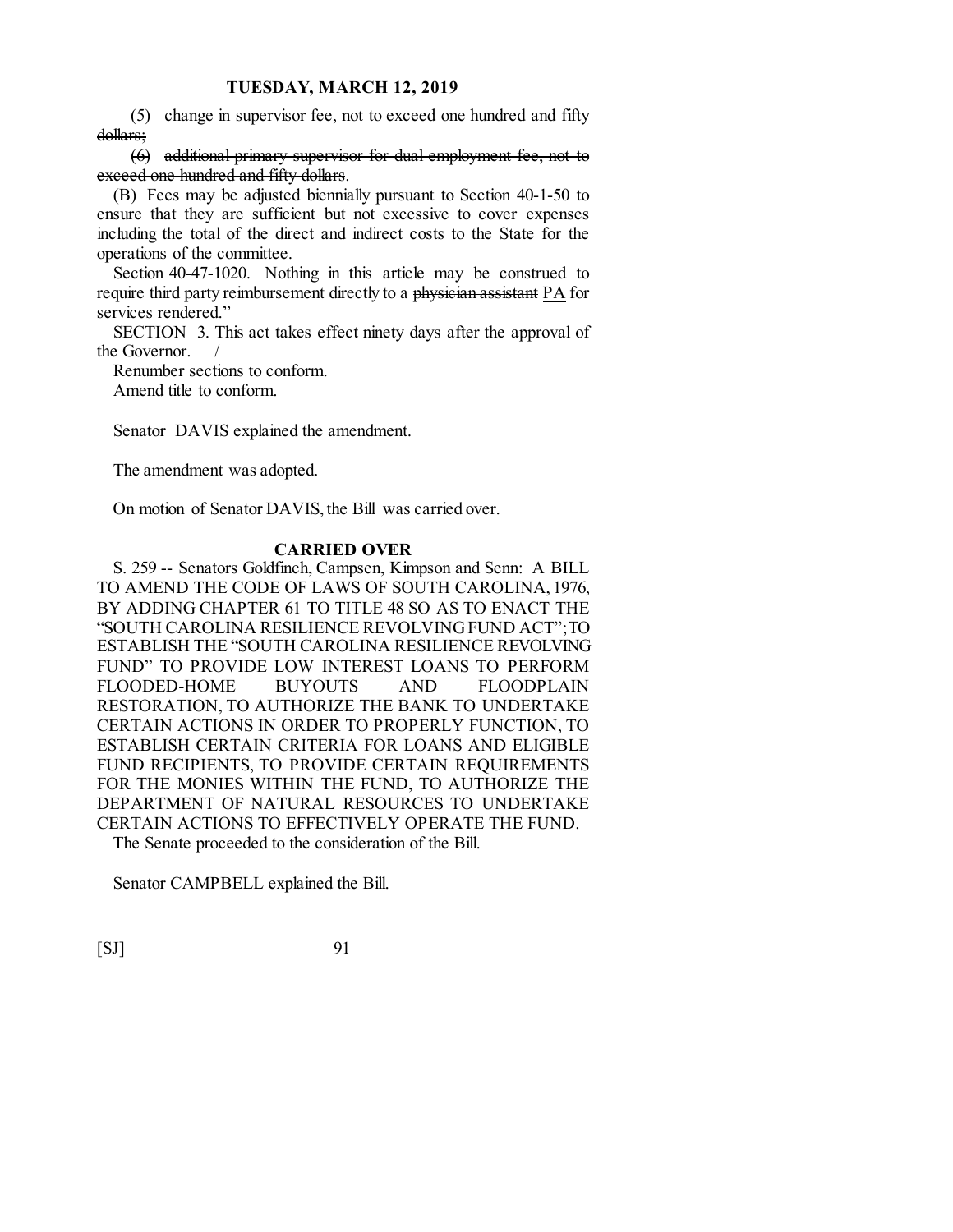On motion of Senator SCOTT, the Bill was carried over.

# **CARRIED OVER**

H. 3449 -- Reps. Hiott, Lucas, Kirby, Forrest, Young, Hixon, B. Newton, Erickson, Bradley, Mace, Atkinson, Ligon, Magnuson, Hill, Johnson and Hardee: A BILL TO AMEND THE CODE OF LAWS OF SOUTH CAROLINA, 1976, BY ADDING SECTION 46-55-70 SO AS TO PROVIDE THAT THE SOUTH CAROLINA DEPARTMENT OF AGRICULTURE IS RESPONSIBLE FOR THE REGULATION OF HEMP IN SOUTH CAROLINA IN STRICT COMPLIANCE WITH THE STANDARDS AND PRACTICES ESTABLISHED BY THE UNITED STATES DEPARTMENT OF AGRICULTURE; AND TO REPEAL SECTIONS 46-55-20 THROUGH 46-55-60, ALL RELATING TO INDUSTRIAL HEMP.

On motion of Senator MARTIN, the Bill was carried over.

#### **CARRIED OVER**

S. 136 -- Senators Davis and Shealy: A BILL TO AMEND SECTION 44-53-360(j) OF THE 1976 CODE, RELATING TO CONTROLLED SUBSTANCE PRESCRIPTIONS, TO REQUIRE THE USE OF ELECTRONIC PRESCRIPTIONS AND TO PROVIDE EXCEPTIONS.

On motion of Senator MARTIN, the Bill was carried over.

#### **POINT OF ORDER**

S. 463 -- Senator Martin: A BILL TO AMEND SECTION 40-43-86 OF THE 1976 CODE, RELATING TO FACILITY REQUIREMENTS FOR PHARMACIES, THE PRESENCE OF PHARMACISTS-IN-CHARGE, CONSULTANT PHARMACISTS, PRESCRIPTION DRUG ORDERS, THE TRANSFERRING OF PRESCRIPTIONS, THE SUBSTITUTION OF AN EQUIVALENT DRUG OR INTERCHANGEABLE BIOLOGICAL PRODUCT, LABEL REQUIREMENTS, PATIENT RECORDS AND COUNSELING, POLICIES AND REQUIREMENTS FOR AUTOMATED SYSTEMS, UNLAWFUL PRACTICES, SALES TO OPTOMETRISTS AND HOME MEDICAL EQUIPMENT PROVIDERS, THE CODE OF ETHICS, THE SALE OF POISONS AND RETURNED MEDICATIONS, PERMIT FEES, AND COMPOUNDING REGULATIONS AND RESTRICTIONS, TO PROVIDE THAT A PHARMACIST MAY EXERCISE HIS PROFESSIONAL JUDGMENT TO DISPENSE UP TO A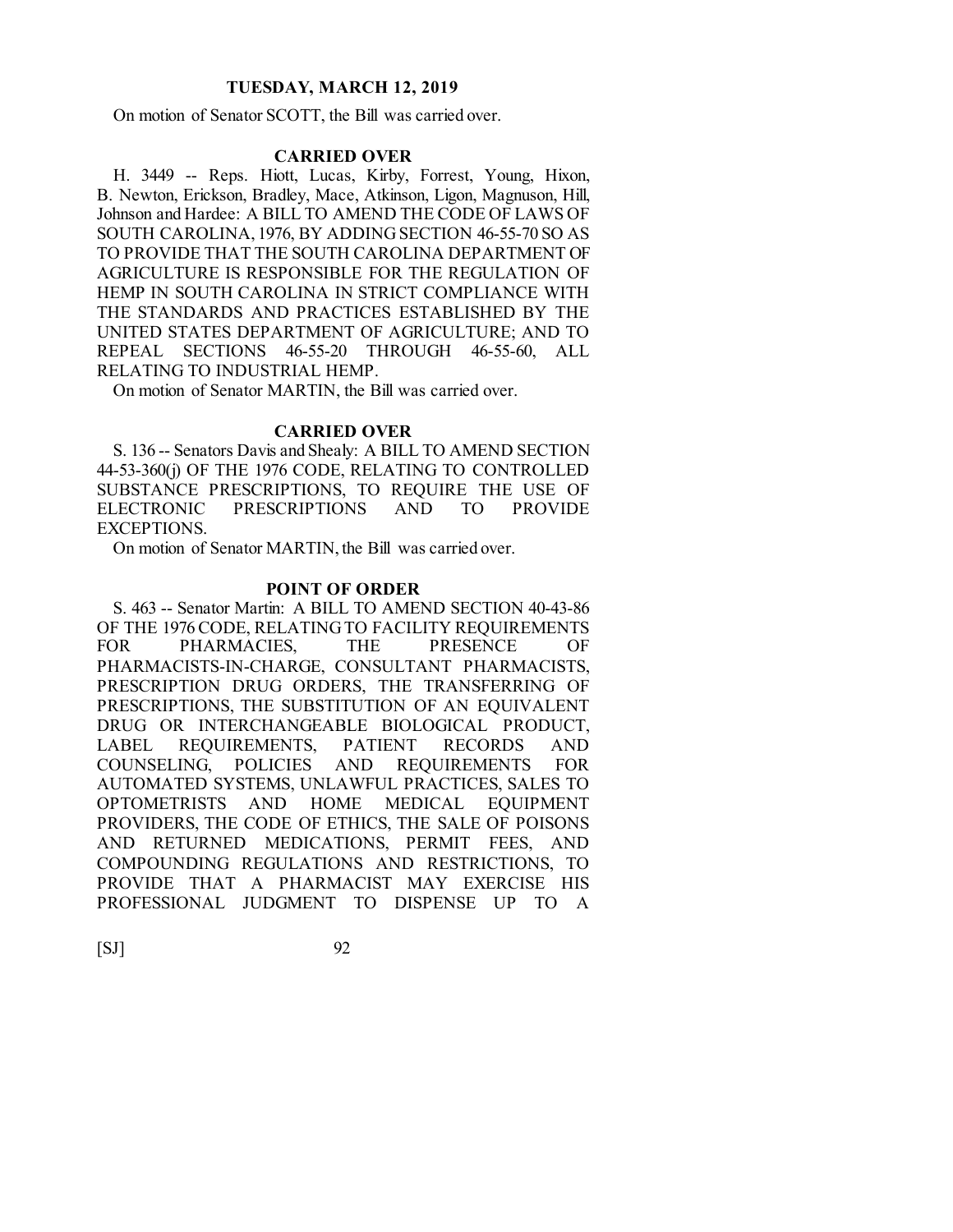NINETY-DAY SUPPLY OF MEDICATION PER REFILL UP TO THE TOTAL NUMBER OF DOSAGE UNITS AS AUTHORIZED BY THE PRESCRIBER ON THE ORIGINAL PRESCRIPTION, TO PROVIDE CERTAIN REQUIREMENTS, AND TO PROVIDE EXCEPTIONS.

#### **Point of Order**

Senator MARTIN raised a Point of Order under Rule 39 that the Bill had not been on the desks of the members at least one day prior to second reading.

The PRESIDENT sustained the Point of Order.

# **POINT OF ORDER**

S. 525 -- Senators Grooms, Reese, Massey, J. Matthews, Gambrell, Goldfinch, Setzler, Gregory, Harpootlian, Sheheen, Alexander, Verdin, Talley, Campsen, Campbell, Hutto, Young, Turner, Cromer, Corbin, Davis, Climer, Johnson, Kimpson, McElveen, McLeod, Sabb, Williams, Leatherman, Malloy, Fanning, Hembree and Rankin: A BILL TO AMEND SECTION 44-2-90 OF THE 1976 CODE, RELATING TO THE DISPOSITION OF ACCRUED INTEREST IN THE SUPERB ACCOUNT AND THE SUPERB FINANCIAL RESPONSIBILITY FUND, TO REPEAL THE ABOLITION OF THE ENVIRONMENTAL IMPACT FEE.

#### **Point of Order**

Senator MARTIN raised a Point of Order under Rule 39 that the Bill had not been on the desks of the members at least one day prior to second reading.

The PRESIDENT sustained the Point of Order.

#### **POINT OF ORDER**

H. 3127 -- Reps. Dillard, Henderson-Myers, Clyburn, Weeks, Robinson and Gilliard: A JOINT RESOLUTION TO ESTABLISH THE MOLD ABATEMENT AND REMEDIATION STUDY COMMITTEE TO STUDY THE IMPACT OF MOLD IN PUBLIC AREAS AND TO ASCERTAIN THE BEST METHOD OF ABATEMENT FOR MOLD IN PUBLIC AREAS; TO PROVIDE FOR THE MEMBERSHIP OF THE STUDY COMMITTEE, TO ESTABLISH CERTAIN GOALS FOR THE STUDY COMMITTEE, TO REQUIRE THE STUDY COMMITTEE TO PREPARE A REPORT FOR THE GENERAL ASSEMBLY, AND TO DISSOLVE THE STUDY COMMITTEE.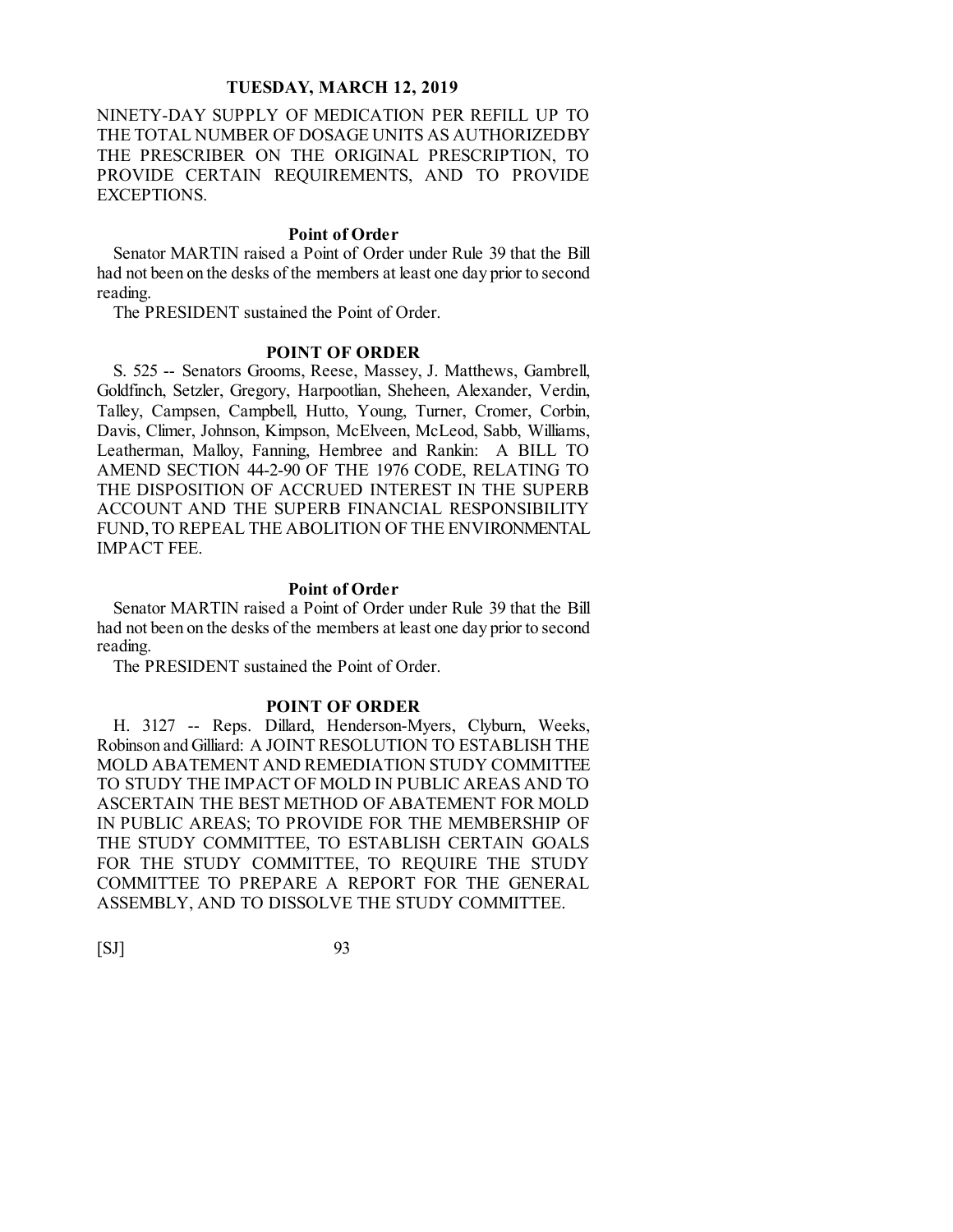### **Point of Order**

Senator MARTIN raised a Point of Order under Rule 39 that the Bill had not been on the desks of the members at least one day prior to second reading.

The PRESIDENT sustained the Point of Order.

# **POINT OF ORDER**

H. 3987 -- Reps. Gagnon and West: A BILL TO AMEND SECTION 7-7-30, CODE OF LAWS OF SOUTH CAROLINA, 1976, RELATING TO THE DESIGNATION OF VOTING PRECINCTS IN ABBEVILLE COUNTY, SO AS TO REDESIGNATE THE MAP NUMBER ON WHICH THE NAMES OF THESE PRECINCTS MAY BE FOUND AND MAINTAINED BY THE REVENUE AND FISCAL AFFAIRS OFFICE.

#### **Point of Order**

Senator MARTIN raised a Point of Order under Rule 39 that the Bill had not been on the desks of the members at least one day prior to second reading.

The PRESIDENT sustained the Point of Order.

# **ADOPTED**

S. 533 -- Senators Massey and Young: A SENATE RESOLUTION TO RECOGNIZE MAY 2019 AS "BETTER HEARING AND SPEECH MONTH" IN SOUTH CAROLINA AND TO ENCOURAGE ALL SOUTH CAROLINIANS TO BECOME INFORMED ABOUT THIS CRITICAL HEALTH ISSUE.

The Resolution was adopted.

S. 478 -- Senator Shealy: A CONCURRENT RESOLUTION TO RECOGNIZE TUESDAY, APRIL 16, 2019, AS "DONOR DAY" IN SOUTH CAROLINA; TO HONOR ALL THOSE WHO HAVE MADE THE DECISION TO GIVE THE GIFT OF LIFE; TO FOCUS ATTENTION ON THE EXTREME NEED FOR ORGAN, EYE, AND TISSUE DONATION; AND TO ENCOURAGE ALL RESIDENTS TO TAKE ACTION AND SIGN UP ON SOUTH CAROLINA'S ORGAN AND TISSUE DONOR REGISTRY AT THEIR LOCAL SOUTH CAROLINA DEPARTMENT OF MOTOR VEHICLES OFFICE OR AT DONATE LIFE SOUTH CAROLINA'S WEBSITE.

The Resolution was adopted, ordered sent to the House.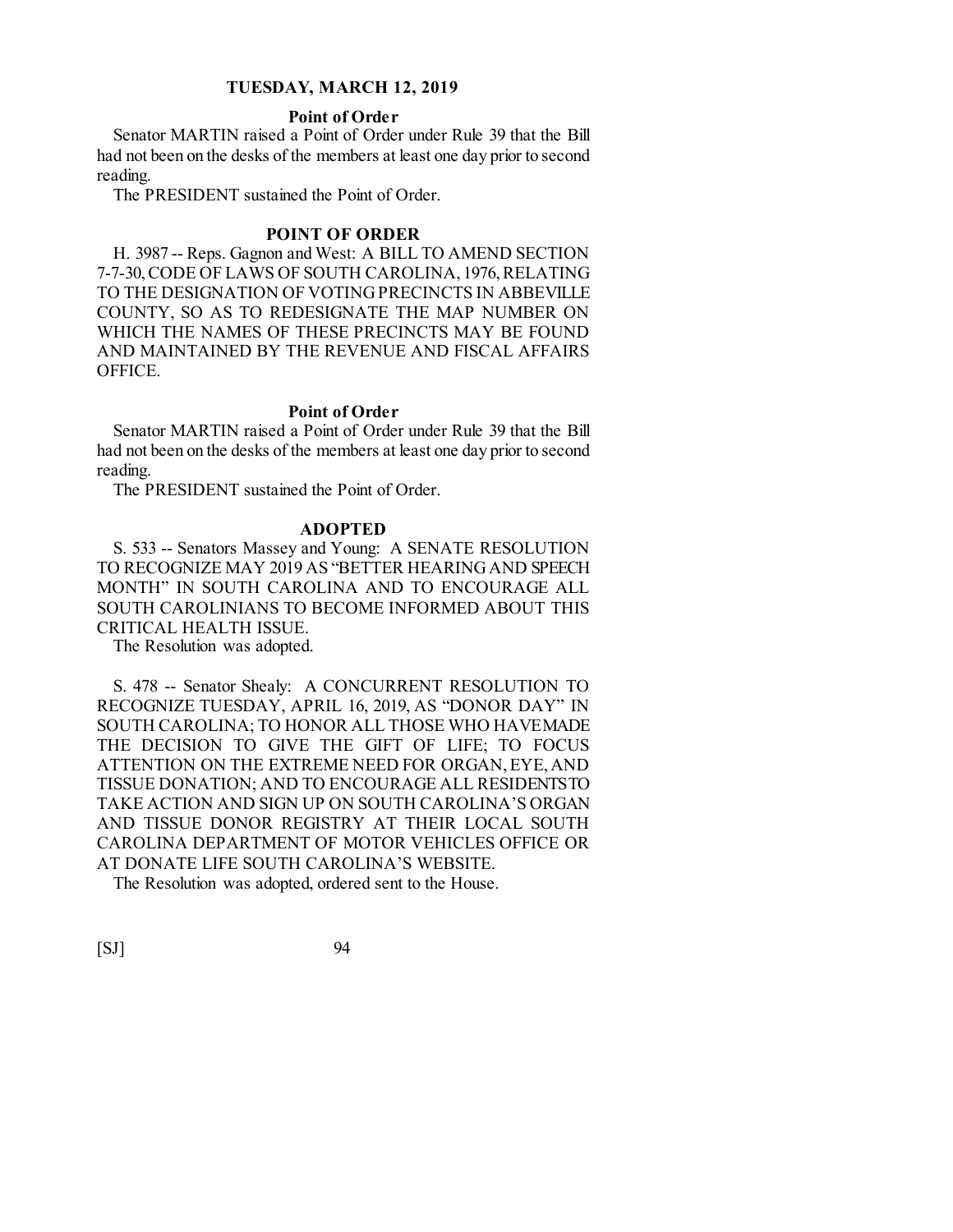# **THE CALL OF THE UNCONTESTED CALENDAR HAVING BEEN COMPLETED, THE SENATE PROCEEDED TO THE MOTION PERIOD.**

# **MOTION UNDER RULE 32B ADOPTED**

Senator MASSEY, Chairman of the Committee on Rules, moved under the provisions of Rule 32B to call S. 474 from the Contested Calendar.

The motion under Rule 32B was adopted.

#### **MOTION ADOPTED**

At 2:56 P.M., on motion of Senator MASSEY, the Senate agreed to dispense with the balance of the Motion Period.

# **THE SENATE PROCEEDED TO A CALL OF THE CONTESTED STATEWIDE AND LOCAL CALENDAR.**

#### **AMENDMENT PROPOSED, DEBATE INTERRUPTED**

S. 474 -- Senator Campsen: A BILL TO AMEND SECTION 50-5-1705 OF THE 1976 CODE, RELATING TO CATCH LIMITS FOR ESTUARINE AND SALTWATER FINFISH, TO PROVIDE THAT IT IS UNLAWFUL FOR A PERSON TO TAKE OR HAVE IN POSSESSION MORE THAN TEN SPADEFISH IN ANY ONE DAY, NOT TO EXCEED THIRTY SPADEFISH IN ANY ONE DAY ON ANY BOAT; AND TO AMEND SECTION 50-5-1710(B) OF THE 1976 CODE, RELATING TO SIZE LIMITS FOR ESTUARINE AND SALTWATER FINFISH, TO PROVIDE THAT IT IS UNLAWFUL TO TAKE, POSSESS, LAND, SELL, PURCHASE, OR ATTEMPT TO SELL OR PURCHASE SPADEFISH OF LESS THAN FOURTEEN INCHES IN TOTAL LENGTH.

The Senate proceeded to a consideration of the Bill, the question being the second reading of the Bill.

Senator CAMPSEN explained the Bill.

#### **Amendment No. 1**

Senator KIMPSON proposed the following amendment (474R001.SP.MEK):

Amend the bill, as and if amended, page 1, by striking line 33 and inserting:

/ exceed twenty spadefish in any one day on any boat." /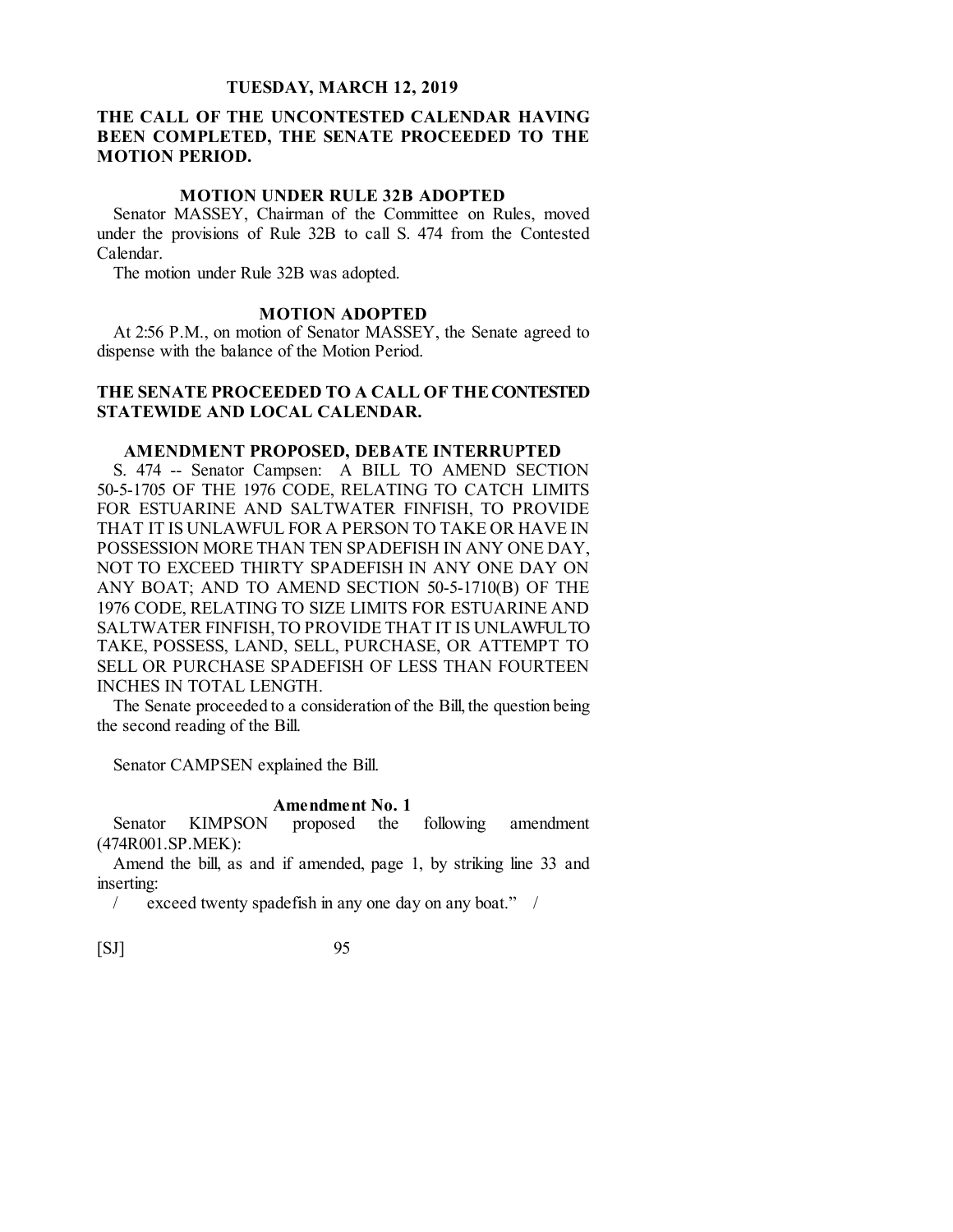Renumber sections to conform. Amend title to conform.

Senator KIMPSON spoke on the amendment.

Senator MALLOY moved that the Senate stand adjourned.

Debate was interrupted by adjournment.

# **LOCAL APPOINTMENTS**

**Confirmations**

Having received a favorable report from the Senate, the following appointments were confirmed in open session: Initial Appointment, Allendale County Magistrate, with the term to

commence April 30, 2015, and to expire April 30, 2019 Willard Branch, Post Office box 57, Fairfax, SC 29827-0057

Reappointment, Allendale County Magistrate, with the term to commence April 30, 2019, and to expire April 30, 2023 Willard Branch, Post Office box 57, Fairfax, SC 29827-0057

Reappointment, Spartanburg County Magistrate, with the term to commence April 30, 2019, and to expire April 30, 2023 David James Turner, 106 Miller Road, Spartanburg, SC 29376-3707

Reappointment, Spartanburg County Magistrate, with the term to commence April 30, 2019, and to expire April 30, 2023

Jason Wall, 448 Old Boiling Springs Road, Spartanburg, SC 29303- 1921

Reappointment, Spartanburg County Magistrate, with the term to commence April 30, 2019, and to expire April 30, 2023 James Willingham, 105 Edge Road, Moore, SC 29369-9521

Reappointment, Spartanburg County Magistrate, with the term to commence April 30, 2019, and to expire April 30, 2023 Quenton M. Wood, 354 Twin Oaks Dr., Spartanburg, SC 29306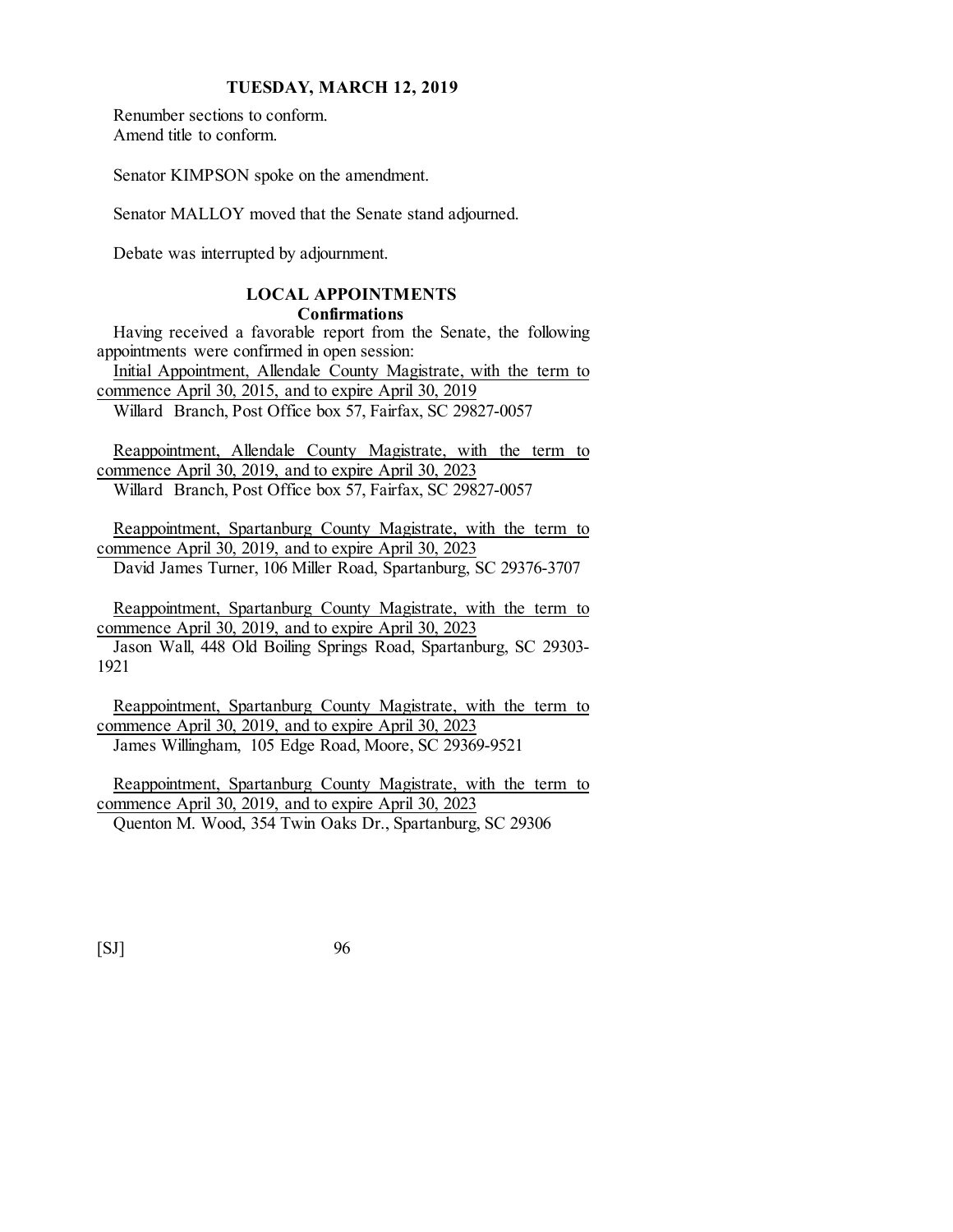# **Motion Adopted**

On motion of Senator MALLOY, the Senate agreed to stand adjourned.

#### **ADJOURNMENT**

At 3:55 P.M., on motion of Senator MALLOY, the Senate adjourned to meet tomorrow at 12:00 Noon.

\* \* \*